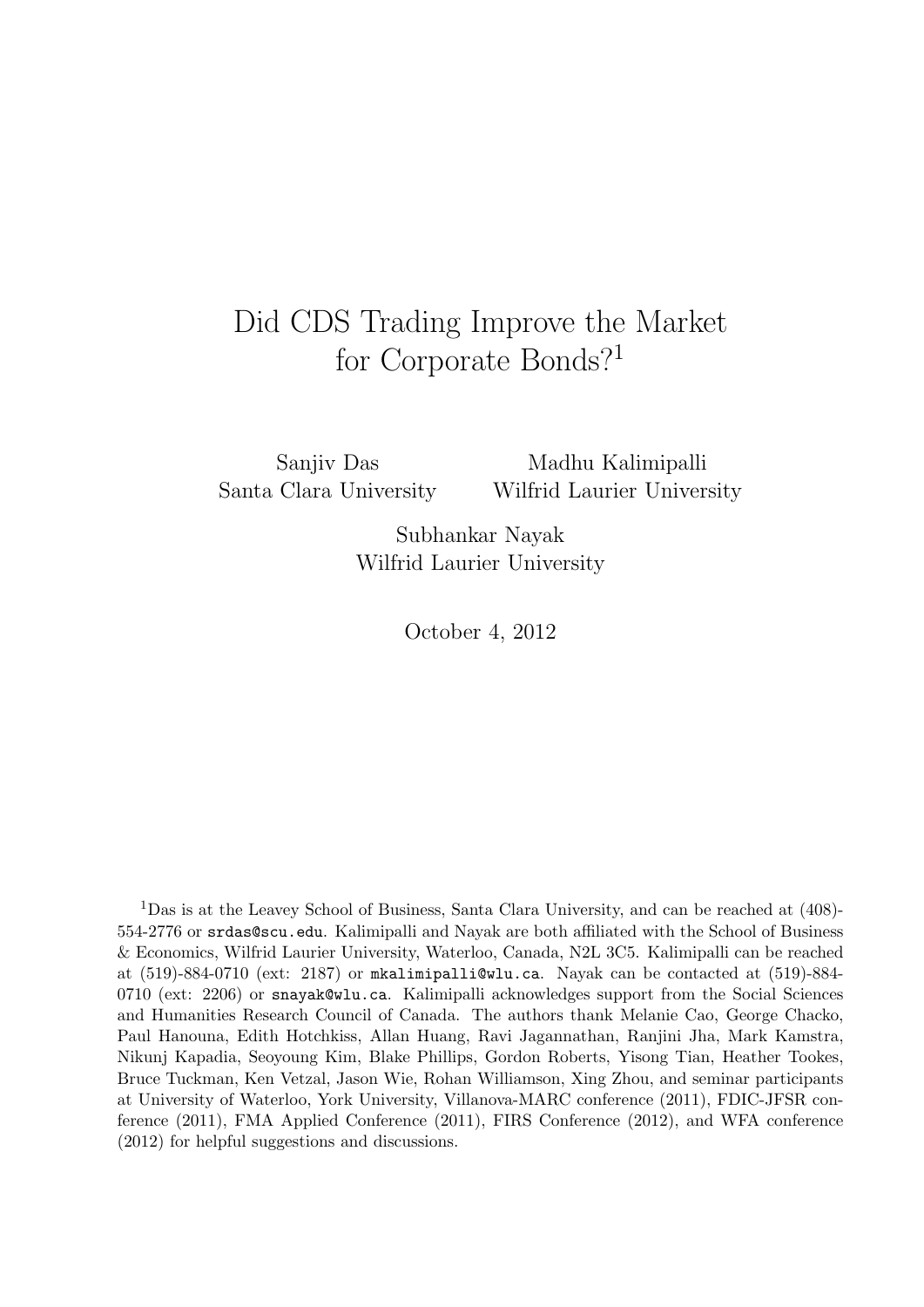### **Abstract**

### Did CDS Trading Improve the Market for Corporate Bonds?

Financial innovation through the creation of new markets and securities impacts related markets as well, changing their efficiency, quality (pricing error) and liquidity. The credit default swap (CDS) market was undoubtedly one of the salient new markets of the past decade. In this paper we examine whether the advent of CDS trading was beneficial to the underlying secondary market for corporate bonds. We employ econometric specifications that account for information across CDS, bond, equity, and volatility markets. We also develop a novel methodology to utilize all observations in our data set even when continuous daily trading is not evidenced, because bonds trade much less frequently than equities. Using an extensive sample of CDS and bond trades over 2002–2008, we find that the advent of CDS was largely detrimental – bond markets became less efficient, evidenced no reduction in pricing errors, and experienced no improvement in liquidity. These findings are robust to various slices of the data set and specification of our tests.

*Key words*: CDS, bond market efficiency. *JEL classification*: G10, G14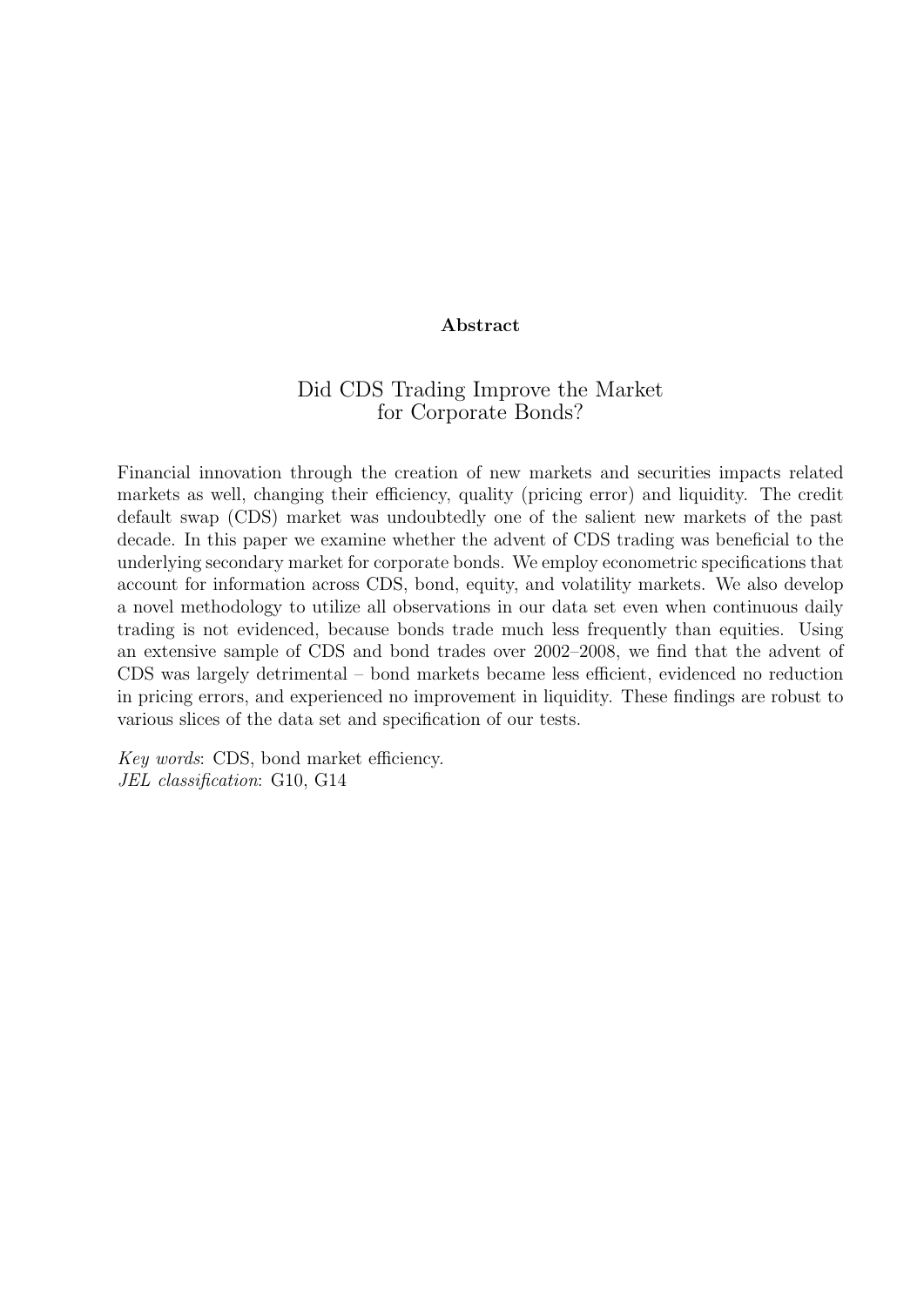"...We need broad regulatory reform of over-the-counter derivatives to best lower risk and promote transparency in the marketplace..." CFTC Chairman Gary Gensler, OTC Derivatives Reform Conference (Mar 9, 2010)

### **1 Introduction**

Innovation is a double-edged sword and can have positive and negative outcomes. The creation of new securities completes markets, and impacts information generation and liquidity. A major innovation in the fixed-income and credit markets since the turn of the century is the introduction of the credit default swap (CDS), a credit insurance contract with a payoff linked to that of the default or change in credit characteristics of an underlying reference bond or issuer. It is only to be expected that the advent of the CDS market would have resulted in a change in the information environment, likely favorable, for the underlying bonds. In this paper we examine whether the introduction of CDS improved the secondary corporate bond market in terms of its underlying efficiency, market quality and liquidity.<sup>1</sup> Taking a time-series perspective we examine the following question: did an issuer's bonds become more efficient and liquid after CDS trading was instituted on the reference instruments of the issuer? From a cross-sectional perspective we query: are bonds of firms with traded CDS contracts more efficient and liquid than bonds of firms without any CDS contracts?

Did corporate bond trading decline after the introduction of CDS because traders were able to implement a credit view better and more cheaply in the CDS markets? Figure 1 shows the mean size of bond trades relative to the date of inception of CDS trading for our sample of firms with traded CDS contracts benchmarked to a control sample of firms with no CDS introduction; we observe that the mean trade size falls significantly following CDS introduction indicating an evident decline in secondary bond market activity. Similarly, Figure 2 depicts a sharp drop in mean turnover of bonds of issuers with CDS contracts once CDS trading begins, whereas there is no appreciable change for control sample bonds.

Figure 1: here.

Figure 2: here.

<sup>&</sup>lt;sup>1</sup>Most equity options are exchange traded, and hence the introduction of an equity option is decided by the corresponding options exchange depending upon factors such as trading volume, market capitalization and turnover of the underlying stock. In contrast, the CDS market is OTC over the period of this study and hence decentralized; CDS introduction is initiated by dealer banks depending on factors such as size of outstanding debt of an issuer, underlying credit risk of the issuer, and demand for credit protection. More recently, CDS contracts are being moved to a centralized clearing system, and are becoming exchange traded.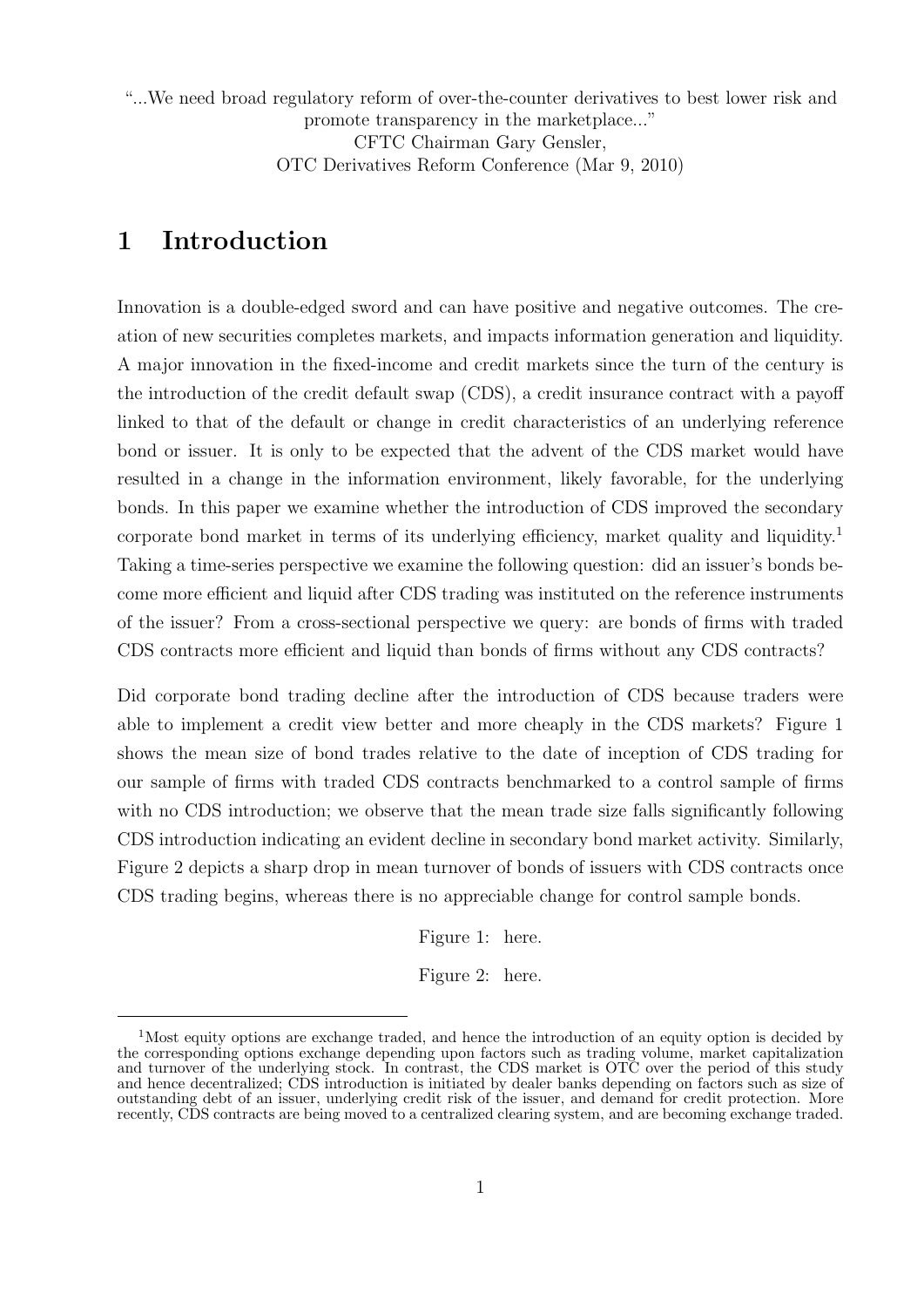Figures 1 and 2 indicate that bond trading may have declined, but it is likely that bond market efficiency improved if the CDS market generated useful information that was quickly reflected in bond prices. As our empirics will show, the informational efficiency of corporate bonds is poor both before and after the advent of CDS trading, and interestingly, bonds become more inefficient after CDS trading commences. This suggests that the CDS markets had a detrimental effect on bond market efficiency. Bond market quality showed no signs of improvement after CDS introduction. Also, using various measures of liquidity we find that post-CDS, on a relative basis, more liquidity attributes deteriorated than improved.

The prior literature on bond market efficiency has examined lead-lag relationships between corporate bonds and equity markets as a way of assessing the relative efficiency of bonds to equity (e.g., Kwan (1996), Hotchkiss and Ronen (2002), Downing, Underwood and Xing (2009), Ronen and Zhou (2009)), and Ismailescu and Phillips (2011); the findings, as we discuss in the next section, are mixed. Our goal in this paper is different from that of the prior literature. Whereas we do revisit the issue of bond market efficiency, our goal is to assess what role the CDS markets played vis-a-vis the bond markets, and to determine whether CDS trading was beneficial or detrimental to the underlying bond markets on criteria such as efficiency, quality, and liquidity. We examine these criteria before and after the inception of CDS trading when benchmarked against a control sample of firms with no CDS introduction.

Our econometric specifications extend earlier work, necessitated by the increasing complexity of the fixed-income markets. Corporate bonds contain call and amortization features, various default triggers, and conversion and put options. Therefore, in this paper we consider multivariate lead-lag relationships of corporate bond returns to returns on various other securities that would also be incorporating issuer-specific and systematic market-wide information. The issuer-specific information includes (a) the equity return of the issuer (as equity value is an input to deriving a firm's credit spread in structural models pioneered by Merton (1974)) and (b) the CDS spreads of the issuer (to measure the underlying credit risk of the firm). We consider aggregate systematic variables such as (c) the implied volatility embedded in equity index options (to capture information about market-wide business and credit risk) and (d) the return on interest rate swaps (which are increasingly used as benchmark interest rate instruments). Hence, a wide range of factors are used to assess the efficiency of bonds. In addition, (e) lagged corporate bond returns may explain current returns if bonds are weak-form inefficient.

In order to judge whether or not the introduction of CDS was beneficial in enhancing bond market *efficiency*, we run relative efficiency tests for periods prior to the commencement of CDS trading for a firm, and compare these results to the period after CDS trading com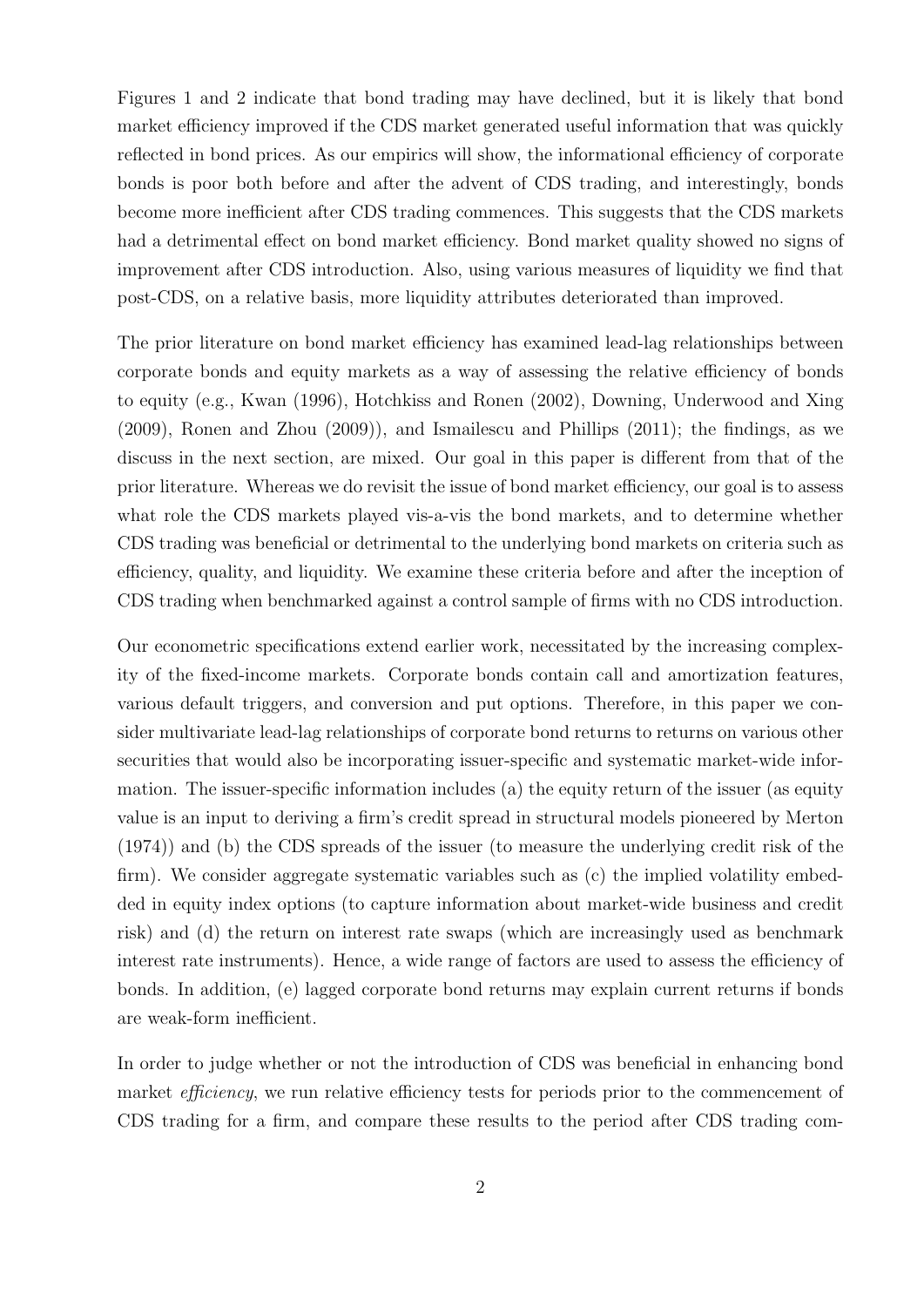mences. By regressing bond returns on contemporaneous and lagged values of these issuerspecific and aggregate variables, and testing for the joint significance of the lagged variables, we determine whether bonds are relatively inefficient compared to other securities that are also impounding information about the firm. Using this approach, we find that corporate bonds became increasingly inefficient as CDS markets matured. Our empirical analysis of bond market efficiency is robust and varied in the range of econometric tests and data configurations. We analyze bonds individually and also jointly in panel data analyses. We control for endogeneity in the decision to introduce CDS and confirm that there is nothing specific about the firms for which CDS trading commences that drives our results, such as firms that are expected to become more illiquid or decline in credit quality.<sup>2</sup> To complement the lagged regression analyses, we undertake difference-in-differences tests where we augment our sample of pre- and post-CDS bond transactions for CDS issuers with control samples of bond transactions by CDS non-issuers (firms with no CDS introduction). This analysis also provides evidence of declining bond market efficiency after CDS introduction. We also cut the data into various sub-samples (eliminating the financial crisis period, removing periods of nascency in the CDS market, examining subperiods of maturity in the CDS trading of a reference issuer, examining if the results differ for liquid versus illiquid bonds, vary by firm size, and by ratings and maturity) and find that the results hold for these sub-samples as well. In short, the decline in efficiency of bond markets post-CDS persists across various sub-samples and for alternate robust specifications.

Did CDS trading improve the accuracy of bond prices? Following Hotchkiss and Ronen (2002) we implement the market *quality* measure (*q*) of Hasbrouck (1993). Hasbrouck's measure examines the discrepancy between efficient prices and transaction prices to assess the extent of pricing error. The inverse of the variance of pricing error is a metric of market quality. Whereas this metric is related to market efficiency, its focus is on whether prices accurately impound information. We compute *q* for bonds before and after the advent of CDS trading. The measure does not improve after CDS trading begins, suggesting that CDS markets did not enhance bond market quality.

Did bond market *liquidity* respond favorably to the inception of CDS? We compute several proxies for liquidity before and after the introduction of CDS trading. Our metrics include the number and dollar volume of bond trades, turnover, the LOT illiquidity measure of Lesmond, Ogden and Trzcinka (1999), the well-known illiquidity metric of Amihud (2002) and the related Amivest liquidity measure, the spread illiquidity measure of Roll (1984), the covariance illiquidity measure of Bao, Pan and Wang (2011), and the zeros impact and Roll

<sup>&</sup>lt;sup>2</sup>In fact, we find that firms that are of better quality and have more liquid equity are more likely to be selected for CDS introduction.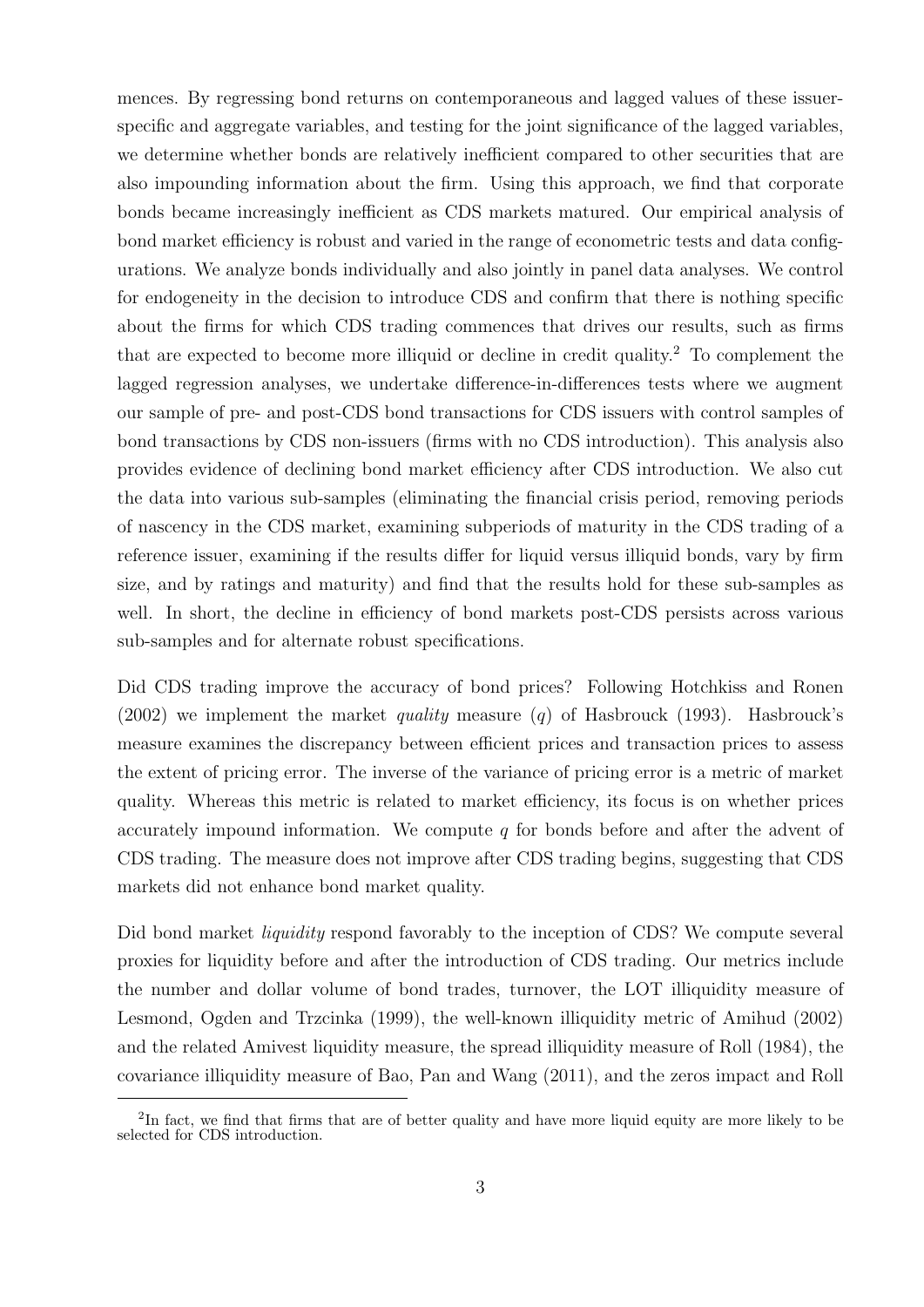impact illiquidity measures based on Goyenko, Holden and Trzcinka (2009). Many trading and price impact measures remain unaffected by inception of CDS markets; amongst metrics that changed, more liquidity attributes deteriorated after the introduction of CDS than those that improved. Overall, there is no evidence that CDS introduction improved the liquidity of the underlying bonds.

Unlike equity markets that have much higher trading frequencies, examining these properties of bond markets is complicated by the fact that bonds are thinly traded, and consecutive days of trading may not always exist in order to compute returns for our tests. In order to ensure that available data is used to the best extent possible, we develop alternative approaches to augmenting the data thereby resulting in larger data sets. The procedures are described in Section 3 and Appendix B. Re-running our analysis on an augmented data set confirms the robustness of our empirical analyses. Taken together, the results suggest that CDS introduction did not improve secondary bond market efficiency, quality or liquidity.

What explains our results? One possible explanation is that price discovery mainly occurs in the CDS market because of micro-structure factors that make it the most convenient location for the trading of credit risk; second, there are different participants in the cash and derivative markets who trade for different reasons (e g., Blanco, Brennan and Marsh (2005)). The CDS market involves very active trading and is mostly dominated by institutional players, and hence constitutes a highly likely venue for all informed trading.<sup>3</sup> At the same time, the corporate bond market is significantly less liquid; bonds are traditionally held by buy-and-hold investors. Further, with the proliferation of the CDO securitization market, corporate bonds were increasingly parked inside pools and were not actively traded. For these reasons, as institutional investors migrated to the CDS market over time, corporate bond markets became less liquid and active (though TRACE mandates did improve bond market liquidity somewhat; e.g., Edwards, Harris and Piwowar (2007), Bessembinder, Maxwell and Venkataraman (2006)). When we track the extent of trading by institutions before and after CDS introduction, we find evidence of a likely demographic shift by large institutional traders from trading bonds to trading CDS in order to implement their credit views, resulting in declining efficiency, market quality, and liquidity in bond markets.

Our findings echo earlier results found in option markets, where the price discovery role of options is more pronounced when the liquidity of the option market is higher compared to that of the stock market, when options provide higher leverage, and when the probability of informed trading is high (Easley, O'Hara and Srivinas (1998)).

<sup>3</sup>BIS indicates that more than 95% of CDS transactions occur between financial institutions.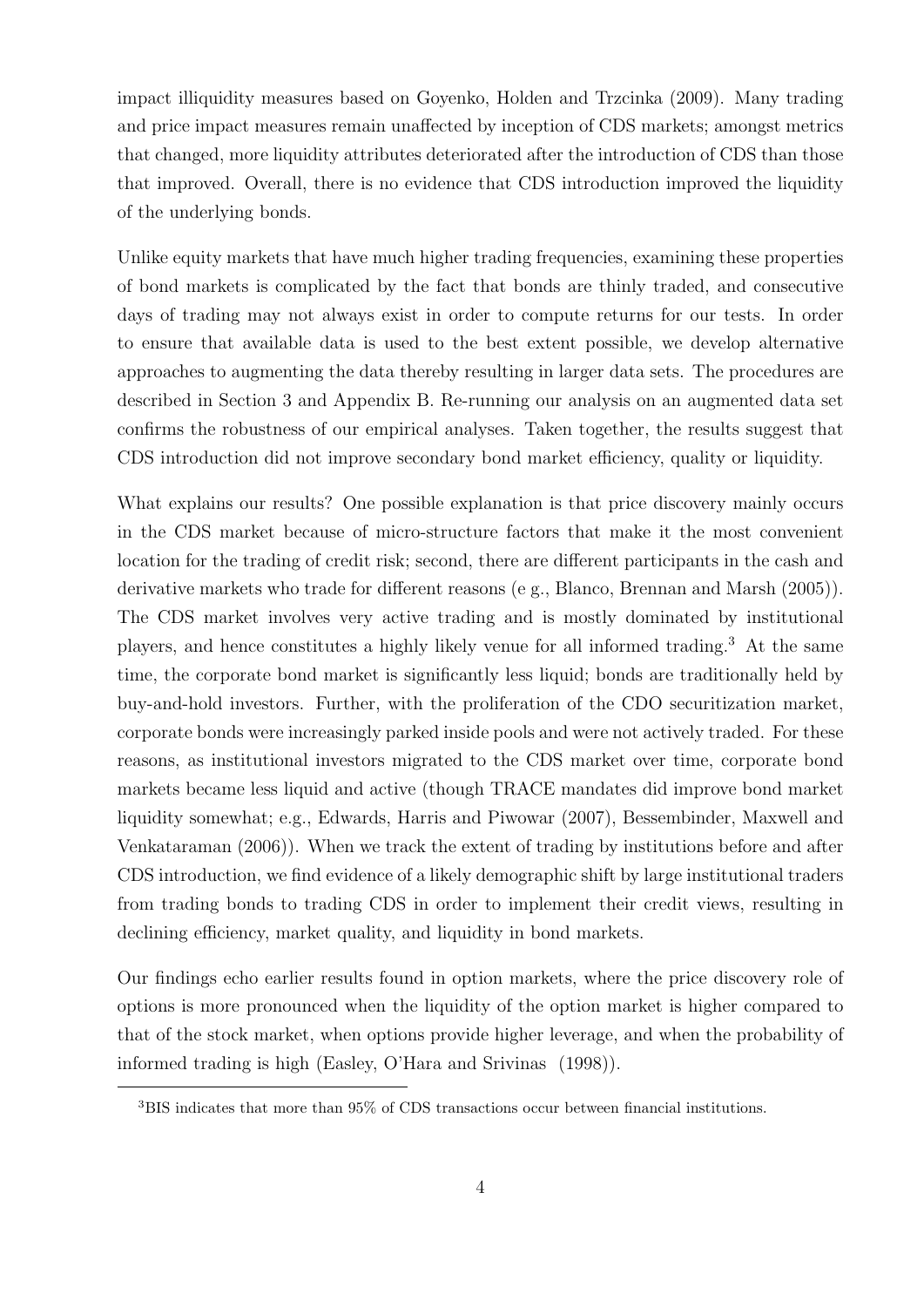Informed trading and price discovery in credit markets now also occurs in CDS markets, in addition to bond markets. Credit auctions will also enhance the information in bond markets as clarity about recovery values increases (Gupta and Sundaram (2012)). Recent global OTC derivative market reform, in particular the regulatory efforts in the US spearheaded by CFTC and SEC, recognize the important role of CDS markets vis-a-vis the bond markets and it remains to be seen how new regulations will impact the bond markets.<sup>4</sup> CDS trading is moving to centralized clearing counterparties (CCCs) where the techniques in this paper may be applied in future work to assess whether the opening of a CCC has a beneficial impact on bond markets.

The paper proceeds as follows. In Section 2 we review related work and distinguish our goals and methodology from earlier research. Section 3 describes the data set we employ. This section is complemented by Appendix B that explains our new approach to creating non-overlapping returns with a view to utilizing the entire data set for analysis, particularly for robustness tests. Section 4 presents tests of bond market efficiency, and the finding that CDS markets may have been detrimental to bond market efficiency. We explore alternative cuts of the data set and variations of specifications (such as difference-in-differences tests, controls for endogeneity and fixed effects, and tests across sub-samples) as robustness tests and show that the main findings about decline in efficiency are preserved. Section 5 explores the impact of CDS trading on bonds through the lens of Hasbrouck (1993)'s *q*-measure, and finds no improvement in market quality. Section 6 examines how CDS trading impacted the liquidity of underlying bonds using several metrics, and there is no evidence of liquidity enhancement in bond markets. In Section 7 we document one likely mechanism by which CDS introduction may hurt the efficiency of bond markets – the demographic shift by large institutional traders from trading bonds to trading CDS. Conclusions and discussion are offered in Section 8.

### **2 Background and Related Literature**

Early work on bond market efficiency focused on whether bond prices rapidly and accurately incorporated relevant information about issuer firms. A simple way to examine this proposition is to look at whether information that is incorporated into equity prices is also incorporated fully into bond prices in a timely manner. Such an analysis does not presuppose

<sup>4</sup>CDS markets were blamed for naked shorting and excessive speculation, lowering capital requirements for FIs, lowering underwriting standards in ABS market, and lowering monitoring incentives for banks, among others (Source: ISDA). The Dodd-Frank Act in the US introduces regulatory measures such as dealer collateral requirements, promoting transparency, setting up centralized clearing houses, regulating naked CDS positions, and imposing position limits.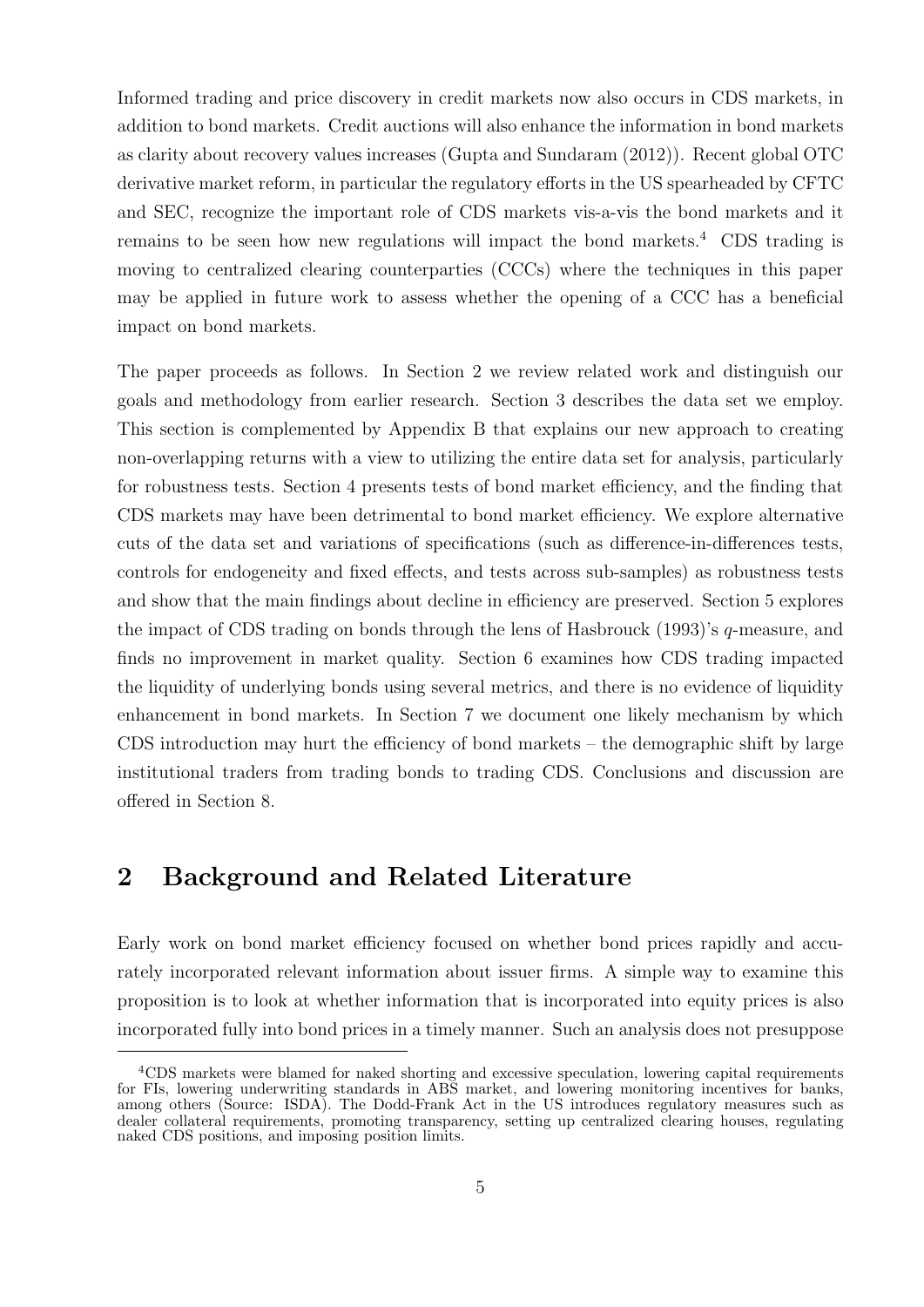that the equity markets are efficient, yet tests whether the bond market is less efficient than the equity market.

For example, Kwan (1996) finds that, although there exists a negative contemporaneous relationship between changes in bond yields and stock returns, stocks lead bonds in incorporating firm-specific information, suggesting that bonds are less efficient than stocks of issuing firms. In contrast, Hotchkiss and Ronen (2002) find individual bonds to be as informationally efficient as equity in rapidly responding to event-driven news, and market quality is no different for bonds than for the corresponding underlying stocks.<sup>5</sup>

The concurrent introduction of TRACE and trading in CDS suggests various underlying mechanisms that might impact the efficiency and liquidity of the bond market. Hotchkiss and Ronen (2002) suggest that their finding of improved bond market efficiency emanates from greater price transparency induced by TRACE. Other effects of TRACE that may have an unintended deleterious effect on bond markets may be envisaged. It is possible that TRACE generated information that spurred the CDS markets to the detriment of the bond markets. Or, TRACE enhanced bond market transparency, driving down dealer margins, making it unprofitable for market makers to trade in bond markets. This incentivized large players to move to the CDS markets instead, resulting in a drop-off in liquidity and efficiency in bond markets. The empirical analysis in this paper parse some of the equivocal effects of price transparency regulations in the bond markets. We find in favor of the latter effect, complementing the results in Goldstein, Hotchkiss and Sirri (2007).

Downing, Underwood and Xing (2009) report that stock returns lead non-convertible bond returns at the hourly level for bonds of *low* credit quality. They also find convertible bonds to be less efficient than stocks for all credit qualities. Thus they conclude that bonds that are of lesser quality and have complex features are more likely to be inefficient. However, Ronen and Zhou (2009) argue that the corporate bond market is not necessarily slower than the equity market in processing information and that it serves as an important venue for information-based trading, particularly when stock market liquidity is low. In these instances, bond trades are found to fully incorporate all information content in earnings surprises before significant stock market reactions occur.

Previous work has also examined the source of linkages between bond and equity markets. For example, Gebhardt, Hvidkjaer and Swaminathan (2005) document momentum spillovers

<sup>&</sup>lt;sup>5</sup>The authors suggest that the introduction of the fixed-income pricing system (FIPS) by the National Association of Securities Dealers (NASD) in 1994 might have enhanced bond market transparency, thereby leading to improved informational efficiency. Beginning July 2002, coinciding roughly with the start of our data, transparency has been enhanced with FIPS being rolled into a larger NASD system, the Trade Reporting and Compliance Engine (TRACE).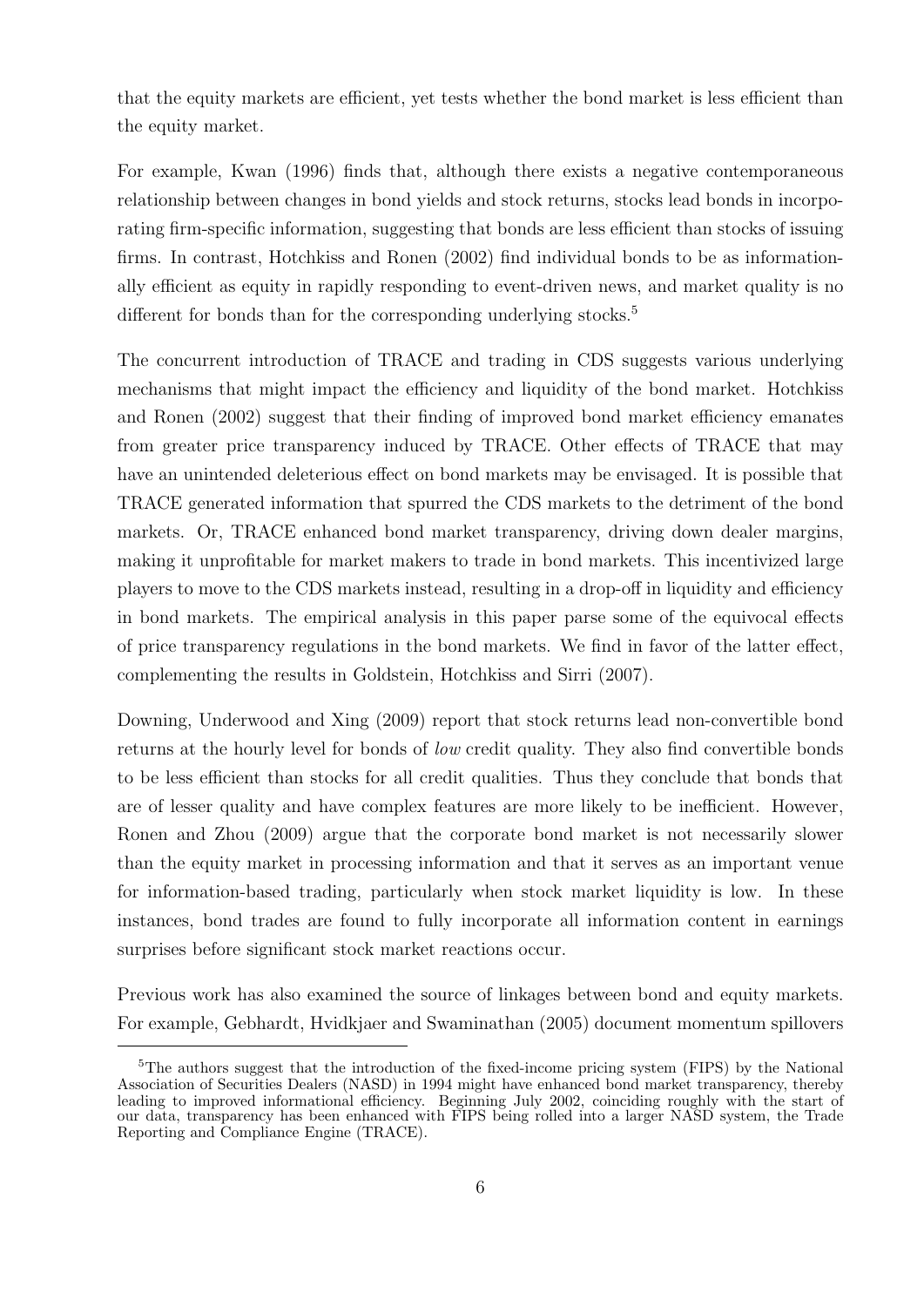from equities to investment grade corporate bonds of the same firm. In addition, corporate news events such as mergers, takeovers, new debt issues, and/or stock repurchases involving wealth transfer to equity holders can further induce linkages between bonds and underlying stocks (Alexander, Edwards and Ferri (2000), and Maxwell and Stephens (2003)).

There is growing evidence of the linkage between bond and CDS markets too. For instance, Hull, Predescu and White (2004) study the information impact of CDS spreads on bond market ratings, and find that credit spreads provide helpful information in estimating the probability of negative credit rating changes (downgrades, reviews for downgrade and negative outlooks). Blanco, Brennan and Marsh (2005) find that the CDS market leads the bond market in determining the price of credit risk. For 27 firms they examined, the CDS market contributes on average of around 80% of price discovery. In four of the remaining six cases, CDS prices Granger-cause credit spreads, suggesting price leadership. Baba and Inada (2009) find that subordinated bond and CDS spreads for Japanese banks are largely cointegrated, and the CDS spread plays a bigger role in price discovery than the bond spread as evidenced by stronger reactions of the CDS spread to financial market variables and bankspecific accounting variables than the bond spread. Norden and Wagner (2008) find that CDS spreads explain syndicated loan rates much better than spreads of similar-rated bonds.

Forte and Pena (2009) study the long run equilibrium relationships between bond, CDS and stock market implied spreads, and find that stocks lead CDS and bonds more frequently than the reverse, and the CDS market leads the bond market. Ashcraft and Santos (2009) find that CDS introduction has not lowered the cost of debt financing or loan funding for the average borrower. They further report that risky and informationally opaque firms appear to have been more adversely affected by the CDS market. However, they look at bonds at the time of issue whereas our analysis spans the life cycle of bonds pre- and post-CDS. Norden and Weber (2009) study the intertemporal relationships between CDS, stock and bond markets. They find that stock returns lead CDS and bond spread changes, and the CDS market contributes more to price discovery than the bond market; the latter effect is stronger for US than for European firms.

Recently, Boehmer, Chava and Tookes (2010) examine the implications of derivatives and corporate debt markets on equity market quality. They find that listed options have more liquid equity and more efficient stock prices. In contrast, firms with traded CDS contracts have less liquid equity and less efficient stock prices. Overall, they find that the impact of CDS markets is generally negative. Subrahmanyam, Tang and Wang (2011) examine whether the existence of traded CDS contracts increases the credit risk of the reference entities. They find that the probabilities of credit downgrade as well as bankruptcy increase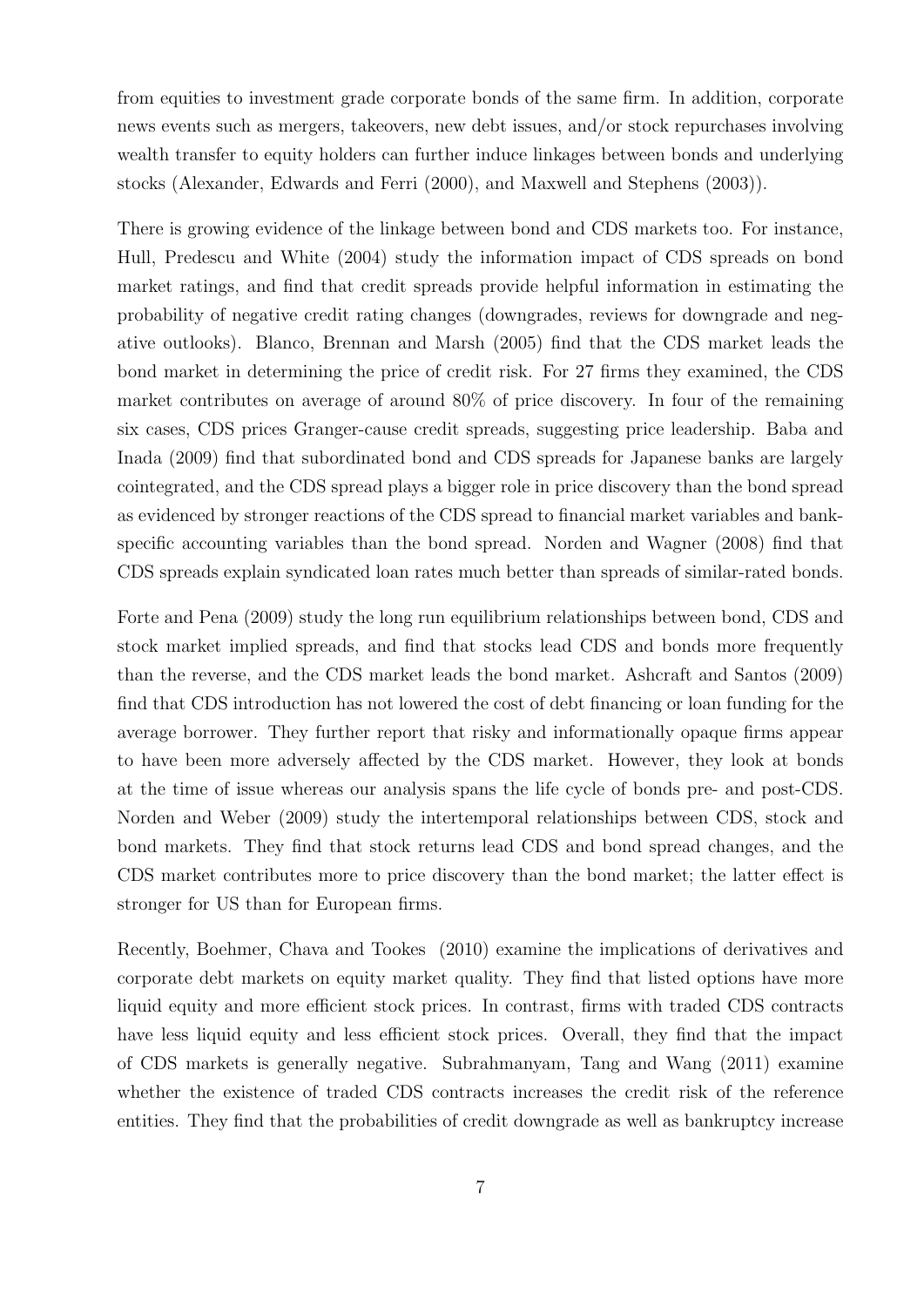after the inception of CDS trading on account of the empty-creditor problem.

These recent findings raise the question as to whether the introduction of CDS markets may have impaired the informational efficiency of bond markets, and we empirically assess this question in this paper.<sup>6</sup> Unlike earlier work, our focus lies in assessing whether the inception of CDS trading was beneficial to underlying bond markets in terms of efficiency, pricing error, and liquidity. We also use an extensive data set. Our findings are mostly consistent with much of the literature in that we find corporate bonds to be relatively inefficient. In addition, we show that corporate bonds did not become more efficient after the introduction of CDS trading; efficiency, in fact, appears to have deteriorated. We find no evidence of increases in market quality, as defined by Hasbrouck's measure. We also do not observe any evidence of improvement in bond liquidity, using several different metrics, after the emergence of CDS markets.

### **3 Data**

We construct a comprehensive data set of bonds and CDS trades for the period spanning the third quarter of 2001 to the third quarter of 2009. The sample period spans the years in which the CDS markets experienced rapid growth. We undertake an extensive sample construction and data-filtering process to arrive at our final data set. We first obtain corporate bond trading data from TRACE; our initial sample consists of trades in 34,900 bonds issued by 4,869 firms, resulting in 5,768,201 daily time series observations. Next we collect daily trade data on 5-year maturity CDS from Bloomberg; our preliminary sample consists of CDS trades of 620 issuing firms, amounting to 598,221 daily CDS spread observations.

We merge the data for trades on bonds and CDS with bond issue-specific data from the Fixed Income Securities Database (FISD) and with equity data from CRSP. We filter out bonds with incomplete data, and retain bonds issued between 1994 and 2007. We keep only those bonds that are US-domestic, dollar-denominated, non-convertible issues. Our final sample includes straight bonds, and bonds with call and put features. After eliminating bonds that do not belong to publicly-traded firms, and merging and matching FISD, CRSP, TRACE and CDS data sets, we end up with 1,545 bonds issued by 350 firms in our data

<sup>6</sup>There is a long history of articles examining the impact of new derivatives markets on the market for the underlying security. Studies such as Conrad (1989) and Skinner (1989) show that equity option listing results in volatility reduction for the underlying. Long, Schinski and Officer (1994) found a marked increase in trading in the underlying, but no change in price volatility. Sorescu (2000) finds positive (negative) abnormal returns for options listed during 1973–1980 (post-1980). Most recently, in sovereign bond markets, Ismailescu and Phillips (2011) provide evidence that the introduction of credit default swaps improved efficiency in the underlying bonds.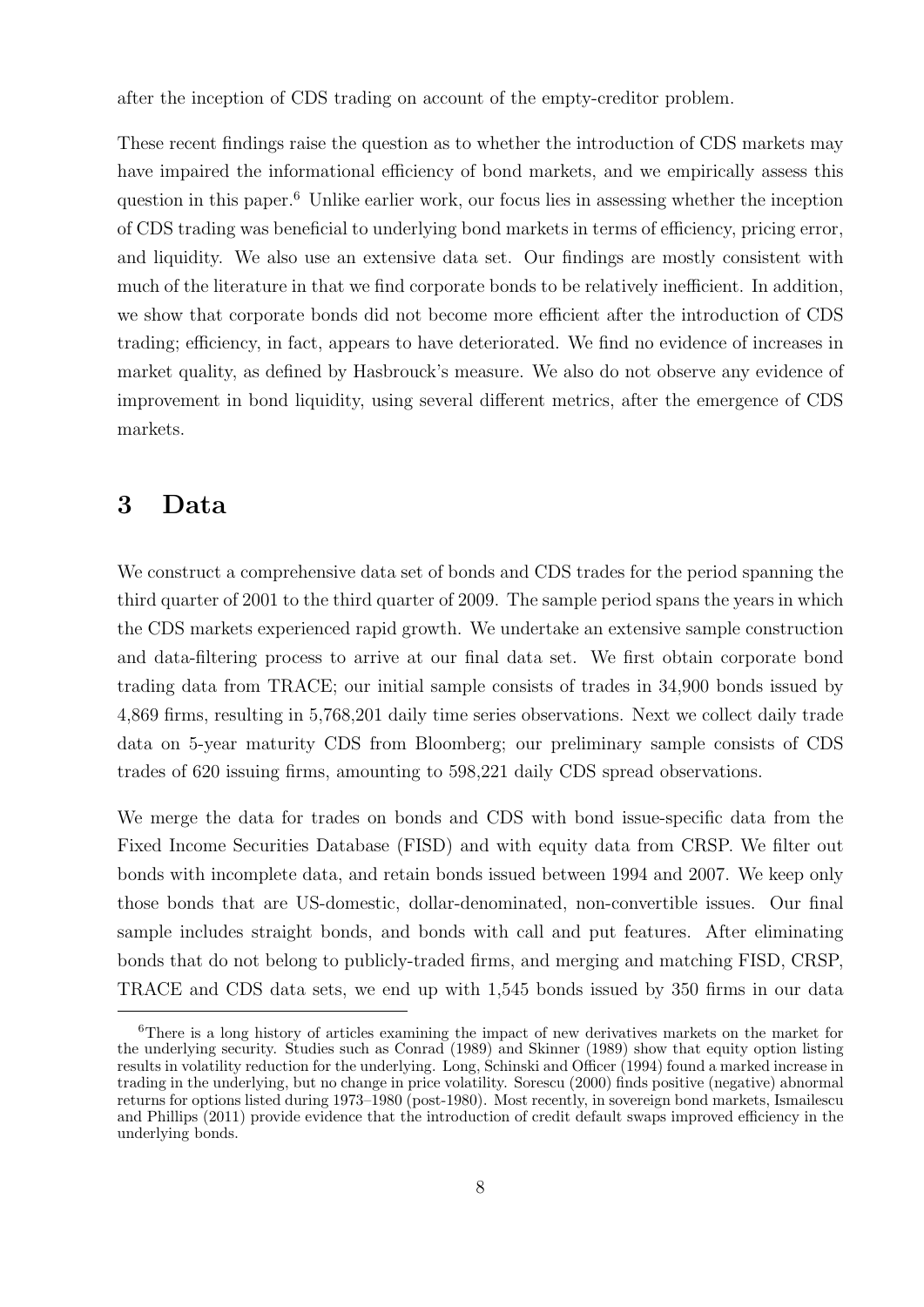set, comprising 1,365,381 transactions. The data spans the period from 2002 to 2008 and includes, on average, 884 trading days per bond issue. Appendix A provides the details of sample construction and data-filtering process. The data summary is provided in Table 1.

### Table 1: here.

Our empirical test requires the joint use of data from equity, bond, CDS and volatility markets. After filtering the data for days on which concurrent observations are available on returns in the different markets under consideration, we are left with fewer observations. Details on all these breakdowns as well as the breakdowns based on pre-CDS and post-CDS partitions are provided in Panel A of Table 1. While CDS and equity markets are highly liquid and have daily returns for most of the relevant time spans (69% and 95% of the sample for CDS and equity respectively), bond markets are far less liquid. We find that valid daily bond returns (namely, two consecutive trading days with valid bond prices) exist for only 24% of the bond transaction data of 1.36 million bond trading days, implying that more than three-fourth of the bond transaction data is sparse (that is, bond prices exist for nonconsecutive trading days only), making it harder to construct daily bond returns. Overall, only 18% of the total time-series data sample has valid (daily) returns jointly for bonds, CDS as well as stocks. Of the total of 1.36 million bond price observations, the vast majority (i.e., 1.25 million transactions or 92% of bond trading prices) occur after the introduction of the corresponding CDS, and only about 21% of such post-CDS trading days have valid returns jointly for bonds, CDS as well as stocks. The fact that the coverage period of TRACE database almost exactly coincides with the emergence of the CDS market explains why the vast majority of bond transaction observations correspond to the post-CDS period (and not before).

In Panel B of Table 1 we present definitions of the five empirical daily return variables used in our tests. These include the return on corporate bonds (computed as changes in daily yields), return on stocks, changes in CDS spreads, changes in matching maturity swap rates (used as benchmark yields), and changes in the volatility index. All results reported in this paper are based on bond returns computed using mean daily yields. Our findings and conclusions remain unaltered if we compute bond returns using median or end-of-day (last) daily yields.

Table 2 presents the classification of time-series observations on bond trading by year and by relation to CDS trading, and also the descriptive statistics and correlations of different return variables. Table 2, Panel A reports the number of bond trades with valid returns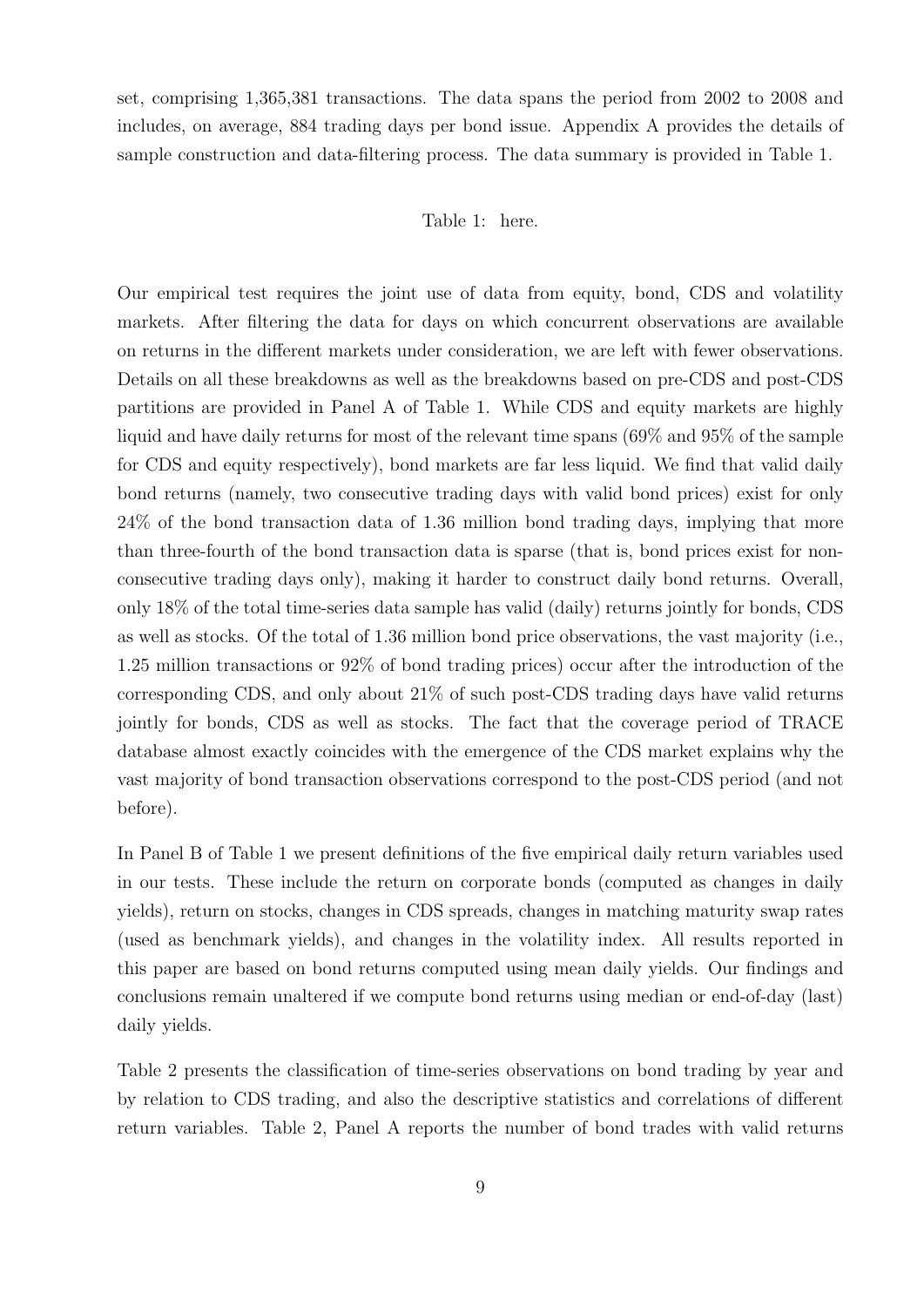each year (classified based on whether these trades correspond to the period before or after the introduction of CDS on the underlying bond). From 2002 to 2008, the number of bond transactions rises at first, peaks in 2005, and declines thereafter. Panel A also reports the number of new CDS introduced by year. The vast majority of CDS are introduced in the first three years of our sample, 2002–2004 (the table excludes the 18 CDS introduced in 2001).

### Table 2: here.

Given the disparate types of securities involved in our analysis, i.e., stocks, bonds, and CDS, obtaining consecutive days on which all these securities are traded is a challenge, but are nevertheless required to compute returns for the econometric tests we conduct. Of the 1,365,381 daily transaction observations, only 249,605 have valid daily returns jointly for bonds, stocks and CDS. However, our requirement is even more stringent in the empirical analysis of efficiency: we need concurrent as well as *lagged* daily returns simultaneously for all securities. This results in additional attrition of the sample, biasing it towards bonds that are more actively traded, have more information available and are likely more efficient (thus, this will bias the tests *against* a finding of inefficiency in the bond markets).

We apply two alternative sample selection criteria to parse the data for our empirical tests. The default approach, which we call "sample selection criteria 1", invokes three successive trading days requirement: transaction observations for any day *t* are included only if all return variables exist for day *t* as well as lagged trading day *t −* 1. We also use an alternate data sampling procedure which we denote as "sample selection criteria 2"; this approach is based on a novel parsing of the data and results in more observations than criteria 1. Criteria 2 allows us to include more data for our analysis, and constitutes both an innovation in data construction for efficiency tests as well as robustness test for our main results. Appendix B provides details of the data construction procedure under criteria 2.

Table 2, Panel B reveals that available data doubles when criteria 2 is implemented. For example, from the initial total sample of 1,365,381 observations, only 198,131 observations (15%) meet the requirement of valid contemporaneous as well as one-day lagged values of all five return variables under sample selection criteria 1. The size of the screened sub-sample increases to 411,148 observations (30%) under sample selection criteria 2.

Panel C in Table 2 presents the descriptive statistics of the daily returns on bonds, CDS, stocks, benchmark swaps, and the VIX. The number of observations for bonds is indeed lower than that for the other securities, confirming that bonds trade less frequently than stocks, CDS, swaps and volatility. Panels D and E show the correlations of various return variables;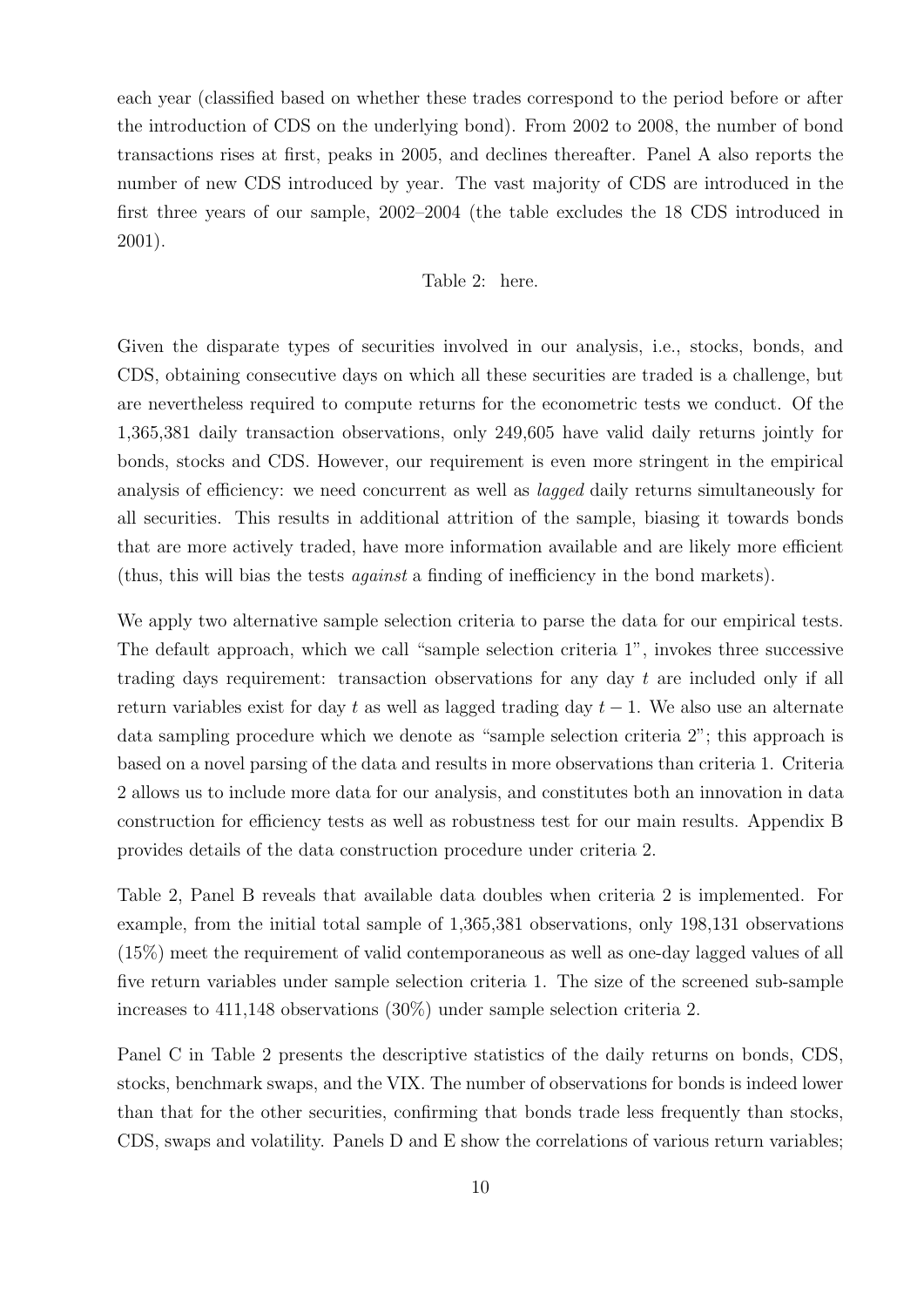almost all pairwise correlations are significant at the 1% level. As expected, bond returns are positively correlated to stock and benchmark swap returns, and negatively correlated to volatility and CDS spreads, both contemporaneously and lagged; bonds, therefore, reflect news shocks to other markets accordingly. Moreover, bond returns are negatively autocorrelated to lagged bond returns, suggesting that there may be frequent return reversals in the bond markets. The correlations have the expected sign for all securities – this sets the stage for more formal empirical analysis undertaken in the next section.

We invoke three adjustments to the data samples obtained under sample selection criteria 1 and 2 prior to their adoption in formal empirical tests.<sup>7</sup>

First, we balance the pre- and post-CDS samples. Panel B of Table 2 reveals that there are substantially greater number of observations for the period after the introduction of CDS than the preceding period. The pre- and post-CDS sample sizes are unbalanced because the inherent structure of the two main data sets (Bloomberg CDS trades and TRACE bond transactions) prevent us from obtaining longer pre-CDS transaction history. Most CDS introductions take place early in the chosen 2002-2008 sample period (294 of 332 or 89% of CDS introductions occur in the first 3 years). The TRACE database commences in mid-2002; hence relatively limited pre-CDS bond trade history exists for  $89\%$  of CDS introductions. To alleviate this disparity in sample sizes, we create balanced pre- and post-CDS samples for regressions underlying tests of market efficiency by truncating the post-CDS period to just two years: we eliminate all transactions that occur more than two years after CDS introduction.

Next, we impose event windows in the analysis of bond liquidity and quality. To minimize possible confounding effects of unrelated events that may arise over long time spans (say, if entire pre- and post-CDS time periods are used), we consider a four-year window ([*−*2,+2] years) surrounding the CDS introduction event to assess the impact of the event on bond quality and liquidity. Given the sparse nature of bond trades, it appears appropriate to use two years of pre-and post-CDS trades for the tests implemented. This chosen window also reconciles with the preceding balanced sample approach we adopt in tests of bond efficiency.

Finally, we use control samples to benchmark the results obtained for the bonds of firms with CDS introduction. We consider two types of control samples: (a) "pooled unmatched control sample", and (b) "pairwise matched control sample". As Goldstein, Hotchkiss and Sirri (2007) and Davies and Kim (2009) point out, both approaches of forming control samples have their own merits and applicability, and are optimal. Nevertheless, there are

<sup>7</sup>We thank the anonymous referee for beneficial suggestions on these three methodological issues.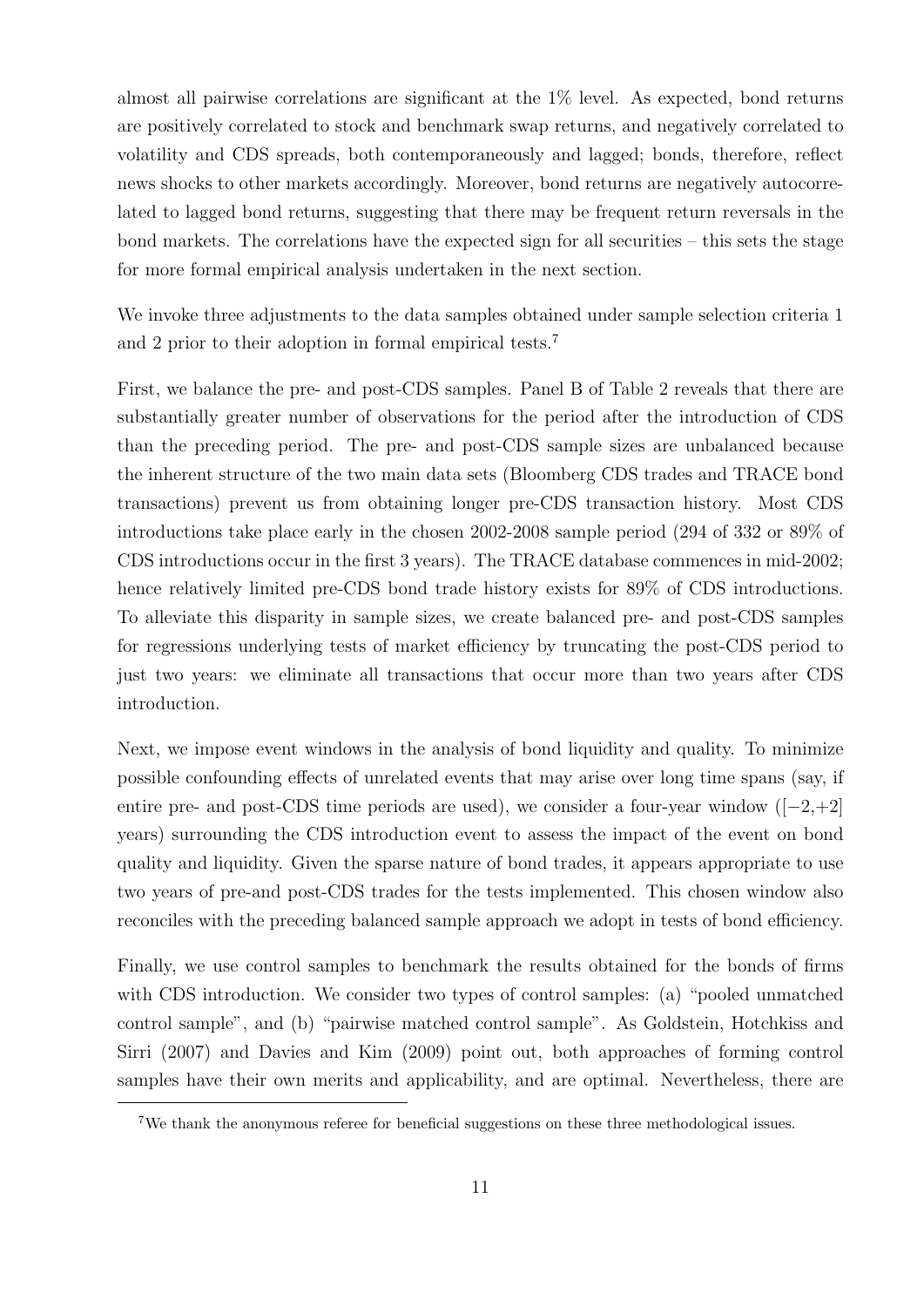likely limitations of each approach. An unmatched pooled control sample may include bonds that are quite different from the event sample bonds, which might affect the results. On the other hand, if a pairwise matched control sample is used, results may be sensitive to the attributes used for matching and the particular choice of bonds selected. Therefore, we follow Goldstein, Hotchkiss and Sirri (2007) and use *both* approaches: we form two control samples of bonds by firms with no CDS introduction as follows.

To construct the pooled unmatched control sample (henceforth, pooled control sample), we aggregate, as a pooled panel, all the bond issues by CDS non-issuers: firms that did not issue any CDS until the end of 2009 and have bonds that meet the selection criteria outlined in Appendix A. An arbitrarily selected date (derived from uniform random distribution) within the range of the first and last trading dates of the bond is used as the event date for the control sample bonds.

To obtain the pairwise matched control sample (hereafter, matched control sample), for each bond issue of a CDS introducing firm, we locate the closest matching bond of a CDS non-issuer based on bond size (outstanding amount), S&P rating (or Moody's rating if S&P rating is unavailable), time to maturity, and firm size (total asset value). Matching is done using the values of these attributes in the fiscal quarter of CDS introduction. On an ex-post basis, the matching control firm needs to have no CDS introduction for at least two years after the matching quarter (results are unchanged if we relax this constraint). The CDS introduction date is used as the event date for both bonds in a matched pair.

We conduct empirical analysis of bond efficiency using balanced pre- and post-CDS samples and impose a four-year ([*−*2,+2] years) window for tests of bond quality and liquidity. We benchmark the results against the pooled control sample if a pooled panel of all observations is used and against the matched control sample if tests rely on individual bonds.

### **4 Empirical Analysis of Bond Efficiency**

In order to ascertain whether there are delays in relevant information being incorporated into bond prices, we regress contemporaneous bond returns on contemporaneous and lagged values of the following: stock returns, benchmark swap returns, changes in equity volatility (VIX), changes in CDS spreads (for the post-CDS period), as well as lagged bond returns. If the lagged variables in these regressions are *jointly* significant, it implies that information has been incorporated in other traded securities (issuer-specific as well as systematic), but not yet in the issuer's bonds; thereby it is evidence that the bonds are relatively inefficient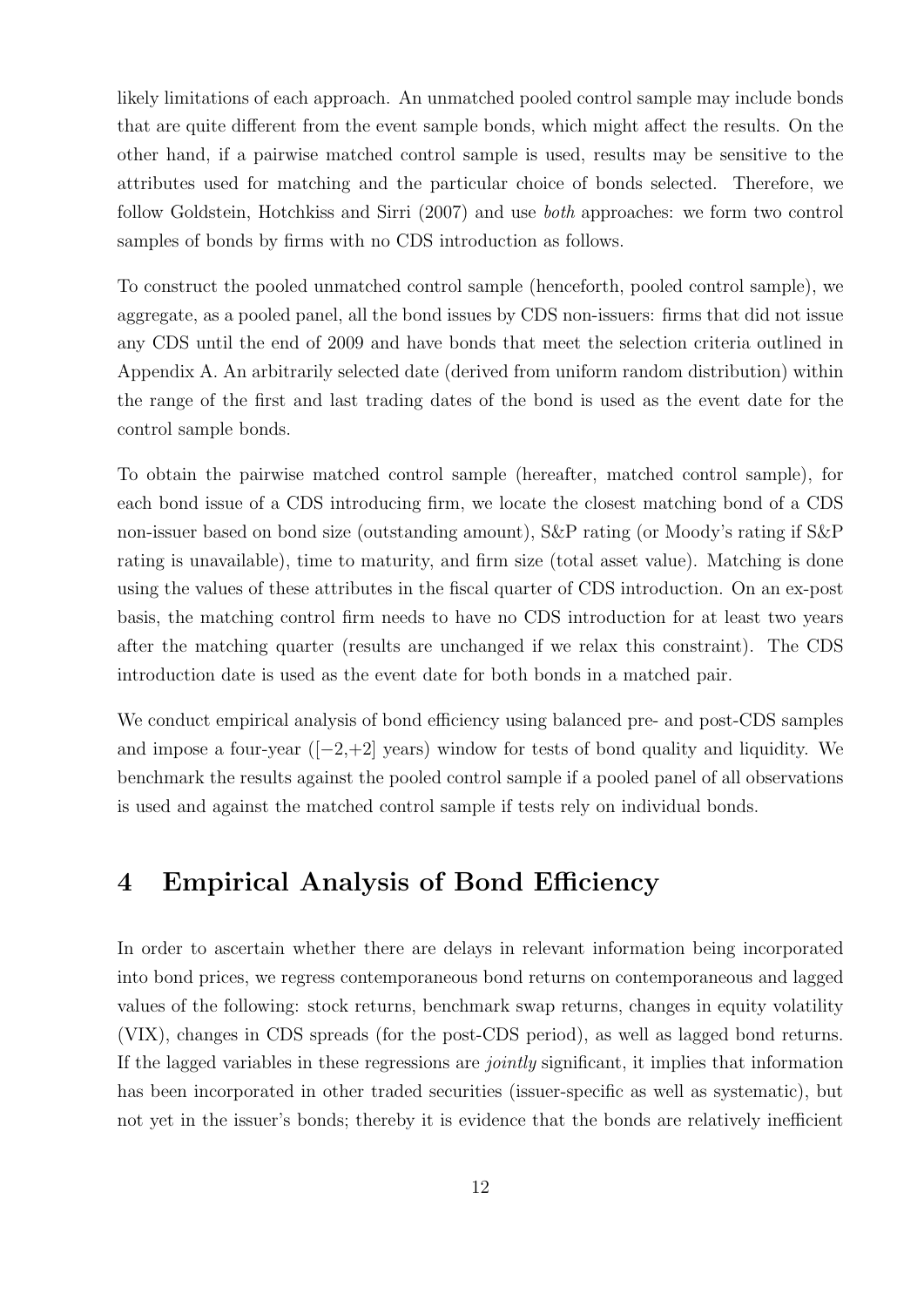in comparison to other traded securities.

We start with partitioned panel regressions, that is, we run separate pre-CDS period versus post-CDS period regressions. The regression model used is as follows (Panel B of Table 1 provides the variable definitions):

$$
bndret_{it} = a_{i0} + a_{i1}stkret_{it} + a_{i2}tryret_{it} + a_{i3}vixchng_{it} + a_{i4}cdsret_{it}
$$

$$
+ b_{i0}bndret_{i,t-1} + b_{i1}stkret_{i,t-1} + b_{i2}tryret_{i,t-1} + b_{i3}vixchng_{i,t-1} + b_{i4}cdsret_{i,t-1} + \varepsilon_{it}
$$

Of course, in the pre-CDS period, the variable relating to changes in CDS spreads, *cdsret*, is non-existent. In the post-CDS period, we may choose to exclude this variable in order to be consistent with the regression in the pre-CDS period, or include it to better reflect the entire information set available to the bond market. In order to be agnostic on this choice, we do both, with consistent results. Moreover, we recognize that the lagged bond return is likely to be the most informative lagged variable. So we run regressions without and with lagged bond returns, and obtain similar inferences. We run all bond efficiency regressions using balanced data: we truncate the post-CDS period to just two years. Each regression implements the Newey and West (1987) adjustment for heteroscedasticity and autocorrelation.

In all regressions, we compute the *F*-statistic for the joint significance of the lagged return variables. If the lagged variables are jointly significant, it implies that the bonds are relatively inefficient. For corroboration, we create a second measure to compare the fit of a model that has only contemporaneous data on the right-hand-side of the regression (giving the "constrained"  $R^2$ ), and the fit of a model with both contemporaneous and lagged data (yielding the "unconstrained"  $R^2$ ). This measure is denoted

$$
D1 = 1 - \left(\frac{\text{Constrained } R^2}{\text{Unconstrained } R^2}\right) \in (0, 1)
$$

The higher the *D*1 measure is, the greater the extent to which current bond returns are explained by lagged information: *D*1 is a measure of bond inefficiency (Hou and Moskowitz (2005)). We compute this measure separately for pre- and post-CDS periods.

### **4.1 Analysis of individual bonds**

First, we consider individual bonds with at least 30 valid observations (i.e., observations with simultaneous returns for bonds, stocks and CDS, if post-CDS, on two consecutive days) in both pre- as well as post-CDS periods. We obtain 45 individual bond issues for sample selection criteria 1 and 130 for criteria 2. For each bond, we use returns based on mean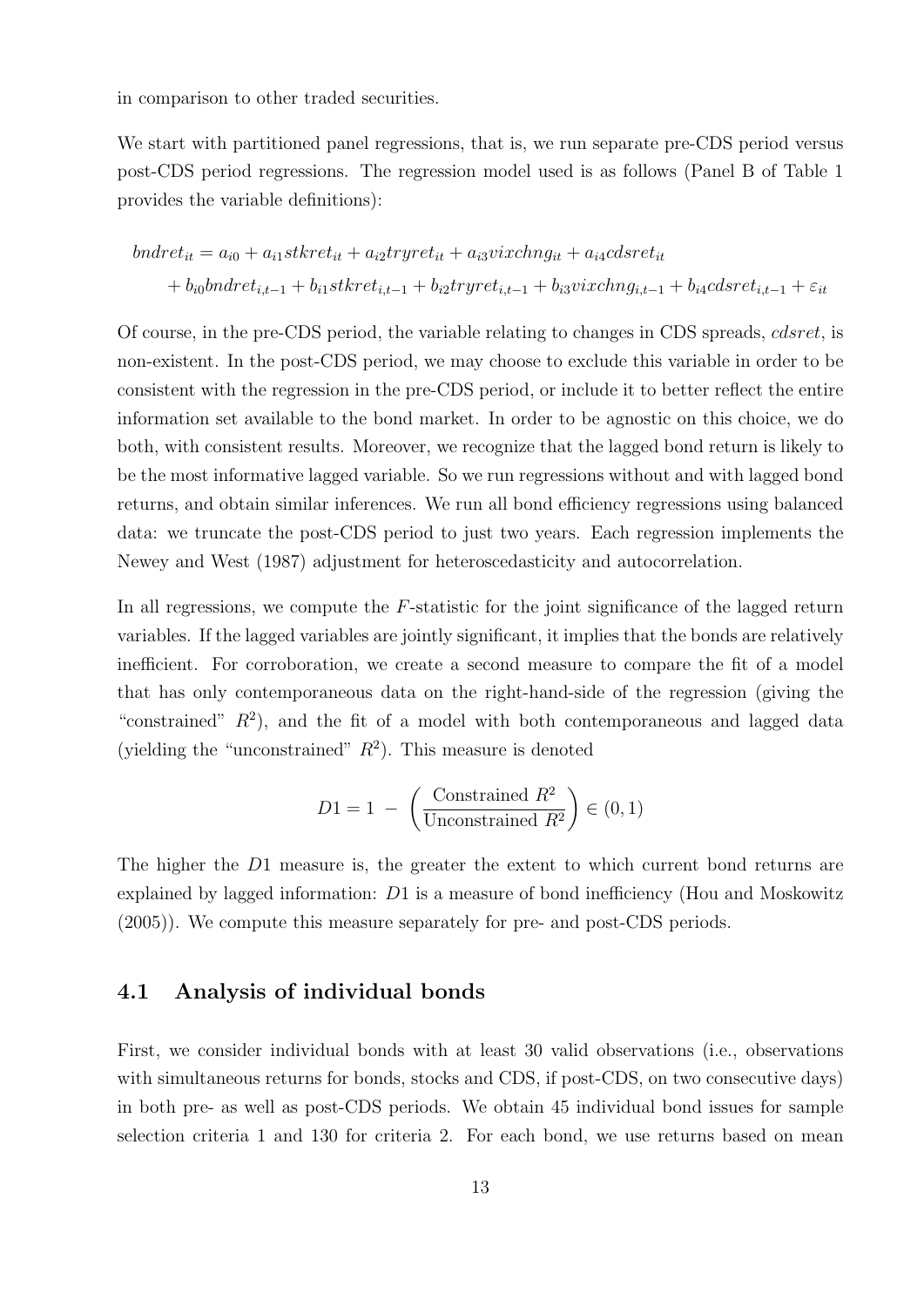daily yields if there were more than one observed transaction during the day (Panel B of Table 1 formally defines bond returns).<sup>8</sup> For individual bonds, we implement the regression model described above separately for pre- and post-CDS periods, without and with lagged bond returns, and compute the corresponding *D*1 measures. Table 3 reports the mean and median values of *D*1 measure in the pre- and post-CDS periods. The two panels correspond to the two sample selection criteria.

### Table 3: here.

We analyze the pre-CDS and post-CDS inefficiency of individual bonds based on the reported *D*1 measures in Table 3. For analysis done without as well as with lagged bond returns, and for both sample selection criteria, the *D*1 metric becomes *larger* in magnitude in the post-CDS period. For example, the mean *D*1 increases from 0.33 to 0.37 (from 0.31 to 0.34) without lagged bond returns under criteria 1 (criteria 2), and from 0.71 to 0.82 (from 0.67 to 0.69) with lagged bond returns. Similar increases occur for median *D*1 values. Furthermore, in all four cases, more individual bonds experience an *increase* in value of *D*1 measure after the introduction of CDS than those that experience a decrease in value. Also, at different significance levels, lagged variables are jointly significant for a greater number of bonds in the post-CDS period. Taken together, these findings indicate that individual bonds appear to have become relatively more inefficient after the inception of CDS trading.

We recognize the limitations of small sample sizes when we consider individual bonds; given the sparseness of bond trades, few individual bonds qualify at the stringent requirement of at least 30 observations with simultaneous returns for bonds, stocks and CDS (if post-CDS) on two consecutive days in both pre- as well as post-CDS periods. We address the data sample size issue in two ways. First, in empirical analysis in the following sections, instead of focusing on individual bonds, we use a pooled panel of all observations aggregated irrespective of the identity of the bonds. This default pooled panel obtained after applying various filters in Appendix A consists of 198,131 observations and constitutes sample selection criteria 1. Second, we extend the data using the procedure presented in Appendix B; the resultant pooled panel consists of 411,148 observations and constitutes sample selection criteria 2. Therefore, the empirical tests in the following sections use reasonably sized samples, even though certain additional filters (such as truncation of post-CDS data) do reduce the samples.<sup>9</sup>

<sup>&</sup>lt;sup>8</sup>All results reported in this paper use bond returns based on mean daily yields. As robustness checks (not reported), we redo all regressions using bond returns computed based on median and end-of-the-day (last) daily yields instead. Qualitatively similar results obtain for all three measures of bond returns.

<sup>9</sup>Our sample size, in terms of the number of individual bonds as well as the number of time-series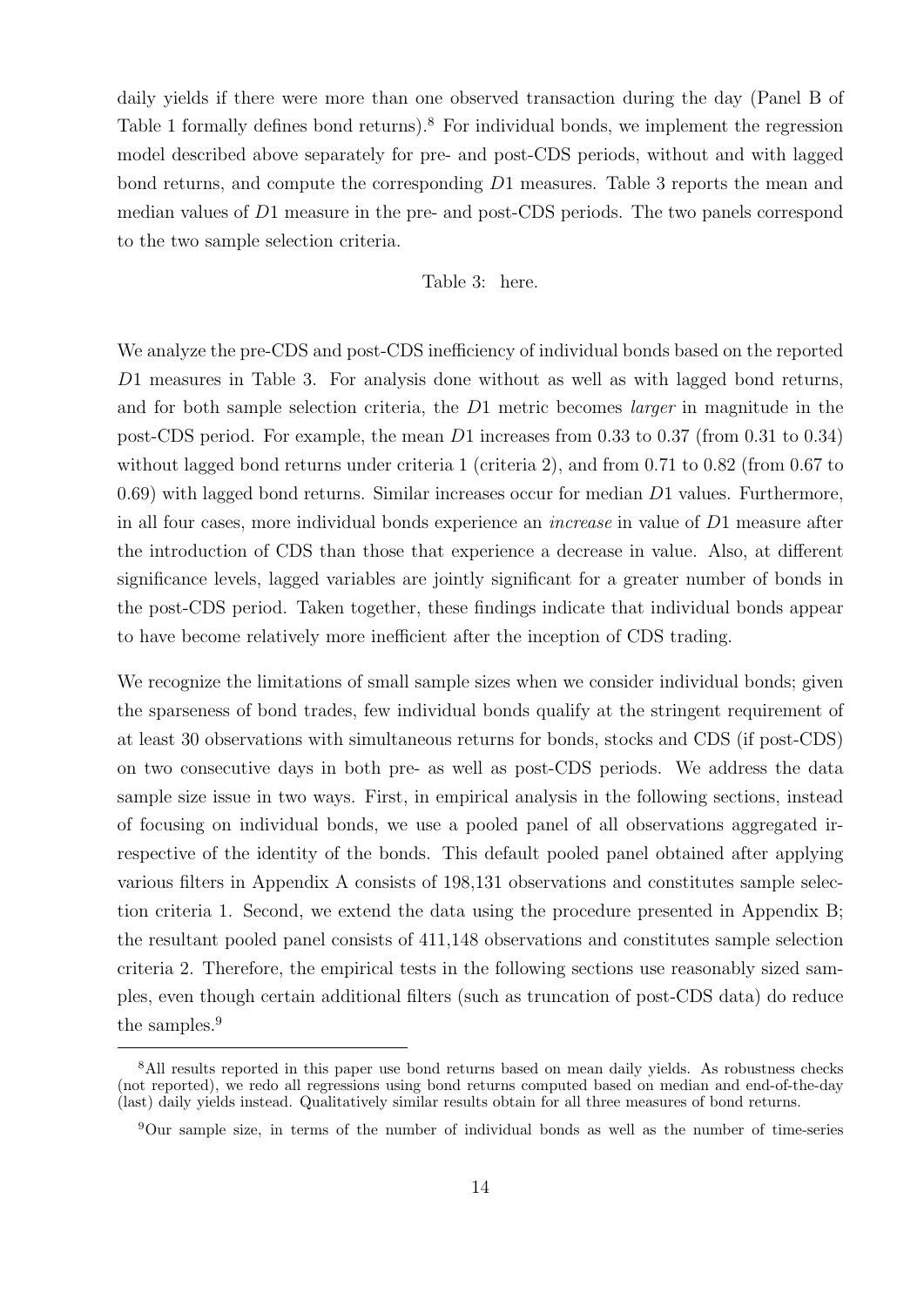### **4.2 Partitioned panel data analysis**

Next we conduct period-partitioned panel regressions where we implement the regression model listed above separately for pre- and post-CDS periods using the pooled panel of all observations lined up irrespective of the identity of the bonds. The post-CDS period is restricted to two years after CDS introduction. The results are reported in Table 4; Panels A and B correspond to sample selection criteria 1 and 2 respectively. We run two versions of post-CDS regressions. First, we do not include contemporaneous or lagged changes in CDS spreads in order to keep the information sets common across the pre- and post-CDS periods. Then we redo the regressions with the CDS variables included for the post-CDS period so that the new information set is used. All regressions are repeated with and without lagged bond returns.

Table 4: here.

These results in Table 4 complement the results of Table 3 by taking all bonds together in a panel. The empirical implications of the panel regressions are as follows. First, the information model is validated because bond returns are explained by equity returns and benchmark swap returns, as seen in the highly significant coefficients on these two contemporaneous variables. This implies that different securities are responding together to common information. Second, bonds are informationally inefficient relative to other securities in both pre-CDS and post-CDS periods – the lagged variables in the regressions are highly significant on a joint basis. When we include the data on contemporaneous and lagged changes in CDS spreads, both coefficients are negative and significant; this indicates that bond returns respond to information in CDS as well.

Third, across all regressions, the *F*-statistic for joint significance of the lagged variables are considerably larger in the post-CDS period in comparison to the pre-CDS period values. Although values of *F*-statistic obtained from separate regressions are not comparable, there is indication that lagged variables are probably more material in the post-CDS period. This is affirmed when we compute the *D*1 measures for the panel regressions. As in Table 3 for individual bonds, the *D*1 values increase in the post-CDS period relative to pre-CDS values. These suggest an increase in relative inefficiency of bonds *after* the inception of CDS markets.

Are these results also economically significant? To assess this, we compute the magnitude of change in bond returns when each explanatory variable is perturbed by  $1\mu$  (one mean

observations, compares favorably to those used in similar earlier work (e.g., Kwan (1996); Hotchkiss and Ronen (2002); Ashcraft and Santos (2009)).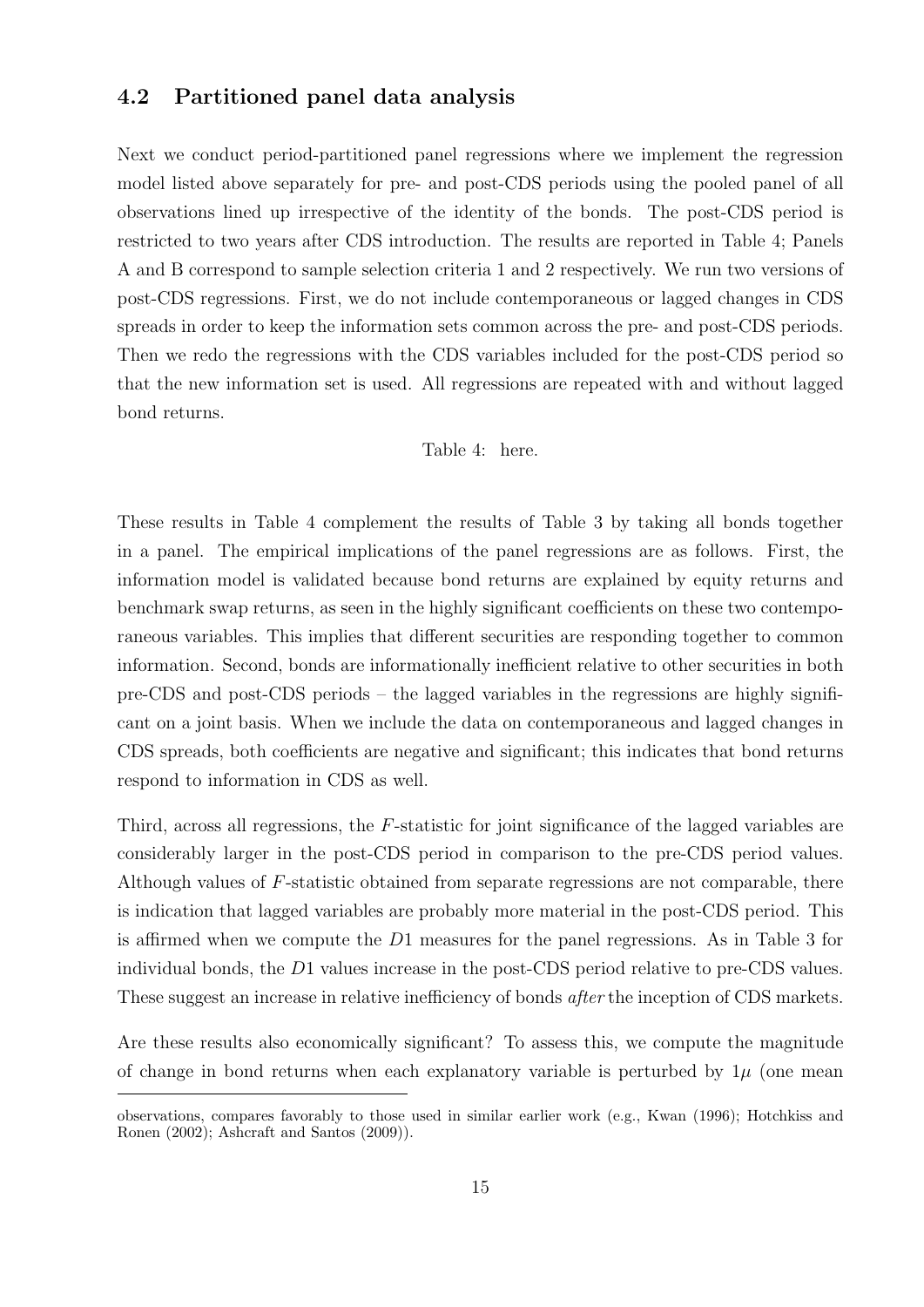value) or by  $1\sigma$  (one standard deviation). We find that the impact of lagged variables on bond returns *increases* post-CDS for both  $1\mu$  shift and  $1\sigma$  shock analysis (for parsimony, we do not tabulate the detailed results). For example, in regressions with lagged bond returns, 1*µ* shifts in lagged variables increase bond returns by 20–25 basis points in the pre-CDS period and by 27–31 basis points in the post-CDS period; in percentage terms, the  $1\mu$  shifts in lagged variables account for 70% of the innovations in current bond returns before CDS introduction and 80% after. Similar results obtain for  $1\sigma$  shocks. Hence, the economic consequences of inefficiency are material, more so in the post-CDS period.

### **4.3 Joint panel data analysis**

In order to combine the period-partitioned data and use it completely, we also undertake joint panel regressions using a CDS dummy, where  $CDS_{it} = 1$  if CDS was trading for a particular bond *i* on a given day *t*, and 0 otherwise. The specification effectively keeps two series of independent variables in the panel regression, one for the pre-CDS period and one for the post-CDS period, though both are combined into one regression as follows:

$$
bndret_{it} = a_{i0} + (1 - CDS_{it}) * [a_{i1}stkret_{it} + a_{i2}tryret_{it} + a_{i3}vixchng_{it}]
$$
  
+  $(1 - CDS_{i,t-1}) * [b_{i0}bndret_{i,t-1} + b_{i1}stkret_{i,t-1} + b_{i2}tryret_{i,t-1} + b_{i3}vixchng_{i,t-1}]$   
+  $CDS_{it} * [c_{i1}stkret_{it} + c_{i2}tryret_{it} + c_{i3}vixchng_{it} + c_{i4}cdsret_{it}]$   
+  $CDS_{i,t-1} * [d_{i0}bndret_{i,t-1} + d_{i1}stkret_{i,t-1} + d_{i2}tryret_{i,t-1} + d_{i4}cdsret_{i,t-1}] + \varepsilon_{it}$ 

A single regression applies to a combined panel of pre- and post-CDS observations, but we obtain separate coefficients for pre- and post-CDS periods. We implement this regression without and with lagged bond returns under the two sample selection criteria. For brevity, we do not tabulate the results; we summarize the key findings as follows. First, all contemporaneous variables, except changes in volatility, are significant and bear expected signs. Second, in the pre-CDS period, not all lagged variables are significant, even though they are jointly significant. But, in the post-CDS period, all lagged variables are significant, individually and jointly. Third, the *F*-statistic for the joint significance of lagged variables is significant in pre- as well as post-CDS periods, with considerably larger values observed for the post-CDS period. For example, in regressions without lagged bond returns, the value of this *F*-statistic is 4.44 (5.03) in the pre-CDS period under criteria 1 (criteria 2), and 36.18  $(33.74)$  in the post-CDS period; all four values are significant at  $1\%$  level. Thus, we find no evidence of improvement in bond market efficiency with the advent of CDS trading; in fact, our results, on the contrary, suggest a decline in efficiency.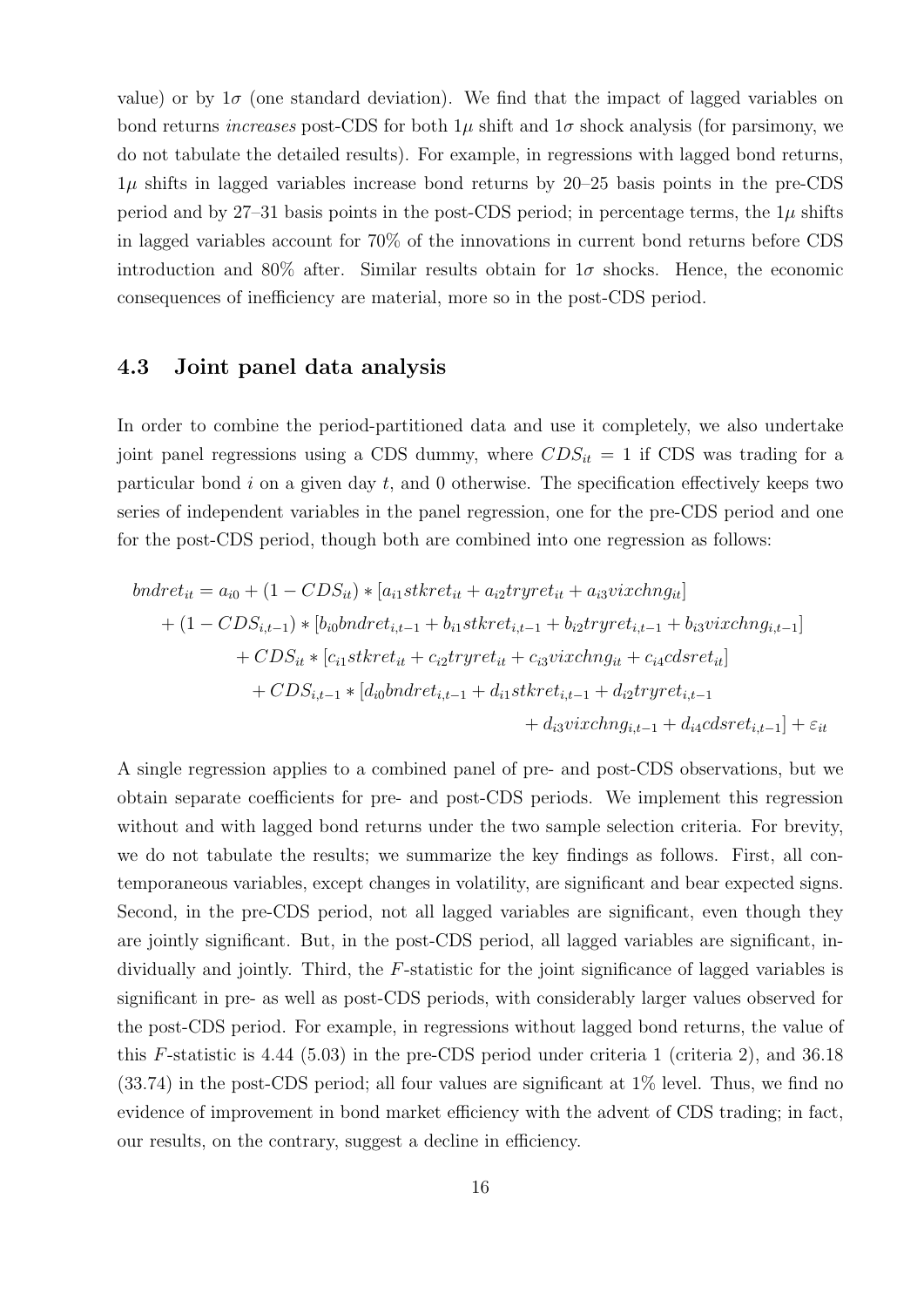We implement a variation of the preceding regression that allows us to tease out the *incremental* post-CDS effects instead of merely separating the results for pre- and post-CDS periods. We run joint panel regressions with CDS dummy interactions as follows:

$$
bndret_{it} = a_{i0} + [a_{i1}stkret_{it} + a_{i2}tryret_{it} + a_{i3}vixchng_{it}] + [b_{i0}bndret_{i,t-1} + b_{i1}stkret_{i,t-1} + b_{i2}tryret_{i,t-1} + b_{i3}vixchng_{i,t-1}] + CDS_{it} * [c_{i1}stkret_{it} + c_{i2}tryret_{it} + c_{i3}vixchng_{it} + c_{i4}cdsret_{it}] + CDS_{i,t-1} * [d_{i0}bndret_{i,t-1} + d_{i1}stkret_{i,t-1} + d_{i2}tryret_{i,t-1} + d_{i3}vixchng_{i,t-1} + d_{i4}cdsret_{i,t-1}] + \varepsilon_{it}
$$

In this specification, all explanatory return variables (lagged and contemporaneous) are included twice: stand-alone and multiplied by the CDS dummy,  $CDS_{it}$  or  $CDS_{i,t-1}$ . By design, only the post-CDS variables get included in the interaction form. Thus, the interaction variables reflect the *incremental* explanatory role of the return variables in the post-CDS period relative to (i.e., over and above) that in the pre-CDS period. Consequently, this specification allows us to decompose the explanatory power of all included variables into two parts: a period-independent base effect, and an incremental post-CDS effect. We implement a single regression using the combined panel of pre- and post-CDS observations, and emphasize particular attention to the joint significance of the *lagged* dummy interaction variables because this subset of variables highlights any incremental dependence on past information (and hence reveal the decline in efficiency, if any), in the post-CDS period.

Table 5 reports the results of joint panel regressions with CDS dummy interaction; Panels A and B correspond to sample selection criteria 1 and 2 respectively. As before, the post-CDS sample is restricted to two years after CDS introduction. We report the results of this regression without and with lagged bond returns. We do not assign any value to the variable relating to changes in CDS spreads, *cdsret*, in the pre-CDS period; this variable, by design, manifests only in interaction form in the post-CDS period.

### Table 5: here.

Panels A and B of Table 5 reveal that, in stand-alone form, the coefficients corresponding to lagged bond, stock, and benchmark swap returns are significant and depict expected signs. The interaction variables corresponding to contemporaneous stock and CDS returns, and lagged bond, stock and CDS returns are always significant, indicating that these returns demonstrate relatively greater incremental explanatory power after the introduction of CDS; this is confirmed by the large and significant *F*-statistics for all interaction variables considered jointly. Crucially, the *F*-statistics corresponding to lagged interaction variables always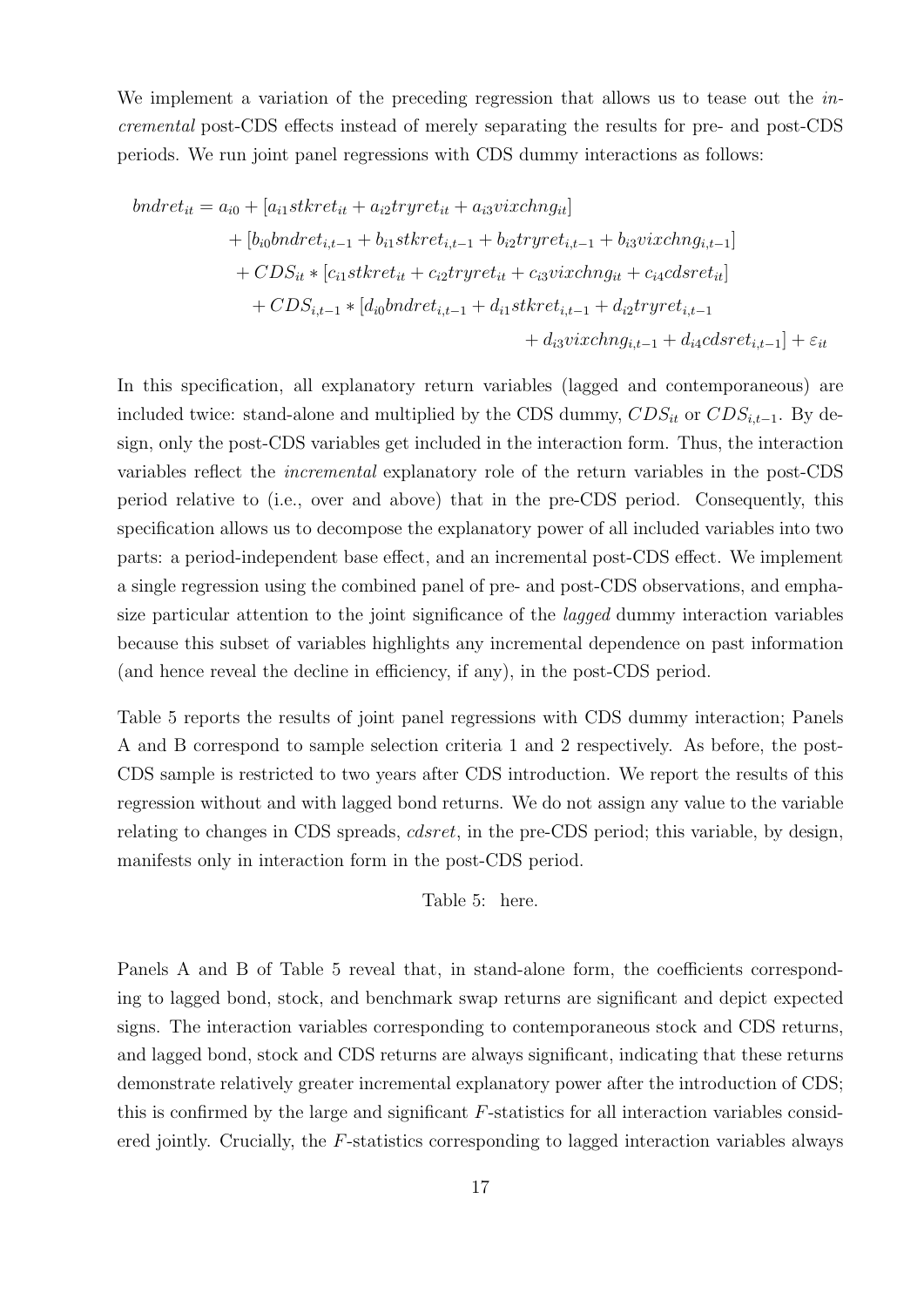show very strong significance (*F*-values of 3.78, 16.95, 4.64 and 13.34, all with *p*-values less than 0.01). These reveal that lagged return variables bear significantly greater information content for current bond returns after CDS introduction compared to the pre-CDS period. Thus, we infer that bond market efficiency deteriorated after the inception of CDS trading.

We repeat the joint panel regressions with CDS dummy interaction after including fixed effects for bond issuer firm, bond issue, and calendar year. Panels C, D and E of Table 5 present a concise version of the results (we skip the regression coefficients). Fixed effects do exist for some specifications that include issuer- or issue-specific dummy variables (as indicated by the *F*-statistics for fixed effect variables). Nevertheless, even after the inclusion of different fixed effects, the values of *F*-statistics corresponding to lagged interaction variables remain almost identical to those reported in Panels A and B.

To explore the economic significance of the preceding results, we impose  $1\mu$  (one mean value) or  $1\sigma$  (one standard deviation) perturbations in each explanatory return variable; the direction of perturbation depends on the sign of the corresponding coefficient in the panel regression. Then, using the regression coefficients and the imposed perturbations, we compute the resultant change (increase) in current bond returns. Panels F and G of Table 5 report a summary of the results with emphasis on the contribution of lagged interaction variables. We find that  $1\mu$  shifts in ( $1\sigma$  shocks to) lagged return variables result in 6–13 (277– 626) basis points additional bond returns after CDS introduction compared to the pre-CDS period. Alternately, the contribution of changes in lagged return variables to innovations in current bond returns increases incrementally by  $14-21\%$  in the post-CDS period.<sup>10</sup> These results confirm the statistical as well as economic significance of the decline in bond market efficiency subsequent to the introduction of CDS.

### **4.4 Controlling for Endogeneity**

Dealers most likely issue CDS for a corporate entity based on certain bond issuer characteristics. To understand how dealers select the issuers to introduce CDS and how the endogeneity inherent in this choice decision might impact the empirical analysis of bond returns, we carry out a two-stage Heckman (1979) sample selection regression analysis along the lines of Mayhew and Mihov (2004), who conduct a similar analysis to examine how exchanges select a stock for option listing.

<sup>&</sup>lt;sup>10</sup>In terms of magnitude,  $1\sigma$  shock effects dominate the 1 $\mu$  shift effects because the mean-to-standarddeviation ratio of all explanatory variables are extremely small (Panel C of Table 2). However, in terms of the percentage effects,  $1\mu$  shift and  $1\sigma$  shock analysis yield largely similar results.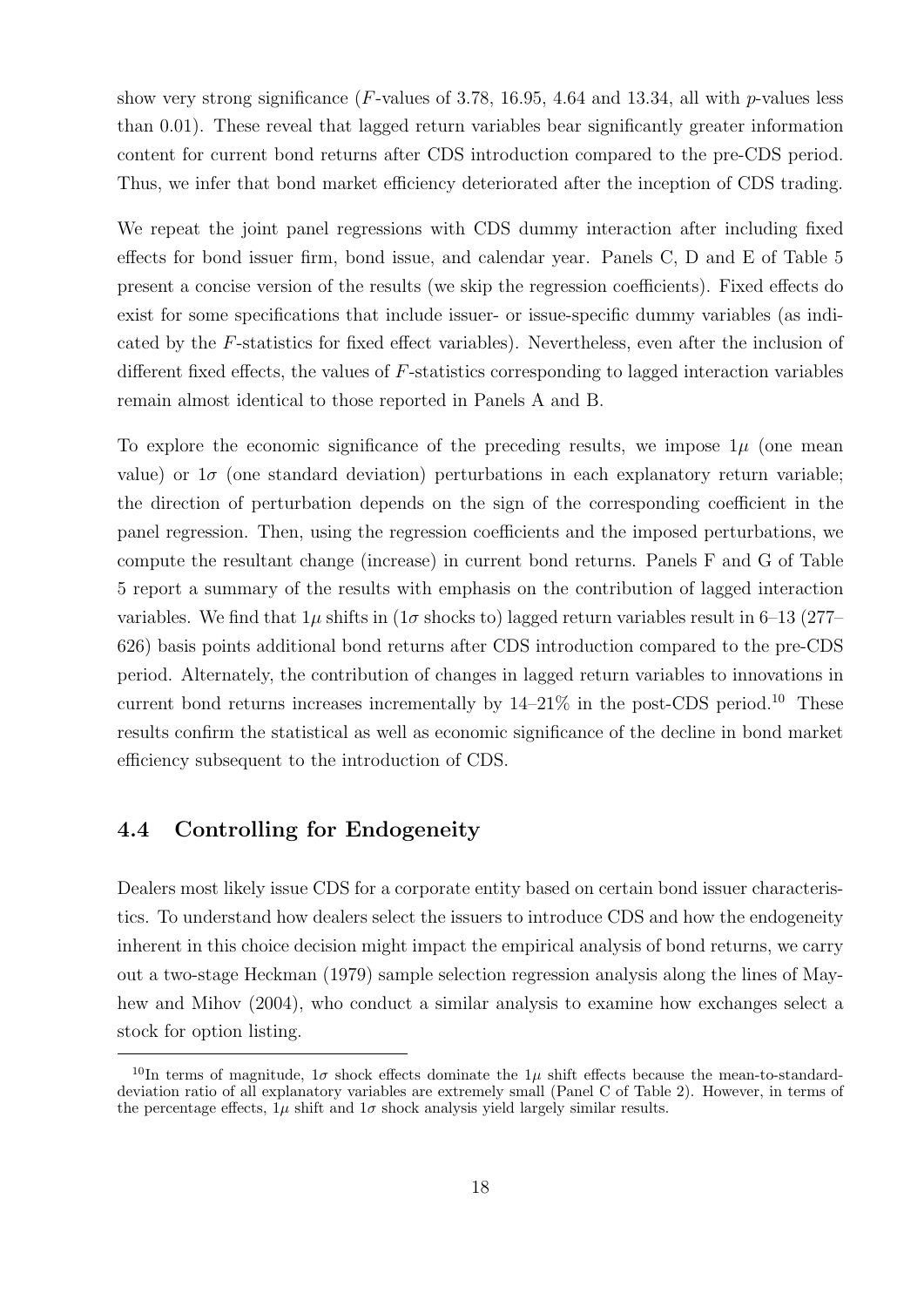We create a panel data set on a quarterly basis: each calendar quarter, we line up all CDS issuer and non-issuer firms constituting our overall sample. For each firm-quarter observation, we collect different issuer-specific variables from CRSP and COMPUSTAT (chosen variables are along the lines of Das, Hanouna and Sarin (2009)). We drop all firm-quarter observations post CDS-introduction; that is, if CDS has been introduced for a firm prior to a given quarter, we drop that firm-quarter from the analysis (since CDS introduction is no longer a choice decision for these firms). For the remaining observations, we define a CDS introduction event binary variable that takes a value of 1 if CDS is introduced for the firm during that quarter and 0 if no CDS is introduced until the end of the quarter. We obtain 332 event firm-quarters and 10,945 non-event control firm-quarters. Panel H of Table 5 reports the results of the first stage probit of the CDS introduction event on various issuer attributes along with the comparison of mean values of these attributes for CDS issuers vs. CDS non-issuers.

Interestingly, the unconditional comparison of means as well as the results of a probit reveal that CDS is more likely to be introduced for older, larger, more profitable firms with higher equity liquidity and lower equity volatility (or, in short, for *less distressed* firms). From a distress perspective, only the positive coefficient of leverage and the negative coefficient of Tobin's Q are along expected lines. But even these two attributes manifest their effects only in the multivariate setup; the values of both variables for CDS issuers vs. non-issuers are not significantly different on an unconditional basis. The results remain unchanged if we use the value of equity capitalization instead of total value of all assets, and the book-to-market value of equity instead of Tobin's Q.

For the second step of the two-stage procedure, we first compute the probability of CDS introduction as the predicted probability of the dependent variable in the probit specification. If CDS has already been introduced for a firm as on a given observation date, we impute a value of 1 to the probability of CDS introduction. We repeat the joint panel regressions of Panels A and B with the probability of CDS introduction as an additional explanatory variable. The results are reported in Panel I of Table 5 (we ignore the coefficients of other explanatory variables).

Notwithstanding the inclusion of implied probability of CDS introduction as an additional explanatory variable, in all four specifications the joint significance of the lagged interaction variables, as captured by *F*-statistics, are almost the same as those reported in Panels A and B. Hence, the inference of deterioration of bond market efficiency following CDS introduction remains robust to controls for endogeneity. We also find that the implied probability of CDS introduction has a negative impact on bond returns; that is, bond returns are lower if CDS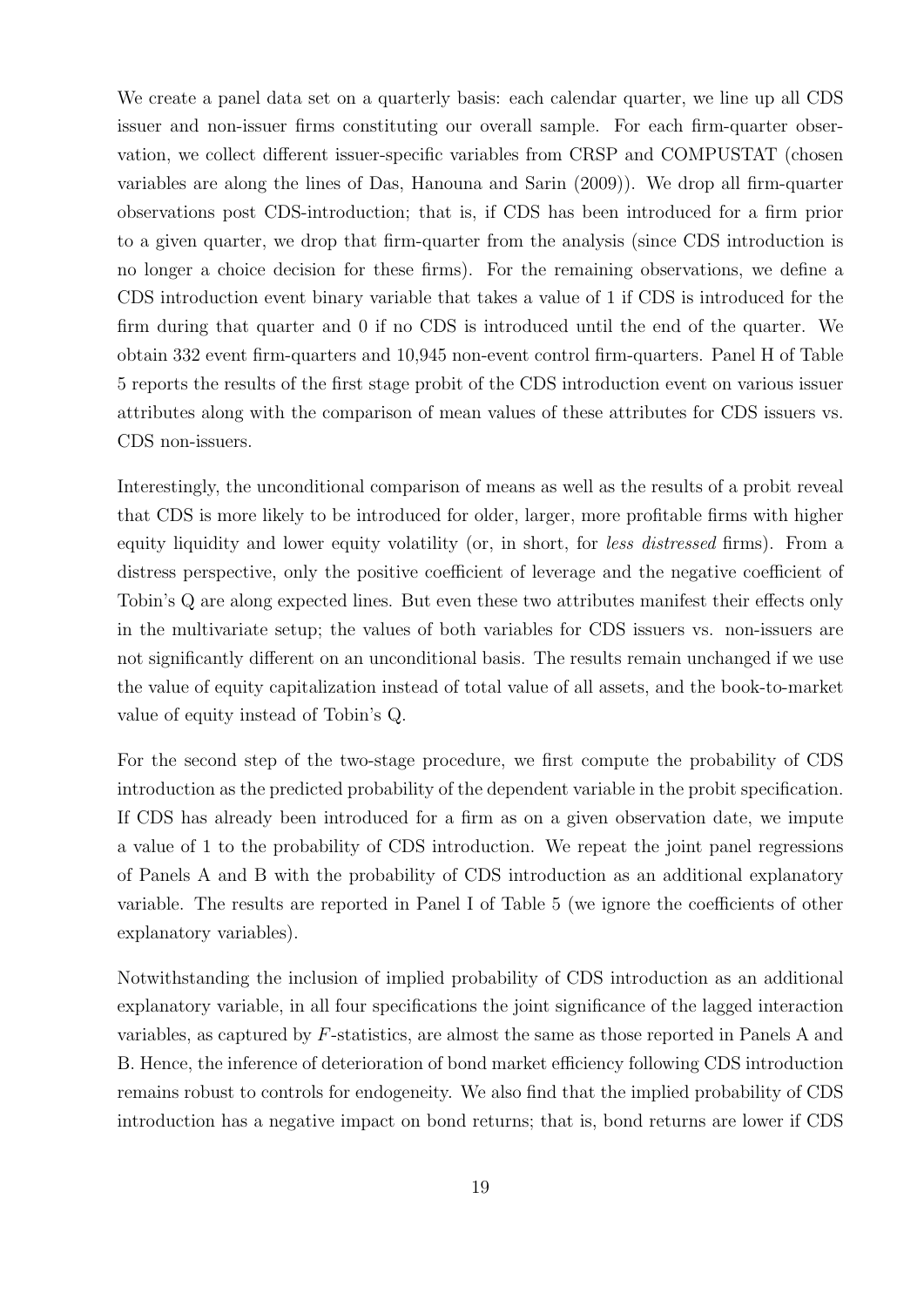has already been introduced or the prospect of impending CDS introduction is high. This effect is corroborated in work by Subrahmanyam, Tang and Wang (2011) who find that probabilities of credit downgrades as well as bankruptcies increase after the inception of CDS trading.

### **4.5 Difference-in-differences tests**

The analysis so far reveals that bond returns demonstrate greater dependence on the lagged information set following the introduction of CDS. However, such inferences of deteriorating bond market efficiency are likely to be unconvincing if there are permanent differences between firms with and without CDS introduction (as the preceding probit analysis indicates), or if there exist trends (such as systematic evolution in the type of firms issuing bonds, or fundamental shifts in market or economic conditions) over the time-period of study. Empirical inferences of market inefficiency can be disentangled from such contaminating effects through the use of difference-in-differences (DiD) tests that entail the comparison of CDS introducing firms with a control group of firms with no underlying CDS in a single combined panel.

To implement the DiD tests, we augment our sample of pre- and post-CDS bond transactions for CDS issuers with control samples of bond transactions by CDS non-issuers (firms with no CDS introduction). The sample of observations for CDS issuers are obtained from sample selection criteria 1 and 2. Each is merged with the matched as well as pooled control sample. For the four combined samples so obtained, we run the following regression $^{11}$ :

$$
bndret_{it} = \alpha_i + \beta_1 CV_i + \beta_2 LV_i + \beta_3 CDS_{it} * CV_i + \beta_4 CDS_{i,t-1} * LV_i
$$
  
+  $\beta_5 E_i * CV_i + \beta_6 E_i * LV_i + \beta_7 E_i * CDS_{it} * CV_i + \beta_8 E_i * CDS_{i,t-1} * LV_i + \varepsilon_{it}$ 

where

 $CV_i \equiv \{stkret_{it}, tryret_{it}, vixchng_{it}, cdsret_{it}\}$  $LV_i \equiv \{bndret_{i,t-1}, stkret_{i,t-1}, tryret_{i,t-1}, vixchng_{i,t-1}, cdsret_{i,t-1}\}$  $CDS_{it} = 1$  if post-CDS period and 0 if pre-CDS period  $E_i = 1$  for event sample of CDS-issuers and 0 for control sample of non-issuers

 $CV_i$  denotes the set of contemporaneous return variables and  $LV_i$  encompasses one-day lagged return variables. For the sample of CDS issuers as well as the matched control sample of CDS non-issuers, transactions are classified into pre- and post-CDS periods  $(CDS_{it} = 0$  versus

<sup>&</sup>lt;sup>11</sup>The DiD regression is an extended version of the joint panel regression underlying Table 5: if we retain only the  $E_i = 1$  observations, the DiD regression collapses into the second regression reported in Section 4.3.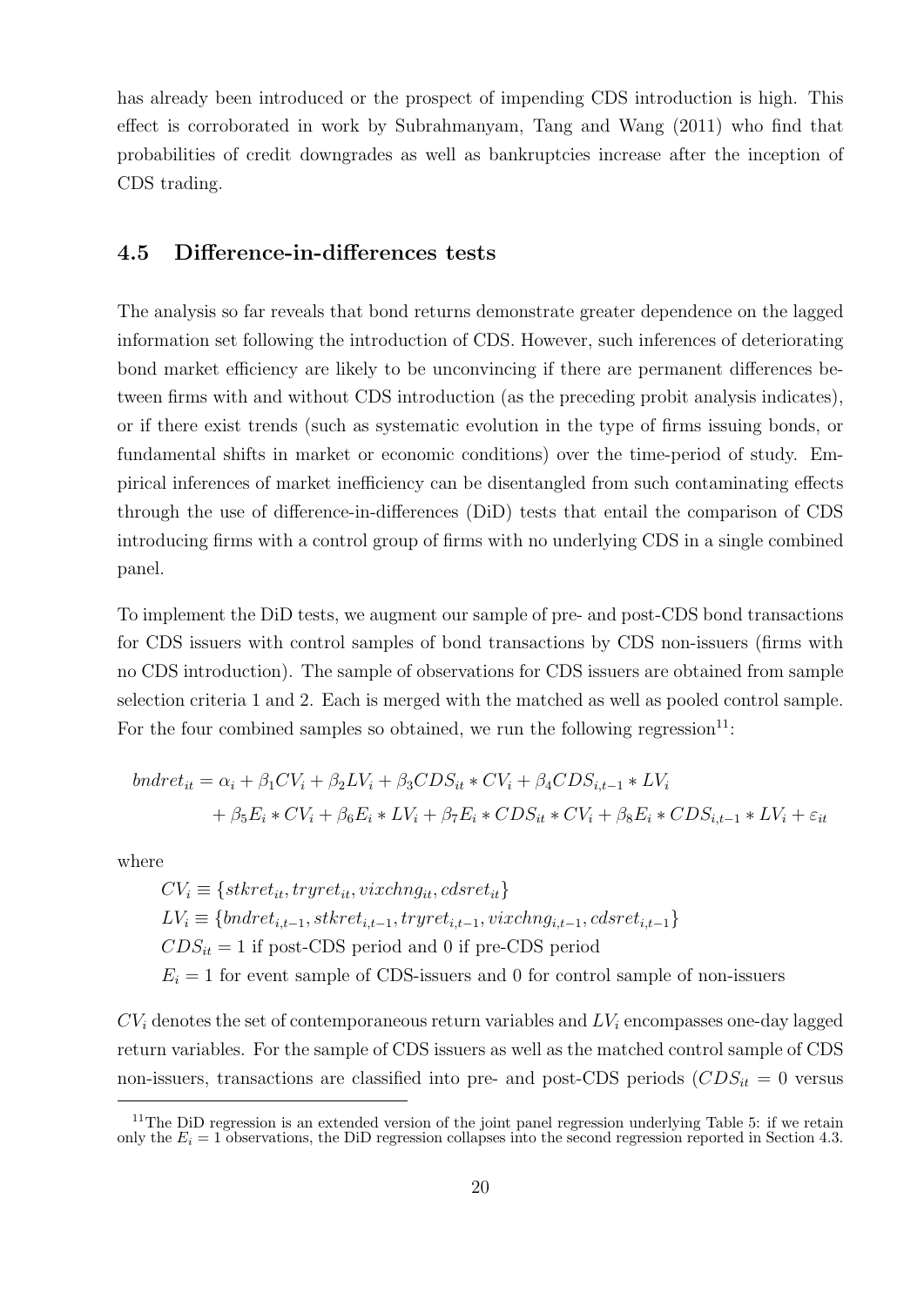1) based on the actual CDS introduction date. For each bond in the pooled control sample of CDS non-issuers, an arbitrarily selected date (derived from uniform random distribution) within the range of the first and last trading dates of the bond is used to categorize pre- and post-treatment observations.<sup>12</sup> As before, post-CDS sample is restricted to two years.

We implement eight different DiD regressions (2 sets of CDS observations *×* 2 control samples *×* regressions without and with lagged bond returns). Table 6 reports the *F*-statistics (and associated *p*-values) corresponding to the joint significance of various subsets of explanatory variables. The  $\beta$  coefficients capture differences in relative explanatory power of contemporaneous and lagged variables for event sample versus control sample bonds and between pre- and post-CDS periods. The significance of coefficients  $\beta_2$ ,  $\beta_4$ ,  $\beta_5 + \beta_6$ ,  $\beta_6$ , and  $\beta_8$  are of particular interest to us. Coefficient  $\beta_2$  reveals the unconditional relevance (independent of sample-type and time-period) of lagged variables for current bond returns. Coefficient  $\beta_4$  reflects sample-independent time-trends in the significance of lagged variables, that is, whether lagged variables become more material in the post-CDS period for the joint sample of bonds of CDS issuers and non-issuers. Coefficients  $\beta_6$  and  $\beta_5 + \beta_6$  intimate time-independent fundamental differences between event and control samples – whether bond returns of CDS issuers incorporate lagged and contemporaneous information differently from those of CDS non-issuers in pre- as well as post-CDS periods. The key coefficient of interest,  $\beta_8$  informs the incremental effect of lagged variables in the post-CDS period relative to the pre-CDS period *over and above* similar time-trend effects within the control group. A significant *β*<sup>8</sup> provides conclusive evidence of post-CDS deterioration of bond efficiency.

### Table 6: here.

We find that  $\beta_2$  is significant in all eight specifications; this implies that, unconditionally (i.e., without distinguishing event and control sample bonds, or pre- and post-CDS status), lagged variables always impact current bond returns. Bond markets, in general, are inefficient. Coefficient  $\beta_4$  is marginally significant (i.e., significant at the 5% level for 4 of the 8 cases); this indicates that, for the joint event and control sample, lagged variables probably influence current bond returns more in the post-CDS period. There is a weak overall deterioration of bond efficiency over time. Since  $\beta_5 + \beta_6$  are always significant, we infer that bonds of CDS issuers always react to contemporaneous and lagged information from other securities to a greater extent than control sample bonds. In particular, the significant  $\beta_6$  divulges that,

 $12$ The choice of an arbitrary treatment date for the pooled control sample is motivated by similar approach adopted in event study literature. Results of DiD regressions remain unaltered when we implement different simulation runs to generate distinct values of these arbitrarily selected dates. As a check for robustness, we employ two alternate choices for the treatment ("non-event") date for the pooled control sample bonds: (a) the midpoint between the first and last trading dates of each bond, and (b) the fixed midpoint of our data sample, 30 June 2005. Results of DiD regressions remain materially unaffected under all three choices.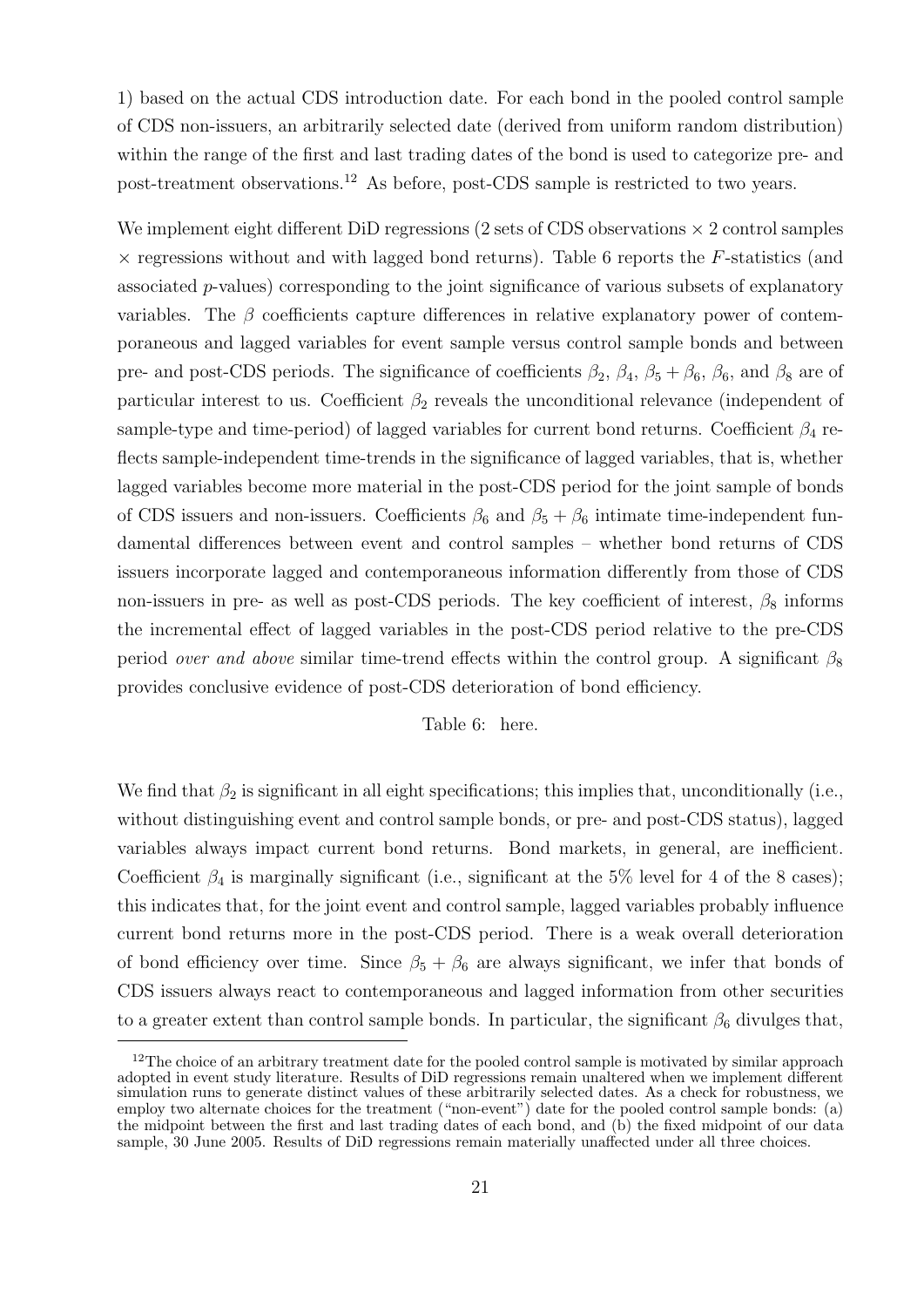irrespective of CDS introduction status, lagged variables always bear greater impact on bond returns of CDS issuers than those of non-issuers. Bonds of CDS issuers appear fundamentally different in terms of the price discovery process (i.e., in incorporating information).

Most importantly,  $\beta_8$  is convincingly significant in all eight implementations of DiD regressions. The *F*-statistics corresponding to  $\beta_8$  depict values of 4.17–5.00 without lagged bond returns and 11.32–17.14 with lagged bond returns; the corresponding *p*-values are always less than 0.01. Lagged return variables influence bond returns of CDS issuing firms to a greater extent in the post-CDS period compared to the pre-CDS period even after controlling for time-trends and differences between CDS issuers and non-issuers. To elaborate, since  $\beta_2$ ,  $\beta_4$ ,  $\beta_6$  and  $\beta_8$  are all significant, we can assert that the event of CDS introduction significantly deteriorates the efficiency of underlying bonds, even though (a) bonds are inherently inefficient, (b) there is a likely decline in efficiency of all bonds over time, and (c) bonds of CDS issuers are fundamentally different in terms of price discovery; the observed decline in efficiency is robust even after controls for these three accompanying effects.

### **4.6 Joint panel regressions over sub-samples**

As additional tests for the robustness of our findings, we now implement the joint panel regressions with CDS dummy interactions for different sub-samples formed based on time period and firm- and issue-specific attributes. Table 7 reports the values of different *F*-statistics for various sub-samples and different test specifications. We focus particular interest on the *F*-statistic corresponding to the lagged interaction variables which captures the incremental significance of lagged variables in the post-CDS period relative to the pre-CDS period.

Table 7: here.

### **Effect of the financial crisis**

The last two years of our data sample, 2007–2008, overlap the financial crisis period. If the financial crisis resulted in unexpected credit and liquidity shocks to financial markets, we expect a drying up of liquidity in equity and bond markets. A large decline in liquidity is likely to cause delays in relevant information being incorporated in security prices. Is the observed post-CDS decline in bond efficiency mainly an outcome of the financial crisis?

To test this proposition, we drop the crisis years 2007 and 2008 from our sample, and repeat the joint panel regressions. We find that the values of *F*-statistics corresponding to lagged interaction variables are almost identical to those reported in Panels A and B of Table 5, and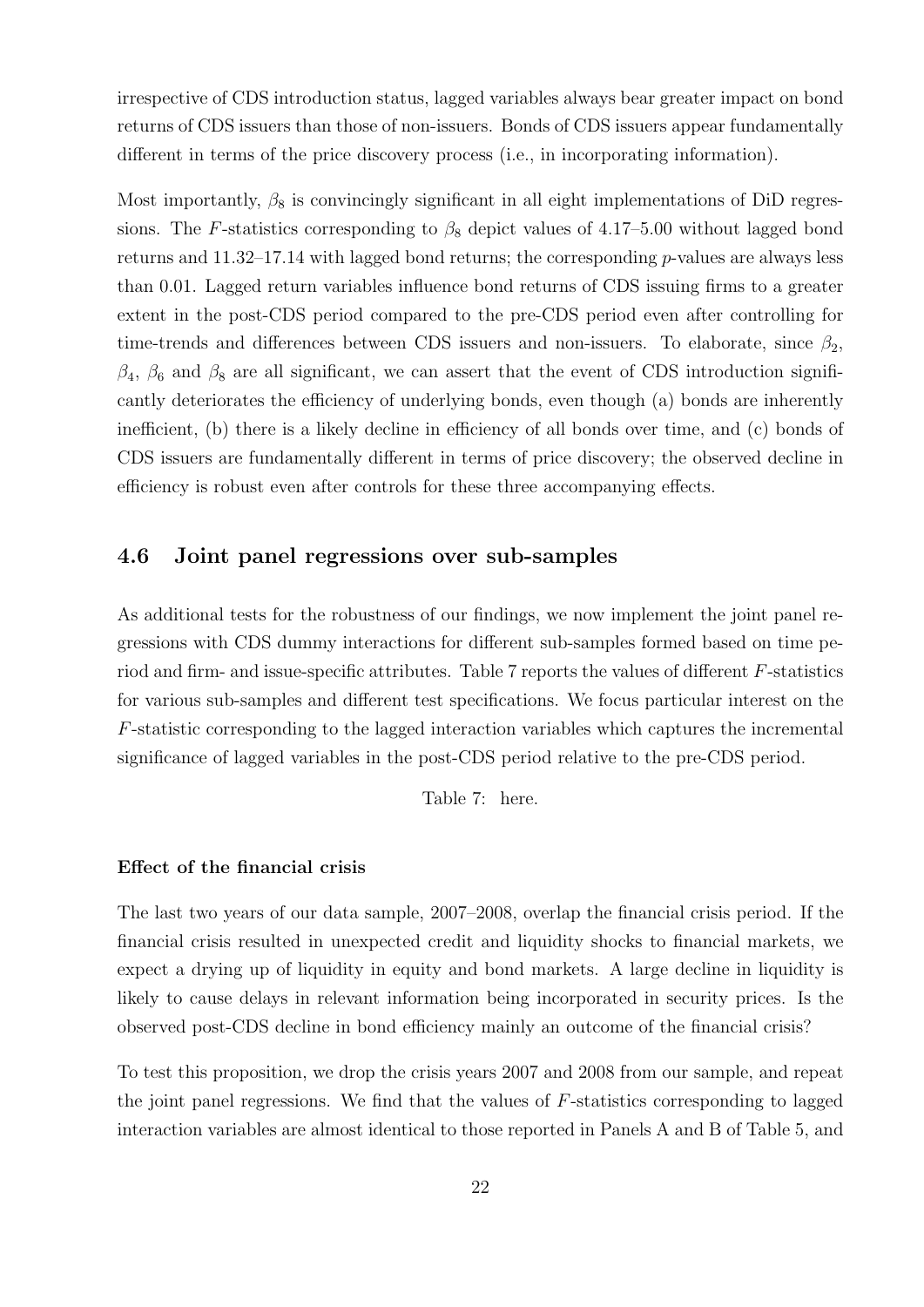remain strongly significant. Our results are not materially influenced by the financial crisis; increased post-CDS dependence on lagged information persists even for non-crisis periods.

### **Effect of nascency of the CDS market**

The initial years of any financial innovation are likely to be characterized by uncertainty, gradual evolution and limited informational impact. In the nascent phase, we may expect CDS contracts to be thinly traded and slow in incorporating changes in credit views about the underlying firm. The low liquidity and slow price discovery in the CDS market, in turn, is likely to have adverse effects on the price discovery process in the underlying bond market. Do the observed post-CDS increase in bond inefficiency apply only to the nascent phase of this financial innovation, and disappear after this market segment evolved?

We do not have trading data or related variables in our CDS data set to enable us track the evolution of CDS markets. Instead, we examine the posed question by applying Table 5 regressions to two separate sub-samples *−* the nascent three-year sub-period 2002–2004 and the post-incubation sub-period after eliminating the initial years 2002 and 2003. First, in results not tabulated, we find that the coefficients and *p*-values corresponding to CDS returns (*cdsret*) are similar for regressions over the two sub-samples. So the price discovery in bonds arising from CDS markets appears largely unchanged over time. Next, Table 7 reveals that the *F*-statistics corresponding to lagged interaction variables are strongly significant for both sub-samples (the magnitudes are smaller for the later sub-sample, but statistical significance is not different across the two sub-samples). Thus, our results are not driven by the infancy of the CDS market in the initial years of our sample.

### **Effect over time after introduction of CDS**

The aforementioned nascency effects may apply, not only to aggregate financial innovations like emergence of a new market segment, but also to first time issuance of a security for individual firms. To elaborate, when a CDS contract is introduced for a specific firm, the initial years may depict low liquidity and slow price discovery, and efficiency probably improves in the subsequent years. All efficiency results reported so far are based on two-year post-CDS data (for balancing purposes, as discussed). Is the decline in bond efficiency after CDS introduction a short-term negative effect at firm level that fades away over longer periods?

To test this proposition, we form sub-samples by including only those bond transactions that occur within 1-, 2- and 3-years after the introduction of CDS. For these three subsamples and an unrestricted sample that retains all post-CDS observations, we implement joint panel regressions. In Table 7, we find that lagged interaction variables are *not* significant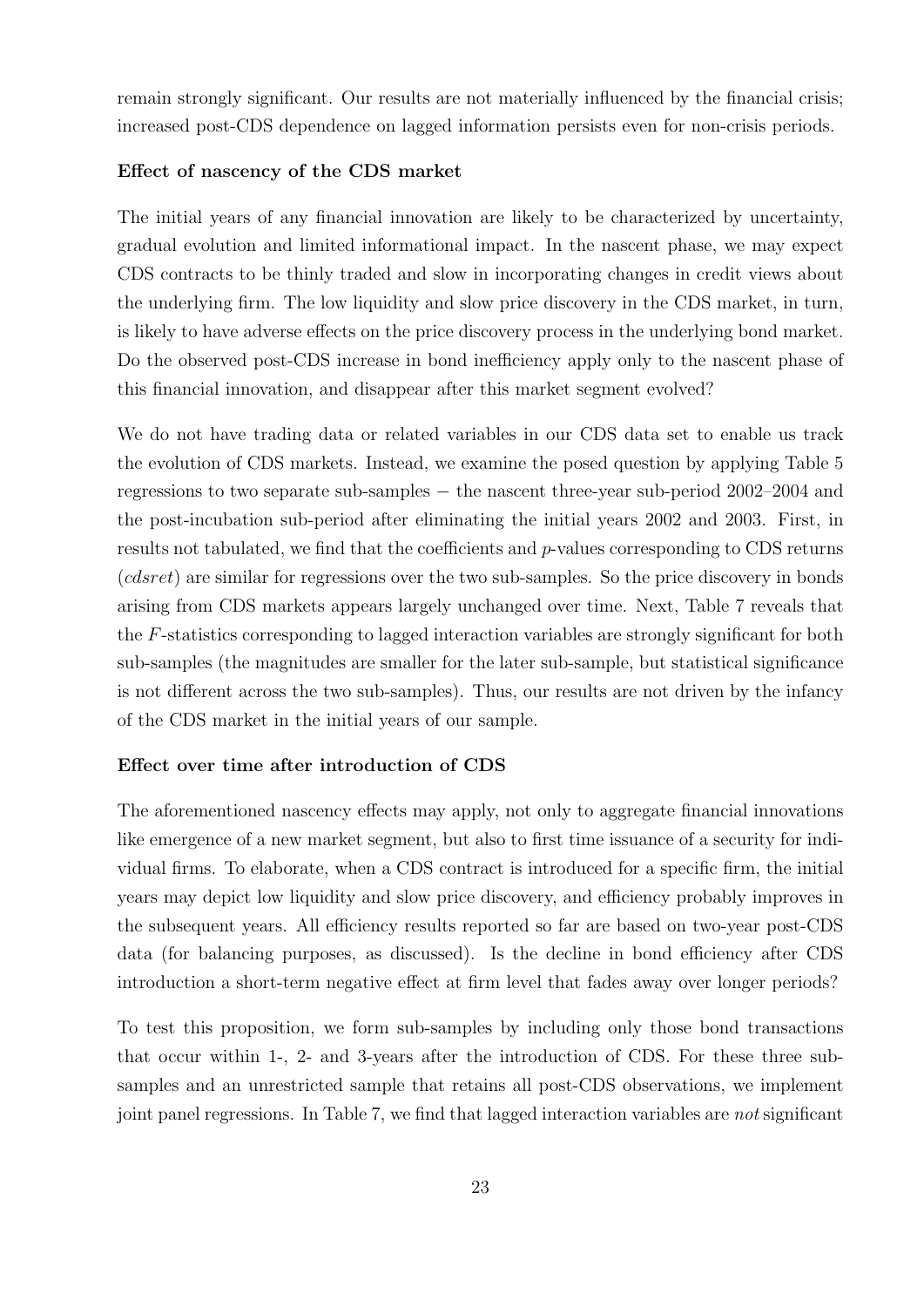when we use only one year of post-CDS data and regressions do not include lagged bond returns; however, the *F*-statistics corresponding to lagged interaction variables are strongly significant in the remaining 13 cases. Even when we use an unrestricted post-CDS horizon, the post-CDS increase in dependence on lagged information set is significant. Therefore, we can reject the hypothesis that the decline in bond efficiency after CDS introduction at firm level is a short-term effect and efficiency improves in the long run.

### **Effect of underlying bond liquidity**

Efficiency in price discovery and liquidity are inherently correlated. A thinly traded security is likely to be slow in incorporating new information. For example, Chordia, Sarkar and Subrahmanyam (2011) document a strong link between lead-lag relations (autocorrelations) in returns and illiquidity of small-cap equities. Similarly, we may expect a positive relation between the observed findings of post-CDS declines in efficiency and underlying bond illiquidity. Does the introduction of CDS adversely affect the informational efficiency of less liquid bonds while maintaining (or improving) the efficiency of widely traded issues?

To address this question, using the median values of total bond amount outstanding (a commonly accepted bond liquidity attribute) in the year of CDS introduction, we classify all transaction observations into low and high amount outstanding (liquidity) portfolios and repeat the joint panel regressions. We find that the *F*-statistics corresponding to lagged interaction variables are large and significant for both liquidity portfolios (and not very dissimilar in values). This implies that CDS introduction had an adverse impact on the efficiency of bonds irrespective of the underlying liquidity. We explore the impact of CDS introduction on bond liquidity in detail in Section 6.

### **Effect of firm size**

Smaller firms are inherently more risky, are less likely to be covered by informed institutional market participants, and their bonds are more likely to be lower rated and less liquid. Thus, along the lines of Chordia, Sarkar and Subrahmanyam (2011), it may be expected that bonds of smaller firms are less efficient. Is the increased dependence on lagged information following the introduction of CDS greater for bonds of smaller firms than those of larger firms?

To this end, based on the median values of equity market capitalization in the year of CDS introduction, we classify our sample into small and large firm size portfolios, and replicate the joint panel tests for the two size-based sub-samples. We find that the *F*statistics corresponding to lagged interaction variables are large and significant for both firm size portfolios. The dependence on lagged information, and hence inefficiency, increases after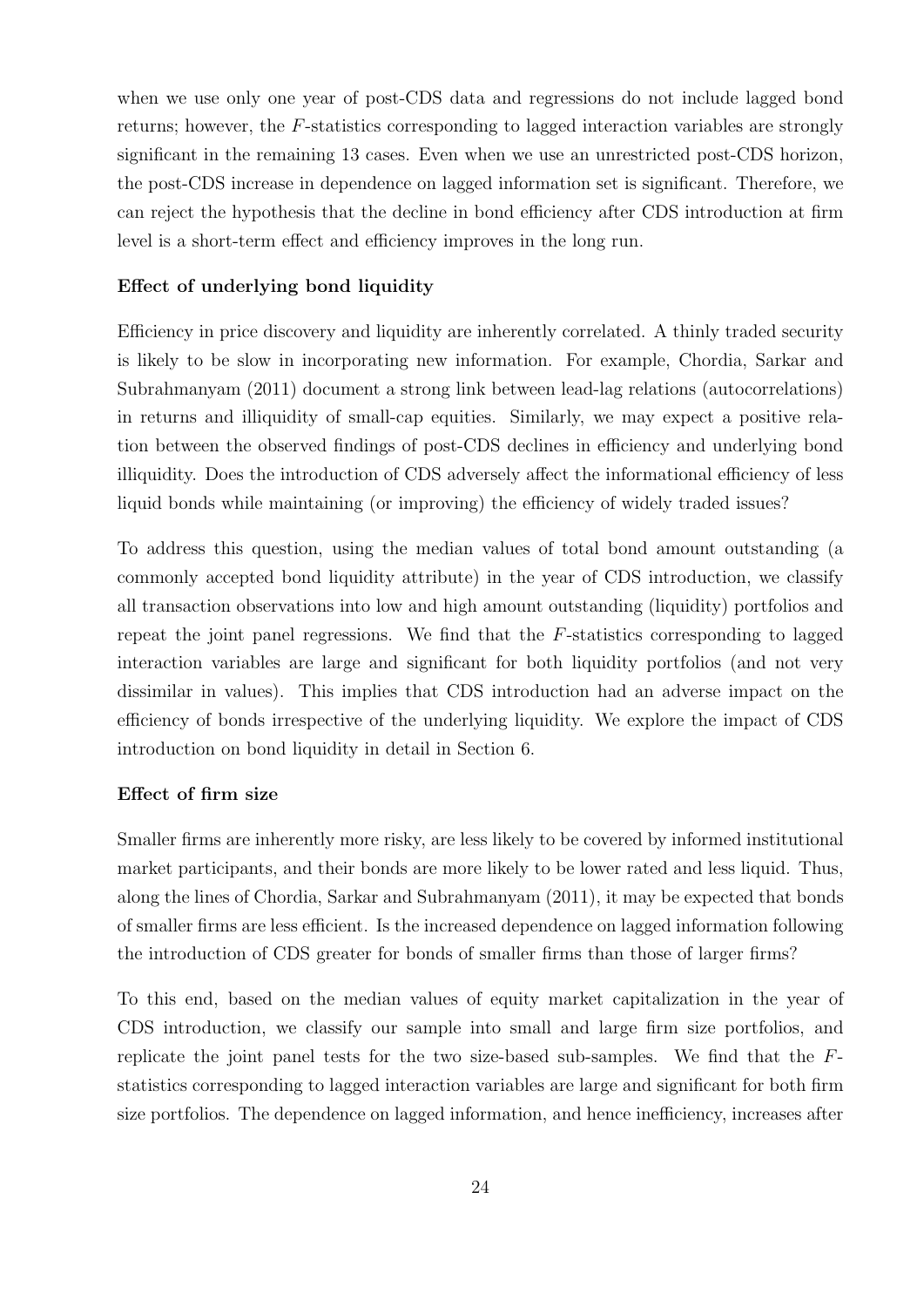the introduction of CDS for bonds of smaller as well as larger firms.

### **Effect of bond ratings and maturity**

Default risk and duration are key determinants of bond returns, and also influence bond liquidity. For example, higher rated and shorter maturity bonds are more liquid. Since efficiency and liquidity are likely correlated, we may expect changes in bond efficiency following the start of CDS trading to depend on bond rating and issue maturity. Are the observed findings of deteriorating post-CDS efficiency more pronounced for lower rated and longer maturity bonds?

Focusing on the subset of bonds that are outstanding on the CDS introduction date (i.e., dropping issues that mature before or are offered after CDS introduction date), we form two S&P*/*Moody's ratings based portfolios (investment grade: BBB*−/*Baa3 and above; junk grade: BB+*/*Ba1 and below) and three maturity based portfolios (short-term: *<*7 years; medium-term: 7-15 years; long-term: *>*15 years). A vast majority of bonds in our sample are investment grade  $(90\%)$  and short-term  $(49\%)$ . We implement the joint panel regressions for each of the five portfolios. In results not reported for brevity, we again find that the *F*statistics corresponding to lagged interaction variables are always large and significant. Thus, all our findings are robust to controls for credit and duration risk.

### **4.7 Speed of price discovery**

The results obtained so far may also be interpreted as information spillovers from other markets to the bond market. This could follow from microstructure reasons: informed traders may prefer the CDS market to bonds. Information first gets into CDS prices and then through common intermediaries (such as bond dealers) and arbitrageurs gets incorporated into bond prices with a delay. The preceding price efficiency analysis, based on the leadlag structure, will conclude that bond market is less efficient after the inception of CDS. However, it is quite possible that the information gets into bond prices quicker (or earlier) in the post-CDS world than in a scenario where the CDS market does not exist. Therefore, it is useful to consider the speed of price discovery in our analysis.<sup>13</sup>

Price inefficiency is inferred from *F*-statistics and the *D*1 metric in regressions based on daily data and involving one-day lagged returns. On the other hand, empirical tests for speed of price discovery mandate high frequency data and multiple lags in explanatory variables. Since our data is organized as daily observations and bond trades are sporadic in nature, it

<sup>&</sup>lt;sup>13</sup>We thank the anonymous referee for suggesting this alternate perspective.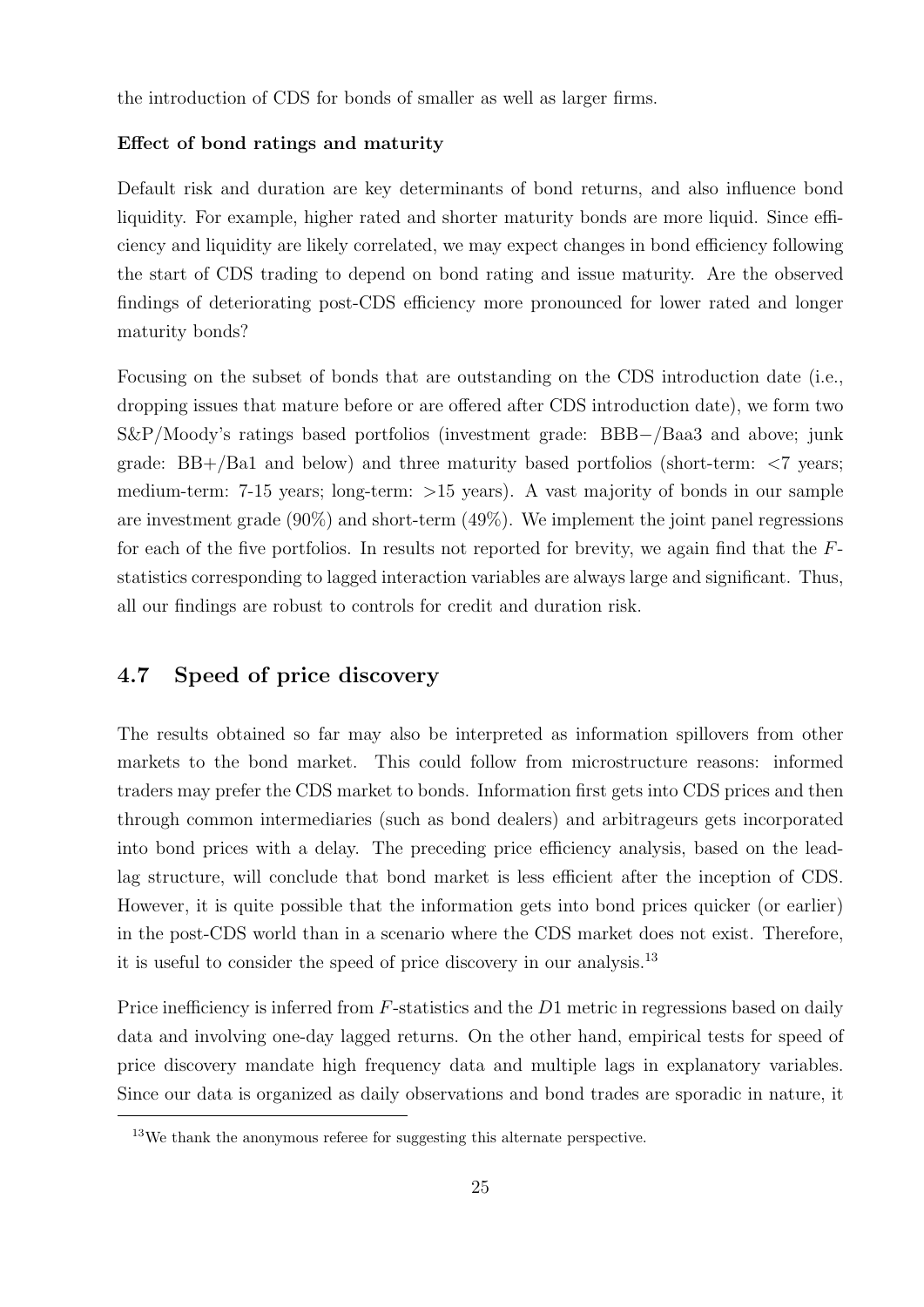is difficult to implement rigorous tests for speed of price discovery. Nevertheless, we conduct the following two sets of simple analysis.

First, in order to establish whether our observed results merely indicate information spillover from the new information channel (CDS) to bond markets or, alternately, reveal deterioration in bond efficiency as inferred, we conduct two tests: (a) we compare the incremental post-CDS significance of lagged CDS returns versus other lagged returns based on the *F*statistics corresponding to lagged interaction variables in the joint panel regressions of Table 5; and (b) we contrast the pre- and post-CDS *D*1 metric with and without CDS returns in the partitioned panel regressions of Table 4 (we do not report these results in a table for parsimony). We find that, even though lagged CDS return demonstrates the greatest explanatory power over current bond returns, other lagged variables are relevant; lagged bond returns and, to some extent, lagged stock, swap and VIX returns also bear significant impact on current bond returns. Furthermore, the *D*1 metric always goes up following CDS introduction, and post-CDS *D*1 is greater than pre-CDS *D*1 *even without* the inclusion of lagged CDS returns. We can thus conclude that there may be information spillover from the emergent CDS market to the bond market, but simultaneously there is increased self price discovery (from lagged bond returns) and non-CDS cross price discovery (from lagged stock, swap, and VIX returns) in the bond market. These indicate increase in bond inefficiency.

Second, we examine the speed of price discovery by undertaking joint panel regressions based on two-day lags instead of just one-day lag. We use smaller sub-samples of data obtained from sample selection criteria 1 and 2 that consist of observations with simultaneous returns for bonds, stocks and CDS, if post-CDS, on *three* consecutive days. We replicate both the regressions listed in Section 4.3 with two-day lags, and compute the *F*-statistics for joint significance of 1-day and 2-day lagged interaction variables. The results (not tabulated) reveal no difference in pre- and post-CDS speed of price discovery: in both pre- *as well as* post-CDS periods, price discovery likely takes place within one day (i.e., only the 1-day lagged variables are significant) if lagged bond returns are ignored, and takes two days or more (i.e., both 1-day and 2-day lagged variables are significant) if lagged bond returns are included in regressions. Although this finding would be even better supported with the use of high frequency data with multiple lags, our daily analysis reveals no indication that CDS introduction increased the speed of price discovery.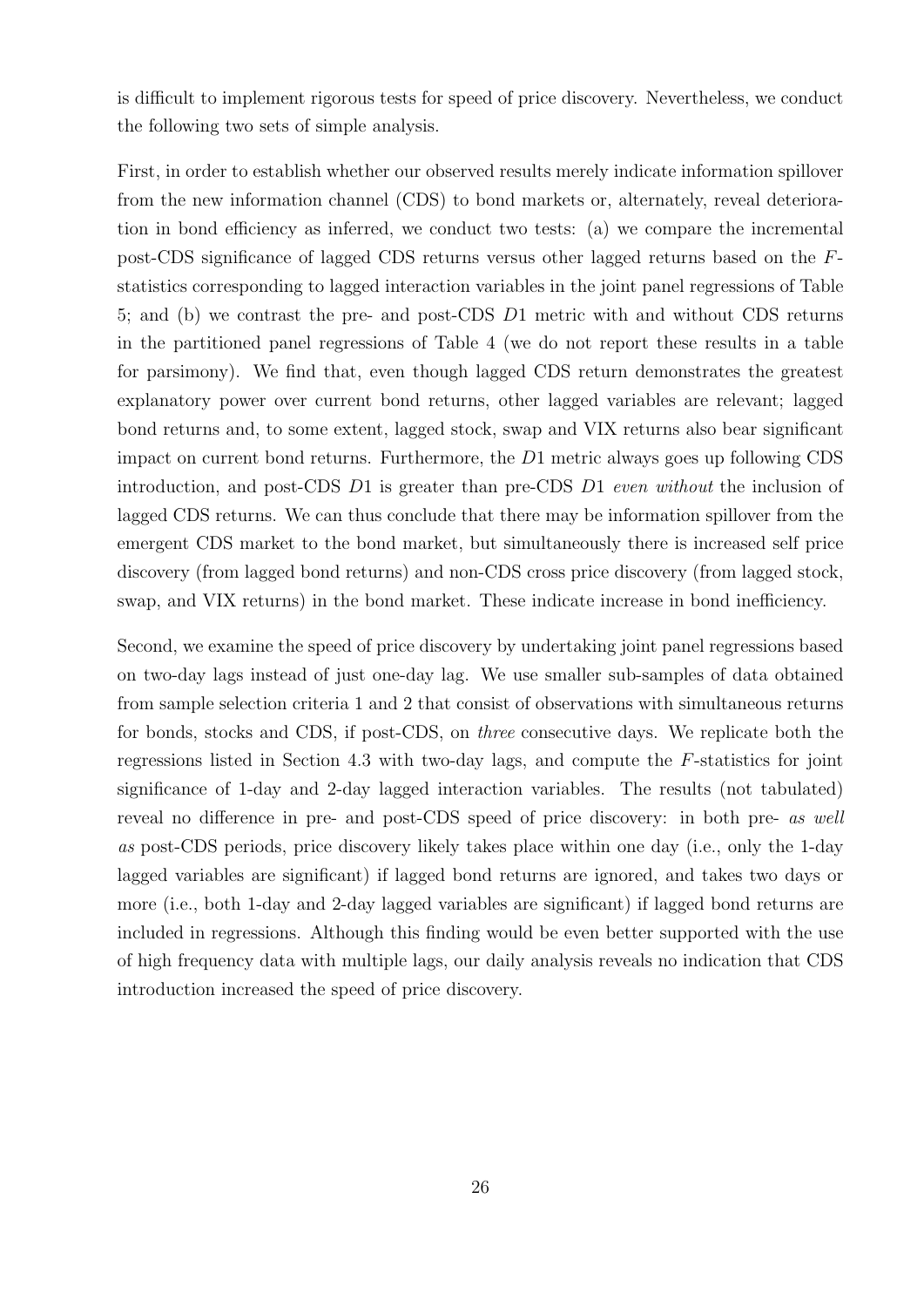### **5 Empirical Analysis of Bond Market Quality**

The preceding section reveals the detrimental impact of CDS introduction on the efficiency of the bond market. Did the inception of CDS benefit the bond markets via other channels? For example, did CDS trading improve the accuracy of bond prices? In this section we assess the accuracy of bond prices (which is henceforth referred to as bond market quality) before and after the introduction of CDS trading using the measure proposed in Hasbrouck (1993). Has brouck defines pricing error  $s_t$  of a security as the difference in its log transaction price  $(p_t)$ and its efficient log price  $(m_t)$ . The return of a security is equal to  $r_t = m_t - m_{t-1} + s_t - s_{t-1}$ . The variance of pricing error divided by the variance of return (i.e.,  $\sigma_s^2/\sigma_r^2$ ) is a metric of normalized pricing error. Market quality *q* is defined as one minus this ratio, i.e.,

$$
q=1-\frac{\sigma_s^2}{\sigma_r^2}
$$

Higher *q* denotes better market quality, i.e., lower risk of deviation of prices from their efficient levels. The formula is implemented by estimating an MA(1) process (without intercept) for security returns, i.e.,

$$
r_t = e_t - a \cdot e_{t-1}
$$

where the values  $\{a, \sigma_e^2\}$  are obtained from the MA(1) estimation and then used in the equation for *q* above. The resulting expression for *q* is

$$
q = \frac{\sigma_e^2 - 2a \cdot Cov(e_t, e_{t-1})}{\sigma_e^2 + a\sigma_e^2 - 2a \cdot Cov(e_t, e_{t-1})} \in (0, 1)
$$

Details of this derivation are provided in Appendix C that provides more information about Hasbrouck's model.

The *q* measure is applied to an aggregated pooled panel of all observations as well as individual bonds with at least 30 trading days with return observations in both pre- and post-CDS periods. This measure accesses more data than the efficiency regressions because it does not require concurrent data across markets (i.e., stock returns, CDS spreads, Treasury returns, or volatility data); it also does not mandate the existence of lagged bond returns for each selected observation. For example, when individual bonds are considered, the total number of bonds meeting our screening criteria is 82, more than the 45 bonds that are available using sample selection criteria 1.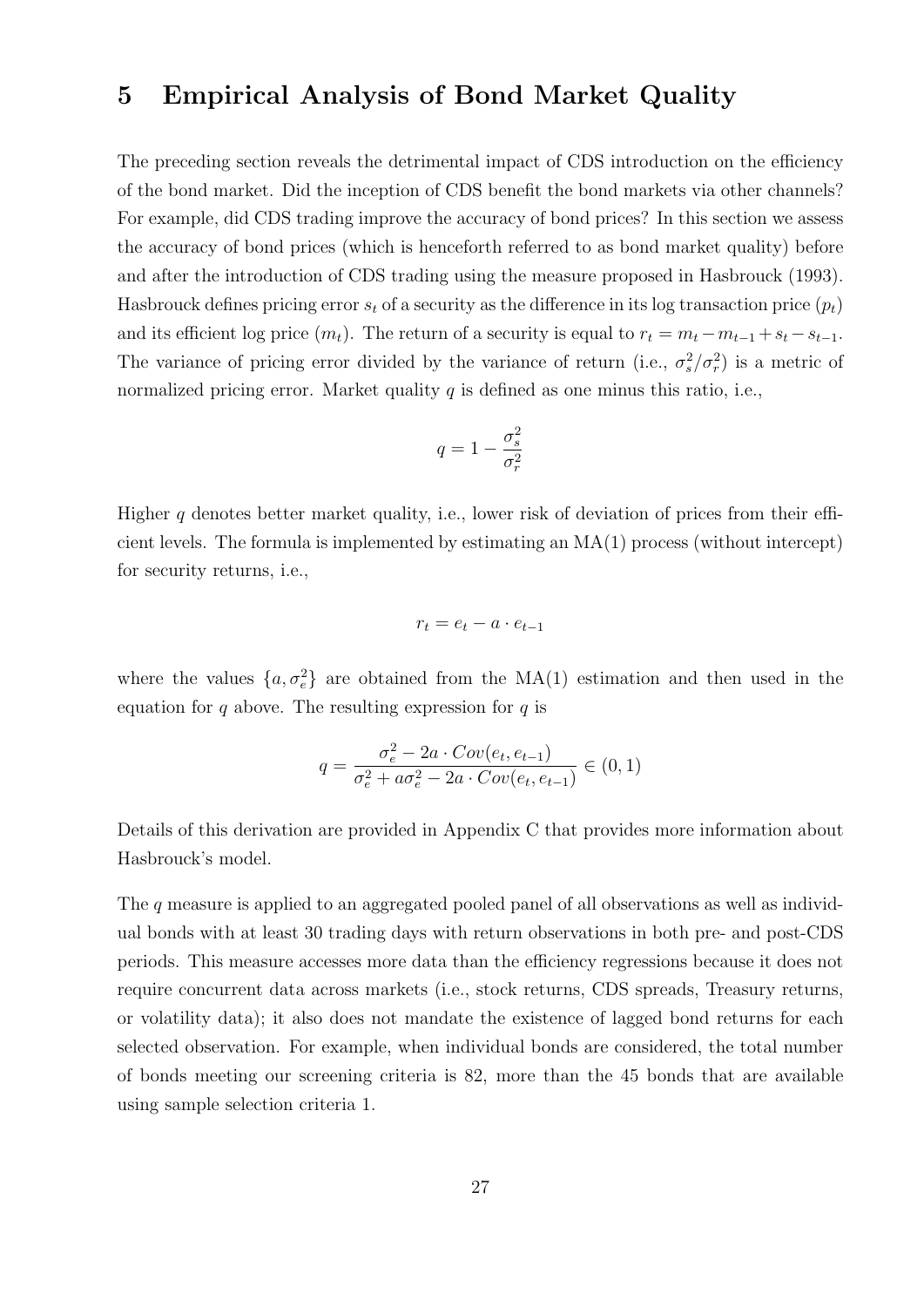The values of *q* are presented in Table 8. Panel A of Table 8 employs the full pooled sample of all observations lined up as a panel irrespective of identity of the bond, and the pooled control sample is used as the benchmark sample. Panel B is based on 82 pairs of individual bonds with at least 30 pre- as well as post-CDS observations; each pair includes a bond of a CDS issuer and the closest matching bond from the matched control sample. We sub-divide each panel into two cases: one is based on an unrestricted event window (that uses all available observations) and the other is based on a restricted 4-year event window (that uses only two years each of pre- and post-CDS observations). For each scenario, we report the mean pre- and post-CDS values of the *q* measure for bonds of CDS issuers and control sample bonds. Panel B also reports the difference-in-differences *t*-statistics.<sup>14</sup> These statistics indicate whether the post-CDS changes in the values of *q* within the event sample are significantly different from the post-treatment changes in value within the control sample.

### Table 8: here.

For the pooled panel data of all observations, CDS introduction has little or weak detrimental impact on the market quality of the underlying bonds: quality of bonds of CDS issuers slightly decreases (from 0.92 to 0.91 and from 0.91 to 0.87 for the two different event windows) and that of control sample bonds slightly increases (from 0.90 to 0.92 or from 0.90 to 0.91); but these differences are not significant. When the sample of 82 pairs of individual bonds are considered, the quality of bonds of CDS issuers declines (from 0.86 to 0.82 or from 0.90 to 0.88); this decline in quality of bonds of CDS issuers is not significant in isolation, but the quality of bonds of CDS non-issuers increases substantially (from 0.84 to 0.92 or from 0.85 to 0.92). Consequently, as the difference-in-differences *t*-statistics revealed, on a comparative basis CDS introduction appears to have a detrimental impact on the market quality of the underlying bonds.

When we track the changes in the value of *q* for each pair of individual bonds, we find that a greater fraction of bonds of CDS issuers experience a post-CDS decline in the value of *q*, whereas a larger fraction of matched control sample bonds demonstrate an increase in the value of *q*. For example, if a restricted 4-year event window is considered, subsequent to the CDS introduction, the value of *q* decreases (increases) for 48 (33) bonds of CDS issuers, and decreases (increases) for 35 (47) control sample bonds. Similar trends are observed when an unrestricted event window is considered.

In summary, we find no evidence to show that bond market quality (or the accuracy of bond

<sup>&</sup>lt;sup>14</sup>Since Panel A involves pooled unmatched data, difference-in-differences statistics cannot be meaningfully computed for Panel A.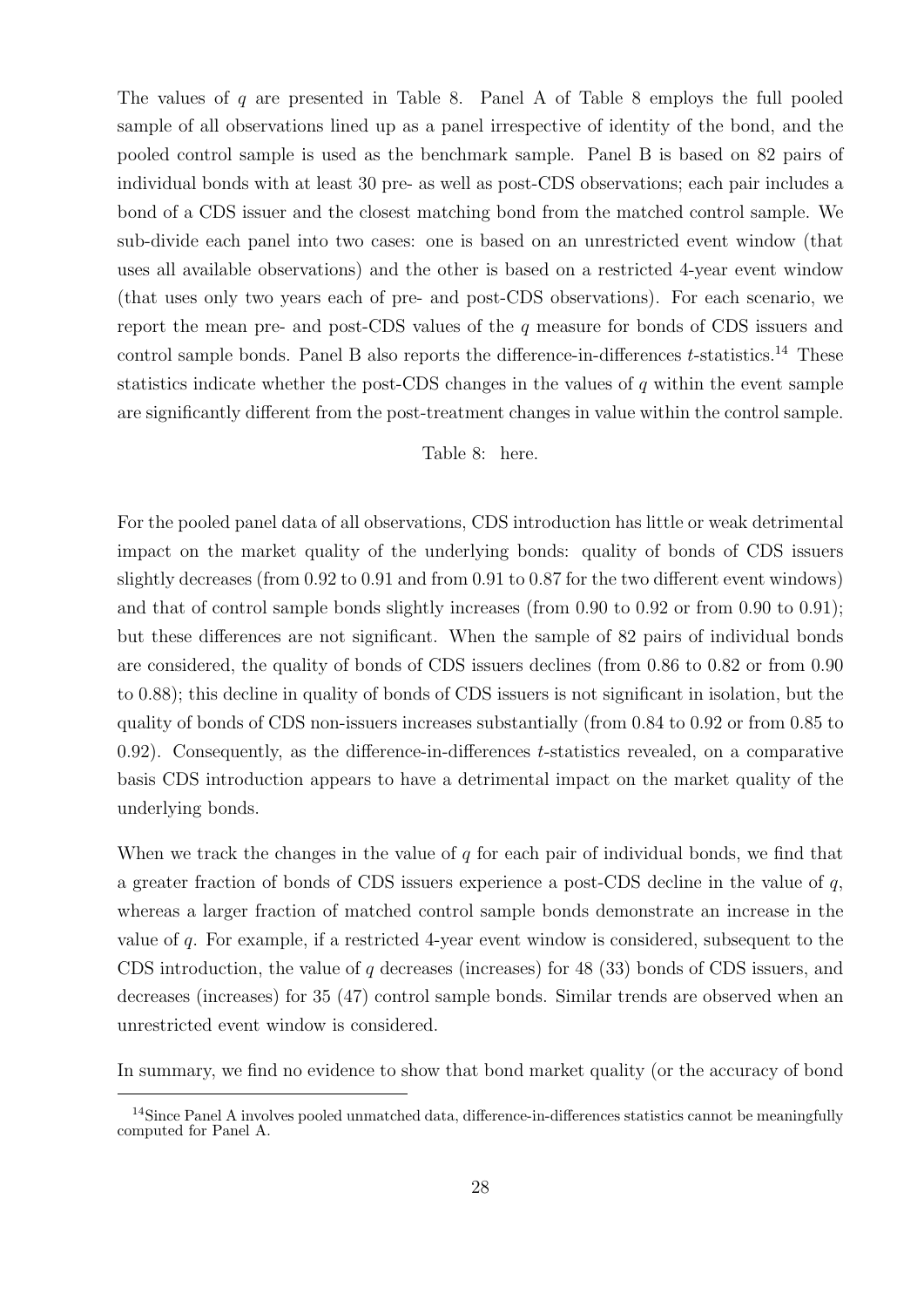prices) has improved after the inception of CDS market.<sup>15</sup>

### **6 Empirical Analysis of Bond Liquidity**

A likely consequence of CDS trading is that fixed-income traders no longer need to use bond markets to speculate on or hedge credit risk. The evidence in Figures 1 and 2 clearly shows the drastic changes in bond trading patterns after the introduction of CDS trading. There is a clear long-term drop-off in both trading volume and turnover. The question is: did liquidity in the bond market also suffer?

To assess this, we compute multiple measures that are either proxies for liquidity or may be highly correlated to liquidity. First, we undertake the analysis of these measures as a panel: all observations, irrespective of identity of the bond, are lined up as a panel with respect to the CDS introduction date. These results are shown in Table 9, Panel A. The pooled control sample is used as the benchmark sample in Panel A. The analysis of liquidity for individual bonds is shown in Table 9, Panel B. This sample consists of 82 individual bonds with at least 30 observations of returns in pre- as well as post-CDS periods (details in preceding Section 5). Each bond is paired with the closest matching bond from the matched control sample, and the reported difference-in-differences *t*-statistics indicate whether the post-CDS changes in the values of liquidity for bonds of CDS issuers are significantly different from the post-treatment changes in value for the matched control sample bonds.

Table 9: here.

We compute the following measures of bond liquidity and price impact<sup>16</sup>:

- 1. A simple count of the number of trades. We report the total number of trades over the entire pre- or post-CDS period, and the average number of trades per day (excluding and including zero trade days).
- 2. The dollar volume of trading, in \$ million. We compute the total volume over the entire period, and the mean trade size per day and per transaction. Figure 1 plots

<sup>&</sup>lt;sup>15</sup>For comparison to the bond markets, we also compute the market quality measure (both before and after CDS introduction) for equities corresponding to the bonds in our data set. We find that, on average, the *q* measure is 0.98 in the pre-CDS period and 0.99 in the post-CDS period (the difference is not statistically significant). Similarly, when we examine the post-introduction quality of the CDS market itself, we obtain an average of 0.92 for the *q* measure. Therefore, the quality of equities is much higher than that of bonds as well as CDS; the quality of the CDS market compares favorably to that of underlying bond market.

<sup>16</sup>We thank the anonymous referee for suggesting some of these measures.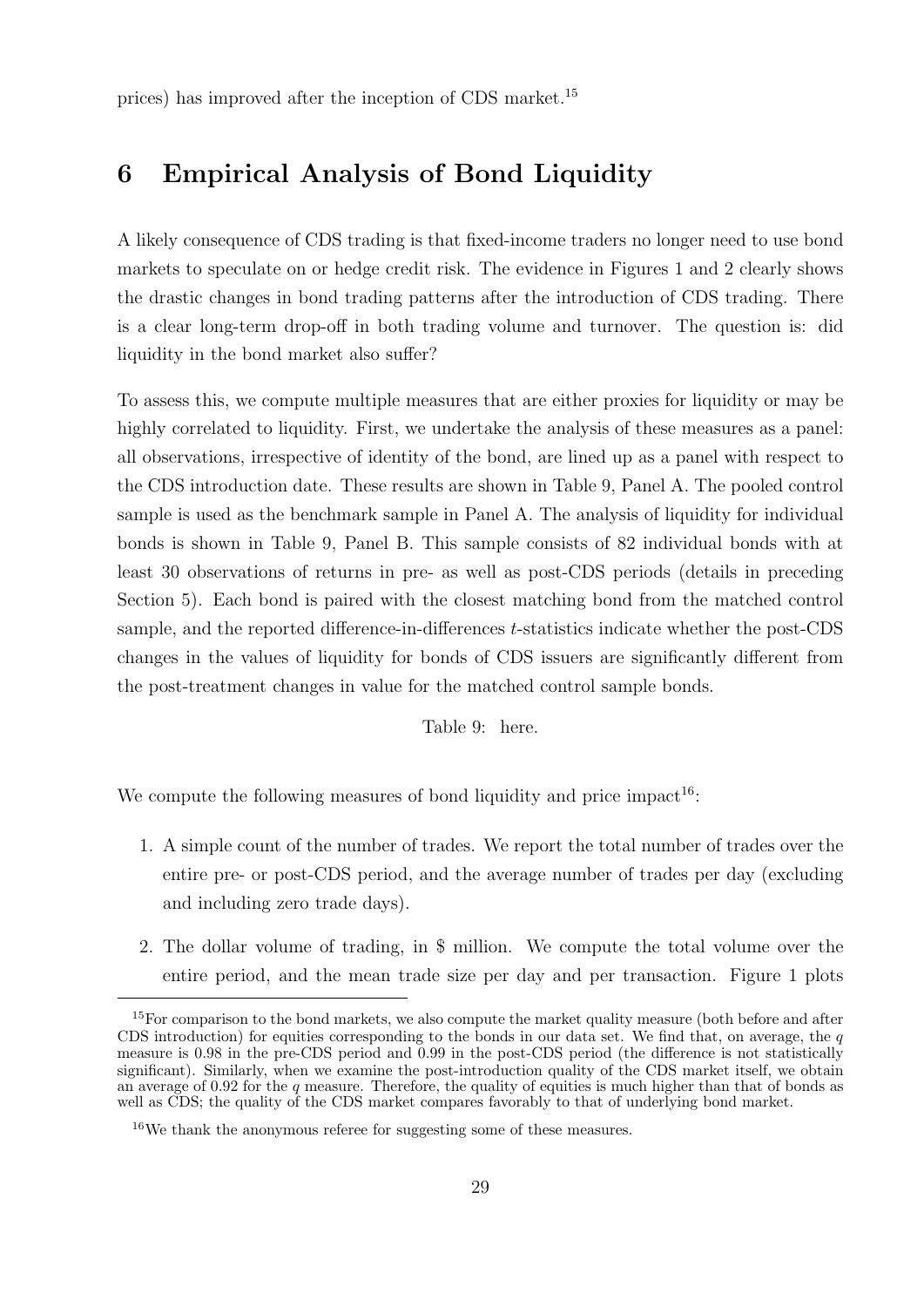the trend of the mean size of each trade for the pooled sample of CDS issuers and the pooled control sample of CDS non-issuers.

- 3. Turnover, defined as the trading volume as a percentage of the outstanding amount of the bond issue. Again, we report the total (full period), mean daily and mean per trade values. Figure 2 plots the trend of mean turnover per transaction for the pooled samples of CDS issuers and non-issuers.<sup>17</sup>
- 4. The LOT measure of Lesmond, Ogden and Trzcinka (1999). We use the Das and Hanouna (2010) adaptation of the LOT measure and compute three versions of this measure separately for pre- and post-CDS periods: (i) fraction of zero return trading days, (ii) fraction of zero volume (i.e., no trade) trading days, and (iii) fraction of zero return plus zero volume trading days. The total number of trading days in the entire pre- or post-CDS period constitute the denominator of these fractions. Since non-trading days are included, the selection criteria for individual bonds is relaxed and the LOT measures reported in Panel B of Table 9 involve 257 pairs of individual bonds.
- 5. The zeros impact illiquidity measure. This is an extended Amihud proxy measure recommended by Goyenko, Holden and Trzcinka (2009) for low frequency data; it is based on LOT measure and is computed as:

Zeros Impact<sub>i</sub> = 
$$
\frac{10^6 \times \text{(number of zero return plus zero volume trading days)}}{\sum_{t=1}^{DAYS_i} \$VOL_{it}}
$$

where  $\mathcal{N}OL_{it}$  is the total daily trading volume in dollars and  $DAYS_i$  is the total number of trading days in the entire pre- or post-CDS period.

6. The Amihud (2002) illiquidity measure, computed as follows:

Amihud Illiquidity<sub>i</sub> = 
$$
\frac{1}{DAYS_i} \sum_{t=1}^{DAYS_i} \frac{|bndret_{it}|}{\$VOL_{it}} \times 10^6
$$

where *bndret<sub>it</sub>* is the *i*th bond's return on day *t*,  $\mathcal{N}OL_{it}$  is the total daily trading volume in dollars and *DAY S<sup>i</sup>* is the total number of trading days in the entire pre- or post-CDS period.

<sup>&</sup>lt;sup>17</sup>The figures reveal that, for longer windows around the event date (e.g., if the entire time horizon is considered), the changes in trade size and turnover between pre- and post-CDS periods are markedly different between the CDS sample and the control sample: we notice prominent long-term drops in mean trade size as well as per trade turnover following the introduction of CDS for the CDS issuers as compared to the control sample non-issuers. However, when we look at a narrower window of [*−*500,+500] trading days around the event date, the changes are not appreciable. This accounts for the observed results in Table 9 where all measures are computed over a four-year ([*−*2,+2] years) event window.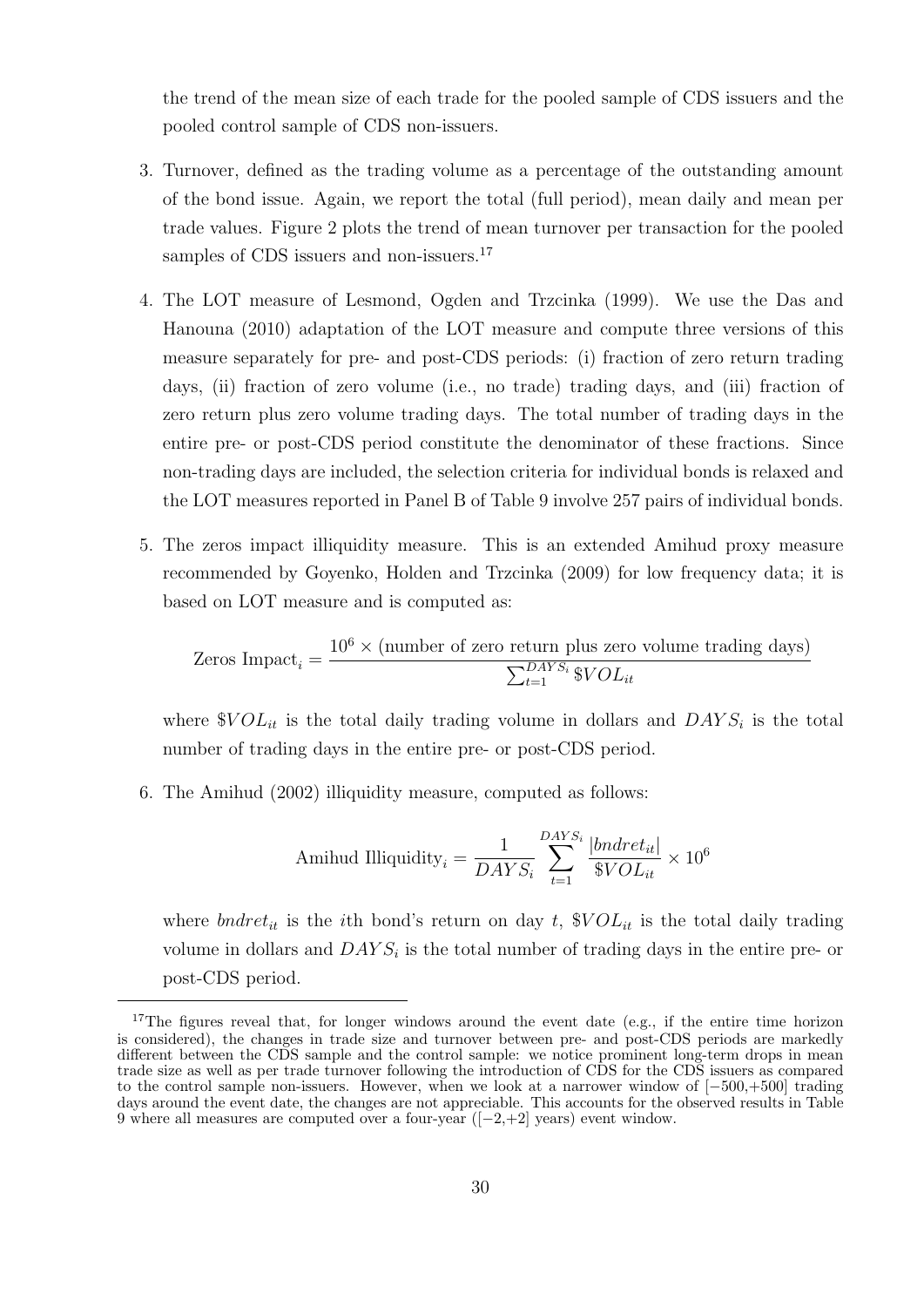7. The Amivest liquidity measure. This reciprocal of the Amihud measure is a recommended low frequency measure by Goyenko, Holden and Trzcinka (2009) and is computed as:

Amivest Liquidity<sub>i</sub> = 
$$
\frac{1}{DAYS_i} \sum_{t=1}^{DAYS_i} \frac{\$VOL_{it}}{|bndret_{it}|} \times 10^6
$$

where *bndret<sub>it</sub>* is the *i*th bond's return on day *t*,  $\mathcal{N}OL_{it}$  is the total daily trading volume in dollars and *DAY S<sup>i</sup>* is the total number of trading days in the entire pre- or post-CDS period.

8. The Roll (1984) spread illiquidity estimator, computed as follows:

Roll Estimator<sub>i</sub> = 
$$
\begin{cases} \sqrt{-\left(Cov(\Delta P_{it}, \Delta P_{i,t-1})\right)} & \text{if } Cov(\Delta P_{it}, \Delta P_{i,t-1}) < 0\\ 0 & \text{otherwise} \end{cases}
$$

where  $P_{it}$  is the daily mean bond price on day  $t$ .

9. The Roll impact illiquidity measure. This is also an extended Amihud proxy measure recommended by Goyenko, Holden and Trzcinka (2009) for low frequency data; it is based on Roll estimator and is computed as:

Roll Impact<sub>i</sub> = 
$$
\frac{10^6 \times \text{Roll Estimator}_i}{\left(\sum_{t=1}^{DAYS_i} \$VOL_{it}\right) / DAYS_i}
$$

where  $\mathcal{N}OL_{it}$  is the total daily trading volume in dollars and  $DAYS_i$  is the total number of trading days in the entire pre- or post-CDS period.

10. The Bao, Pan and Wang (2011) covariance illiquidity gamma, computes as follows:

$$
\gamma_i = -Cov(\Delta P_{it}, \Delta P_{i,t-1})
$$

where  $P_{it}$  is the daily mean bond price on day  $t$ .

All these measures are computed over a four-year ([*−*2,+2] years) event window: the reported pre- and post-CDS values are based on two years of observations each. The covariances for the Roll estimator and the covariance gamma are computed on a trading day basis, and not on a calendar time basis (i.e., day *t −* 1 is the previous trading day prior to the day *t* observation, ignoring interim zero trade days, holidays and weekends). The last six measures are quite skewed (as inferred from the mean-to-median ratios); so we report the mean as well as median values for these measures. The tests for difference between means are based on *t*-tests and between medians on Wilcoxon (Mann-Whitney) rank-sum tests.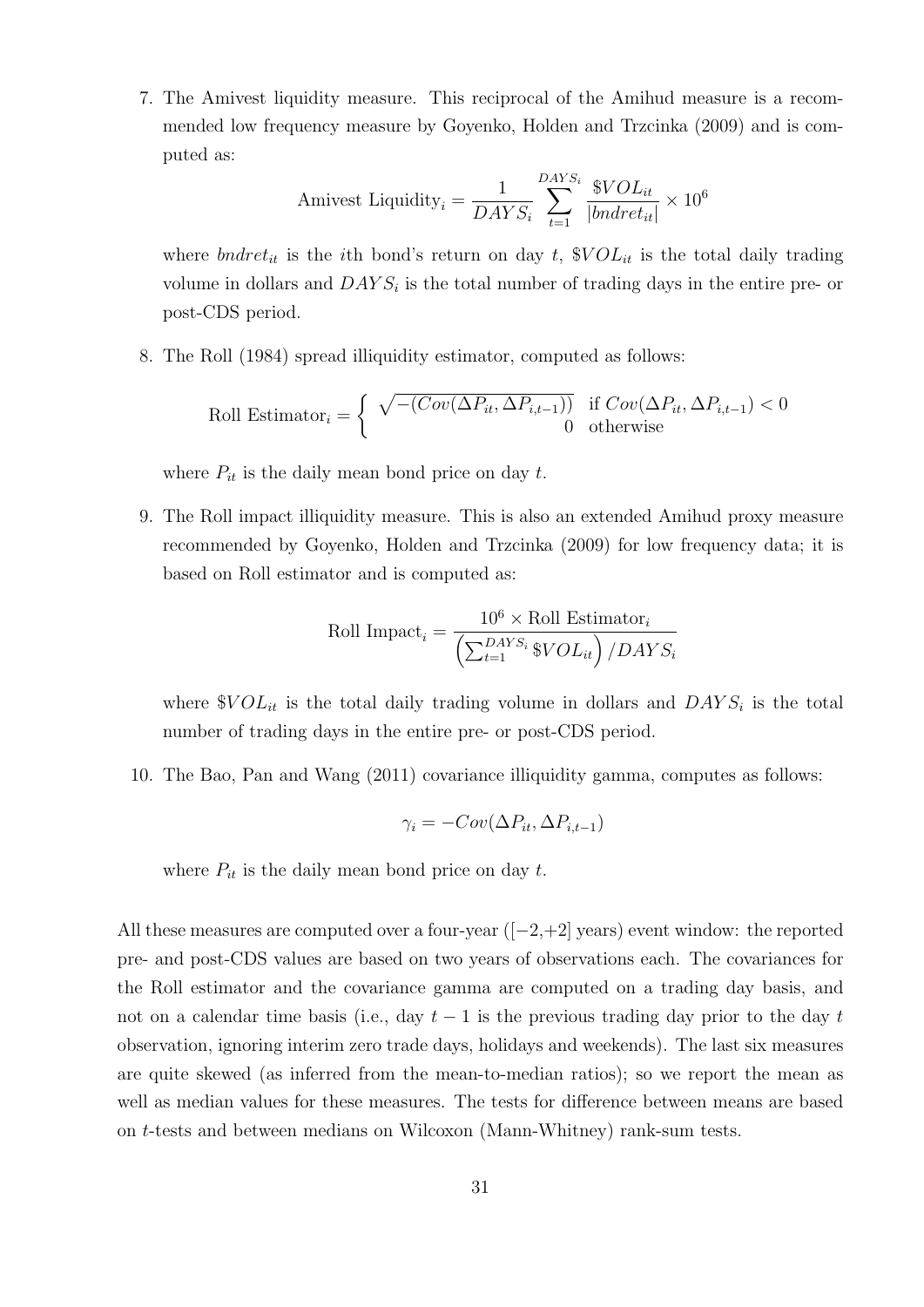Table 9 reveals that results are mixed as to whether the inception of CDS markets affected bond liquidity.

Quite a number of measures indicate that the liquidity of bonds of CDS issuers *deteriorated* subsequent to the introduction of CDS relative to the control sample bonds. These include daily and per trade turnover, median zero impact, median Amivest liquidity, mean Roll estimator, and mean and median covariance gamma (for the pooled sample of all observations in Panel A); daily and per trade turnover, and mean and median Amivest liquidity (for the 82 individual bonds in Panel B).

In contrast, the following measures support the likelihood that liquidity of bonds of CDS issuers probably *improved* in the post-CDS period when compared to the control sample bonds: number of daily trades, daily and per trade trading volume, and LOT zeros (for the pooled sample of all observations in Panel A); number of daily trades, and daily trading volume (for the 82 individual bonds in Panel B).

For the remaining liquidity (trading and price impact) attributes, there is no conclusive inference: either the pre-CDS and post-CDS values are not significantly different for the bonds of CDS issuers, or post-treatment trends observed for the bonds of CDS issuers are not appreciably different from similar trends for control sample bonds of non-issuers.

Overall, there is no definite evidence that CDS introduction improved the liquidity of the bonds underlying the CDS entity. If at all, on a relative basis, more liquidity attributes deteriorated than improved after the inception of CDS markets.

### **7 How CDS Introduction Impacts Bonds**

What explains our results? One possible explanation for the decline in efficiency and quality of bond markets subsequent to CDS introduction is the likely migration of large institutional traders from trading bonds to trading CDS in order to implement their credit views. As seen in Figure 1 of the paper, the mean trade size drops dramatically after CDS introduction, signifying that the large institutional traders may have moved from trading bonds to trading CDS. Figure 2 supports this likely demographic shift by depicting the reduction in bond turnover after CDS introduction.

To explore this issue, we determine the extent of trading by institutions before and after CDS introduction. We track likely shifts in institutional trading in two ways. First, we examine the institutional trades in the TRACE database. In TRACE, institutional trades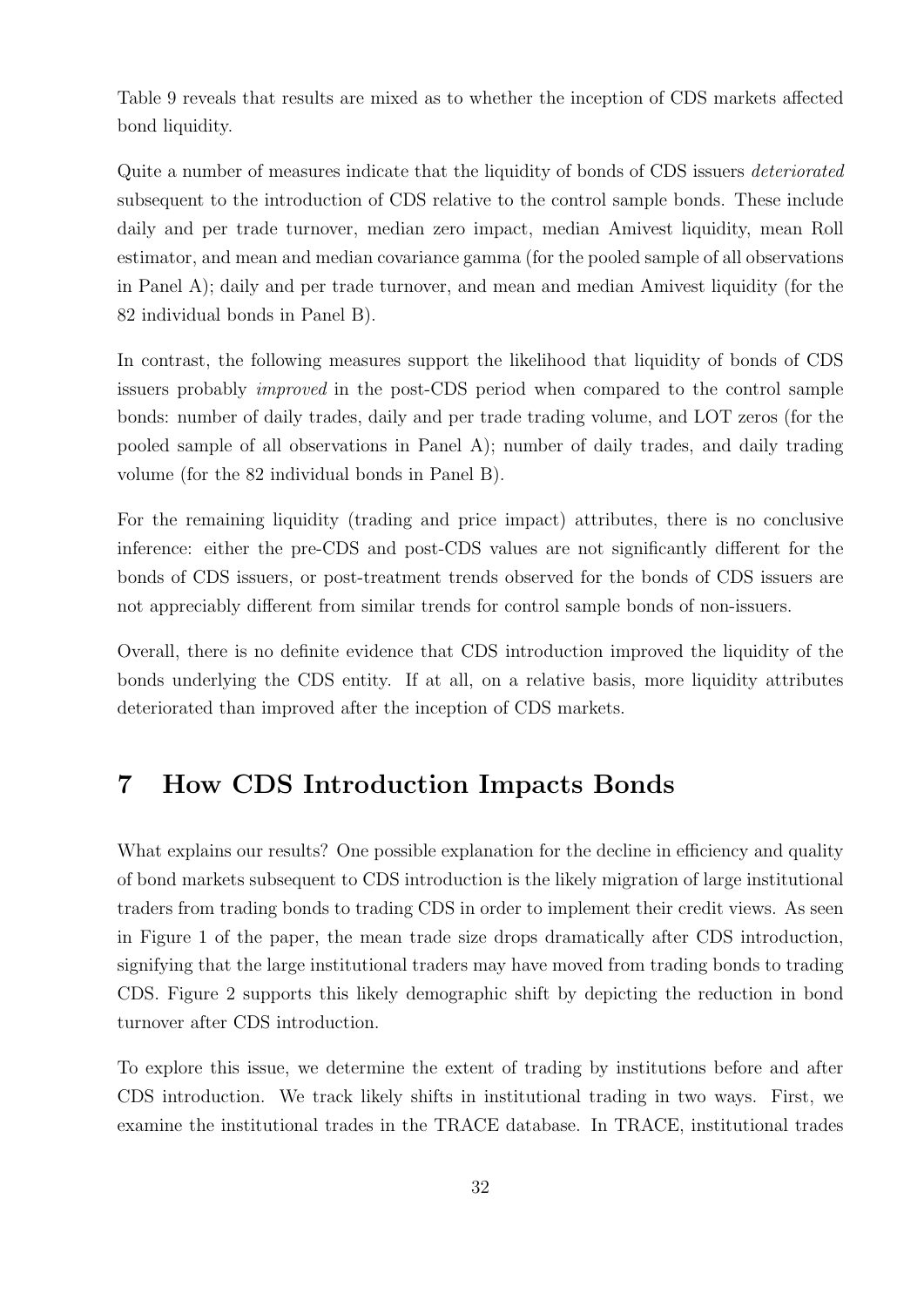are identified by the size of the disseminated quantity of a bond issue in a completed trade transaction: trades with reported par values of \$5 million and above for investment grade (Baa3/BBB*−* and above) bonds or reported par values of \$1 million and above for below investment grade (Ba1/BB+ and below) or unrated bonds are classified as institutional trades. Institutional trades are relatively rare. The (unfiltered) TRACE sample of completed trades for 2002-2009 consists of 5,768,201 time-series (bond issues *×* trading days) observations; of these 704,612 (12.22%) are institutional trade observations. Alternately, in our final filtered sample of 1,365,381 time-series observations, whereas 507,605 days (37.18%) report at least one valid bond trade, only 46,234 days (3.39%) have one or more institutional trades.

Next, we inspect the trades in the NAIC database which lists bond transactions by all insurance companies (life insurance companies, property and casualty insurance companies, and health maintenance organizations).<sup>18</sup> Using NAIC data that spans the period 1994-2007, we obtain 76,703 trades (39,132 pre-CDS and 37,571 post-CDS) by insurances companies in the four-year ([*−*2,+2] years) window surrounding the introduction of CDS for 1,379 bonds of CDS-issuing firms. We also collect the corresponding trades by insurances companies for control sample bonds of CDS non-issuers.

Table 10 reports (a) the number, volume and turnover of TRACE institutional bond trades as a percentage of all bond trades, (b) the LOT measures corresponding to TRACE institutional bond trades, and (c) the number, volume and turnover of bond trades by insurance companies in the NAIC database. Panel A presents the statistics for all observations, irrespective of identity of the bond, grouped as panel data, while Panel B focuses on 82 individual bonds (257 for the relaxed LOT measures) with at least 30 observations of returns in pre- as well as post-CDS periods. The pooled control sample is used as the benchmark sample in Panel A, and the matched control sample in Panel B.

### Table 10: here.

An examination of Panels A and B of Table 10 reveals that institutional bond trades relatively declined post-CDS. Panel A, for example, shows that proportional institutional trading volume and turnover stay unchanged for the CDS sample, whereas they go up in the control sample. Panel B affirms the more pronounced drop in institutional trades for the CDS sample compared to the control sample as suggested by the difference-in-differences statistics. The LOT measures for institutional trades relatively increase post-CDS for the CDS issuers more than that for the control sample, suggesting that liquidity in this segment of

<sup>18</sup>Campbell and Taksler (2003) report that insurance companies account for about one-third of all institutional bond holdings.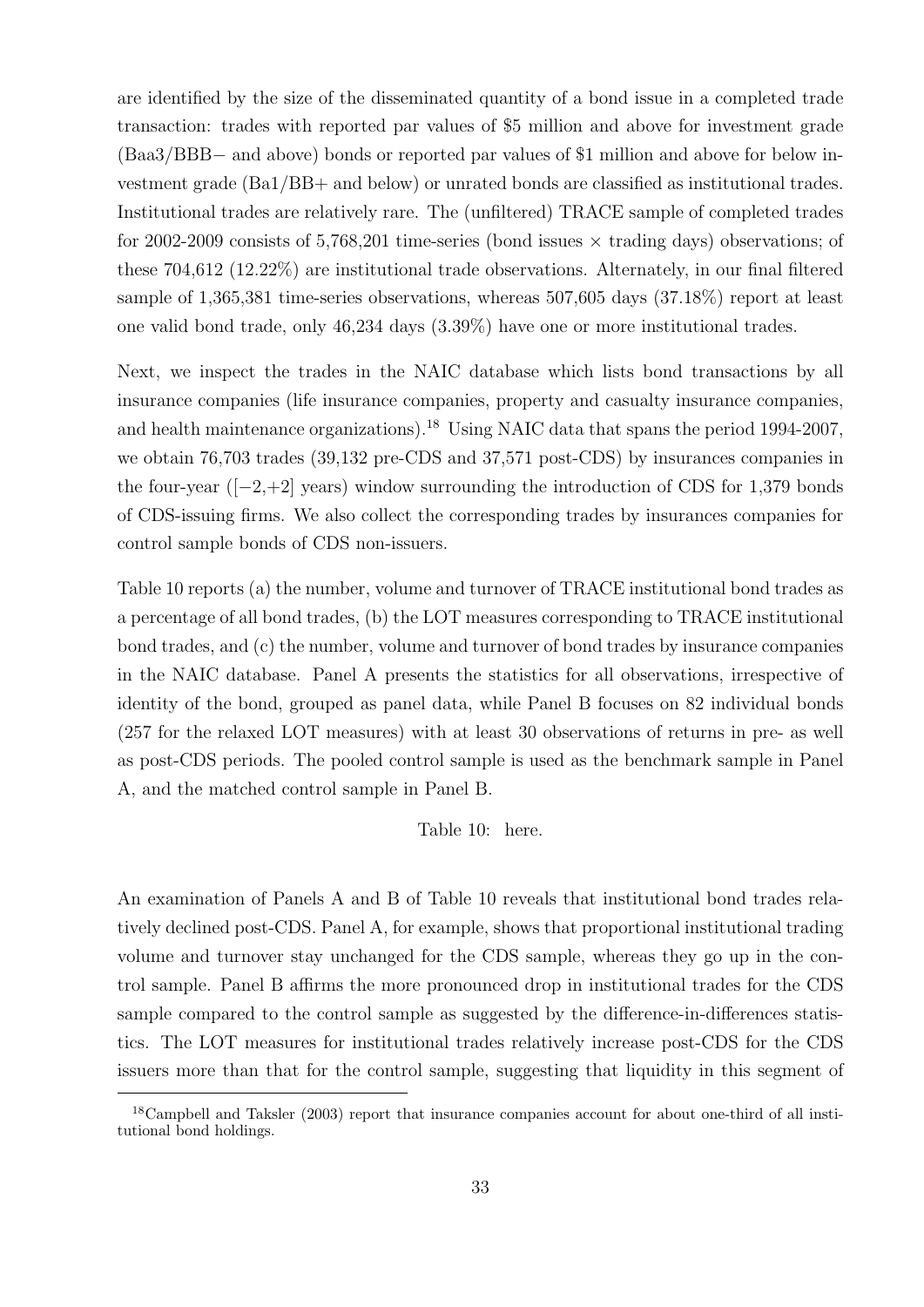the bond markets dwindled. Further, both Panels A and B highlight that the transactions by insurance companies in the CDS sample witnessed a steeper decline in trading volume and turnover compared to the control sample.

In conclusion, it appears likely that a demographic shift in bond trading is a driver of the empirical results we obtain.

In addition, we also implement the liquidity tests adopted by Bessembinder, Maxwell and Venkataraman (2006) who estimate an effective spread measure for signed insurance company trades, and decompose price changes into informational and non-informational components. For the sample of bonds by CDS issuers and the pooled control sample of bonds of CDS non-issuers, using the preceding data set of trades by insurance companies from the NAIC database, we carry out a similar two-stage analysis (results not reported here for brevity). For the informational component of bid-ask spreads, we find that there is no change in the role of private information on the price evolution of bonds for CDS issuers, but the effect of private information decreases for the control sample bonds. For the non-informational portion of bid-ask spreads, the post-CDS trade execution costs increase for bonds of CDS issuers as well as control sample bonds. The observed increase in trade execution costs reconciles with the decrease in trading activity by insurance companies documented in Table 10. Hence, we confirm that introduction of CDS resulted in an increase in bond illiquidity for institutional transactions as indicated by the effective spread measure of Bessembinder, Maxwell and Venkataraman (2006).

### **8 Conclusions and Discussion**

The credit default swap (CDS) market was one of the salient new markets of the past decade. Trading in CDS has been blamed for the speculative frenzy leading to the beginning of the financial crisis in 2008 though Stulz (2010) concludes that credit default swaps were not responsible for causing or worsening the crisis. Nobelist Joseph Stiglitz went so far as to suggest that CDS trading by large banks should be banned.<sup>19</sup> Still, the creation of new markets may have beneficial information and liquidity effects on underlying markets – Conrad (1989), Skinner (1989) showed that options trading reduced volatility in underlying equity markets. In sovereign bond markets, Ismailescu and Phillips (2011) provide evidence that the introduction of credit default swaps improved efficiency in the underlying sovereign bonds.

<sup>19</sup>Reported by Bloomberg, October 12, 2009.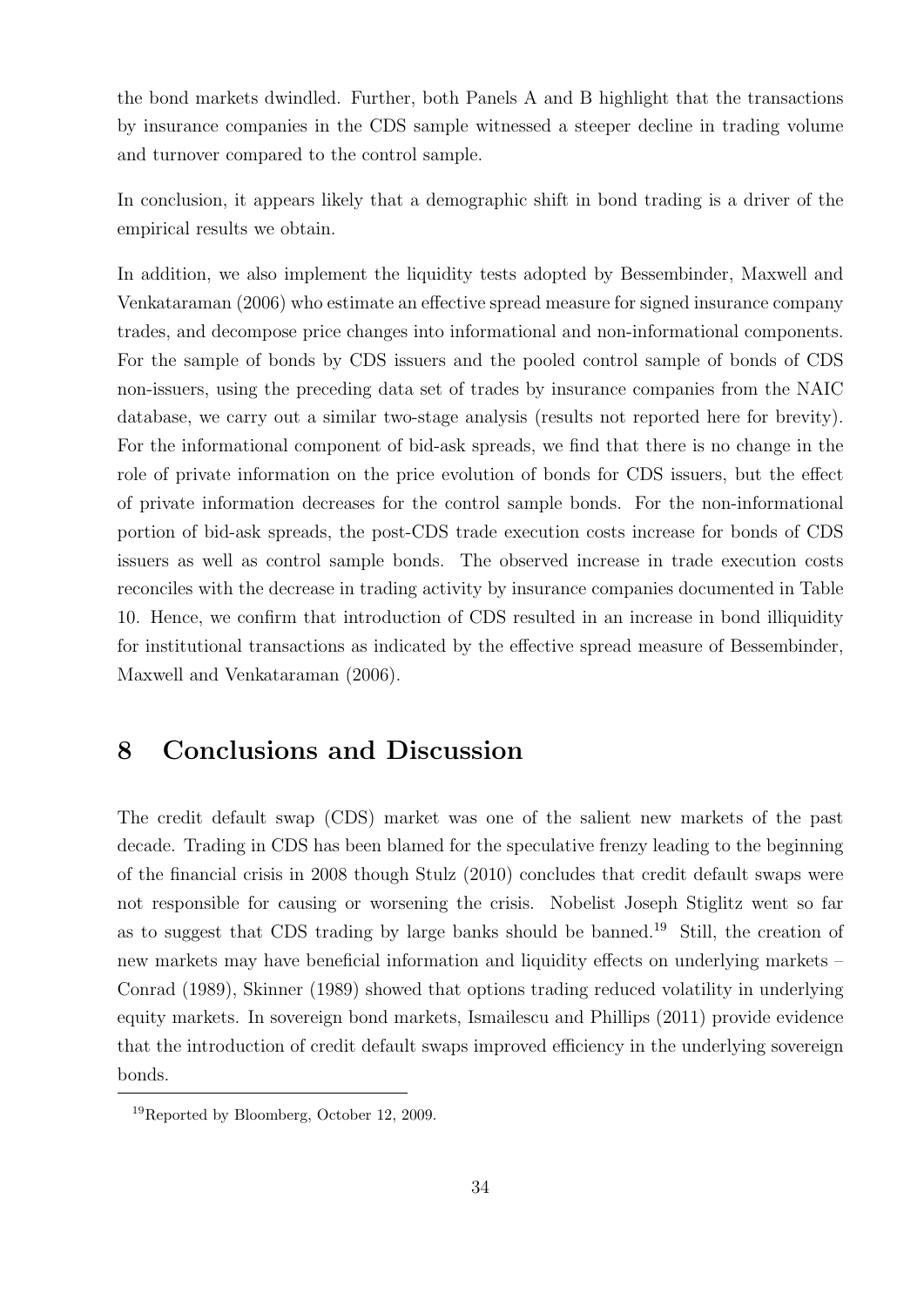We examine whether CDS trading was beneficial to bonds in reference names by looking at whether informational efficiency, market quality and liquidity improved once CDS trading commenced. Our econometric specification accounts for information across CDS, bond, equity, and volatility markets. We also develop a novel methodology to utilize all observations in our data set even when continuous daily trading is not evidenced, because bonds trade much less frequently than equities. The empirical evidence suggests that the advent of CDS was largely detrimental to secondary bond markets – bond markets became less efficient, evidenced greater pricing errors, and lower liquidity. These findings are robust to various slices of the data set and specifications of our tests. Our findings have bearings on the recent CDS market regulatory reform proposals and the debate surrounding the impact and usefulness of CDS markets.

Whereas we examined bond market efficiency, quality, and liquidity, this research did not examine the effect on credit, i.e., the impact on the quality of firms that experienced CDS introduction. Our endogeneity corrections did note that bond returns are negatively related to the implicit probability of CDS introduction, complementing the comprehensive analysis of this issue in Subrahmanyam, Tang and Wang (2011). Other open questions remain that are not considered in this paper. Does CDS trading make forecasting default easier for reference names than for firms on which no CDS trades? How do capital structures change for firms that have CDS traded versus firms with no CDS? How does ratings volatility change when CDS are introduced? Are firms that have CDS traded more likely or less likely to have securitized debt? And eventually, how does the trading of CDS on centralized exchanges change the information environment for CDS and bonds? These issues and questions are left for future research.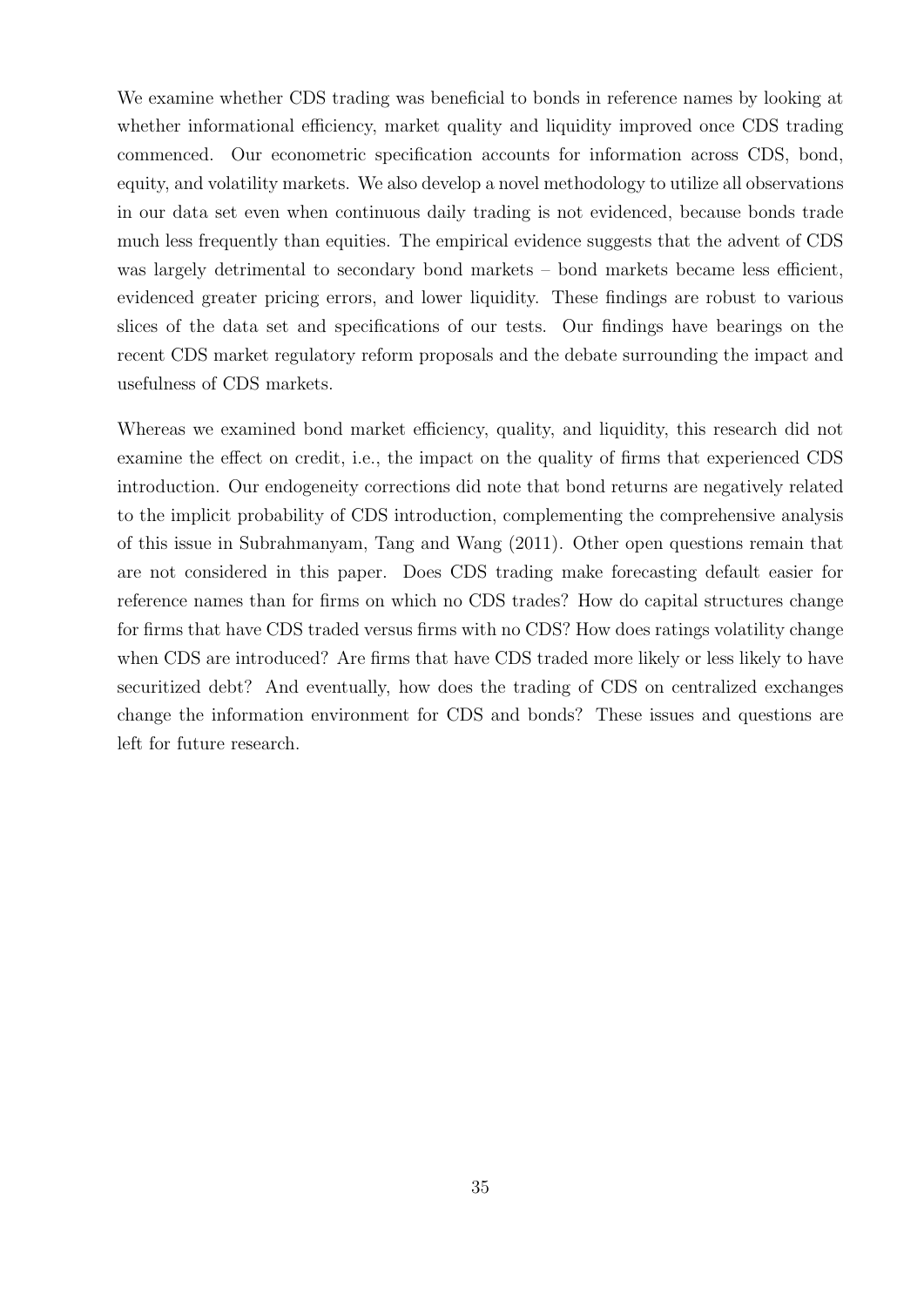### **Appendix**

### **A Bond sample construction**

The project data comes from four sources: corporate bonds (TRACE and FISD), stocks (CRSP in WRDS), CDS (Bloomberg), and swap rates and VIX (Datastream).

### Step 1: TRACE data

We start with the Trade Reporting and Compliance Engine (TRACE) bond transaction database which lists all over-the-counter secondary market bond transactions since July 2002 by all brokers or dealers who are member firms of Financial Industry Regulatory Authority (FINRA). We collect transaction information such as trade date, trade price, trade size, and underlying yield corresponding to all bond transactions between July 1st, 2002 and September 30th, 2009. Since TRACE reports multiple intra-day bond transactions, for each bond we aggregate all intra-day transactions into a single summary transaction observation each day. For each bond transaction date, the aggregated observation consists of number of trades; mean and total trading size; and mean, median and closing (last) daily yields and prices.

We impose certain screening criteria on the bond transaction sample. We exclude: (a) transactions identified as trade cancelations or corrections, (b) when-issued trades, (c) trades with commissions, (d) as-of-trades, (e) special price trades, and (f) trades with sale conditions. The screened sample consists of 5,768,201 transaction date observations for 34,900 bond issues by 4,869 firms.

### Step 2: FISD data

Separately, from Mergent's Fixed Investment Securities Database (FISD) issuance database which includes in depth issue- and issuer-related information on all U.S. debt securities maturing in 1990 or later, we collect issuance related information such as issuance date, maturity date, offer amount, etc. for all bonds issued between 1994 and 2007. From dynamic FISD tables, we extract bond ratings and amount outstanding on the transaction date of each bond trade. For bond ratings, we use the Standard  $\&$  Poor's rating if it exists; otherwise we use Moody's rating.

Based on FISD variables, we further exclude the following bond issues: bonds with redeemable, exchangeable, convertible, sinking fund, enhancement, or asset-backed features; perpetual and variable rate bonds; medium-term notes; Yankee, Canadian, and foreign cur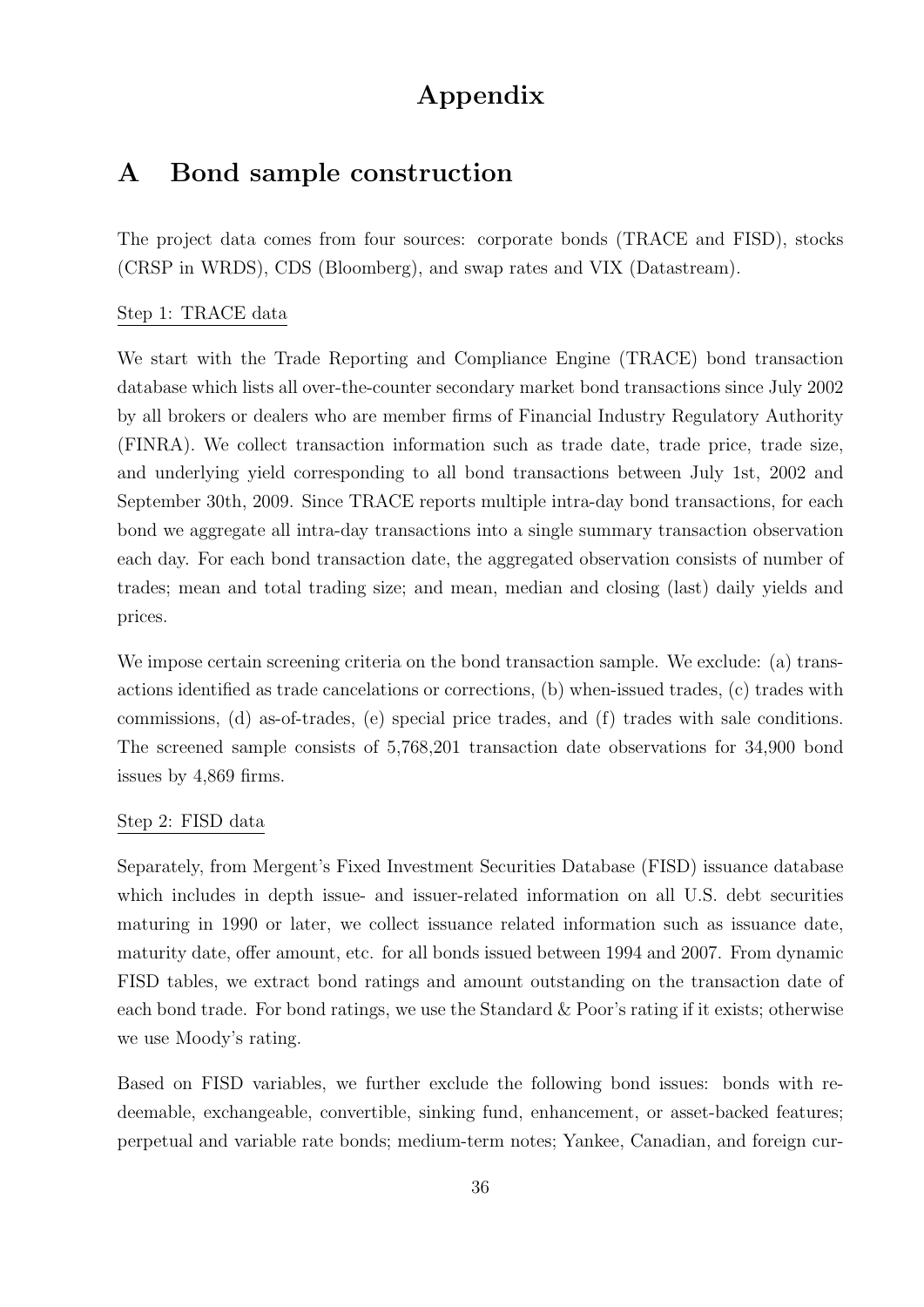rency issues; Rule 144a issues; TIPS, Treasuries, Munis, Treasury coupon- and principalstrips; and agency-type bonds. We retain bonds with call and put features. The FISD sample yields 11,950 U.S. domestic corporate bond issues.

### Step 3: Intersection of FISD and CRSP data

Using the 6-digit CUSIP identifiers, the screened sub-sample of FISD bond issues is then merged with the Center for Research in Security Prices (CRSP) database. We eliminate bond issues that do not belong to firms with public equity, that is, do not have any matching stocks in the CRSP database. The merged FISD-CRSP sample consists of 8,291 U.S. domestic corporate bond issues.

### Step 4: Intersection of TRACE and FISD-CRSP data

Based on the 6-digit CUSIP identifiers, we merge the TRACE bond transaction sample with the FISD-CRSP bond issue- and issuer-attributes sample. The merged sample consists of 843,442 trading date observations for 2,806 bond issues by 967 issuers.

### Step 5: Bloomberg data

We obtain trades data on 5-year CDS from Bloomberg. Bloomberg consists of two sources of CDS data: CBGN and CMAN. CBGN is Bloomberg's own composite data, and reports the generic price data for each CDS as an average of the contributed spreads from multiple data vendors. CMAN is an external data provider that offers its pricing data on the Bloomberg terminal. We assume that the starting date of CDS spreads in Bloomberg is also the date of introduction of the CDS; the assumption is reasonable given that Bloomberg has an extensive coverage of CDS data and is recognized as a benchmark pricing source.<sup>20</sup>

We use the Bloomberg default CBGN source as the primary data; for 314 CDS issues, CBGN data is complete and is used as is. For 293 CDS, CBGN data is incomplete (largely before 2008) and is augmented with data from CMAN. For another 13 CDS, CBGN has no data and CMAN becomes the primary source of CDS spreads. Altogether, we obtain daily CDS spreads on 620 CDS issues by 620 U.S. firms for a total of 598,221 daily observations between August 3rd, 2001 and September 30th, 2009.

### Step 6: Intersection of TRACE, FISD, CRSP and Bloomberg data

We merge the data obtained from TRACE, FISD, CRSP and Bloomberg to yield a composite

<sup>&</sup>lt;sup>20</sup>Because the CDS market is new, there is no single agreed-upon source of CDS data. There are multiple vendors of data, and it is likely that the start dates differ across these data providers. To verify the robustness of our assumption, we collect the CDS inception dates from an alternate database, *Markit*. We run our empirical tests using these alternate starting dates; our results and implied conclusions remain unchanged.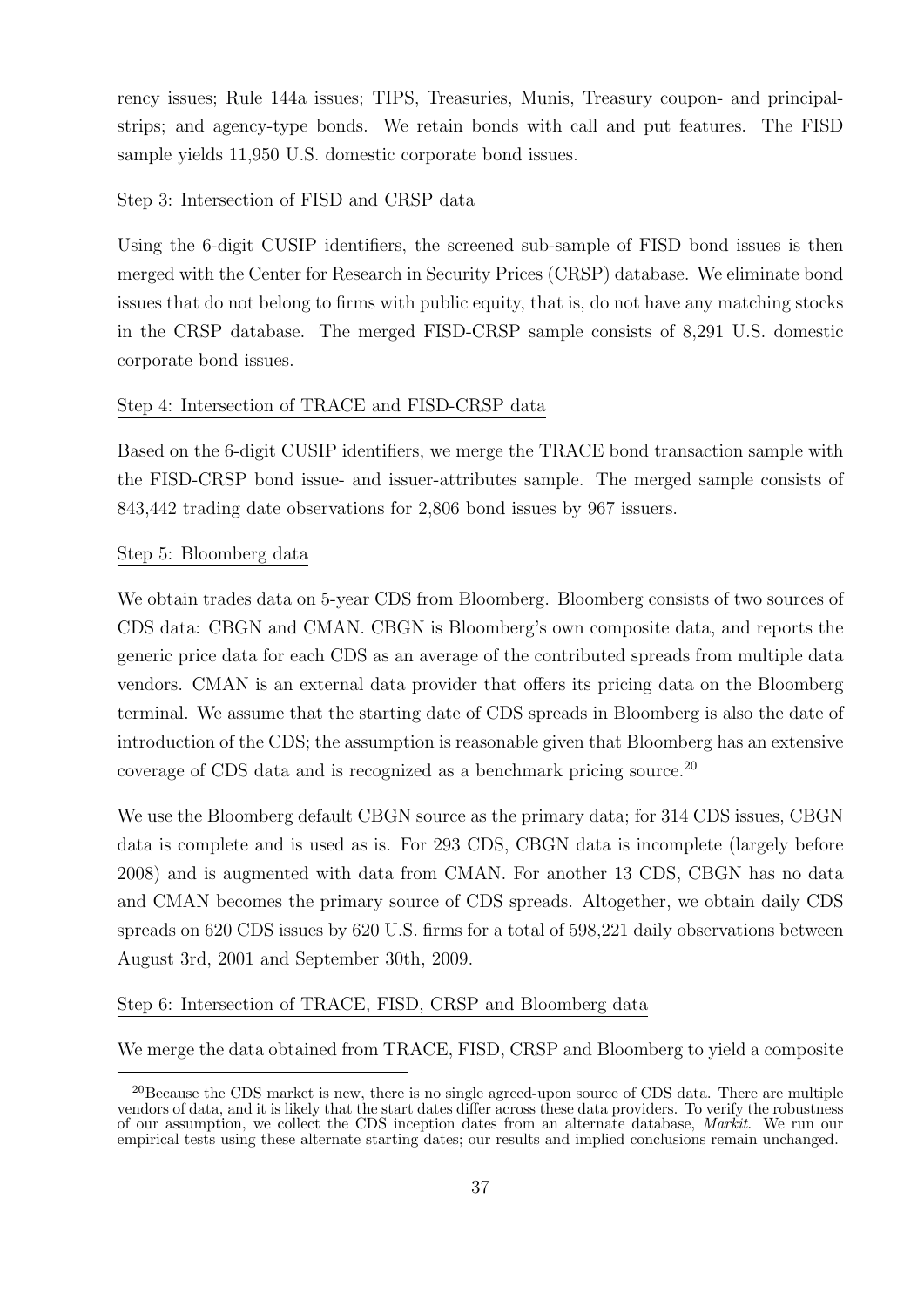sample of 2,806 bond issues by 967 issuers and  $1,987,410$  time-series observations.<sup>21</sup> Of the composite sample, 355 issuing firms (37%) or, equivalently, 1,559 bond issues (56%) have corresponding CDS issues.

We impose a few additional filters: (a) we eliminate 2009 data because it is incomplete; (b) we exclude 612 bond issuing firms which do not introduce any CDS till the end of 2008; (c) we remove 8,208 bond trades reported in TRACE for 28 bonds that occur after the maturity date reported in FISD; and (d) we discard 645 bond issues which have valid stock returns before July 2002 but the stock is delisted prior to the bond transaction data being available on TRACE.

Our final screened sample consists of 1,365,381 time-series observations on 1,545 bond issues by 350 issuing firms (which also had CDS introduced between 2001 and 2008).

### Step 7: Augmentation with Datastream data

From Datastream, we collect daily values for the VIX index and daily swap rates for 15 different maturities (ranging between 1 and 30 years) from August 2001 through December 2008. Each bond trading date is matched to a corresponding swap rate based on linear interpolation of the two closest neighboring maturity swap yields; this yields a time-series of swap rates matching in maturity to the corresponding bond issue. The swap rates and VIX index values are augmented to our screened data sample.

The following table succinctly describes the key steps of sample construction and screening, and lists the sample size after each step.

|             |                                                   |                | Number of     |              |
|-------------|---------------------------------------------------|----------------|---------------|--------------|
| <b>Step</b> | Description                                       | <b>Issuers</b> | <i>Issues</i> | Observations |
| 1.A         | raw TRACE data (Jul 2002 – Sep 2009)              | 4,869          | 34,900        | 40,044,493   |
| 1.B         | eliminate special or cancelled trades             | 4,869          | 34,900        | 34,140,337   |
| 1.C         | combine all intra-day trades into a single daily  |                |               |              |
|             | transaction observation                           | 4,869          | 34,900        | 5,768,201    |
| 4           | intersect TRACE and screened FISD+CRSP            | 967            | 2,806         | 843,442      |
| 6.A         | merge TRACE+FISD+CRSP+Bloomberg                   |                |               |              |
|             | datasets                                          | 967            | 2,806         | 1,987,410    |
| 6.B         | separate out CDS non-issuers, apply other filters | 350            | 1,545         | 1,365,381    |
|             | Sample selection criteria 1 <sup>*</sup>          | 316            | 1,277         | 198,131      |
|             | Sample selection criteria $2^*$                   | 340            | 1,469         | 411,148      |

*∗* Sample selection criteria 1 and 2 are discussed in Appendix B below.

 $^{21}1,987,410 = (\text{\# of bonds})^*$  (days with valid return on at least one of the three securities: bonds, CDS or stocks); hence, this number is larger than the separate daily observations reported in Steps 1, 4 and 5.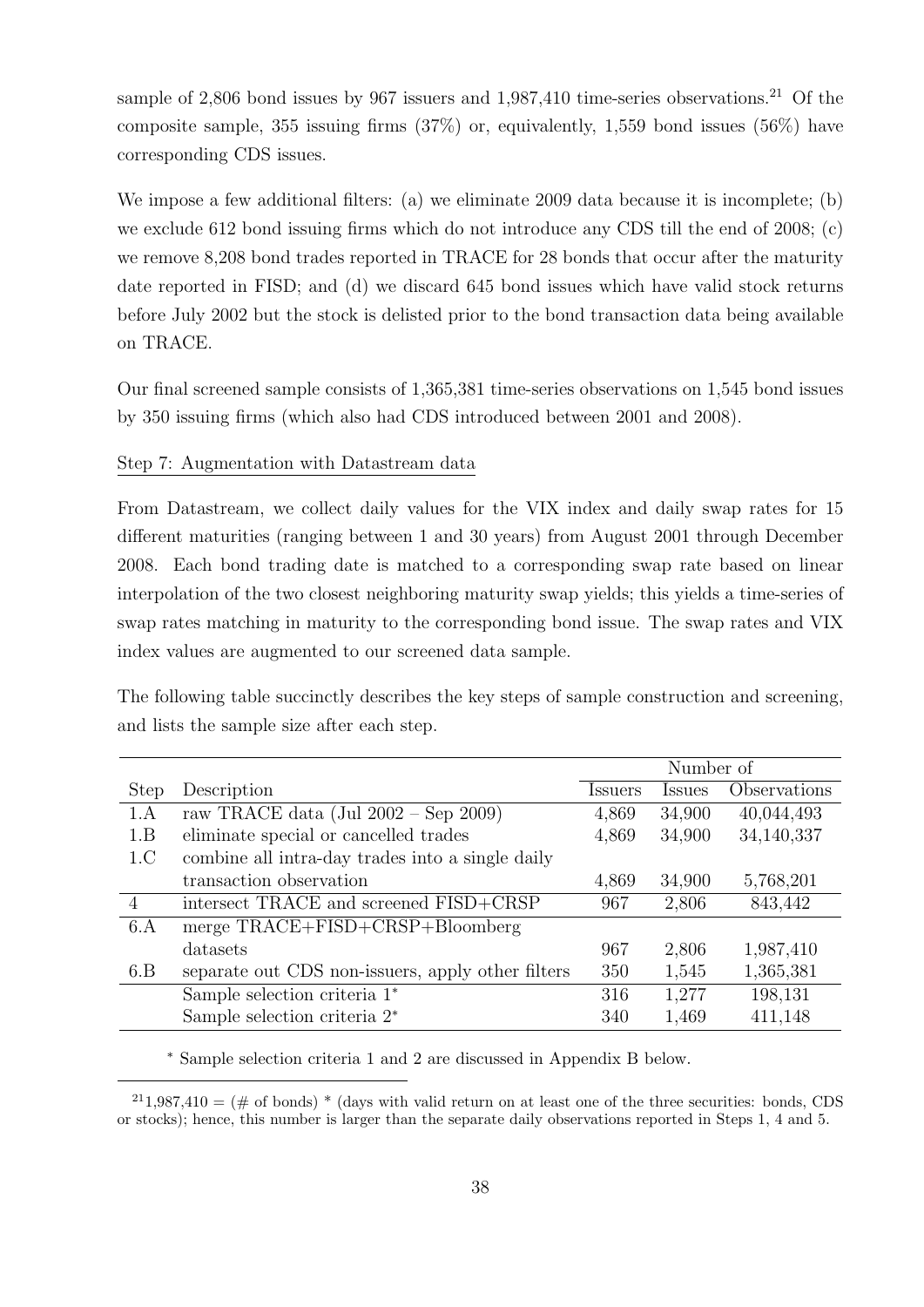### **B Alternate approaches to data construction**

In this Appendix we describe an alternative to the primary data sampling approach used in the paper. The primary filter of the data is explained in Section 3 and Appendix A, and is denoted "sample selection criteria 1". The extended "sample selection criteria 2" is based on the alternate approach described below.

The main objective of extending the data construction methodology of default sample selection criteria 1 is to obtain more observations for analysis, and to offer a robustness test of the key results of the paper. Under criteria 1, we retain those days on which we have three consecutive observations of all traded securities in our sample. Hence, under the alternate approach, we focus on periods of active trading, which are more likely when information is being released – these are exactly the periods when we want to test for market efficiency.

Under this extended data construction approach, we not only include those days on which we have three consecutive observations but also expand the calculation of returns to windows of time that are greater than one day between observations of transactions (i.e., observations are non-consecutive). In periods when information about the bond issuer is high, the inter-arrival time between transactions will be small, and in periods of low information, inter-arrival times will be large. So the extended data approach allows for efficiency tests on non-standard intertransaction times. The extended sample selection criteria 2 is implemented as follows.

CDS and bond trades are sporadic. The gaps in the data occur because of the absence of consecutive days when both CDS and bonds trade, precluding return calculations. Therefore, in this approach we use all dates on which both the bond as well as CDS of the firm were traded (and had observations); these dates need not be consecutive. As an illustration, suppose we have trades of the bond as well as CDS only on days  $\{1, 2, 5, 7, 8, 9, 12, 15, 16\}$ . For both, we compute a return series (i.e., yield changes) as  $R(t, t + k) = [y(t + k) - y(t)]/k$ , where  $k$  is the number of days between observations and  $y(t)$  is either the yield on the bond or the CDS spread. The sign of the numerator depends on whether we are looking at CDS or bonds; for bonds, a "–" precedes the numerator. By dividing by *k* we still obtain an average daily return, thereby constructing a non-overlapping time series of "average daily returns". Consequently, all the tests applied to daily returns remain the same, and may be applied just as in the main set of tests. It is important for the tests of bond efficiency that the information sets for contemporaneous returns and lagged returns do not overlap, and this is still maintained when we construct our return series using this approach. This approach has the advantage of focusing more on days when there was trading, i.e., days when information was more likely to be released. It also substantially increases the sample size.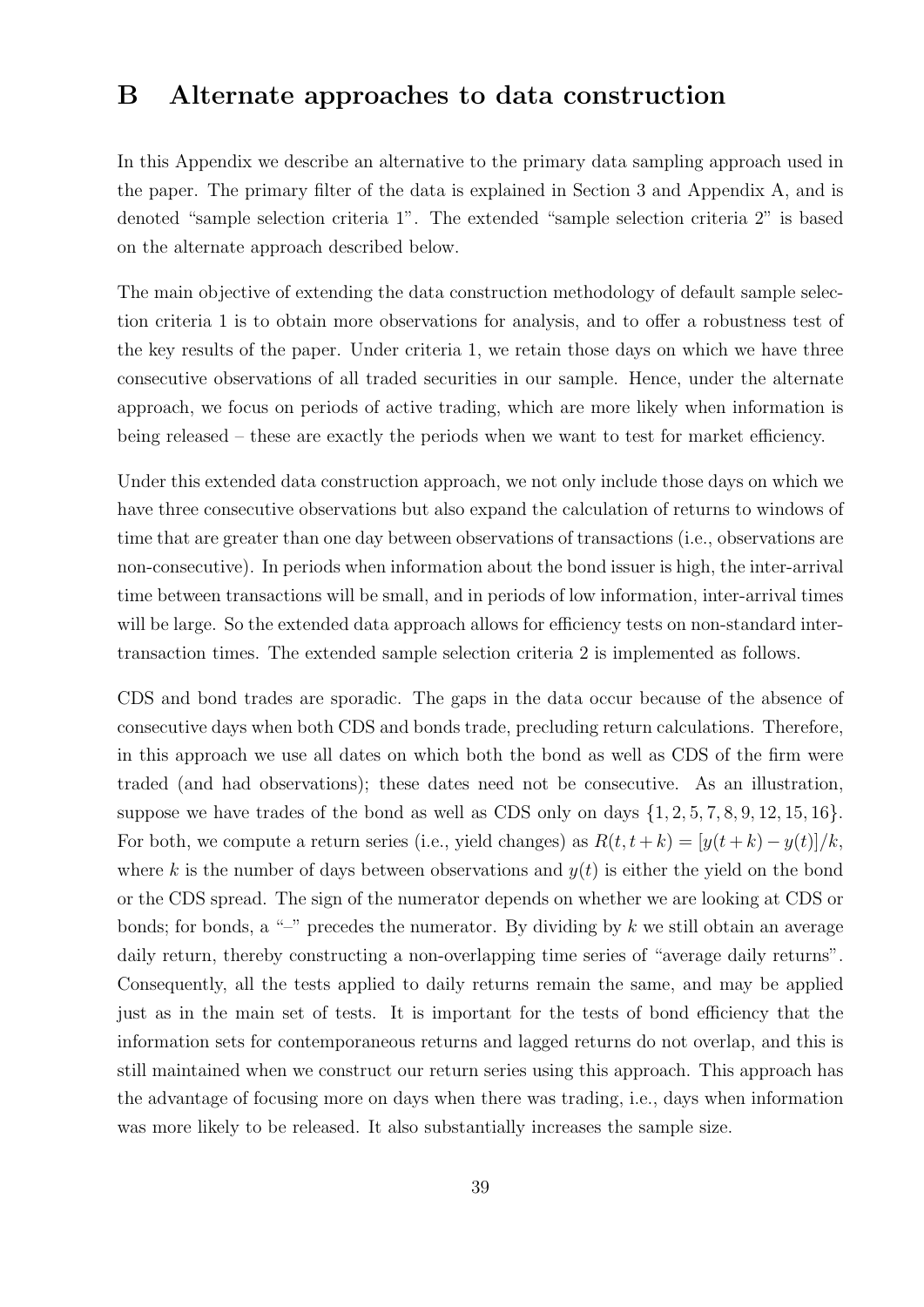### **C Market quality measure** (*q*)

This Appendix presents a brief summary of the Hasbrouck (1993) model of market quality for a security. We retain the same notation, though our final measure is different (albeit in the same spirit).

Hasbrouck defines market quality as the inverse of the variance of the pricing error after accounting for the efficient component of returns.

The log transaction price of a security is given as

$$
p_t = m_t + s_t \tag{1}
$$

where  $m_t$  is the efficient component (i.e., a random walk) and  $s_t$  is the pricing error. The smaller that the variance  $Var(s_t)$  is, the higher is market quality *q*. The security's continuous return may be written as the difference of log transaction prices:

$$
r_t = m_t - m_{t-1} + s_t - s_{t-1}
$$
\n(2)

It remains to specify the processes for  $m_t$  and  $s_t$ . The process for the former is a simple random walk, i.e.,

$$
m_t = m_{t-1} + w_t \tag{3}
$$

and the process for the pricing error may be information-related, i.e., related to innovation  $w_t$ , or it may be non-information related, i.e., independent of  $w_t$  with separate innovation term  $\eta_t$ . To cover both cases, Hasbrouck posits that

$$
s_t = \alpha w_t + \eta_t \tag{4}
$$

where the information related pricing error is the case where  $\alpha \neq 0$  and  $\eta = 0$ . In the case of a non-information related pricing error, we have  $\alpha = 0$  and  $\eta \neq 0$  instead.

We consider the first case, i.e., information related pricing errors. Substituting equations (3) and (4) in equation (2) and setting  $w_t = (1 - a)e_t$  and  $\alpha = \frac{1}{1 - a}$ 1*−a* , we get after simplification

$$
r_t = e_t - ae_{t-1} \tag{5}
$$

which is an  $MA(1)$  process. Estimating this process on return data gives the parameters  ${a, \sigma_e^2}$ . We can see that  $\sigma_s = a\sigma_e$ .

Now we consider the second case, i.e., non-information related pricing errors. Setting  $w_t =$  $(1 - a)e_t$  and  $s_t = \eta_t = ae_t$ , and substituting these values into equation (2) results in the same MA(1) process as before, i.e.,  $r_t = e_t - ae_{t-1}$ . Again, we note that  $\sigma_s = a\sigma_e$ .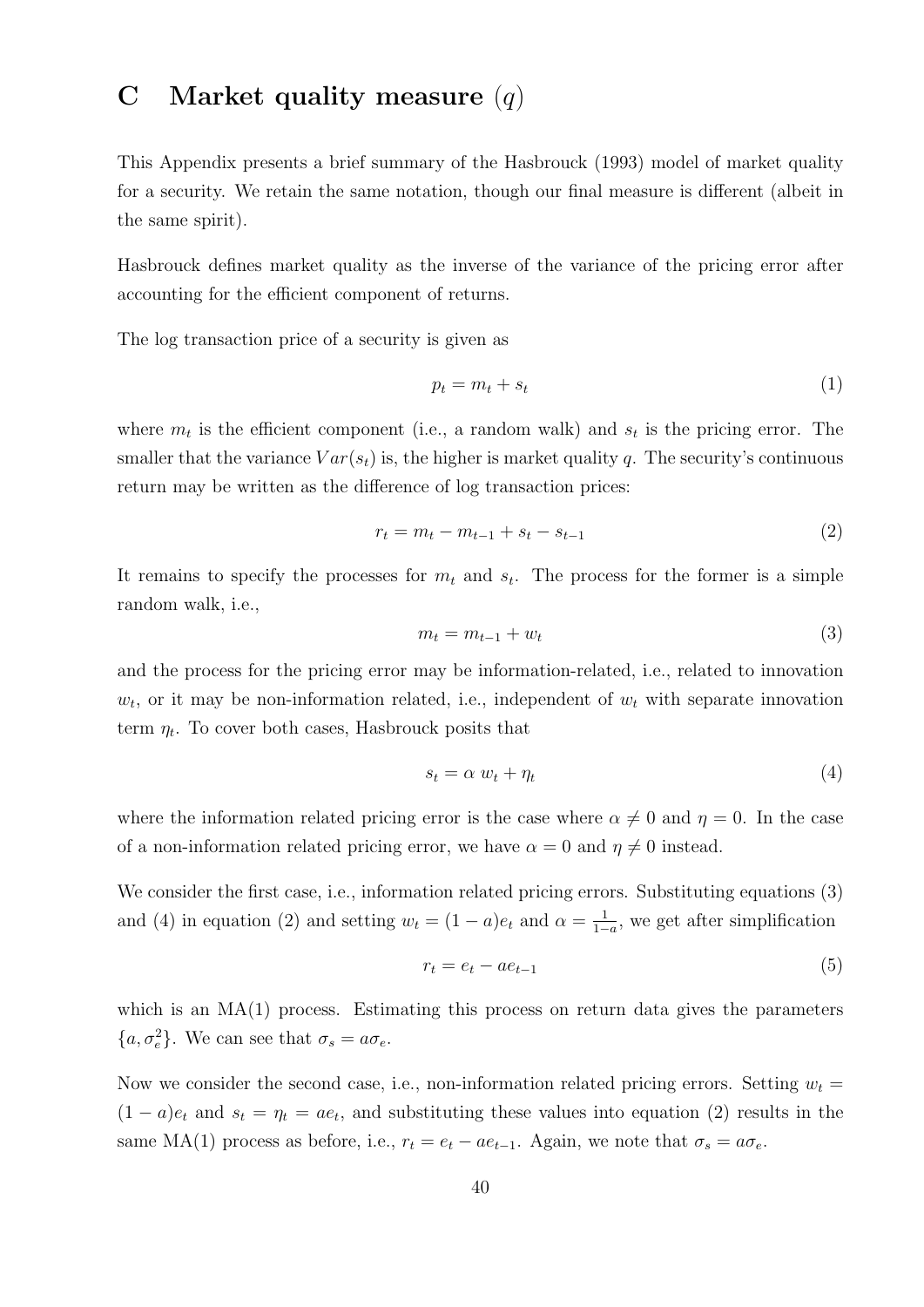We do not need to ascertain whether the first or the second case applies, because the pricing error equation is the same in both cases. Of course, the value of parameter *a* will vary empirically depending on the structure of the pricing error, i.e., whether it is related to information or not. Once we compute the total return error,  $\sigma_r^2 = Var(r_t)$ , we can compute the measure of market quality, i.e.,

$$
q = 1 - \frac{\sigma_s^2}{\sigma_r^2} = \frac{\sigma_e^2 - 2aCov(e_t, e_{t-1})}{\sigma_e^2 + a^2 \sigma_e^2 - 2aCov(e_t, e_{t-1})}
$$
(6)

It is clear that when  $a = 0$ , the market quality is  $q = 1$ .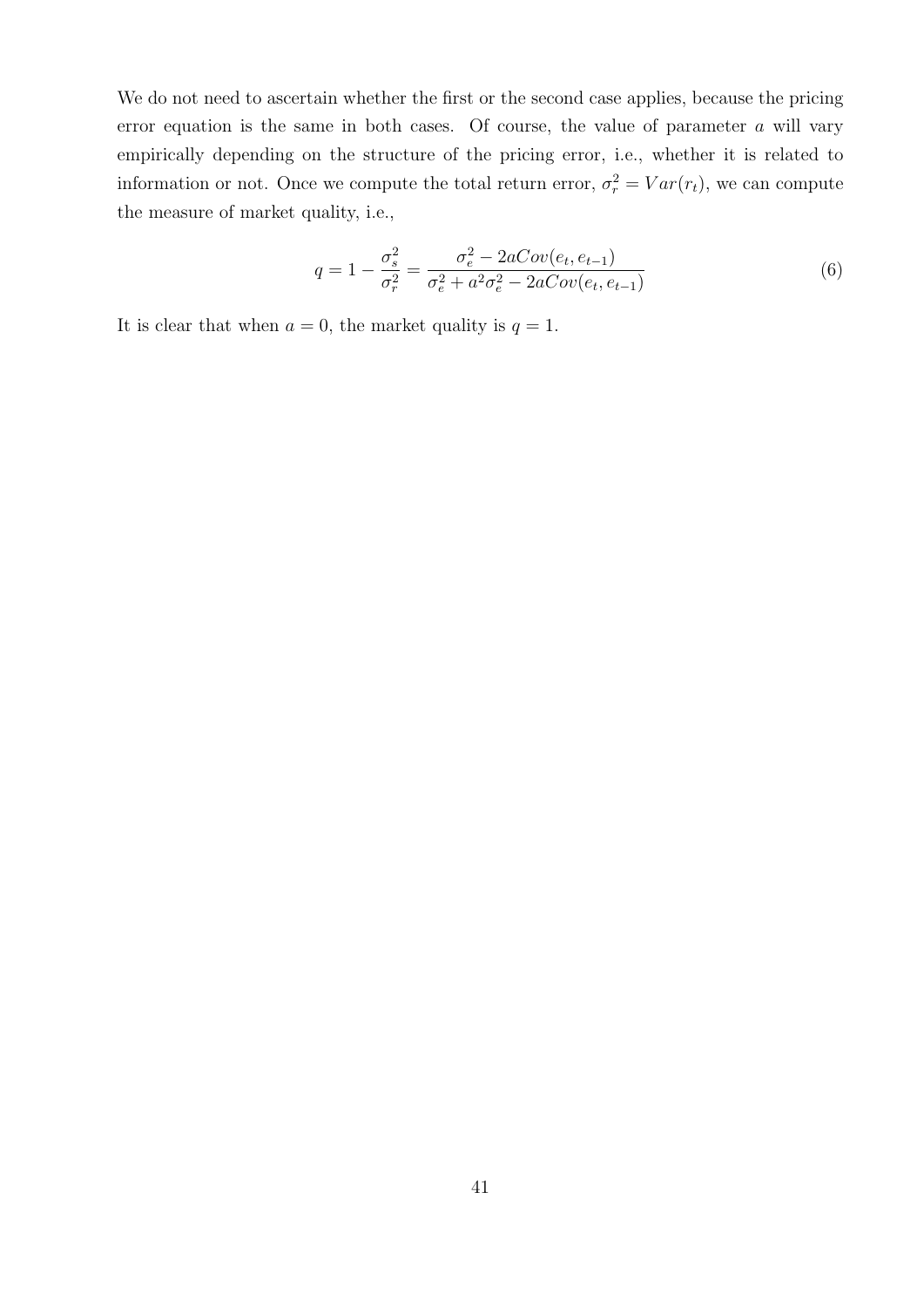### **References**

- Alexander, G., A. Edwards, and M. Ferri (2000). "What Does NASDAQ's High Yield Bond Market Reveal About Bondholder-Stockholder Conflicts?," *Financial Management* 29(1), 23–29.
- Amihud, Y. (2002). "Illiquidity and Stock Returns: Cross-Section and Time-Series Effects," *Journal of Financial Markets* 5(1), 31–56.
- Ashcraft, A., and J. Santos (2009). "Has the CDS Market Lowered the Cost of Corporate Debt?," *Journal of Monetary Economics* 56(4), 514–523.
- Baba, N., and M. Inada (2009). "Price Discovery of Subordinated Credit Spreads for Japanese Mega-banks: Evidence from Bond and Credit Default Swap Markets," *Journal of International Financial Markets, Institutions and Money* 19(4), 616–632.
- Bao, J., J. Pan, and J. Wang (2011). "Liquidity of Corporate Bonds," *Journal of Finance* 66(3), 911–946.
- Bessembinder, H., W. Maxwell, and K. Venkataraman (2006). "Market Transparency, Liquidity Externalities, and Institutional Trading Costs in Corporate Bonds," *Journal of Financial Economics* 82(2), 251–288.
- Blanco, R., S. Brennan, and I. Marsh (2005). "An Empirical Analysis of the Dynamic Relation between Investment-Grade Bonds and Credit Default Swaps," *Journal of Finance* 60(5), 2255–2281.
- Boehmer, E., S. Chava, and H. Tookes (2010). "Equity Market Quality: Do CDS, Options and Bond Markets Play a Role?," available at SSRN: http://ssrn.com/abstract=1658694 or http://dx.doi.org/10.2139/ssrn.1658694.
- Campbell, J., and G. Taksler (2003). "Equity Volatility and Corporate Bond Yields," *Journal of Finance* 58(6), 2321–2349.
- Chordia, T., A. Sarkar, and A. Subrahmanyam (2011). "Liquidity Dynamics and Cross-Autocorrelations," *Journal of Financial and Quantitative Analysis*, 46(3), 709–736.
- Conrad, J. (1989). "The Price Effect of Option Introduction," *Journal of Finance* 44(2), 487–498.
- Das, S., and P. Hanouna (2010). "Run Lengths and Liquidity," *Annals of Operations Research* 176(1), 127–152.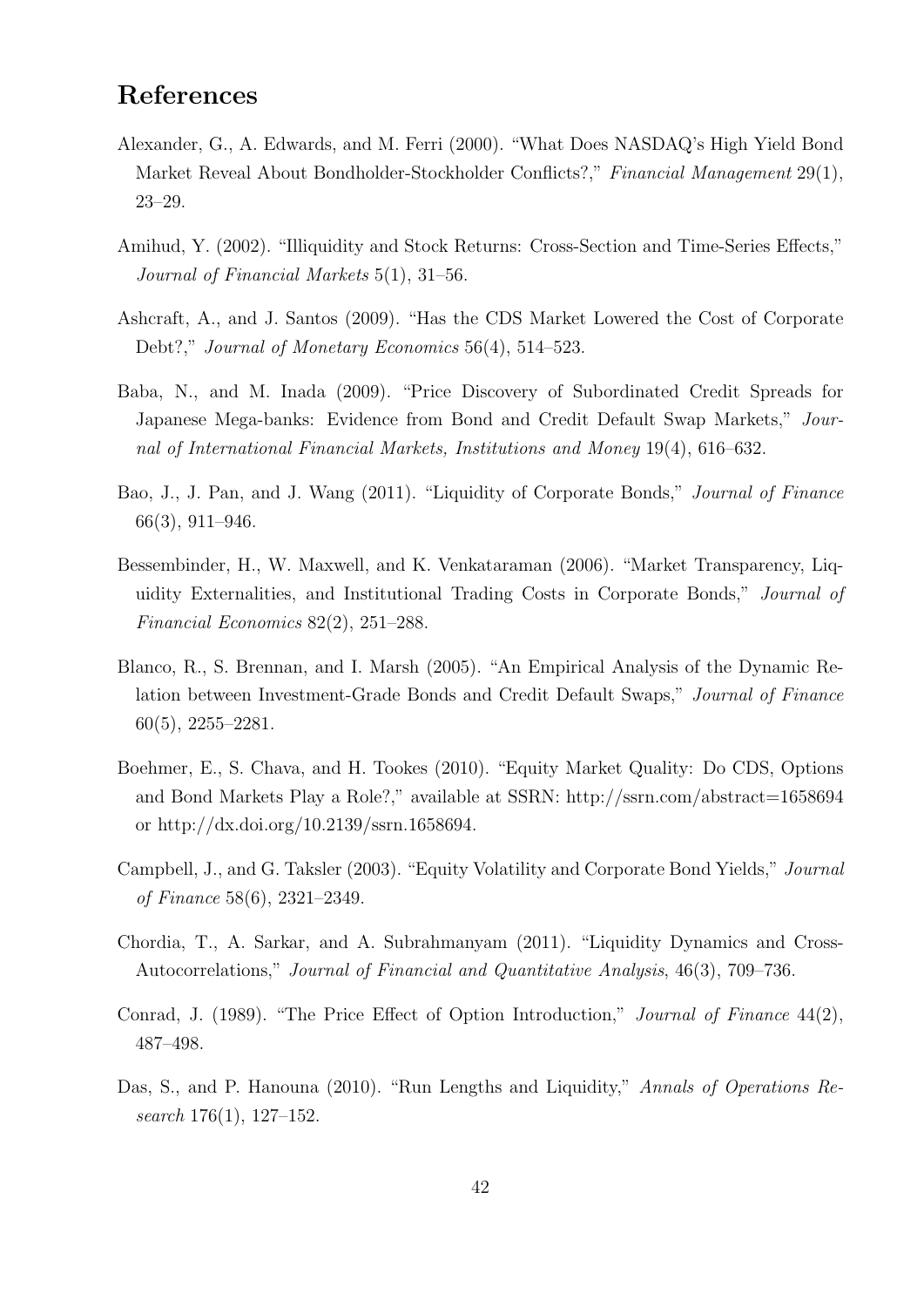- Das, S., P. Hanouna, and A. Sarin (2009). "Accounting-based versus market-based crosssectional models of CDS spreads," *Journal of Banking and Finance* 33(4), 719–730.
- Davies, R., and S. Kim (2009). "Using Matched Samples to Test for Differences in Trade Execution Costs," *Journal of Financial Markets* 12(2), 173–202.
- Downing, C., S. Underwood, and Y. Xing (2009). "The Relative Informational Efficiency of Stocks and Bonds: An Intraday Analysis, *Journal of Financial and Quantitative Analysis* 44(5), 1081–1102.
- Easley, D., M. O'Hara, and P. Srinivas (1998). "Option Volume and Stock Prices: Evidence on Where Informed Traders Trade," *Journal of Finance* 53(2), 431-465.
- Edwards, A., L. Harris, and M. Piwowar (2007). "Corporate Bond Market Transaction Costs and Transparency," *Journal of Finance* 62(3), 1421–1451.
- Forte, S., and J. Pena (2009). "Credit Spreads: An Empirical Analysis on the Informational Content of Stocks, Bonds, and CDS," *Journal of Banking and Finance* 33(11), 2013–2025.
- Gebhardt, W., S. Hvidkjaer, and B. Swaminathan (2005). "Stock and Bond Market Interaction: Does Momentum Spill Over??" *Journal of Financial Economics* 75(3), 651–690.
- Goldstein, M., E. Hotchkiss, and E. Sirri (2007). "Transparency and Liquidity: A Controlled Experiment on Corporate Bonds," *Review of Financial Studies* 20(2), 235–273.
- Goyenko, R., C. Holden, and C. Trzcinka (2009). "Do Liquidity Measures Measure Liquidity?," *Journal of Financial Economics* 92(2), 153–181.
- Gupta, S., and R. Sundaram (2012). "CDS Auctions and Informative Biases in CDS Recovery Rates," Working paper, NYU.
- Hasbrouck, J. (1993). "Assessing the Quality of a Security Market: A New Approach to Transaction-Cost Measurement," *Review of Financial Studies* 6(1), 191–212.
- Heckman, J. (1979). "Sample Selection Bias as a Specification Error," *Econometrica* 47(1), 153–161.
- Hothckiss, E., and T. Ronen (2002). "The Informational Efficiency of the Corporate Bond Market: An Intra-day Analysis," *Review of Financial Studies* 15(5), 1325–1354.
- Hou, K., and T. Moskowitz (2005). "Market Frictions, Price Delay, and the Cross-Section of Expected Returns," *Review of Financial Studies* 18(3), 981–1020.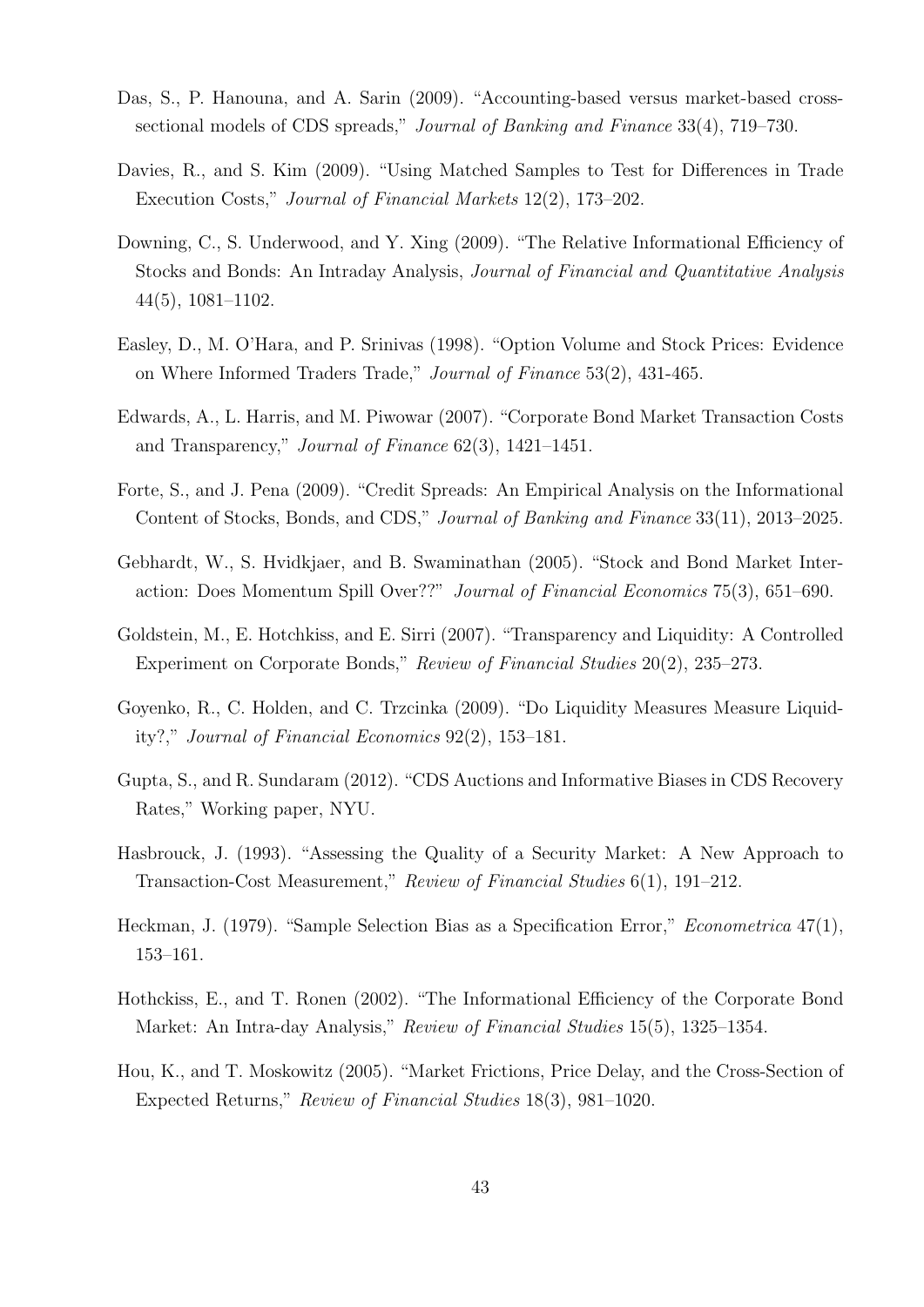- Hull, J., M. Predescu, and A. White (2004). "The Relationship between Credit Default Swap Spreads, Bond Yields, and Credit Rating Announcements," *Journal of Banking and Finance* 28(11), 2789–2811.
- Ismailescu, I., and B. Phillips (2011). "Savior or Sinner: Credit Default Swaps and the Market for Sovereign Debt," Working paper, University of Waterloo, Available at SSRN: http://ssrn.com/abstract=2019030 or http://dx.doi.org/10.2139/ssrn.2019030.
- Kwan, S. (1996). "Firm-Specific Information and the Correlation between Individual Stocks and Bonds," *Journal of Financial Economics* 40(1), 63–80.
- Lesmond, D., J. Ogden, and C. Trzcinka (1999). "A New Estimate of Transaction Costs," *Review of Financial Studies* 12(5), 1113–1141.
- Long, M., M. Schinski, and D. Officer (1994). "The Impact of Option Listing on the Price Volatility and Trading Volume of Underlying OTC Stocks," *Journal of Economics and Finance* 18(1), 89–100.
- Maxwell, W., and C. Stephens (2003). "The Wealth Effects of Repurchases on Bondholders," *Journal of Finance* 58(2), 895–919.
- Mayhew, S., and V. Mihov (2004). "How do Exchanges Select Stocks for Option Listing?" *Journal of Finance* 59(1), 447–471.
- Merton, R. (1974). "On the Pricing of Corporate Debt: The Risk Structure of Interest Rates," *Journal of Finance* 29(2), 449–470.
- Newey, W., and K. West (1987). "A Simple, Positive Semi-definite, Heteroskedasticity and Autocorrelation Consistent Covariance Matrix," *Econometrica* 55(3), 703-708.
- Norden, L., and W. Wagner (2008). "Credit Derivatives and Loan Pricing," *Journal of Banking and Finance* 32(12), 2560–2569.
- Norden, L., and M. Weber (2009). "The Co-movement of Credit Default Swap, Bond and Stock Markets: An Empirical Analysis," *European Financial Management* 15(3), 529–562.
- Roll, R. (1984). "A Simple Implicit Measure of the Effective Bid-Ask Spread in an Efficient Market," *Journal of Finance* 39(4), 1127–1139.
- Ronen, T. and X. Zhou (2009). "Trade and Information in the Corporate Bond Market," *Journal of Financial Markets*, forthcoming.
- Skinner, D. (1989). "Options Markets and Stock Return Volatility," *Journal of Financial Economics* 23(1), 61–78.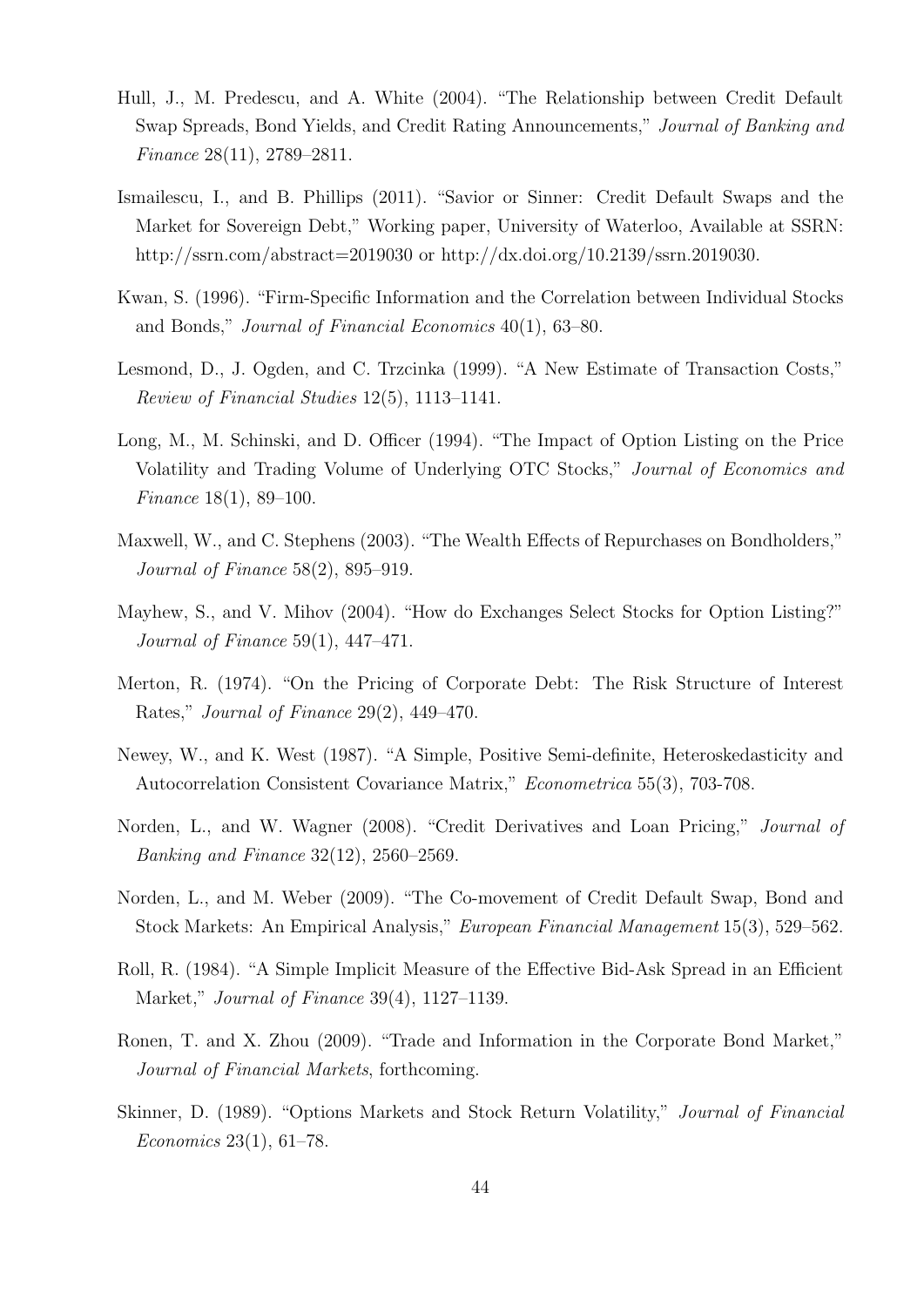- Sorescu, S. (2000). "The Effect of Options on Stock Prices: 1973 to 1995," *Journal of Finance* 55(1), 487–514.
- Stulz, R. (2010). "Credit Default Swaps and the Credit Crisis," *Journal of Economic Perspectives* 24(1): 7392.
- Subrahmanyam, M., D. Tang, and S. Wang (2011). "Does the Tail Wag the Dog? The Effect of Credit Default Swaps on Credit Risk," Working paper, Stern School of Business, NYU.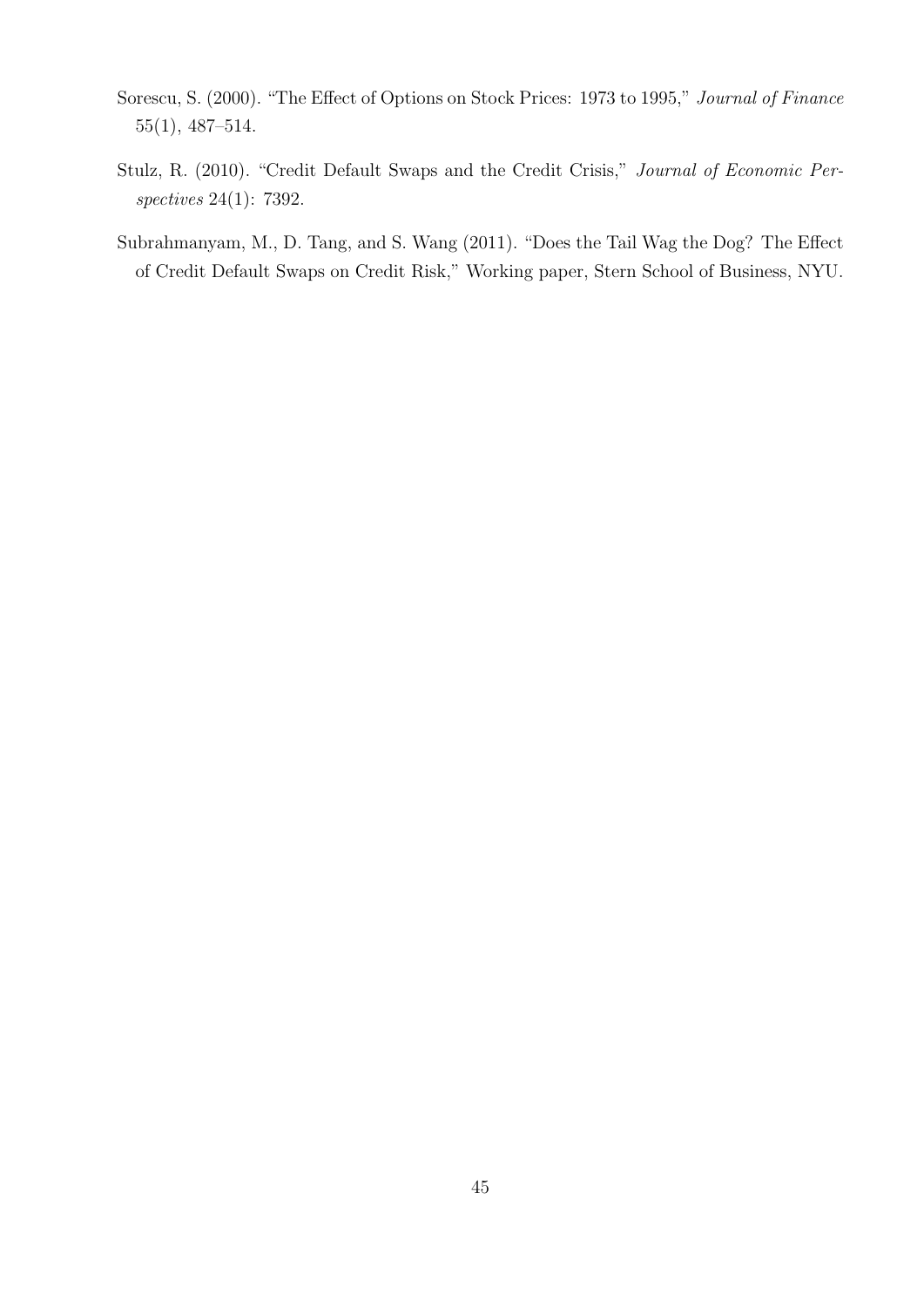### FIGURE 1: Mean Size of Bond Trades Before and After Introduction of CDS.

The upper plot shows the average size of each bond transaction (in \$ million) before and after the introduction of CDS for the sample of CDS issuers, and the lower plot depicts the same for a pooled control sample of CDS non-issuers. The control sample includes all bond issues by firms which meet the selection criteria outlined in Appendix A but did not issue any CDS until the end of 2009.

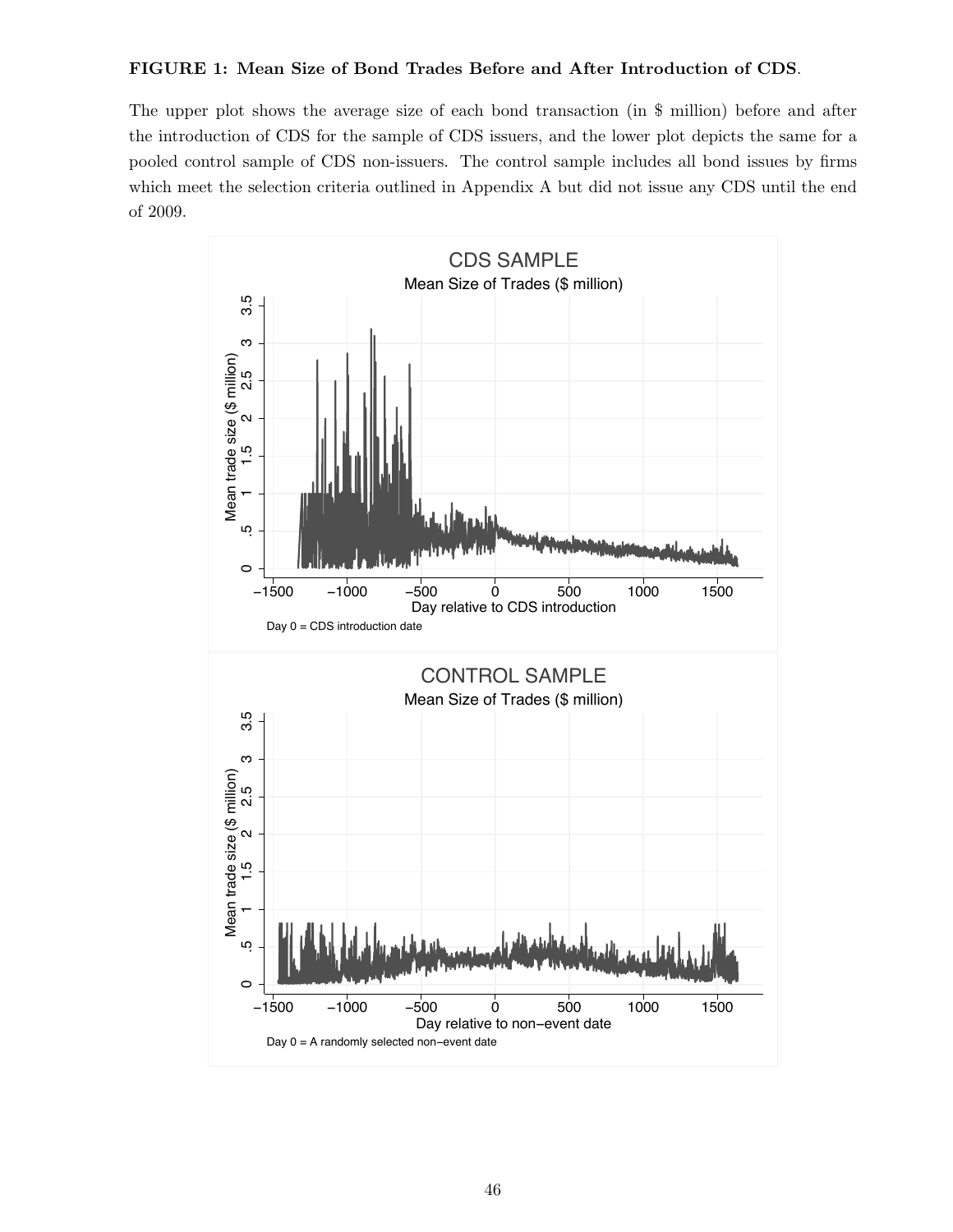### FIGURE 2: Mean Bond Turnover Before and After Introduction of CDS.

The upper plot shows the average turnover for each bond transaction (volume as % of total amount outstanding) before and after the introduction of CDS for the sample of CDS issuers, and the lower plot depicts the same for a pooled control sample of CDS non-issuers. The control sample includes all bond issues by firms which meet the selection criteria outlined in Appendix A but did not issue any CDS until the end of 2009.

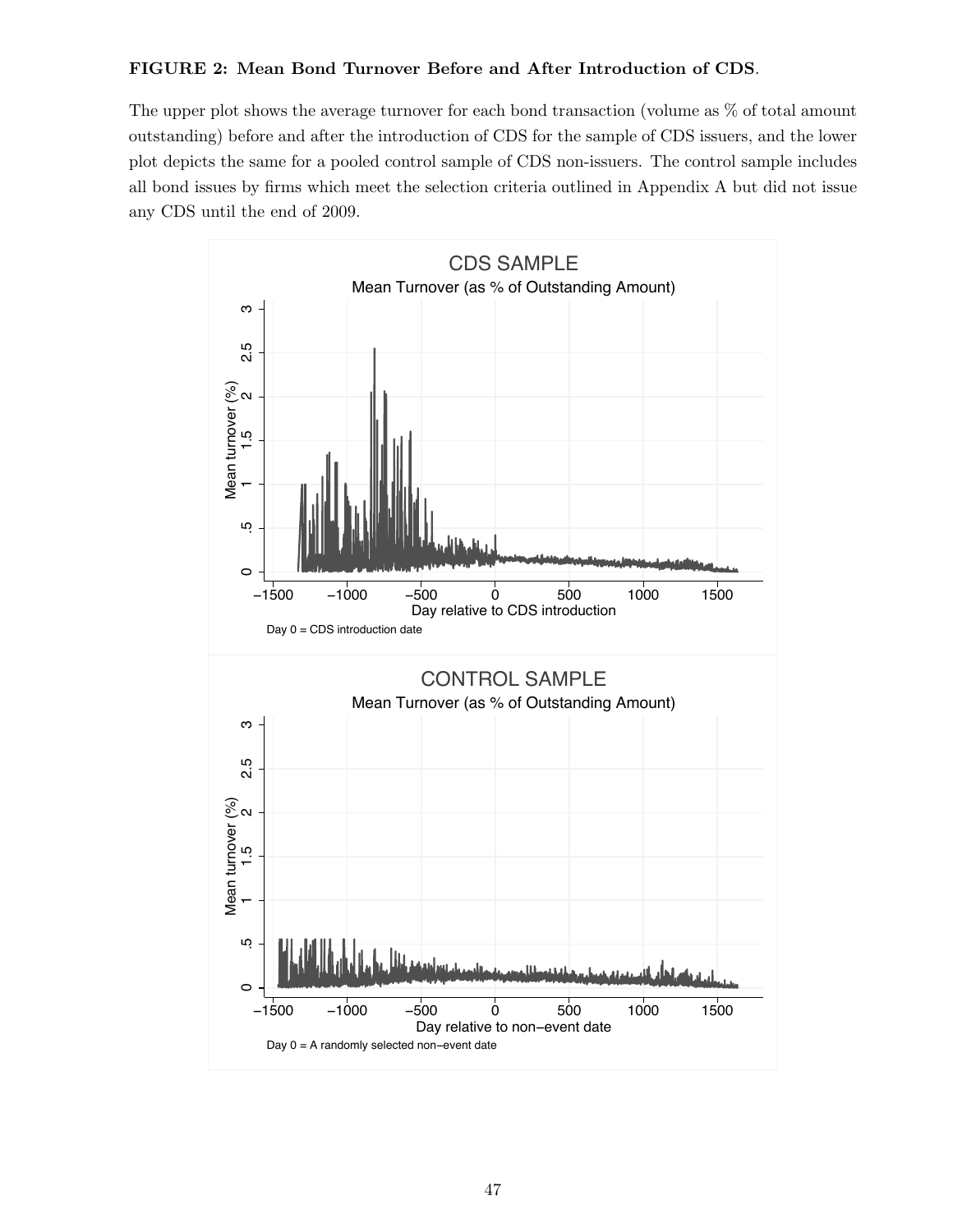### TABLE 1: Data Summary Statistics and Definition of Variables

### Panel A: Final merged data summary statistics

- Sample period: 2002–2008
- 1,545 bond issues by 350 issuing firms with CDS issues
- 1,365,381 time-series observations (bond issues  $\times$  trading days)
- 110,934 observations before CDS introduction and 1,254,447 after
- 883.74 trading days per bond issue

### • 1,545 bond issues:

- 1,352 senior issues, remaining some form of junior issues
- 1,520 fixed coupon issues, 25 zero coupon issues
- all issues non-convertible
- 662 callable, 63 putable, 820 straight bonds
- 983 Industrials, 355 Financials, 207 Utilities

### • 1,365,381 time-series observations:

- $-$  # with valid bond returns = 328,130 (24.03%)
- $-$  # with valid CDS spread changes = 938,944 (68.77%)
- $\#$  with valid stock returns = 1,294,161 (94.78%)
- $-$  # with valid bond returns + CDS spread changes = 258,945 (18.97%)
- $-$  # with valid bond returns + CDS spread changes + stock returns = 249,605 (18.28%)
- $-$  # of observations prior to the introduction of CDS = 110,934 (8.13\%)
- $-$  # of observations subsequent to the introduction of CDS = 1,254,447 (91.88%)
- 110,934 pre-CDS time-series observations:
	- $-$  # with valid bond returns = 17,159 (15.47%)
	- $\#$  with valid stock returns = 105,517 (95.12%)
	- $\#$  with valid bond returns + stock returns = 16,236 (14.64%)
- 1,254,447 post-CDS time-series observations:
	- $\#$  with valid bond returns = 310,971 (24.79%)
	- $-$  # with valid CDS spread changes = 938,944 (74.85%)
	- $\#$  with valid stock returns = 1,188,644 (94.75%)
	- $-$  # with valid bond returns + CDS spread changes = 258,945 (20.64%)
	- $-$  # with valid bond returns + CDS spread changes + stock returns = 249,605 (19.90%)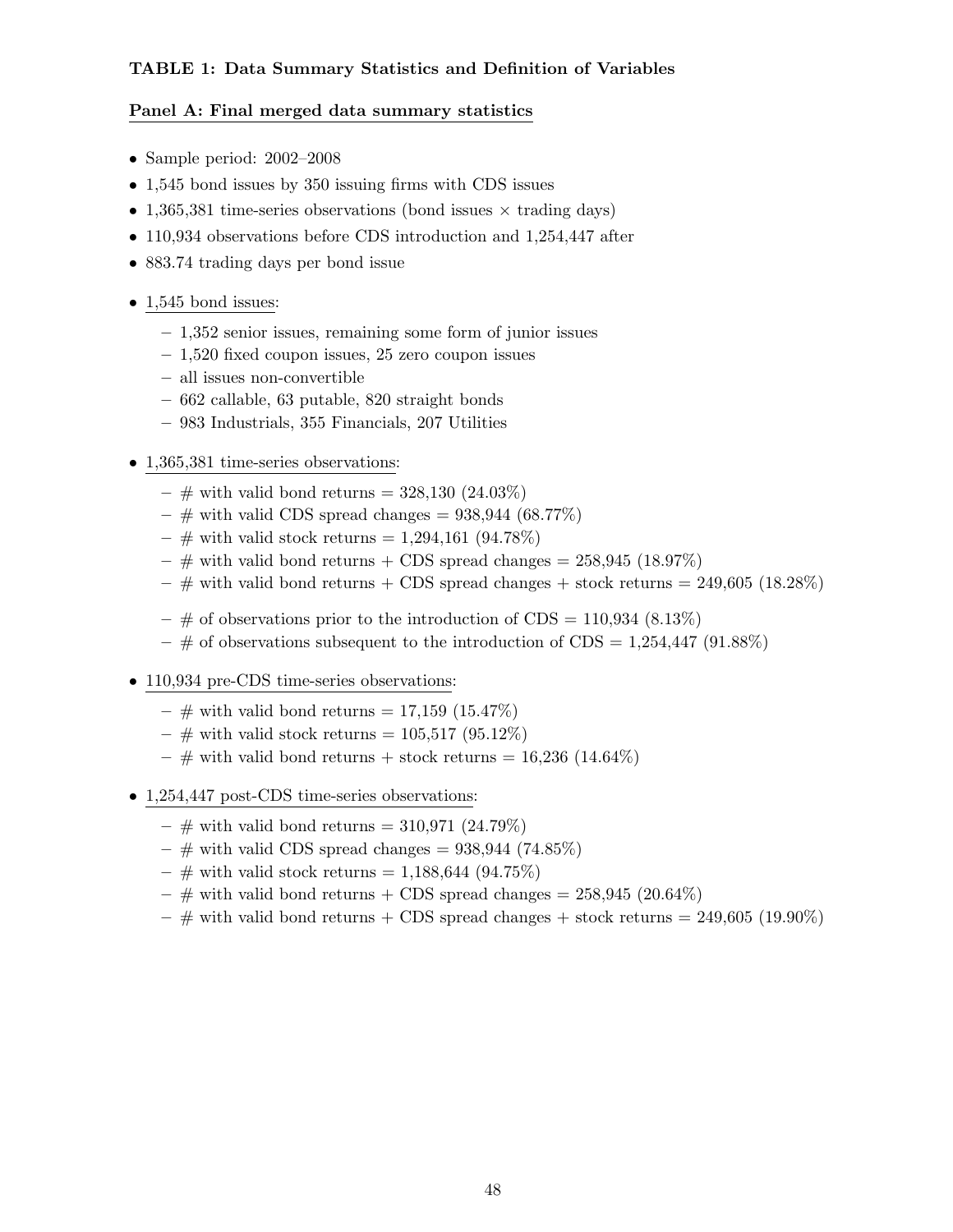### Panel B: Definitions of variables

- bndret: refers to bond returns (in  $\%$ ) obtained as the difference of consecutive mean daily yields, i.e., as  $-(y_t-y_{t-1})$ , where  $y_t$  and  $y_{t-1}$  are mean bond yields (in %) on days t and t−1 respectively.
- *cdsret*: refers to CDS returns (in basis points, bp) based on CDS spread changes and computed as the difference of consecutive daily yields, i.e., as  $(y_t-y_{t-1})$ , where  $y_t$  and  $y_{t-1}$  are CDS spreads (in bp) on days t and  $t-1$  respectively.
- *stkret*: refers to daily stock return (in  $\%$ ).
- tryret: refers to swap return (in  $\%$ ) defined as change in matching maturity consecutive swap yields, i.e., as  $-(y_t-y_{t-1})$ , where  $y_t$  and  $y_{t-1}$  are swap yields (in %) on days t and t−1 respectively; yields of each bond are paired with appropriate swap yields computed based on interpolation of swap maturities to equal bond maturity.
- *vixchng*: refers to change in VIX measure (index value) over consecutive days.

All five variables are winsorized at the 1% level.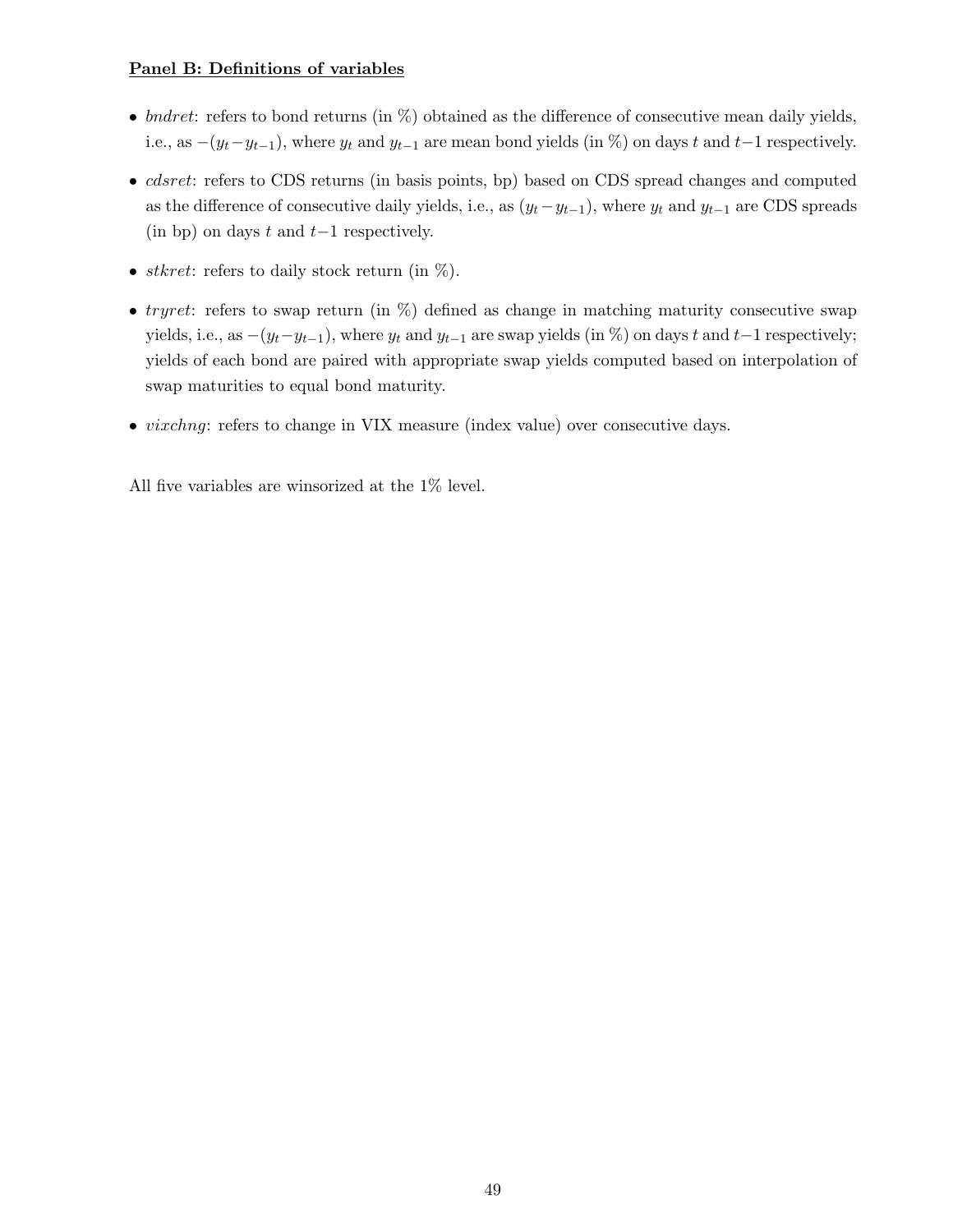### TABLE 2: Classification of Bond Transactions and Descriptive Statistics of Returns

The table presents the number of bond transaction observations by year and by CDS-status of the firm at the time of the observation, and the descriptive statistics of various returns. Bond transactions of firms with CDS issues are classified into two types: (a) trades that occurred before the introduction of CDS (pre-CDS sample), and (b) trades that occurred after CDS introduction (post-CDS sample). Panel A shows the breakdown of observations by year; Panel B lists the breakdown for data sample selection criteria 1 and 2 (discussed in Section 3 and Appendix B). Panel C reports the descriptive statistics of various returns (defined in Table 1, Panel B) winsorized at the 1% level. Panels D and E present the correlation coefficients between different return variables.

|        |                             |           |           | Panel A: Bond transactions and new CDS issues by year     |                   |
|--------|-----------------------------|-----------|-----------|-----------------------------------------------------------|-------------------|
|        | Pre-CDS                     | Post-CDS  | All       |                                                           | Number of new     |
| Year   | Sample                      | Sample    | Issues    |                                                           | CDS introductions |
| 2002   | 2,022                       | 5,637     | 7,659     |                                                           | 104               |
| 2003   | 40,860                      | 105,209   | 146,069   |                                                           | 83                |
| 2004   | 33,472                      | 155,798   | 189,270   |                                                           | 107               |
| 2005   | 15,477                      | 271,305   | 286,782   |                                                           | 14                |
| 2006   | 9,558                       | 257,474   | 267,032   |                                                           | $\overline{4}$    |
| 2007   | 7,096                       | 241,738   | 248,834   |                                                           | $\overline{4}$    |
| 2008   | 2,449                       | 217,286   | 219,735   |                                                           | 16                |
| Total  | 110,934                     | 1,254,447 | 1,365,381 |                                                           | 332               |
|        |                             |           |           |                                                           |                   |
|        |                             |           |           | Panel B: Bond transactions by sample selection criteria   |                   |
|        |                             |           | Pre-CDS   | Post-CDS                                                  | All               |
|        |                             |           | Sample    | Sample                                                    | Issues            |
| Total  |                             |           | 110,934   | 1,254,447                                                 | 1,365,381         |
|        | Sample selection criteria 1 |           | 11,128    | 187,003                                                   | 198,131           |
|        | %                           |           | 10.03%    | 14.91%                                                    | 14.51%            |
|        | Sample selection criteria 2 |           | 27,771    | 383,377                                                   | 411,148           |
|        | %                           |           | 25.03%    | 30.56%                                                    | 30.11%            |
|        |                             |           |           |                                                           |                   |
|        |                             |           |           | Panel C: Descriptive statistics of daily return variables |                   |
|        | <b>NOBS</b>                 | Mean      | Std. dev. | Min                                                       | Max               |
| bndret | 328,130                     | 0.0122    | 0.5170    | $-2.2404$                                                 | 2.3245            |
| cdsret | 938,944                     | 0.2001    | 4.4810    | $-19.0559$                                                | 24.3352           |

stkret 1,294,161 0.0284 1.8567 −6.4143 6.4693 tryret 1,365,381 0.0008 0.0557 −0.1643 0.1683 vixchng 1,365,381 0.0041 1.3436 −5.5600 5.4500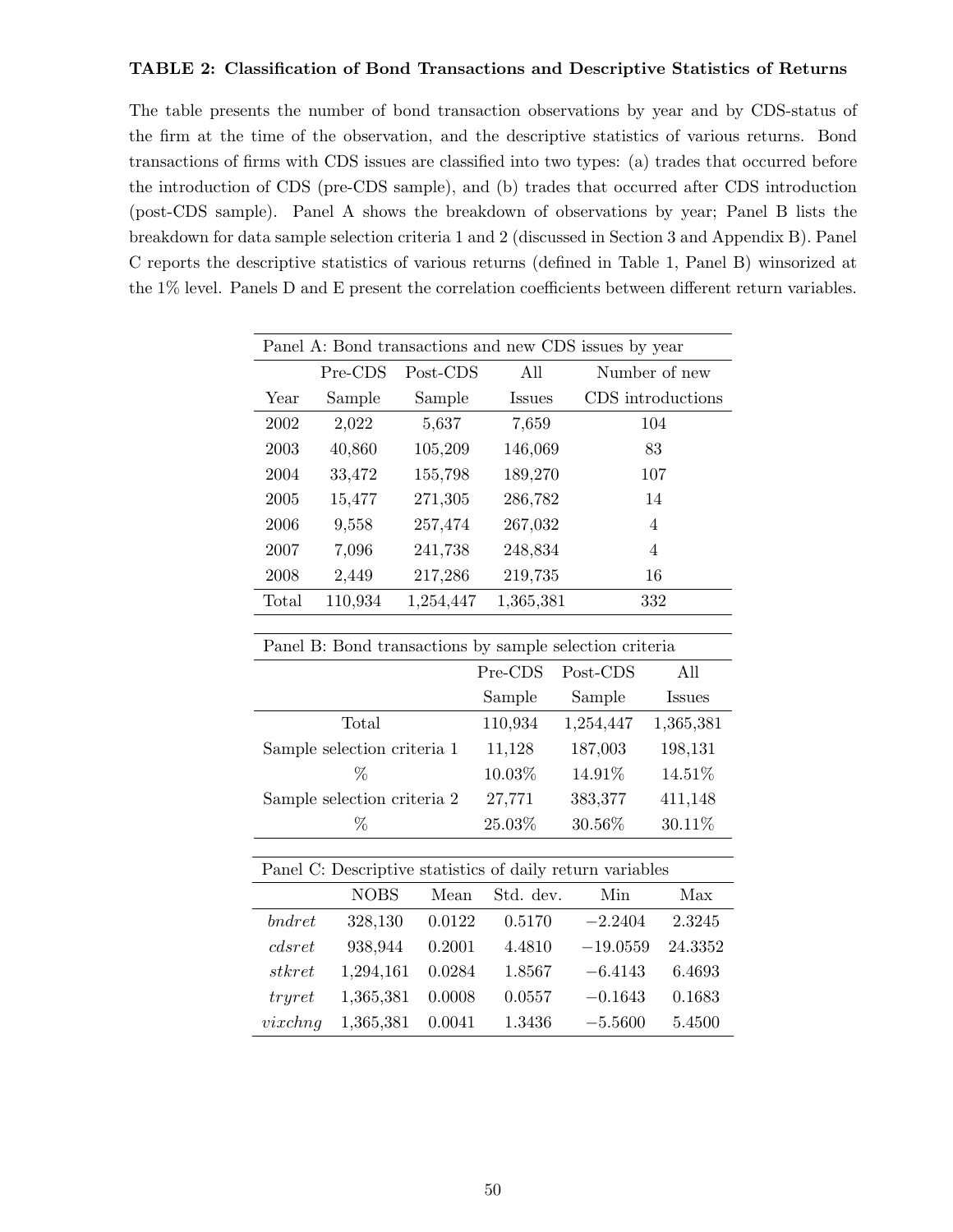|                        |            |                |                   |                           |             |                |             |                |                                                                                                                | Panel D: Correlations between contemporaneous and lagged return variables based on sample selection criteria 1 (NOBS: 187,003) |
|------------------------|------------|----------------|-------------------|---------------------------|-------------|----------------|-------------|----------------|----------------------------------------------------------------------------------------------------------------|--------------------------------------------------------------------------------------------------------------------------------|
|                        | $bndret_t$ | $bndret_{t-1}$ | $sret_t$<br>Ċ,    | $\emph{cds}$ ret $_{t-1}$ | $stkret_t$  | $stkret_{t-1}$ | $tryret_t$  | $tryret_{t-1}$ | $viewdiag_t$                                                                                                   | $viewdiag_{t-}$                                                                                                                |
| $bndret_t$             | $1.000*$   |                |                   |                           |             |                |             |                |                                                                                                                |                                                                                                                                |
| $bndret_{t-1}$         | $-0.428*$  | $1.000^{*}$    |                   |                           |             |                |             |                |                                                                                                                |                                                                                                                                |
| $\emph{clsrett}$       | $-0.071*$  | $-0.051^*$     | $1.000^{*}$       |                           |             |                |             |                |                                                                                                                |                                                                                                                                |
| $\emph{cds} ret_{t-1}$ | $-0.035*$  | $-0.072*$      | $0.195*$          | $1.000^{*}$               |             |                |             |                |                                                                                                                |                                                                                                                                |
| $\label{eq:stkret} s$  | $0.031*$   | 0.003          | $-0.161*$         | $-0.016*$                 | $1.000^{*}$ |                |             |                |                                                                                                                |                                                                                                                                |
| $stkret_{t-1}$         | $0.036*$   | $0.029*$       | $-0.202*$         | $-0.156*$                 | 0.002       | $1.000^{*}$    |             |                |                                                                                                                |                                                                                                                                |
| $tryret_t$             | $0.047*$   | $0.011^{\ast}$ | $0.072*$          | $0.007*$                  | $-0.095*$   | $-0.058*$      | $1.000^{*}$ |                |                                                                                                                |                                                                                                                                |
| $tryret_{t-1}$         | $0.009*$   | $0.047*$       | $0.050^\ast$      | $0.069*$                  | $-0.006*$   | $-0.092*$      | $0.019*$    | $1.000^{*}$    |                                                                                                                |                                                                                                                                |
| $viewdiag_t$           | $-0.015*$  | $-0.005$       | $0.096^\ast$      | $-0.006$                  | $-0.485*$   | 0.072          | $0.112*$    | $0.009*$       | $1.000*$                                                                                                       |                                                                                                                                |
| $viewg_{t-1}$          | $-0.025*$  | $-0.012*$      | $0.135*$          | $0.084*$                  | $0.015*$    | $-0.496*$      | $0.083*$    | $0.104*$       | $-0.112*$                                                                                                      | $1.000*$                                                                                                                       |
|                        |            |                |                   |                           |             |                |             |                | Panel E: Correlations between contemporaneous and lagged return variables based on sample selection criteria 2 | (NOBS: 383,377)                                                                                                                |
|                        | $bndret_t$ | $bndret_{t-1}$ | $\emph{cdsrett}$  | $clsret_{t-1}$            | $stkret_t$  | $stkret_{t-1}$ | $tryret_t$  | $tryret_{t-1}$ | $viewdiag_t$                                                                                                   | $viewdiag_{t-}$                                                                                                                |
| $bndret_t$             | $1.000*$   |                |                   |                           |             |                |             |                |                                                                                                                |                                                                                                                                |
| $bndret_{t-1}$         | $-0.398*$  | $1.000^{*}$    |                   |                           |             |                |             |                |                                                                                                                |                                                                                                                                |
| $\emph{dsret}_t$       | $-0.052*$  | $-0.029*$      | $1.000*$          |                           |             |                |             |                |                                                                                                                |                                                                                                                                |
| $\emph{cds}ret_{t-1}$  | $-0.019*$  | $-0.050*$      | $-0.009*$         | $1.000*$                  |             |                |             |                |                                                                                                                |                                                                                                                                |
| $\emph{skret}_t$       | $0.027*$   | $-0.001*$      | $-0.117^*$        | $-0.002*$                 | $1.000^{*}$ |                |             |                |                                                                                                                |                                                                                                                                |
| $stkret_{t-1}$         | $0.022*$   | $0.027*$       | $-0.131*$         | $-0.109*$                 | $-0.007*$   | $1.000^{*}$    |             |                |                                                                                                                |                                                                                                                                |
| $tryret_t$             | $0.034*$   | $0.006^{\ast}$ | $0.047$ $^{\ast}$ | 0.003                     | $-0.093*$   | $-0.045*$      | $1.000^{*}$ |                |                                                                                                                |                                                                                                                                |
| $tryret_{t-1}$         | $0.006*$   | $0.035*$       | $0.036^{\ast}$    | $0.043*$                  | $-0.010*$   | $-0.094*$      | $0.019*$    | $1.000^{*}$    |                                                                                                                |                                                                                                                                |
| view                   | $-0.014*$  | 0.000          | $0.066^{\ast}$    | $-0.011*$                 | $-0.490*$   | $0.059^{\ast}$ | $0.111*$    | $0.012*$       | $1.000*$                                                                                                       |                                                                                                                                |
| $viewchng_{t-1}$       | $-0.017$   | $-0.014*$      | $0.092*$          | $0.062*$                  | $0.026*$    | $-0.490*$      | $0.058*$    | $0.112*$       | $-0.103*$                                                                                                      | $1.000*$                                                                                                                       |

 $^*$  correlation values significant at  $1\%$  level correlation values significant at 1% level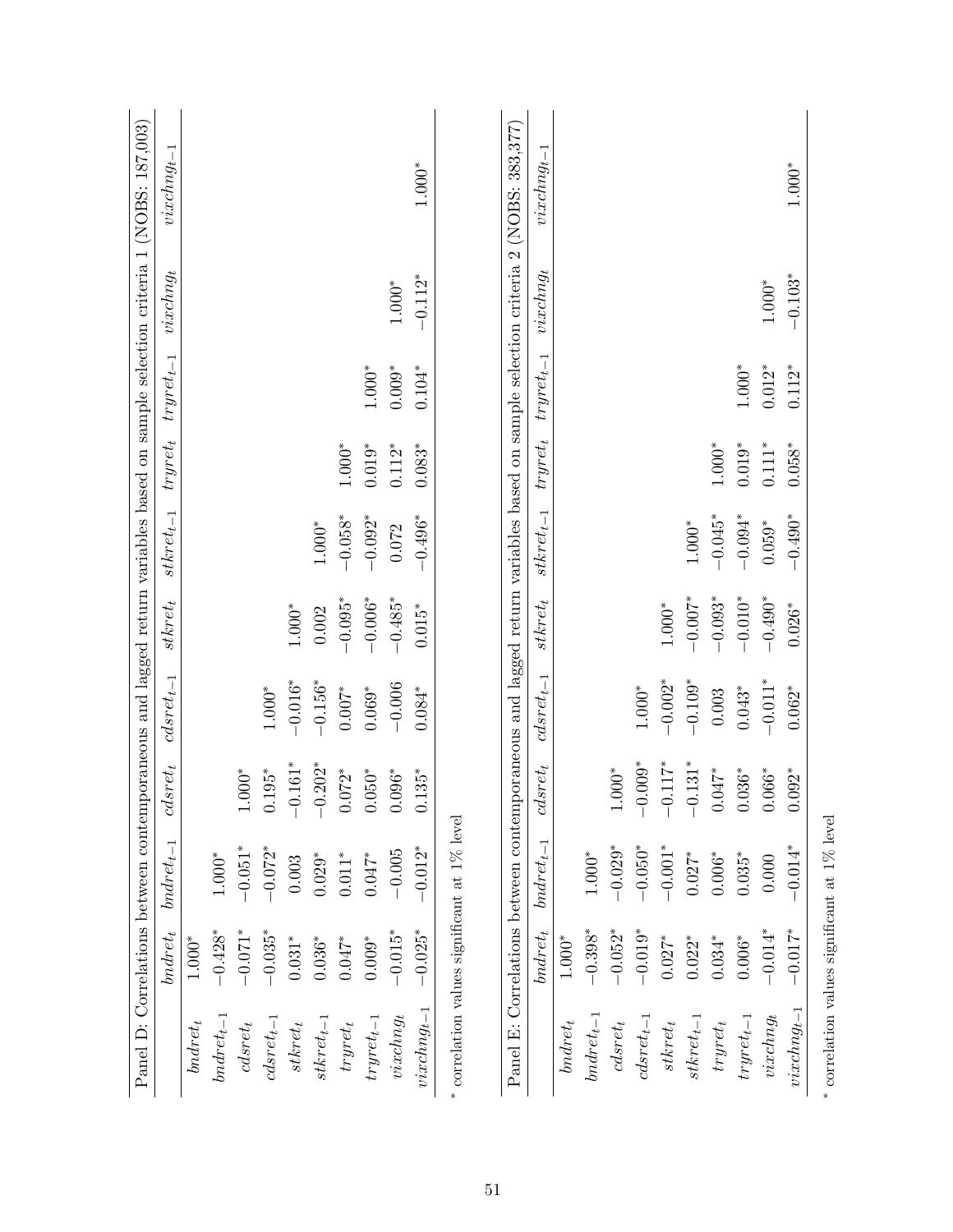### TABLE 3: Individual Bond Regressions

For individual bonds, we run separate pre-CDS and post-CDS regressions of contemporaneous bond returns on contemporaneous and lagged values of the following variables: stock returns, swap returns, changes in VIX, as well as with and without lagged bond returns (variables defined in Table 1, Panel B). The sample includes bonds with at least 30 observations in pre- as well as post-CDS periods. Panel A summarizes the results for sample selection criteria 1, and Panel B for sample selection criteria 2 (both criteria discussed in Section 3 and Appendix B).

| Panel A: Sample selection criteria 1 |         |           |    |                               |                                      |
|--------------------------------------|---------|-----------|----|-------------------------------|--------------------------------------|
|                                      |         | D1        |    | $#$ of bonds for which lagged |                                      |
|                                      |         | Measure   |    |                               | variables are jointly significant at |
|                                      | Mean D1 | Median D1 |    | $1\%$ level 5\% level         | $10\%$ level                         |
| without lagged bond returns          |         |           |    |                               |                                      |
| Pre-CDS period                       | 0.33    | 0.27      | 3  | 4                             | 6                                    |
| Post-CDS period                      | 0.37    | 0.35      | 4  | 9                             | 10                                   |
| with lagged bond returns             |         |           |    |                               |                                      |
| Pre-CDS period                       | 0.71    | 0.79      | 33 | 38                            | 38                                   |
| Post-CDS period                      | 0.82    | 0.84      | 40 | 44                            | 44                                   |
| Number of bond issues                |         | 45        |    |                               |                                      |
| NOBS: Pre-CDS period                 |         | 6,163     |    |                               |                                      |
| NOBS: Post-CDS period                |         | 10,588    |    |                               |                                      |

Number of individual bonds with at least 30 observations in pre- as well as post-CDS periods is 45. Without lagged bond returns, 21 bonds experience decrease in value of D1 measure after the introduction of CDS, and 24 bonds experience increase in value. When lagged bond returns are included, 15 bonds experience decrease in value of D1 measure after the introduction of CDS, and 30 bonds experience increase in value.

| Panel B: Sample selection criteria 2 |         |           |    |                                |                                      |
|--------------------------------------|---------|-----------|----|--------------------------------|--------------------------------------|
|                                      |         | D1        |    | $\#$ of bonds for which lagged |                                      |
|                                      |         | Measure   |    |                                | variables are jointly significant at |
|                                      | Mean D1 | Median D1 |    | $1\%$ level 5\% level          | $10\%$ level                         |
| without lagged bond returns          |         |           |    |                                |                                      |
| Pre-CDS period                       | 0.31    | 0.25      | 4  | 12                             | 19                                   |
| Post-CDS period                      | 0.34    | 0.30      | 12 | 22                             | 29                                   |
| with lagged bond returns             |         |           |    |                                |                                      |
| Pre-CDS period                       | 0.67    | 0.72      | 83 | 95                             | 98                                   |
| Post-CDS period                      | 0.69    | 0.77      | 88 | 96                             | 102                                  |
| Number of bond issues                |         | 130       |    |                                |                                      |
| NOBS: Pre-CDS period                 |         | 18,290    |    |                                |                                      |
| NOBS: Post-CDS period                |         | 34,164    |    |                                |                                      |

Number of individual bonds with at least 30 observations in pre- as well as post-CDS periods is 130. Without lagged bond returns, 61 bonds experience decrease in value of D1 measure after the introduction of CDS, and 69 bonds experience increase in value. When lagged bond returns are included, 59 bonds experience decrease in value of D1 measure after the introduction of CDS, and 61 bonds experience increase in value.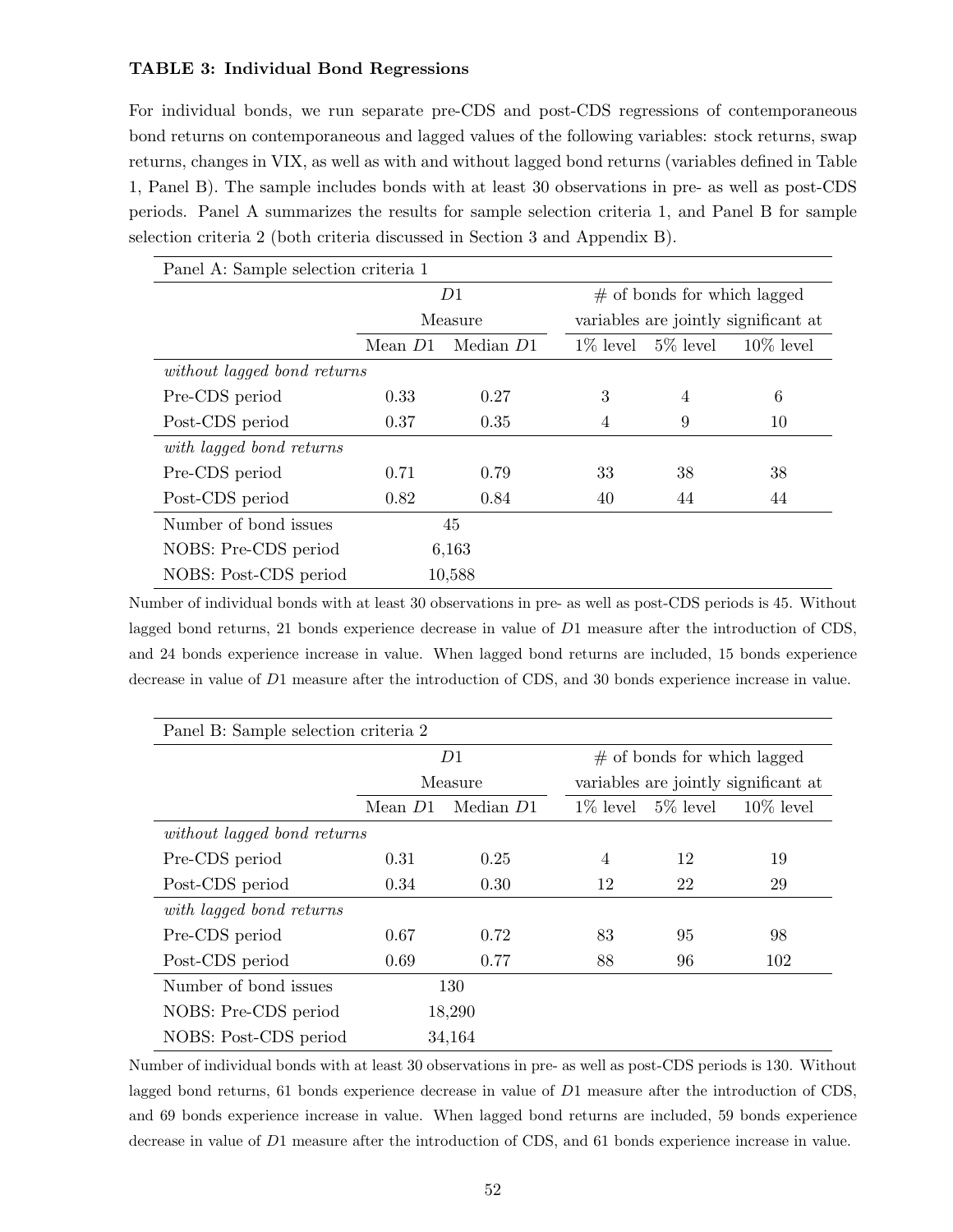### TABLE 4: Partitioned Panel Regressions TABLE 4: Partitioned Panel Regressions

We run partitioned panel regressions of contemporaneous bond returns on contemporaneous and lagged stock returns, swap returns, changes in VIX, changes in CDS spreads (for the post-CDS period), as well as with and without lagged bond returns (variables defined in Table 1, Panel B), B for sample selection criteria 2 (both criteria discussed in Section 3 and Appendix B). We report the coefficients (and p-values), the number of separately for pre- and post-CDS periods. Post-CDS sample is restricted to two years after CDS introduction. Each regression implements Newey and West (1987) adjustment for heteroscedasticity and autocorrelation. Panel A presents the results for sample selection criteria 1, and Panel B for sample selection criteria 2 (both criteria discussed in Section 3 and Appendix B). We report the coefficients (and p-values), the number of We run partitioned panel regressions of contemporaneous bond returns on contemporaneous and lagged stock returns, swap returns, changes in separately for pre- and post-CDS periods. Post-CDS sample is restricted to two years after CDS introduction. Each regression implements Newey and West (1987) adjustment for heteroscedasticity and autocorrelation. Panel A presents the results for sample selection criteria 1, and Panel VIX, changes in CDS spreads (for the post-CDS period), as well as with and without lagged bond returns (variables defined in Table 1, Panel B), observations (NOBS), adjusted  $R^2$  values (Adj  $R^2$ ) and different F-statistics (and corresponding p-values). observations (NOBS), adjusted  $R^2$  values (Adj  $R^2$ ) and different F-statistics (and corresponding p-values).

| Panel A: Sample selection criteria 1 |          |               |                   |                             |                   |                  |               |            |                          |                |                 |            |
|--------------------------------------|----------|---------------|-------------------|-----------------------------|-------------------|------------------|---------------|------------|--------------------------|----------------|-----------------|------------|
|                                      |          |               |                   | Without lagged bond returns |                   |                  |               |            | With lagged bond returns |                |                 |            |
|                                      |          | Pre-CDS panel |                   |                             | Post-CDS panel    |                  | Pre-CDS panel |            |                          | Post-CDS panel |                 |            |
|                                      | coeff.   | $p$ -value    | $\mathrm{coeff.}$ | $p$ -value                  | $\mathrm{coeff}.$ | $p\mbox{-value}$ | coeff.        | $p$ -value | $\mathrm{coeff}.$        | $p$ -value     | $_{\rm coeff.}$ | $p$ -value |
| $stkret_t$                           | 0.014    | 0.00          | 0.005             | 0.00                        | 0.003             | 0.02             | 0.018         | $0.00\,$   | 0.005                    | 0.00           | 0.003           | 0.01       |
| $tryret_t$                           | 0.484    | $0.00\,$      | 0.518             | $0.00\,$                    | 0.515             | $0.00\,$         | 0.535         | 0.00       | $0.610\,$                | $0.00\,$       | 0.603           | 0.00       |
| $viewchng_t$                         | $-0.011$ | 0.08          | 0.001             | 0.73                        | 0.000             | 0.94             | $-0.008$      | 0.18       | 0.002                    | 0.32           | $0.001\,$       | 0.63       |
| $clsret_t$                           |          |               |                   |                             | $-0.004$          | 0.00             |               |            |                          |                | $-0.005$        | 0.00       |
| $bndret_{t-1}$                       |          |               |                   |                             |                   |                  | $-0.413$      | 0.00       | $-0.457$                 | 0.00           | $-0.460$        | 0.00       |
| $stkret_{t-1}$                       | 0.010    | 0.00          | 0.008             | 0.00                        | 0.006             | $0.00\,$         | 0.017         | 0.00       | $0.010\,$                | 0.00           | 0.007           | 0.00       |
| $tryret_{t-1}$                       | 0.081    | $0.28\,$      | 0.084             | 0.00                        | 0.097             | 0.00             | 0.254         | 0.00       | 0.313                    | 0.00           | 0.335           | 0.00       |
| $viewg_{t-1}$                        | $-0.002$ | 0.79          | 0.002             | 0.44                        | 0.002             | 0.43             | $-0.005$      | 0.39       | 0.001                    | 0.43           | $0.001\,$       | 0.46       |
| $\emph{clsret}_{t-1}$                |          |               |                   |                             | $-0.002$          | 0.00             |               |            |                          |                | $-0.004$        | 0.00       |
| intercept                            | 0.011    | 0.01          | 0.004             | 0.01                        | 0.004             | 0.02             | 0.015         | 0.00       | 0.008                    | 0.00           | 0.008           | 0.00       |
| <b>NOBS</b>                          |          | 11,128        |                   | 47,334                      | 47,334            |                  |               | 11,128     |                          | 47,334         | 47,334          |            |
| Adj $\mathbb{R}^2$                   |          | 0.008         |                   | 0.005                       | 0.007             |                  |               | $0.178\,$  |                          | 0.215          | 0.220           |            |
| $F\text{-stat}$ , overall            |          | 14.42         |                   | 60.79                       | 56.88             |                  |               | $75.13\,$  |                          | 381.67         | 318.45          |            |
| $p\text{-}\mathrm{value}$            |          | 0.00          |                   | 0.00                        | $0.00\,$          |                  | $0.00$        |            |                          | $0.00$         | $0.00\,$        |            |
| F-stat, lagged                       |          | 4.21          |                   | 14.49                       | 11.40             |                  |               | 115.10     |                          | 563.13         | 465.47          |            |
| $p$ -value                           |          | 0.00          |                   | 0.00                        | 0.00              |                  |               | $0.00$     |                          | $0.00$         | $0.00\,$        |            |
| $\overline{D}$                       |          | 0.20          |                   | 0.32                        | 0.23              |                  |               | 0.96       |                          | 0.98           | 0.97            |            |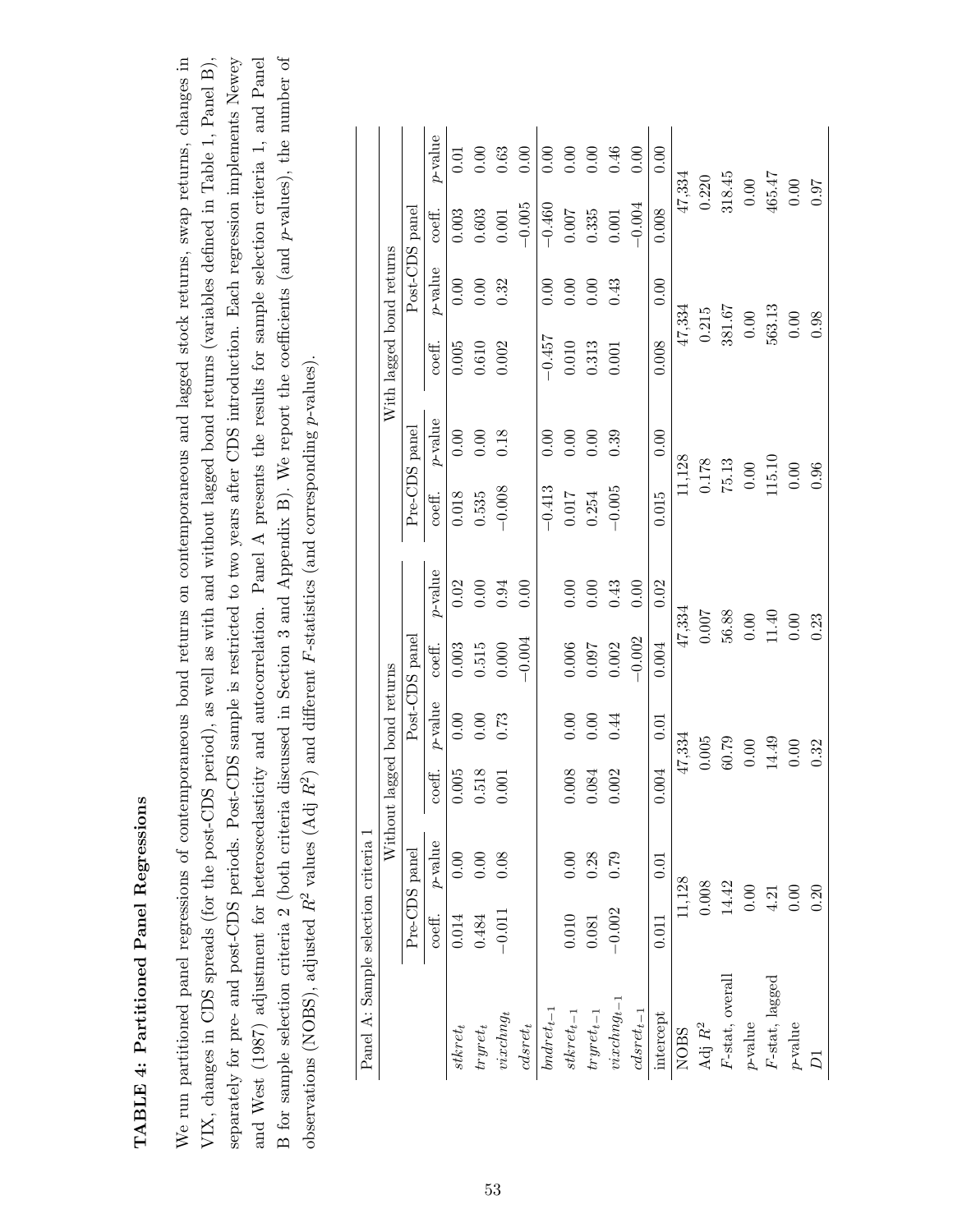| Panel B: Sample selection criteria 2 |           |               |                                |            |                |            |                   |            |                          |                |           |            |
|--------------------------------------|-----------|---------------|--------------------------------|------------|----------------|------------|-------------------|------------|--------------------------|----------------|-----------|------------|
|                                      |           |               | Without lagged bond returns    |            |                |            |                   |            | With lagged bond returns |                |           |            |
|                                      |           | Pre-CDS panel |                                |            | Post-CDS panel |            | Pre-CDS panel     |            |                          | Post-CDS panel |           |            |
|                                      | coeff.    | $p$ -value    | $\mathop{\rm coeff.}\nolimits$ | $p$ -value | coeff.         | $p$ -value | $\mathrm{coeff.}$ | $p$ -value | $\mathrm{coeff}.$        | $p$ -value     | coeff.    | $p$ -value |
| $stkret_t$                           | 0.013     | 0.00          | $0.005\,$                      | $0.00$     | $0.004\,$      | $0.00\,$   | $0.015\,$         | $0.00\,$   | 0.005                    | $0.00\,$       | 0.004     | 0.00       |
| $tryret_t$                           | 0.535     | 0.00          | 0.537                          | $0.00\,$   | 0.534          | $0.00\,$   | 0.556             | $0.00\,$   | 0.592                    | 0.000          | 0.587     | $0.00\,$   |
| $viewchng_t$                         | $-0.012$  | 0.03          | 0.002                          | 0.50       | $0.001\,$      | 0.59       | $-0.008$          | 0.11       | 0.003                    |                | 0.002     | 0.25       |
| $\emph{clsrett}$                     |           |               |                                |            | $-0.001$       | 0.00       |                   |            |                          |                | $-0.002$  | 0.00       |
| $bndret_{t-1}$                       |           |               |                                |            |                |            | $-0.378$          | 0.00       | $-0.422$                 | 0.00           | $-0.423$  | 0.00       |
| ${stk}ret_{t-1}$                     | 0.010     | 0.00          | 0.007                          | $0.00\,$   | 0.006          | $0.00\,$   | $0.014\,$         | $0.00\,$   | 0.009                    | $0.00\,$       | $0.008\,$ | $0.00\,$   |
| $tryret_{t-1}$                       | $0.056\,$ | 0.35          | 0.103                          | 0.00       | $0.107\,$      | 0.00       | 0.252             | 0.00       | 0.327                    | 0.00           | 0.333     | 0.00       |
| $viewdiag_{t-1}$                     | 0.005     | 0.28          | 0.001                          | 0.48       | 0.002          | 0.45       | 0.001             | 0.75       | 0.002                    | 0.23           | 0.002     | 0.20       |
| $\operatorname{cdsret}_{t-1}$        |           |               |                                |            | $-0.001$       | 0.00       |                   |            |                          |                | $-0.001$  | 0.00       |
| intercept                            | 0.012     | 0.00          | $0.005\,$                      | 0.00       | 0.005          | 0.00       | 0.016             | 0.00       | 0.008                    | 0.00           | 0.008     | 0.00       |
| <b>NOBS</b>                          | 27,771    |               |                                | 102,755    | 102,755        |            | 27,771            |            |                          | 102,755        | 102,755   |            |
| Adj $\mathbb{R}^2$                   |           | $0.004\,$     |                                | 0.003      | $0.004\,$      |            |                   | 0.141      | 1777                     |                | 0.179     |            |
| $F\text{-stat}$ , overall            |           | 18.87         |                                | 73.26      | $60.46\,$      |            |                   | 63.12      |                          | 291.35         | 233.99    |            |
| $p$ -value                           |           | $0.00\,$      |                                | $0.00\,$   | 0.00           |            |                   | $0.00\,$   | $0.00\,$                 |                | $0.00\,$  |            |
| F-stat, lagged                       |           | $4.68\,$      |                                | 15.53      |                | $14.98\,$  | 85.70             |            |                          | 393.49         | 319.86    |            |
| $p$ -value                           |           | 0.00          |                                | 0.00       | 0.00           |            |                   | $0.00\,$   | $0.00\,$                 |                | $0.00\,$  |            |
| $\overline{D}$                       | 0.14      |               |                                | 0.25       | 0.24           |            |                   | <b>160</b> | 0.98                     |                | 0.98      |            |
|                                      |           |               |                                |            |                |            |                   |            |                          |                |           |            |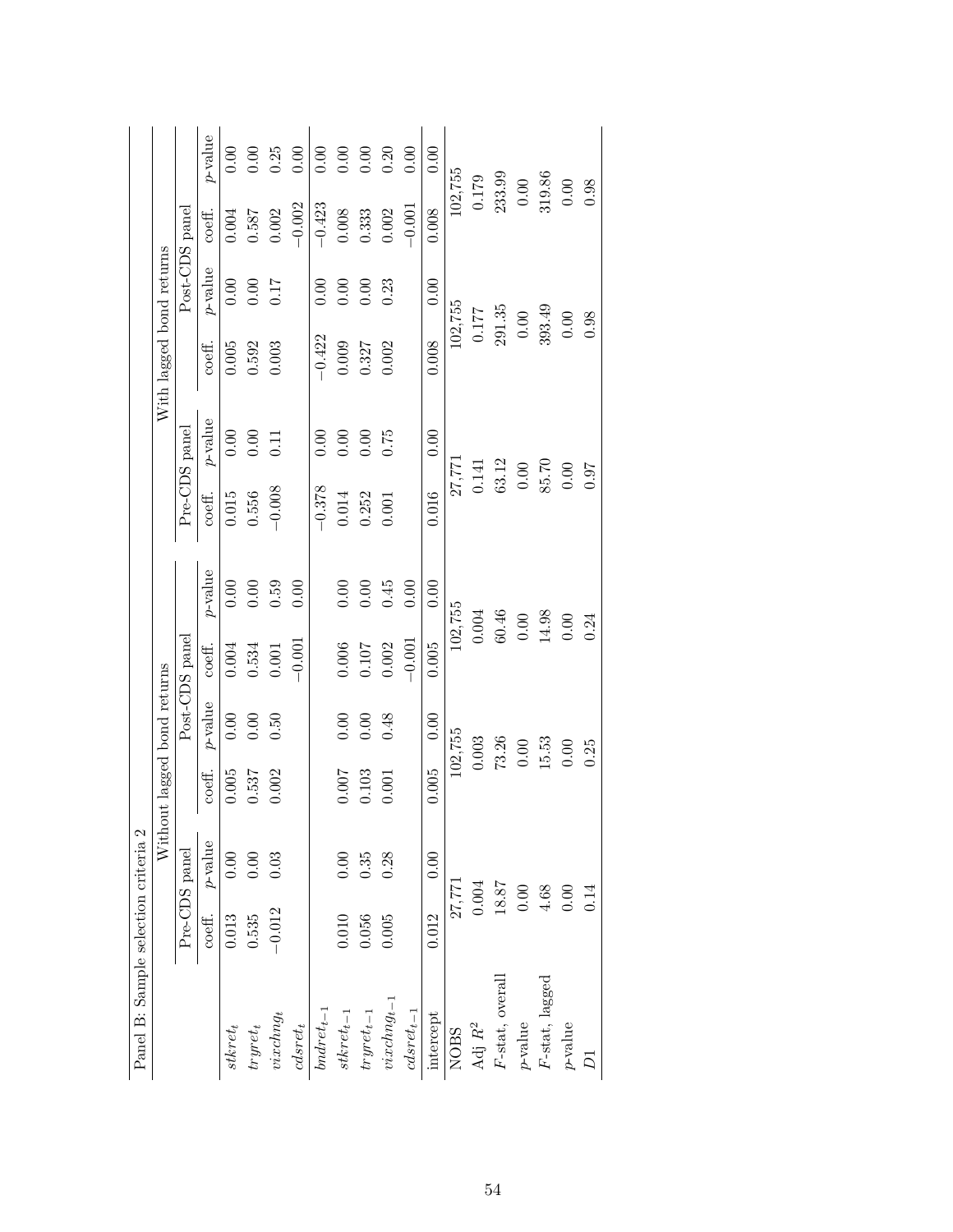### TABLE 5: Joint Panel Regressions with CDS Dummy Interaction

We run joint panel regressions of contemporaneous bond returns on contemporaneous and lagged stock returns, swap returns, changes in VIX, changes in CDS spreads (for the post-CDS period), as well as with and without lagged bond returns (variables defined in Table 1, Panel B), using both pre- and post-CDS samples simultaneously. Post-CDS sample is restricted to two years after CDS introduction. Interaction variable  $CDS$  is a dummy variable that has a value of 1 for the post-CDS period, and 0 for the pre-CDS period. Each regression implements Newey and West (1987) adjustment for heteroscedasticity and autocorrelation. Panel A presents the results for sample selection criteria 1, and Panel B for sample selection criteria 2 (both criteria discussed in Section 3 and Appendix B). We report the coefficients (and  $p$ -values), the number of observations (NOBS), adjusted  $R^2$  values (Adj  $R^2$ ) and different *F*-statistics (and corresponding *p*-values). Panels C, D, and E repeat these analyses with fixed effects for issuer firm, bond issue, and year. Panels F and G summarize the impacts of  $1\mu$  shifts and  $1\sigma$  shocks in explanatory variables. Panels H and I control for endogeneity: Panel H conducts a probit for CDS introduction (dependent variable equals 1 if CDS is introduced in a quarter, and 0 otherwise) and Panel I repeats the joint panel regressions with probability of CDS introduction as an additional variable.

|                                              |             | Without lagged bond returns |             | With lagged bond returns |
|----------------------------------------------|-------------|-----------------------------|-------------|--------------------------|
|                                              | coefficient | $p$ -value                  | coefficient | $p$ -value               |
| $stkret_t$                                   | 0.015       | 0.00                        | 0.018       | 0.00                     |
| $tryret_t$                                   | 0.489       | 0.00                        | 0.540       | 0.00                     |
| vixchn <sub>gt</sub>                         | $-0.011$    | $0.07\,$                    | $-0.008$    | 0.16                     |
| $bndret_{t-1}$                               |             |                             | $-0.412$    | 0.00                     |
| $stkret_{t-1}$                               | 0.010       | 0.00                        | 0.018       | 0.00                     |
| $tryret_{t-1}$                               | 0.085       | 0.25                        | 0.258       | 0.00                     |
| $vixchng_{t-1}$                              | $-0.002$    | 0.77                        | $-0.005$    | 0.36                     |
| $stkret_t \times CDS$                        | $-0.011$    | 0.00                        | $-0.014$    | 0.00                     |
| $tryret_t \times CDS$                        | 0.025       | 0.76                        | 0.062       | 0.41                     |
| <i>vixchng</i> <sub>t</sub> $\times CDS$     | 0.012       | 0.08                        | 0.009       | 0.14                     |
| $cdsret_t \times CDS$                        | $-0.004$    | 0.00                        | $-0.005$    | 0.00                     |
| $bndret_{t-1} \times CDS$                    |             |                             | $-0.048$    | 0.02                     |
| $stkret_{t-1} \times CDS$                    | $-0.004$    | 0.21                        | $-0.010$    | 0.00                     |
| $tryret_{t-1} \times CDS$                    | 0.011       | 0.89                        | 0.076       | 0.30                     |
| $vixchng_{t-1} \times CDS$                   | 0.003       | 0.58                        | 0.007       | 0.27                     |
| $cdsret_{t-1} \times CDS$                    | $-0.002$    | $0.00\,$                    | $-0.004$    | 0.00                     |
| intercept                                    | 0.006       | 0.00                        | 0.009       | 0.00                     |
| <b>NOBS</b>                                  |             | 58,462                      | 58,462      |                          |
| Adj $R^2$                                    |             | 0.007                       |             | 0.210                    |
| $F\text{-stat}$ , overall ( <i>p</i> -value) |             | 38.86(0.00)                 |             | 212.13 (0.00)            |
| $F$ -stat, all interaction                   |             |                             |             |                          |
| variables $(p$ -value)                       |             | 13.03(0.00)                 |             | 23.57(0.00)              |
| $F\text{-stat}$ , only lagged interaction    |             |                             |             |                          |
| variables $(p$ -value)                       |             | 3.78(0.00)                  |             | 16.95(0.00)              |

Panel A: Sample selection criteria 1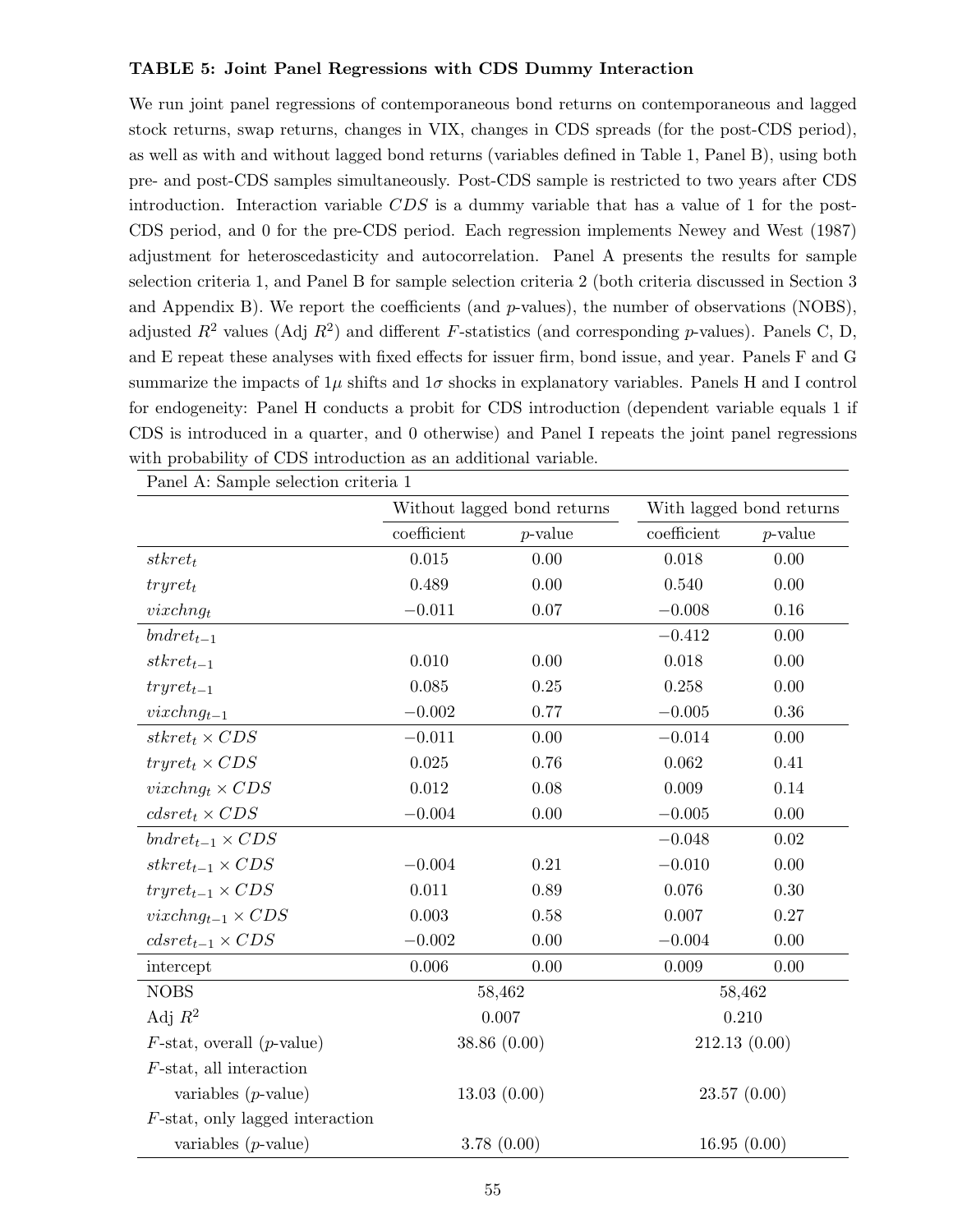| Panel B: Sample selection criteria 2         |             |                             |             |                          |
|----------------------------------------------|-------------|-----------------------------|-------------|--------------------------|
|                                              |             | Without lagged bond returns |             | With lagged bond returns |
|                                              | coefficient | $p$ -value                  | coefficient | $p$ -value               |
| $stkret_t$                                   | 0.013       | 0.00                        | 0.016       | 0.00                     |
| $tryret_t$                                   | 0.538       | 0.00                        | 0.559       | 0.00                     |
| vixchn <sub>gt</sub>                         | $-0.012$    | $0.03\,$                    | $-0.005$    | 0.10                     |
| $bndret_{t-1}$                               |             |                             | $-0.378$    | 0.00                     |
| $stkret_{t-1}$                               | 0.010       | 0.00                        | 0.015       | 0.00                     |
| $tryret_{t-1}$                               | 0.059       | 0.33                        | 0.256       | 0.00                     |
| $vixchng_{t-1}$                              | 0.005       | $0.30\,$                    | 0.001       | 0.80                     |
| $stkret_t \times CDS$                        | $-0.009$    | 0.01                        | $-0.012$    | 0.00                     |
| $tryret_t \times CDS$                        | $-0.004$    | 0.96                        | 0.028       | 0.68                     |
| <i>vixchng</i> <sub>t</sub> $\times CDS$     | 0.014       | 0.02                        | 0.011       | 0.05                     |
| $cdsret_t \times CDS$                        | $-0.001$    | 0.00                        | $-0.002$    | 0.00                     |
| $bndret_{t-1} \times CDS$                    |             |                             | $-0.055$    | 0.02                     |
| $stkret_{t-1} \times CDS$                    | $-0.004$    | 0.21                        | $-0.007$    | $0.02\,$                 |
| $tryret_{t-1} \times CDS$                    | 0.048       | 0.46                        | 0.077       | 0.22                     |
| $vixchng_{t-1} \times CDS$                   | $-0.003$    | 0.53                        | 0.001       | 0.78                     |
| $cdsret_{t-1} \times CDS$                    | $-0.001$    | $0.00\,$                    | $-0.001$    | 0.00                     |
| intercept                                    | 0.007       | 0.00                        | 0.010       | 0.00                     |
| <b>NOBS</b>                                  |             | 130,526                     |             | 130,526                  |
| Adj $R^2$                                    |             | 0.004                       |             | 0.169                    |
| $F\text{-stat}$ , overall ( <i>p</i> -value) |             | 42.90(0.00)                 |             | 159.45(0.00)             |
| $F$ -stat, all interaction                   |             |                             |             |                          |
| variables $(p$ -value)                       |             | 7.95(0.00)                  |             | 13.78(0.00)              |
| $F$ -stat, only lagged interaction           |             |                             |             |                          |
| variables $(p$ -value)                       |             | 4.64(0.00)                  |             | 13.34(0.00)              |

| Panel C: Fixed effects for bond issuer firm |                             |              |                             |              |
|---------------------------------------------|-----------------------------|--------------|-----------------------------|--------------|
|                                             | Sample selection criteria 1 |              | Sample selection criteria 2 |              |
|                                             | without lagged              | with lagged  | without lagged              | with lagged  |
|                                             | bond returns                | bond returns | bond returns                | bond returns |
| <b>NOBS</b>                                 | 58,462                      | 58,462       | 130,526                     | 130,526      |
| Adj $R^2$                                   | 0.009                       | 0.213        | 0.003                       | 0.170        |
| $F\text{-stat}$ ( <i>p</i> -value):         |                             |              |                             |              |
| overall model                               | 34.88(0.00)                 | 180.91(0.00) | 39.23(0.00)                 | 139.09(0.00) |
| all interaction variables                   | 12.14(0.00)                 | 25.30(0.00)  | 7.27(0.00)                  | 14.23(0.00)  |
| lagged interaction variables                | 3.79(0.00)                  | 17.57(0.00)  | 4.34(0.00)                  | 13.60(0.00)  |
| fixed effects                               | 1.26(0.00)                  | 1.76(0.00)   | 0.63(1.00)                  | 1.32(0.00)   |
| degrees of freedom (fixed effects)          | 259                         | 259          | 291                         | 291          |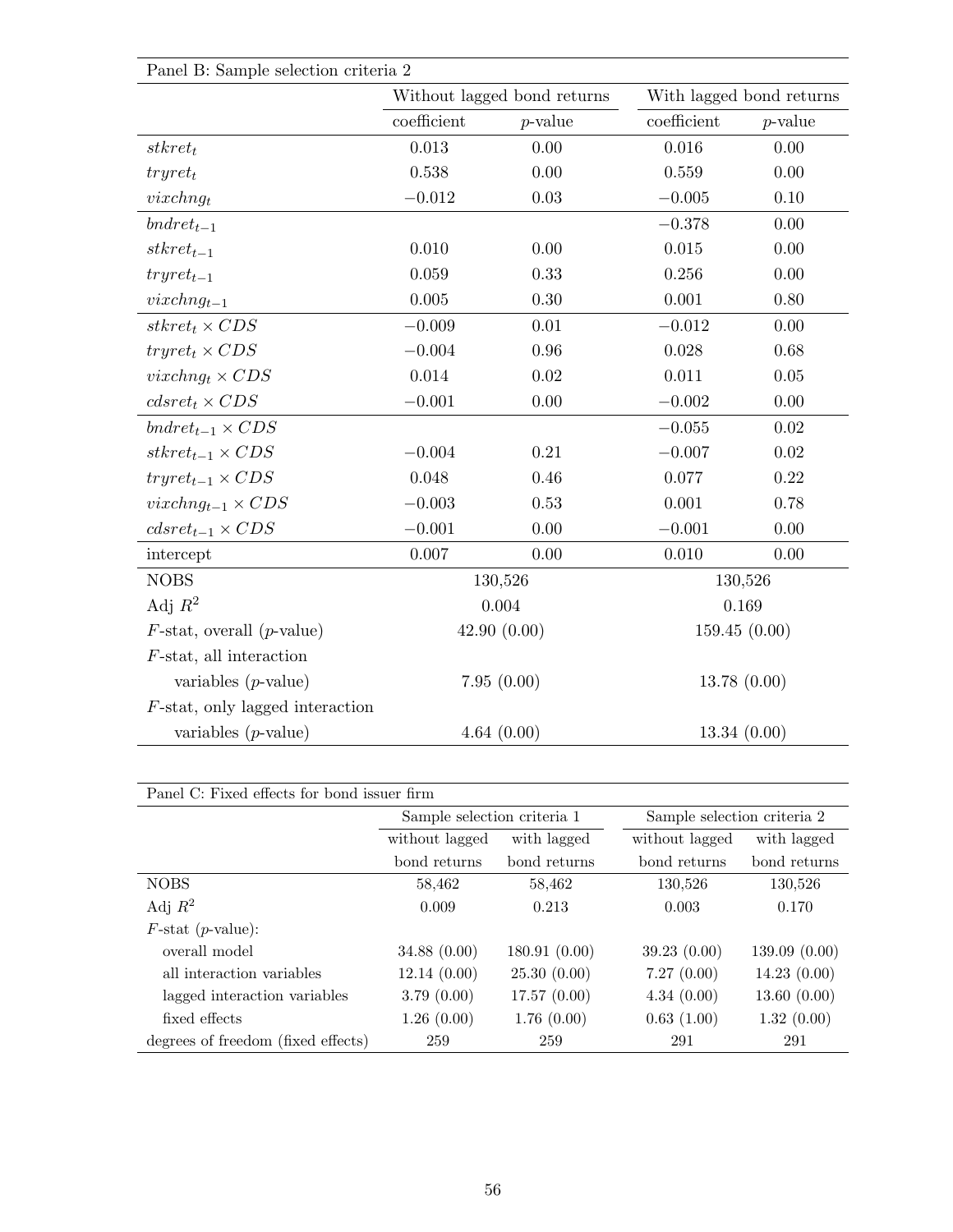| Panel D: Fixed effects for bond issue |                             |              |                             |               |
|---------------------------------------|-----------------------------|--------------|-----------------------------|---------------|
|                                       | Sample selection criteria 1 |              | Sample selection criteria 2 |               |
|                                       | without lagged              | with lagged  | without lagged              | with lagged   |
|                                       | bond returns                | bond returns | bond returns                | bond returns  |
| <b>NOBS</b>                           | 58,462                      | 58,462       | 130,526                     | 130,526       |
| Adj $R^2$                             | 0.009                       | 0.217        | 0.001                       | 0.170         |
| $F\text{-stat}$ ( <i>p</i> -value):   |                             |              |                             |               |
| overall model                         | 35.72(0.00)                 | 185.62(0.00) | 39.63(0.00)                 | 139.72 (0.00) |
| all interaction variables             | 12.38(0.00)                 | 25.76(0.00)  | 7.31(0.00)                  | 14.27(0.00)   |
| lagged interaction variables          | 3.78(0.00)                  | 17.59(0.00)  | 4.33(0.00)                  | 13.62(0.00)   |
| fixed effects                         | 1.11(0.01)                  | 1.50(0.00)   | 0.54(1.00)                  | 1.13(0.00)    |
| degrees of freedom (fixed effects)    | 922                         | 922          | 1,119                       | 1,119         |

| Panel E: Fixed effects for year     |                             |              |                             |              |
|-------------------------------------|-----------------------------|--------------|-----------------------------|--------------|
|                                     | Sample selection criteria 1 |              | Sample selection criteria 2 |              |
|                                     | without lagged              | with lagged  | without lagged              | with lagged  |
|                                     | bond returns                | bond returns | bond returns                | bond returns |
| <b>NOBS</b>                         | 58,462                      | 58,462       | 130,526                     | 130,526      |
| Adj $R^2$                           | 0.007                       | 0.210        | 0.004                       | 0.169        |
| $F\text{-stat}$ ( <i>p</i> -value): |                             |              |                             |              |
| overall model                       | 35.38(0.00)                 | 181.29(0.00) | 39.53(0.00)                 | 139.03(0.00) |
| all interaction variables           | 12.14(0.00)                 | 25.06(0.00)  | 7.30(0.00)                  | 14.18(0.00)  |
| lagged interaction variables        | 3.79(0.00)                  | 17.75(0.00)  | 4.13(0.00)                  | 13.33(0.00)  |
| fixed effects                       | 0.54(0.78)                  | 0.47(0.83)   | 0.14(0.99)                  | 0.33(0.92)   |
| degrees of freedom (fixed effects)  | 6                           | 6            | 6                           | 6            |

| Panel F: Impact of $1\mu$ shift on bond returns (in basis points) |                             |              |                             |              |
|-------------------------------------------------------------------|-----------------------------|--------------|-----------------------------|--------------|
|                                                                   | Sample selection criteria 1 |              | Sample selection criteria 2 |              |
|                                                                   | without lagged              | with lagged  | without lagged              | with lagged  |
| Contribution of                                                   | bond returns                | bond returns | bond returns                | bond returns |
| overall model                                                     | $35$ bp                     | $69$ bp      | $27$ bp                     | 51bp         |
| all interaction variables                                         | $22$ bp                     | $34$ bp      | $15$ bp                     | $21$ bp      |
| lagged interaction variables                                      | 6bp                         | $13$ bp      | 6bp                         | $11$ bp      |
| $%$ lagged interaction                                            | $16\%$                      | 19%          | 21\%                        | 21%          |
| key lagged interaction                                            | stkret                      | bndret       | stkret                      | bndret       |

Panel G: Impact of  $1\sigma$  shock on bond returns (in basis points)

|                              | Sample selection criteria 1 |              | Sample selection criteria 2 |              |
|------------------------------|-----------------------------|--------------|-----------------------------|--------------|
|                              | without lagged              | with lagged  | without lagged              | with lagged  |
| Contribution of              | bond returns                | bond returns | bond returns                | bond returns |
| overall model                | $1783$ bp                   | $4527$ bp    | $1636$ bp                   | $4240$ bp    |
| all interaction variables    | 845 bp                      | $1293$ bp    | $806$ bp                    | $1164$ bp    |
| lagged interaction variables | $277$ bp                    | $626$ bp     | $325$ bp                    | $616$ bp     |
| $%$ lagged interaction       | 16\%                        | 14\%         | 20%                         | 15%          |
| key lagged interaction       | $_{\it{stkret}}$            | bndret       | stkret                      | bndret       |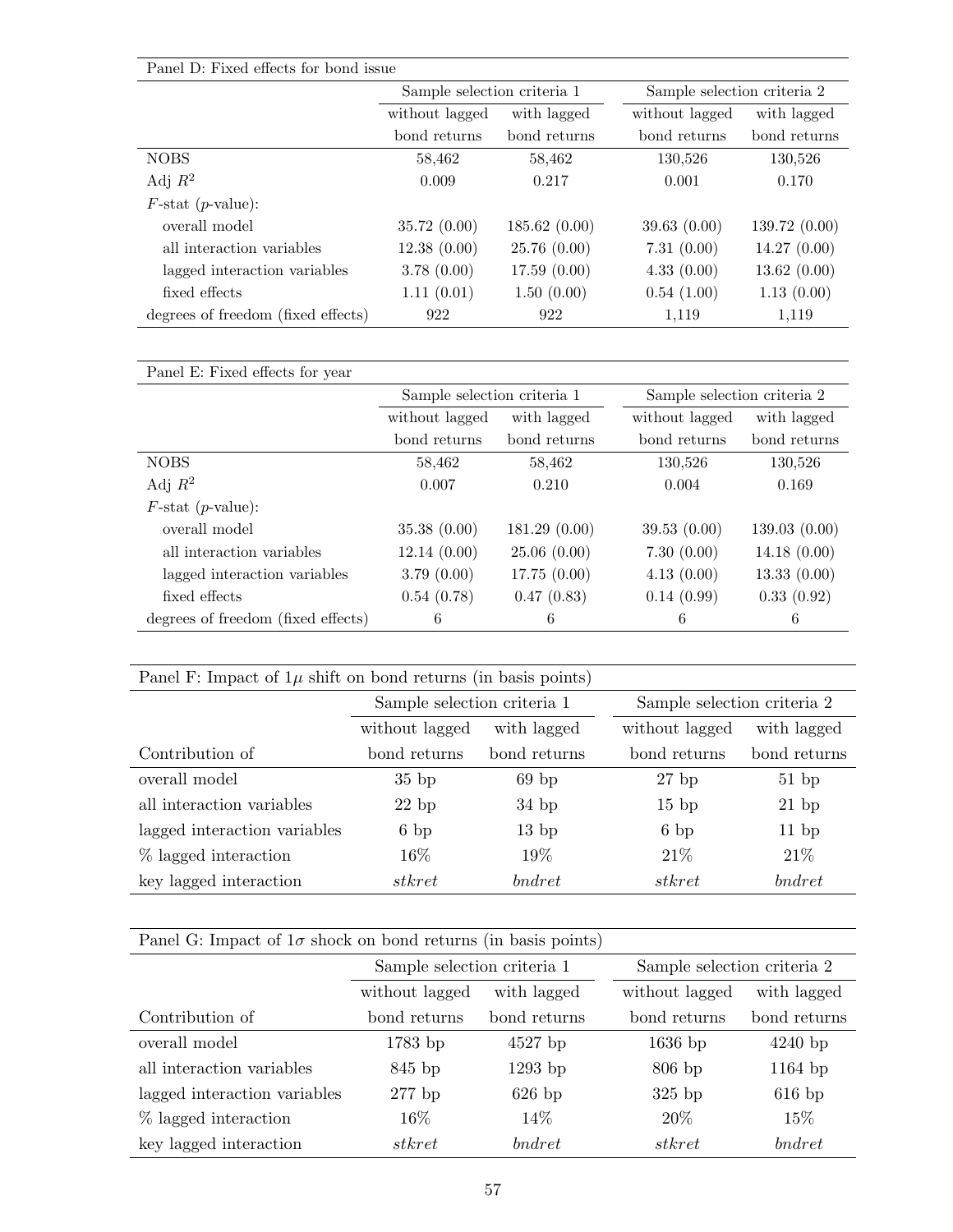| Panel H: Controlling for endogeneity, stage 1 probit |                   |            |             |             |
|------------------------------------------------------|-------------------|------------|-------------|-------------|
|                                                      | Results of probit |            | Mean values |             |
| Variable                                             | Coefficient       | $p$ -value | CDS issuers | Non-issuers |
| Age                                                  | 0.003             | 0.02       | $36.92*$    | $29.02*$    |
| (years since IPO listing)                            |                   |            |             |             |
| Ln(Size)                                             | 0.121             | 0.00       | $22.77*$    | $21.55*$    |
| $(size = total asset value)$                         |                   |            |             |             |
| Annualized 6-month equity return                     | $-0.001$          | 0.17       | 7.87        | 11.36       |
| 6-month equity return volatility                     | $-0.238$          | 0.07       | $0.13*$     | $0.22*$     |
| Amihud equity illiquidity measure                    | $-0.011$          | 0.00       | $4.58*$     | $14.89*$    |
| $S\&P$ rating of long-term debt                      | $-0.015$          | 0.04       | $8.15*$     | $10.94*$    |
| (numerical value; low value denotes high quality)    |                   |            |             |             |
| Return on assets                                     | 0.048             | 0.00       | $2.94*$     | $2.61*$     |
| Tobin's Q                                            | $-0.104$          | 0.01       | 1.46        | 1.52        |
| (market-to-book value of assets)                     |                   |            |             |             |
| Total debt to total assets ratio                     | 0.670             | 0.00       | 0.32        | 0.31        |
| Intercept                                            | $-2.827$          | 0.00       |             |             |

 $^*$  differences in means significant at  $1\%$  level

| Panel I: Controlling for endogeneity, stage 2 regression |                             |              |                             |              |
|----------------------------------------------------------|-----------------------------|--------------|-----------------------------|--------------|
|                                                          | Sample selection criteria 1 |              | Sample selection criteria 2 |              |
|                                                          | without lagged              | with lagged  | without lagged              | with lagged  |
|                                                          | bond returns                | bond returns | bond returns                | bond returns |
| <b>NOBS</b>                                              | 58,426                      | 58,426       | 130,362                     | 130,362      |
| Adj $R^2$                                                | 0.007                       | 0.210        | 0.004                       | 0.169        |
| Probability of CDS introduction:                         |                             |              |                             |              |
| coefficient                                              | $-0.008$                    | $-0.012$     | $-0.009$                    | $-0.012$     |
| <i>p</i> -value                                          | 0.08                        | 0.02         | 0.01                        | 0.00         |
| $F\text{-stat}$ ( <i>p</i> -value):                      |                             |              |                             |              |
| overall model                                            | 36.51(0.00)                 | 199.74(0.00) | 40.51(0.00)                 | 150.35(0.00) |
| all interaction variables                                | 12.98(0.00)                 | 23.52(0.00)  | 7.88(0.00)                  | 13.68(0.00)  |
| lagged interaction variables                             | 3.76(0.00)                  | 16.90(0.00)  | 4.84(0.00)                  | 13.58(0.00)  |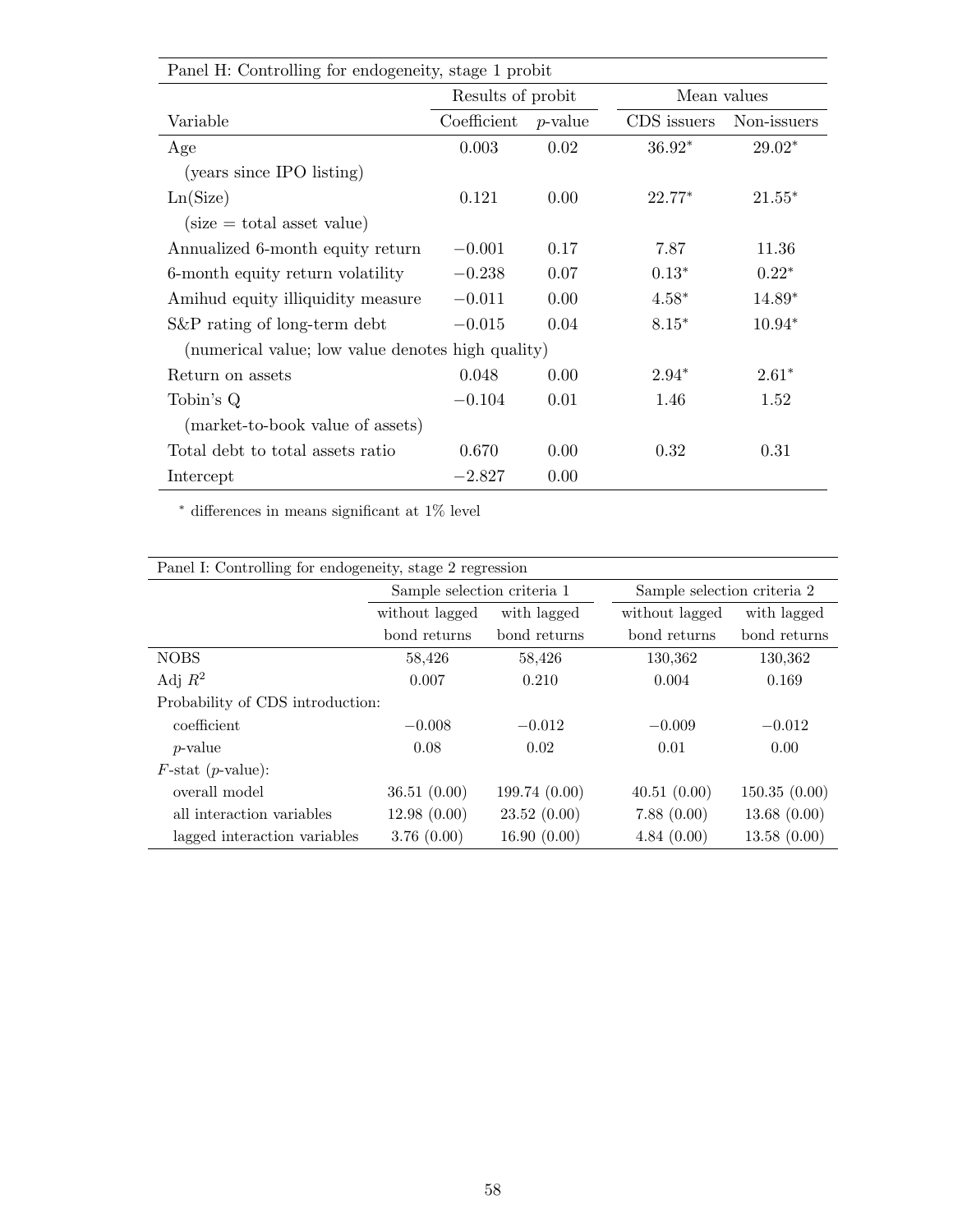### TABLE 6: Full Panel Difference-in-Differences Regressions

We augment our sample of pre- and post-CDS bond transactions for CDS issuers with control samples of bond transactions by CDS non-issuers (firms with no CDS introduction). Control samples are constructed in two ways (detailed in Section 3): (a) matched control sample that consists of transactions of the closest matching bond (in terms of bond size, rating, and maturity, and firm size) of a CDS non-issuer for each bond of CDS issuers; and (b) *pooled control sample* that aggregates all bond transactions of issuing firms which meet the selection criteria outlined in Appendix A but did not issue any CDS until the end of 2009. Post-CDS sample is restricted to two years after CDS introduction. For the combined (event plus control) sample of all observations, we run the following regression with Newey and West (1987) adjustment for heteroscedasticity and autocorrelation:

$$
bndret_{it} = \alpha_i + \beta_1 CV_i + \beta_2 LV_i + \beta_3 CDS_{it} * CV_i + \beta_4 CDS_{i,t-1} * LV_i
$$
  
+  $\beta_5 E_i * CV_i + \beta_6 E_i * LV_i + \beta_7 E_i * CDS_{it} * CV_i + \beta_8 E_i * CDS_{i,t-1} * LV_i$ 

where

 $CV_i \equiv \{stkret_{it}, tryret_{it}, vixchng_{it}, cdsret_{it}\}$  $LV_i \equiv \{bndret_{i,t-1}, skret_{i,t-1}, tryret_{i,t-1}, vixchng_{i,t-1}, cdsret_{i,t-1}\}$  $CDS_{it} = 1$  if post-CDS period and 0 if pre-CDS period  $E_i = 1$  for event sample of CDS-issuers and 0 for control sample of non-issuers

 $CV_i$  and  $LV_i$  denote contemporaneous and lagged (explanatory) variables respectively (variables defined in Table 1, Panel B). Classification of transactions into pre- and post-CDS periods  $(CDS_{it}$ = 0 vs. 1) is based on the actual CDS introduction date for CDS issuers and matched control sample of CDS non-issuers, and on an arbitrarily selected date (derived from uniform random distribution) for pooled control sample of CDS non-issuers. Panel A presents the results for sample selection criteria 1, and Panel B for sample selection criteria 2 (both criteria discussed in Section 3 and Appendix B). We report the  $F$ -statistics (and associated p-values) for the overall model and those corresponding to the joint significance of various sets of explanatory variables.

|                     | Panel A: Sample selection criteria 1 |               |                                    |               |
|---------------------|--------------------------------------|---------------|------------------------------------|---------------|
|                     |                                      |               | $F$ -statistics ( <i>p</i> -value) |               |
|                     | Matched control sample               |               | Pooled control sample              |               |
| Regression          | Without lagged                       | With lagged   | Without lagged                     | With lagged   |
| coefficients        | bond returns                         | bond returns  | bond returns                       | bond returns  |
| [Full model]        | 94.72(0.00)                          | 292.52(0.00)  | 35.08(0.00)                        | 149.79 (0.00) |
| $\beta_1+\beta_2$   | 59.63(0.00)                          | 237.67 (0.00) | 42.16(0.00)                        | 97.95(0.00)   |
| $\beta_2$           | 36.24(0.00)                          | 336.53(0.00)  | 38.90 (0.00)                       | 126.94(0.00)  |
| $\beta_3+\beta_4$   | 11.77(0.00)                          | 14.01(0.00)   | 1.59(0.14)                         | 1.40(0.20)    |
| $\beta_4$           | 2.18(0.09)                           | 9.76(0.00)    | 2.48(0.06)                         | 1.22(0.30)    |
| $\beta_5+\beta_6$   | 6.50(0.00)                           | 7.49(0.00)    | 12.48(0.00)                        | 16.16(0.00)   |
| $\beta_6$           | 7.08(0.00)                           | 11.33(0.00)   | 12.71(0.00)                        | 21.42(0.00)   |
| $\beta_7 + \beta_8$ | 16.00(0.00)                          | 25.77(0.00)   | 11.72(0.00)                        | 20.01(0.00)   |
| $\beta_8$           | 4.23(0.00)                           | 17.14(0.00)   | 4.17(0.00)                         | 13.36(0.00)   |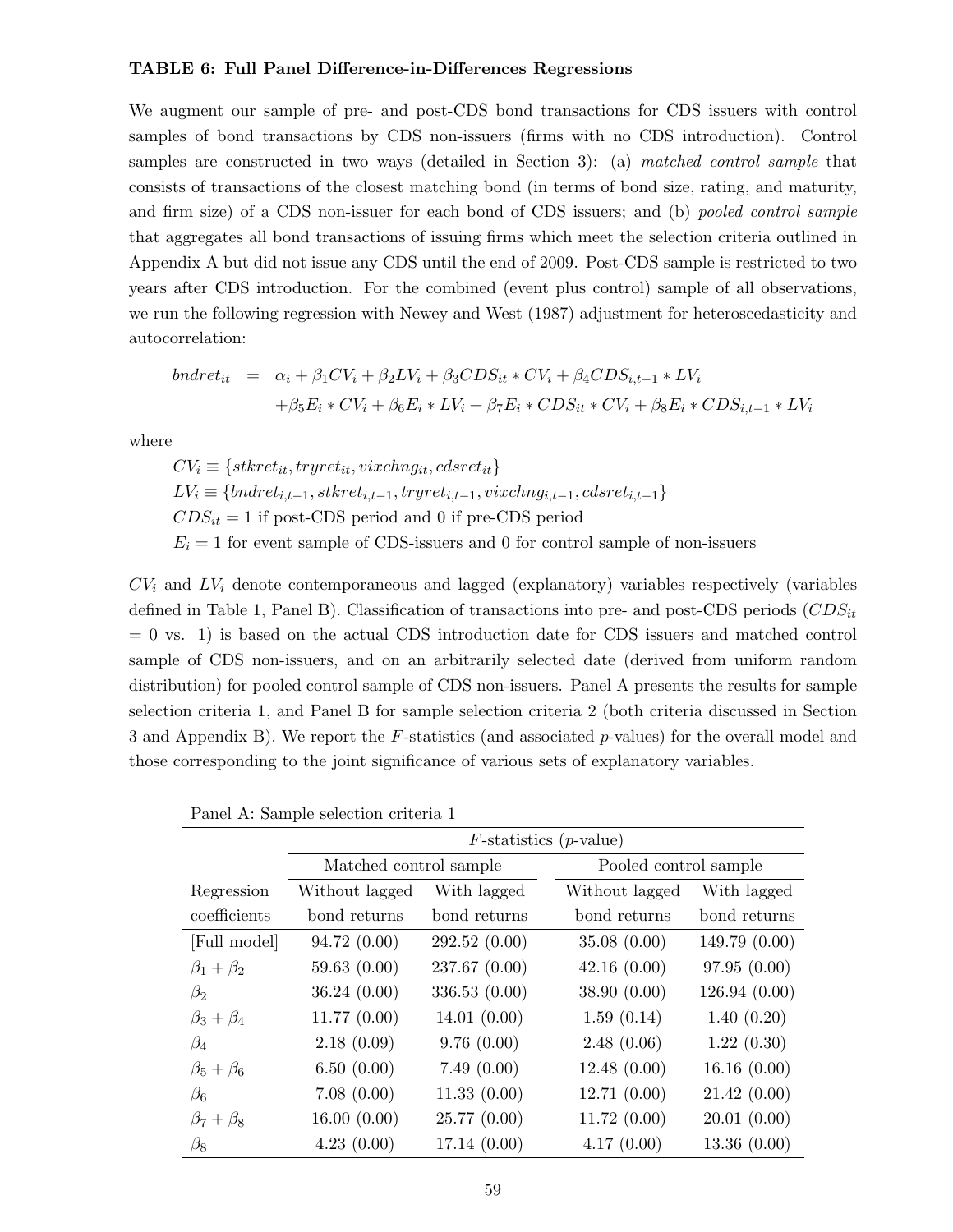|                     | Panel B: Sample selection criteria 2 |               |                                    |              |
|---------------------|--------------------------------------|---------------|------------------------------------|--------------|
|                     |                                      |               | $F$ -statistics ( <i>p</i> -value) |              |
|                     | Matched control sample               |               | Pooled control sample              |              |
| Regression          | Without lagged                       | With lagged   | Without lagged                     | With lagged  |
| coefficients        | bond returns                         | bond returns  | bond returns                       | bond returns |
| [Full model]        | 121.08(0.00)                         | 353.38(0.00)  | 36.80(0.00)                        | 149.09(0.00) |
| $\beta_1+\beta_2$   | 99.40 (0.00)                         | 364.57 (0.00) | 51.42(0.00)                        | 91.38(0.00)  |
| $\beta_2$           | 36.13(0.00)                          | 509.60(0.00)  | 48.99(0.00)                        | 111.52(0.00) |
| $\beta_3+\beta_4$   | 3.01(0.01)                           | 3.93(0.00)    | 1.63(0.14)                         | 2.28(0.03)   |
| $\beta_4$           | 2.24(0.08)                           | 2.72(0.03)    | 3.01(0.03)                         | 3.65(0.01)   |
| $\beta_5+\beta_6$   | 3.88(0.00)                           | 4.21(0.00)    | 15.28(0.00)                        | 19.76(0.00)  |
| $\beta_6$           | 6.35(0.00)                           | 7.08(0.00)    | 15.52(0.00)                        | 26.62(0.00)  |
| $\beta_7 + \beta_8$ | 6.60(0.00)                           | 11.03(0.00)   | 11.47(0.00)                        | 19.77(0.00)  |
| $\beta_8$           | 5.00(0.00)                           | 11.32(0.00)   | 4.65(0.00)                         | 13.89(0.00)  |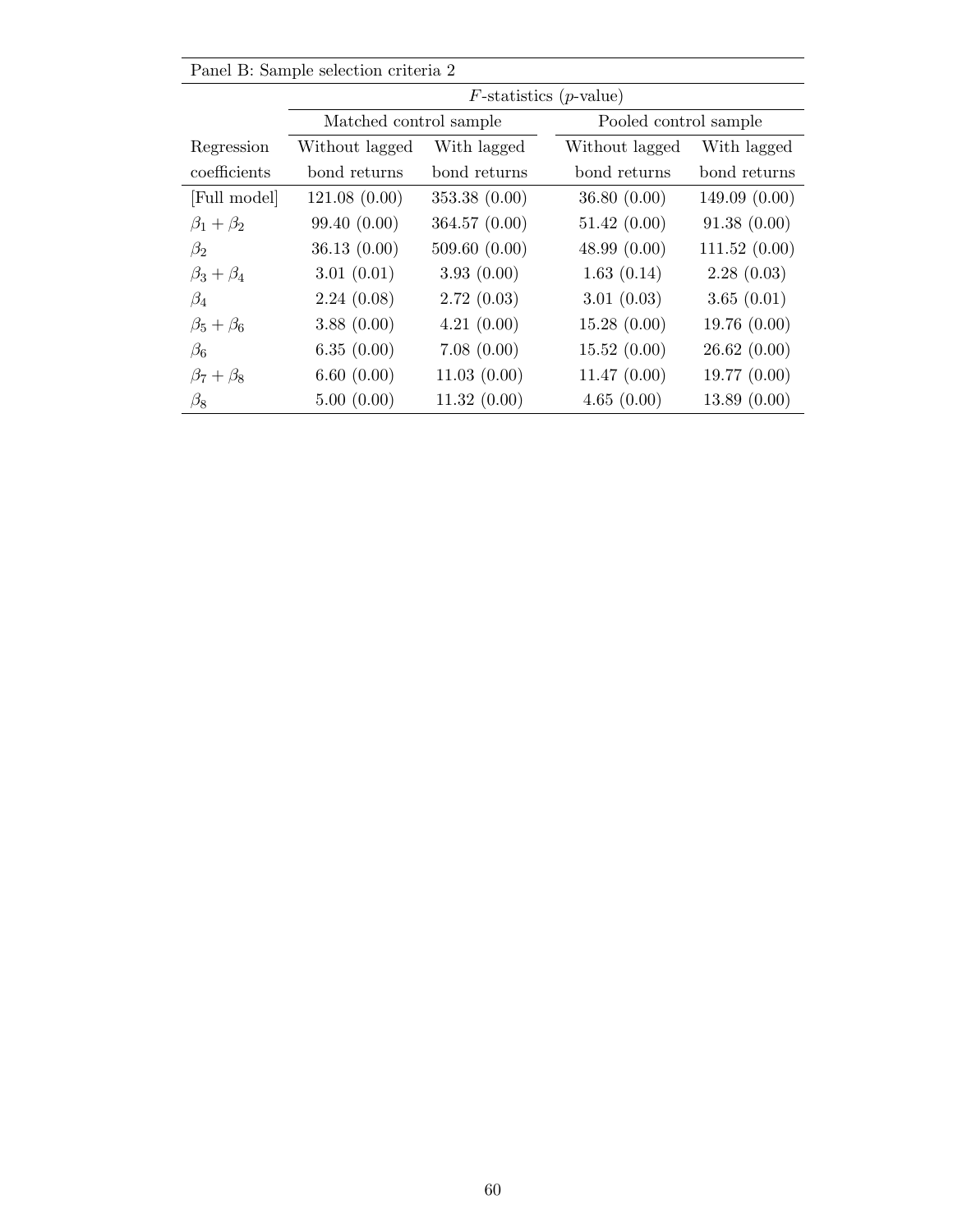# TABLE 7: Joint Panel Regressions with CDS Dummy Interaction for Different Sub-Samples TABLE 7: Joint Panel Regressions with CDS Dummy Interaction for Different Sub-Samples

observations, (b) include only 2002-2004 (the initial years of CDS market) observations, (c) exclude 2002-2003 (the first two years of emergence of For different sub-samples of data, we repeat Table 5 tests: we run joint panel regressions of contemporaneous bond returns on contemporaneous and lagged stock returns, swap returns, changes in VIX, changes in CDS spreads (for the post-CDS period), as well as with and without lagged CDS market) observations, (d) include only 1-, 2-, and 3-years of post-CDS observations, and (e) are classified low/high amount outstanding and small/large firm size based on median values in the year of CDS introduction. Post-CDS sub-samples (except for those under (d)) are restricted to two years after CDS introduction. The explanatory return variables are included without and with interaction with CDS, a dummy variable heteroscedasticity and autocorrelation. Panel A presents the results for sample selection criteria 1, and Panel B for sample selection criteria 2 (both criteria discussed in Section 3 and Appendix B). We report the F-statistics (and associated p-values) for the overall model and those corresponding For different sub-samples of data, we repeat Table 5 tests: we run joint panel regressions of contemporaneous bond returns on contemporaneous and lagged stock returns, swap returns, changes in VIX, changes in CDS spreads (for the post-CDS period), as well as with and without lagged bond returns, using both pre- and post-CDS samples simultaneously. We form sub-samples that  $(a)$  exclude 2007-2008 (the liquidity crisis years) observations, (b) include only 2002–2004 (the initial years of CDS market) observations, (c) exclude 2002–2003 (the first two years of emergence of CDS market) observations, (d) include only 1-, 2-, and 3-years of post-CDS observations, and (e) are classified low/high amount outstanding and small/large firm size based on median values in the year of CDS introduction. Post-CDS sub-samples (except for those under (d)) are restricted to two years after CDS introduction. The explanatory return variables are included without and with interaction with CDS, a dummy variable that has a value of 1 for the post-CDS period, and 0 for the pre-CDS period. Each regression implements Newey and West (1987) adjustment for that has a value of 1 for the post-CDS period, and 0 for the pre-CDS period. Each regression implements Newey and West (1987) adjustment for heteroscedasticity and autocorrelation. Panel A presents the results for sample selection criteria 1, and Panel B for sample selection criteria 2 (both p-values) for the overall model and those corresponding bond returns, using both pre- and post-CDS samples simultaneously. We form sub-samples that (a) exclude 2007–2008 (the liquidity crisis years)  $F$ -statistics (and associated criteria discussed in Section 3 and Appendix B). We report the to the  $CDS$  dummy interaction variables. to the  $CDS$  dummy interaction variables

| Panel A: Sample selection criteria |                   |                           |                             |                    |               |                           |                    |
|------------------------------------|-------------------|---------------------------|-----------------------------|--------------------|---------------|---------------------------|--------------------|
|                                    |                   |                           | Without lagged bond returns |                    |               | With lagged bond returns  |                    |
|                                    |                   |                           | $F$ -statistics (p-value)   |                    |               | $F$ -statistics (p-value) |                    |
|                                    |                   | Overa                     | All interaction             | Lagged interaction | Overall       | All interaction           | Lagged interaction |
| Sub-sample                         | NO <sub>B</sub> S | mode                      | variables                   | variables          | model         | variables                 | variables          |
| Excluding 2007-2008                | 58,068            | 39.50(0.00)               | 12.96(0.00)                 | 3.74(0.00)         | 213.13(0.00)  | 23.48(0.00)               | 16.93(0.00)        |
| Only 2002-2004                     | 44,718            | 36.27(0.00)               | 9.82(0.00)                  | 3.11(0.01)         | (70.18)(0.00) | 17.37(0.00)               | 13.52(0.00)        |
| Excluding 2002-2003                | 25,598            | 19.75 (0.00)              | 3.89(0.00)                  | 2.79(0.02)         | 80.85 (0.00)  | 5.56(0.00)                | 4.75(0.00)         |
| Only 1-year post-CDS               | 23,703            | 14.75 (0.00)              | 3.70(0.00)                  | 0.38(0.83)         | 81.98(0.00)   | 6.96(0.00)                | 3.34(0.01)         |
| Only 2-years post-CDS              | 58,462            | 38.86 (0.00)              | 13.03(0.00)                 | 3.78(0.00)         | 212.13(0.00)  | 23.57(0.00)               | $(0.00)$ 6.95      |
| Only 3-years post-CDS              | 98,981            | $\widehat{5}$<br>60.60(0. | (0.00)                      | 2.53(0.04)         | 357.90(0.00)  | 37.02(0.00)               | 18.33(0.00)        |
| Unrestricted post-CDS              | 198,131           | 96.05(0.00)               | 62.51(0.00)                 | 10.61(0.00)        | 556.68 (0.00) | .06.32(0.00)              | 51.67(0.00)        |
| Low amount outstanding             | 14,991            | 12.19(0.00)               | 5.06(0.00)                  | 3.75(0.00)         | 71.23(0.00)   | 6.71(0.00)                | 7.09(0.00)         |
| High amount outstanding            | 43,471            | $\widehat{0}$<br>36.96(0. | 9.82(0.00)                  | 3.10(0.01)         | 150.44 (0.00) | 18.62(0.00)               | 11.53(0.00)        |
| Small sized firms                  | 23,589            | 14.16 (0.00)              | 7.10(0.00)                  | 2.87(0.02)         | 92.17(0.00)   | 11.69(0.00)               | 6.76(0.00)         |
| Large sized firms                  |                   | $34,626$ 28.32 (0.00)     | 9.11(0.00)                  | 3.88(0.00)         | 125.31(0.00)  | 14.12 (0.00)              | 11.85 (0.00)       |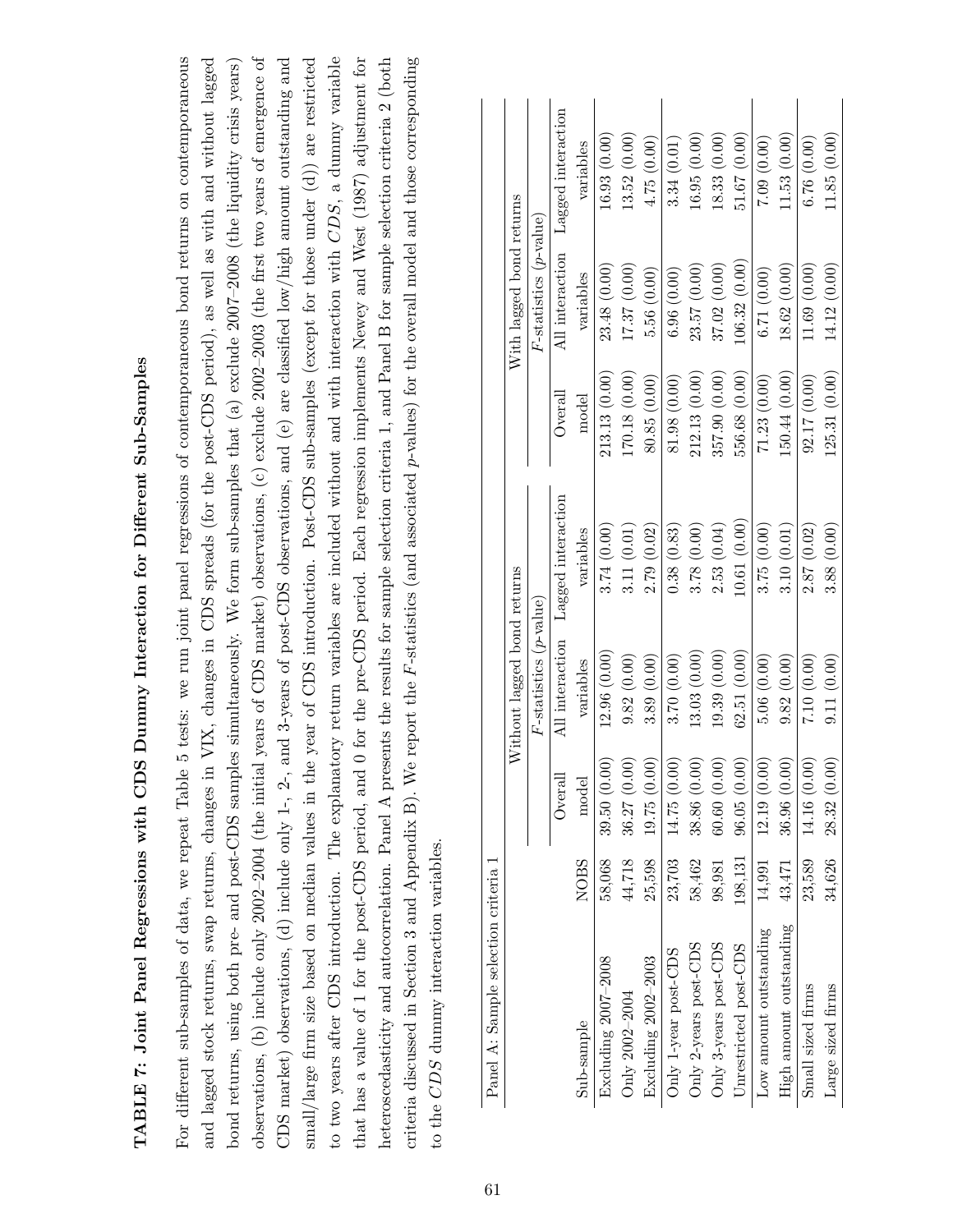|                                      |                             |                           | Lagged interaction | variables   | 12.91(0.00)         | 10.13(0.00)    | 4.09(0.00)          | 1.98(0.08)           | 13.34(0.00)           | 17.10 (0.00)          | 35.94(0.00)            | 4.99(0.00)             | 9.36(0.00)              | 5.01(0.00)        | 9.11(0.00)        |
|--------------------------------------|-----------------------------|---------------------------|--------------------|-------------|---------------------|----------------|---------------------|----------------------|-----------------------|-----------------------|------------------------|------------------------|-------------------------|-------------------|-------------------|
|                                      | With lagged bond returns    | $F$ -statistics (p-value) | All interaction    | variables   | 13.39(0.00)         | 10.48(0.00)    | 4.88(0.00)          | 3.91(0.00)           | 13.78 (0.00)          | (9.69)(0.00)          | 42.69(0.00)            | 3.98(0.00)             | 11.13(0.00)             | 8.06(0.00)        | 8.76 (0.00)       |
|                                      |                             |                           | Overall            | model       | 159.57 (0.00)       | 128.70 (0.00)  | 65.65(0.00)         | 64.71 (0.00)         | 159.45(0.00)          | 256.66 (0.00)         | 390.60 (0.00)          | 65.67(0.00)            | 102.63(0.00)            | 76.62(0.00)       | 91.79(0.00)       |
|                                      |                             |                           | Lagged interaction | variables   | 4.47 (0.00)         | 3.45(0.01)     | 2.81(0.02)          | 0.69(0.60)           | 4.64(0.00)            | 4.41 (0.00)           | (2.50(0.00))           | 3.66(0.01)             | 3.31(0.01)              | 3.05(0.01)        | 3.41(0.01)        |
|                                      | Without lagged bond returns | $F$ -statistics (p-value) | All interaction    | variables   | 7.63(0.00)          | 5.90(0.00)     | 3.63(0.00)          | 2.53(0.01)           | 7.95(0.00)            | (0.01) (0.00)         | 32.40 (0.00)           | 3.93(0.00)             | 6.61(0.00)              | 5.41(0.00)        | 6.38(0.00)        |
|                                      |                             |                           | Overall            | model       | 43.37 (0.00)        | 38.44 (0.00)   | 22.86 (0.00)        | 17.71 (0.00)         | 42.90(0.00)           | 62.55(0.00)           | $411,148$ 69.81 (0.00) | 10.53(0.00)            | 38.85(0.00)             | 16.47(0.00)       | 29.18(0.00)       |
|                                      |                             |                           |                    | <b>NOBS</b> | 128,445             | 91,129         | 69,884              | 60,290               | 130,526               | 213,016               |                        | 51,829                 | 78,697                  | 51,677            | 78,344            |
| Panel B: Sample selection criteria 2 |                             |                           |                    | Sub-sample  | Excluding 2007-2008 | Only 2002-2004 | Excluding 2002-2003 | Only 1-year post-CDS | Only 2-years post-CDS | Only 3-years post-CDS | Unrestricted post-CDS  | Low amount outstanding | High amount outstanding | Small sized firms | Large sized firms |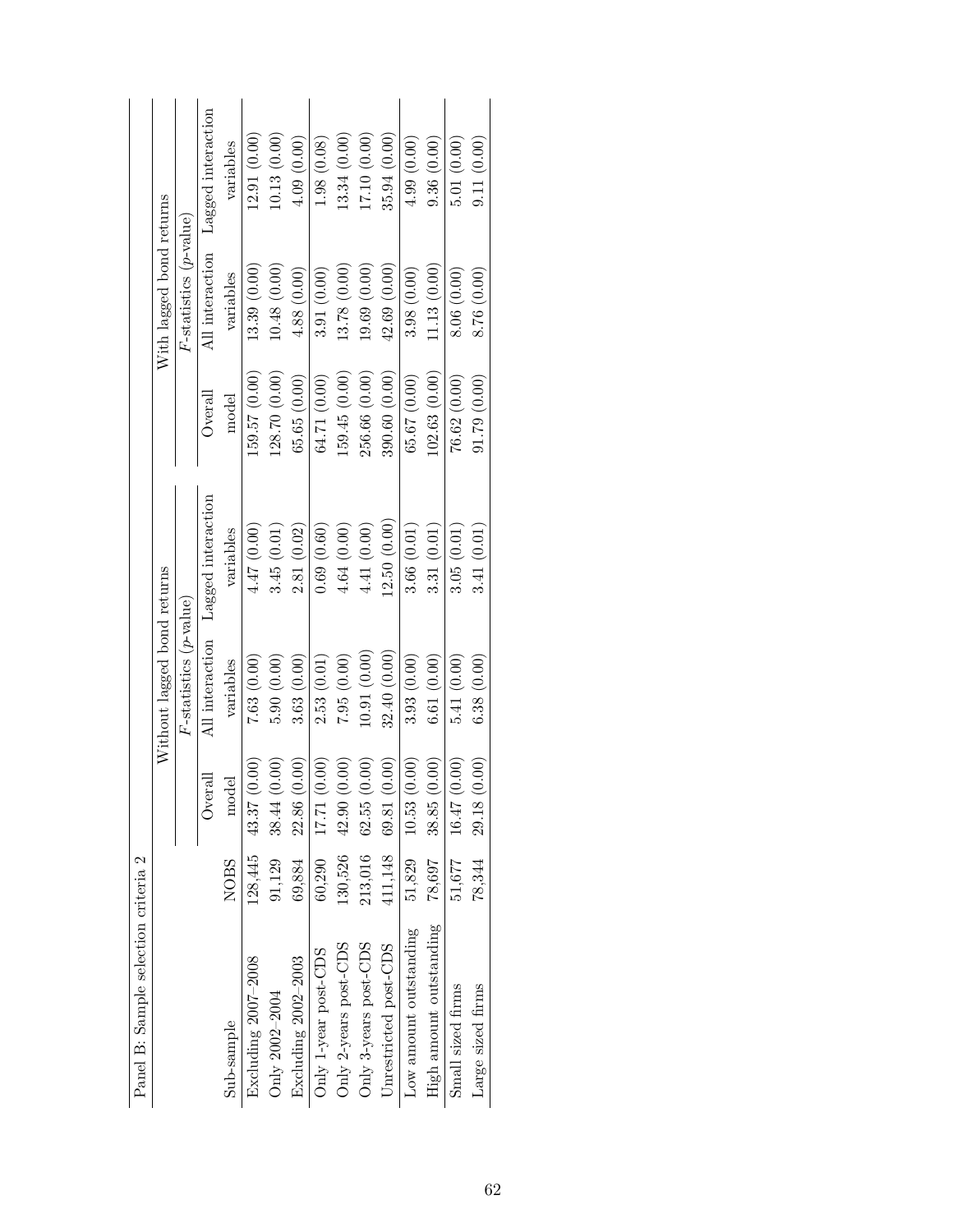| sample of CDS non-issuers (firms with no CDS introduction). For each bond and each sub-period, we compute Hasbrouck (1993) q measure of<br>We report market quality of the bond market before                                                                                                                                                                                                 |           |                                | and after the introduction of CDS, separately for bonds of CDS issuers and those of control             |           |                |                        |                                                                                                                                                                                                |
|-----------------------------------------------------------------------------------------------------------------------------------------------------------------------------------------------------------------------------------------------------------------------------------------------------------------------------------------------------------------------------------------------|-----------|--------------------------------|---------------------------------------------------------------------------------------------------------|-----------|----------------|------------------------|------------------------------------------------------------------------------------------------------------------------------------------------------------------------------------------------|
| market quality as                                                                                                                                                                                                                                                                                                                                                                             |           | $\vert\vert$<br>$\overline{D}$ | $\sigma_{e}^2 + a^2 \sigma_{e}^2 - 2a \cdot Cov(e_t, e_{t-1})$<br>$\sigma_e^2-2a\cdot Cov(e_t,e_{t-1})$ |           |                |                        |                                                                                                                                                                                                |
| where a is the coefficient on a MA(1) process without intercept for bond returns, $\sigma_e^2$ is the variance of MA(1) residuals, and $Cov(e_t, e_{t-1})$ is the<br>covariance of lagged MA(1) residuals.                                                                                                                                                                                    |           |                                |                                                                                                         |           |                |                        |                                                                                                                                                                                                |
| Panel A employs the full pooled sample of all observations aggregated as a panel; bonds of the CDS sample are compared to bonds of the pooled<br>control sample (aggregate pool of firms which meet th                                                                                                                                                                                        |           |                                |                                                                                                         |           |                |                        | e selection criteria outlined in Appendix A but did not issue any CDS until the end of 2009).                                                                                                  |
| Panel B is based on 82 pairs of individual bonds with<br>bond of a CDS issuer and the closest matching bond                                                                                                                                                                                                                                                                                   |           |                                |                                                                                                         |           |                |                        | at least 30 valid observations in both pre- as well as post-CDS periods; each pair includes a<br>(in terms of bond size, rating, and maturity, and firm size) of a CDS non-issuer. Within each |
| panel, we report separate results based on an unrestricted event window (that uses all available pre- and post-CDS observations) and a restricted<br>4-year event window (that uses only two years each of pre- and post-CDS observations).                                                                                                                                                   |           |                                |                                                                                                         |           |                |                        |                                                                                                                                                                                                |
|                                                                                                                                                                                                                                                                                                                                                                                               |           | CDS Sample                     |                                                                                                         |           | Control Sample |                        | Difference-                                                                                                                                                                                    |
|                                                                                                                                                                                                                                                                                                                                                                                               | Pre-CDS   | Post-CDS                       | Difference                                                                                              | $Pre-CDS$ | Post-CDS       | Difference             | in-differences                                                                                                                                                                                 |
|                                                                                                                                                                                                                                                                                                                                                                                               | q measure | measure<br>$\overline{q}$      | $t$ -stat $(p$ -value)                                                                                  | q measure | q measure      | $t$ -stat $(p$ -value) | $t$ -stat ( $p$ -value)                                                                                                                                                                        |
| Panel A: Based on all observations as a panel                                                                                                                                                                                                                                                                                                                                                 |           |                                |                                                                                                         |           |                |                        |                                                                                                                                                                                                |
| Unrestricted event window                                                                                                                                                                                                                                                                                                                                                                     | 0.92      | 0.91                           | 1.01(0.32)                                                                                              | 0.90      | 0.92           | $-0.70(0.48)$          |                                                                                                                                                                                                |
| Restricted 4-year event window                                                                                                                                                                                                                                                                                                                                                                | 0.91      | <b>18.0</b>                    | 1.61(0.11)                                                                                              | 0.90      | 0.91           | $-0.36(0.72)$          |                                                                                                                                                                                                |
| Panel B: Based on 82 pairs of individual bonds                                                                                                                                                                                                                                                                                                                                                |           |                                |                                                                                                         |           |                |                        |                                                                                                                                                                                                |
| Unrestricted event window                                                                                                                                                                                                                                                                                                                                                                     | 0.86      | 0.82                           | 1.32(0.19)                                                                                              | 0.84      | 0.92           | $-2.81(0.01)$          | 2.38(0.02)                                                                                                                                                                                     |
| Restricted 4-year event window                                                                                                                                                                                                                                                                                                                                                                | 0.90      | 0.88                           | 0.81(0.42)                                                                                              | 0.85      | 0.92           | $-2.30(0.02)$          | 1.96(0.05)                                                                                                                                                                                     |
| bonds of CDS sample (matched control sample) if the event window is unrestricted. For a restricted 4-year event window, the value of the q measure decreases for<br>48 (35) bonds, remains unchanged for 1 (0) bond, and increases for 33 (47) bonds of CDS sample (matched control sample) after the inception of CDS trading.<br>For the sample of 82 pairs of individual bonds, subsequent |           |                                |                                                                                                         |           |                |                        | to CDS introduction the value of the q measure decreases for 45 (38) bonds, and increases for $37$ (44)                                                                                        |

## TABLE 8: Market Quality Before and After Introduction of CDS TABLE 8: Market Quality Before and After Introduction of CDS

63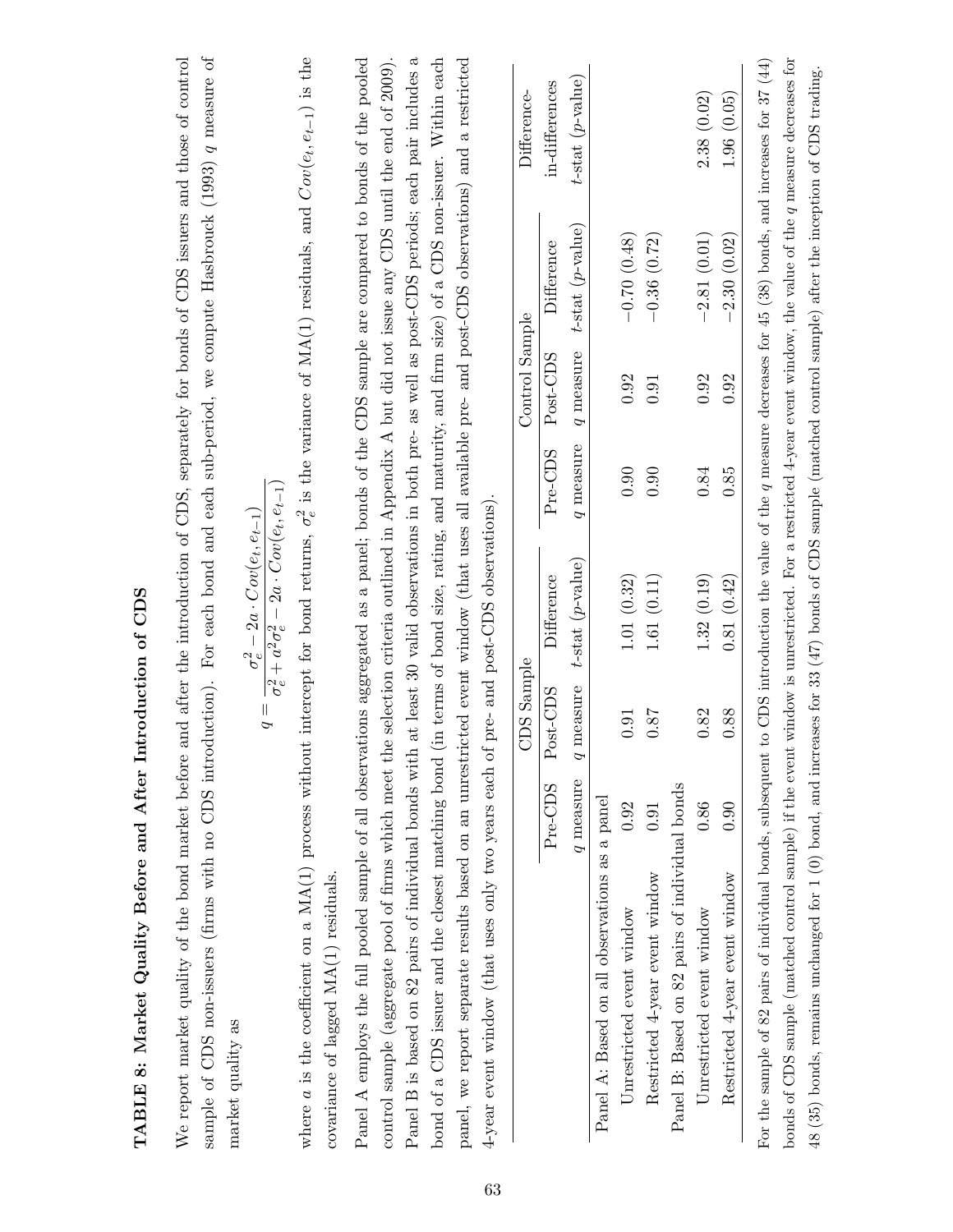### TABLE 9: Bond Liquidity Attributes Before and After Introduction of CDS

We report the values of various bond liquidity and price impact metrics before and after the introduction of CDS, separately for bonds of CDS issuers and control sample bonds of CDS nonissuers. Panel A employs the full pooled sample of all observations aggregated as a panel; all observations for CDS issuers are augmented with the pooled control sample which consists of all bond transactions for firms which meet the selection criteria outlined in Appendix A but did not issue any CDS until the end of 2009. Panel B is based on 82 pairs of individual bonds (257 pairs for the relaxed LOT measure) with at least 30 valid observations in both pre- as well as post-CDS periods; each pair includes a bond of a CDS issuer and the closest matching bond (in terms of bond size, rating, and maturity, and firm size) of a CDS non-issuer. Tests for difference between means and medians are based on t-test and Wilcoxon (Mann-Whitney) rank-sum test respectively. We compute the following liquidity attributes; each measure is computed over a four-year window using two years each of pre- and post-CDS observations:

- 1.  $\#$  of trades
- 2. Trading volume: in \$ million
- 3. Turnover = trading volume as a percentage of outstanding amount
- 4. LOT zeros measure: based on Das and Hanouna (2010) adaptation of Lesmond, Ogden and Trzcinka (1999) measure; computed as frequency of zero return and zero volume trading days as a fraction of total number of trading days
- 5. Zeros impact illiquidity measure: based on Goyenko, Holden and Trzcinka (2009)

Zeros Impact<sub>i</sub> = 
$$
\frac{10^6 \times \text{(number of zero return plus zero volume trading days)}}{\sum_{t=1}^{DAYS_i} \$VOL_{it}}
$$

6. Amihud illiquidity measure: based on Amihud (2002)

$$
Amihud Illiquidity_i = \frac{1}{DAYS_i} \sum_{t=1}^{DAYS_i} \frac{|bndret_{it}|}{\$VOL_{it}} \times 10^6
$$

7. Amivest liquidity measure: based on Goyenko, Holden and Trzcinka (2009)

Amivest Liquidity<sub>i</sub> = 
$$
\frac{1}{DAYS_i} \sum_{t=1}^{DAYS_i} \frac{\$VOL_{it}}{|bndret_{it}|} \times 10^{-6}
$$

8. Roll spread illiquidity estimator: based on Roll (1984)

Roll Estimator<sub>i</sub> = 
$$
\begin{cases} \sqrt{- (Cov(\Delta P_{it}, \Delta P_{i,t-1}))} & \text{if } Cov(\Delta P_{it}, \Delta P_{i,t-1}) < 0\\ 0 & \text{otherwise} \end{cases}
$$

9. Roll impact illiquidity measure: based on Goyenko, Holden and Trzcinka (2009)

Roll Impact<sub>i</sub> = 
$$
\frac{10^6 \times \text{Roll Estimator}_{i}}{\left(\sum_{t=1}^{DAYS_{i}} \$VOL_{it}\right) / DAYS_{i}}
$$

10. Bao-Pan-Wang illiquidity gamma: based on Bao, Pan and Wang (2011)

$$
\gamma_i = -Cov(\Delta P_{it}, \Delta P_{i,t-1})
$$

bndret<sub>it</sub> is the ith bond's return on day t,  $P_{it}$  is the daily mean bond price,  $\mathcal{S}VOL_{it}$  is the total daily trading volume in dollars, and  $DAYS_i$  is the total number of trading days in the entire pre- or post-CDS period.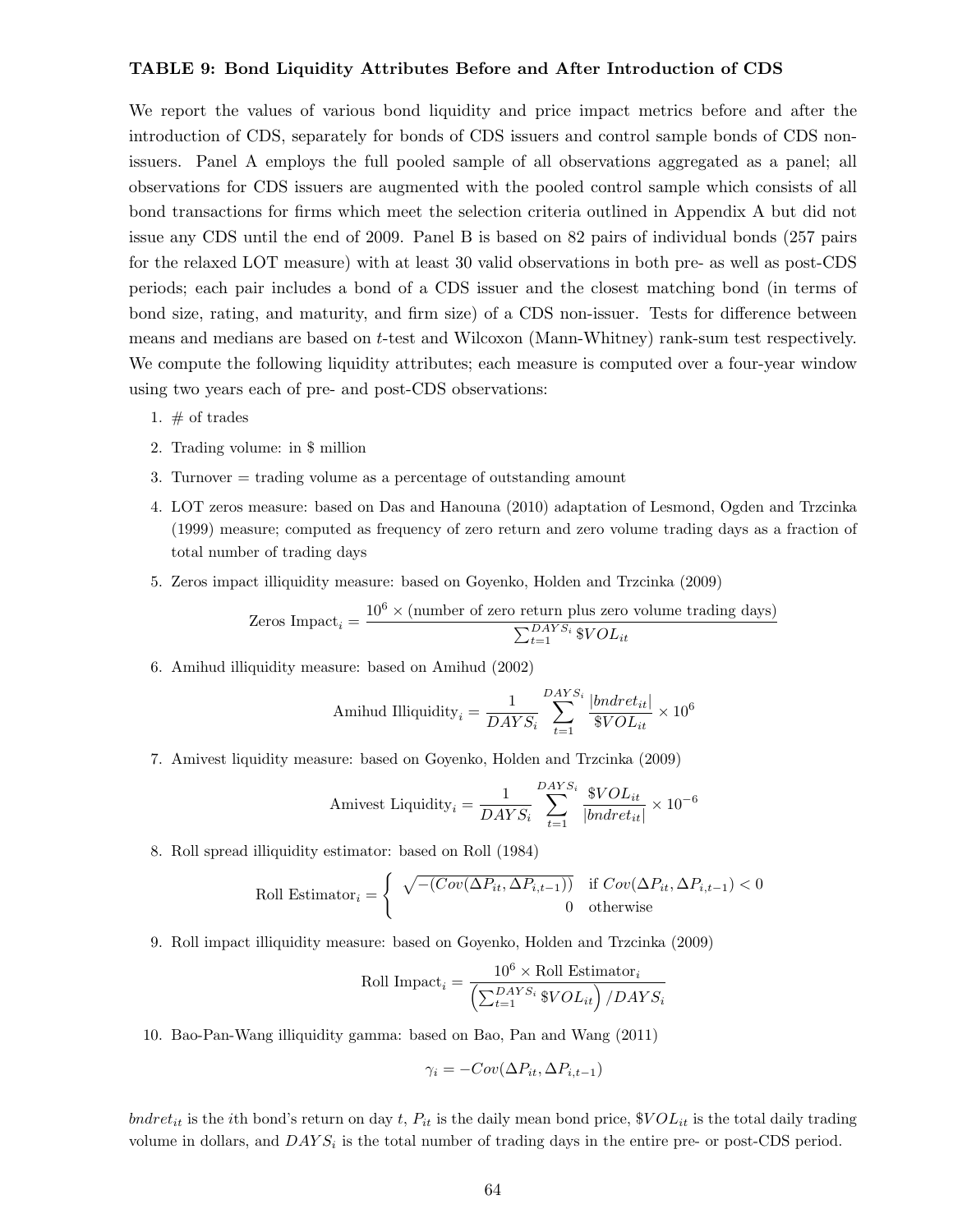| Panel A: Based on all observations as a panel |         |            |                        |          |                       |                        |
|-----------------------------------------------|---------|------------|------------------------|----------|-----------------------|------------------------|
|                                               |         | CDS Sample |                        |          | Pooled Control Sample |                        |
|                                               | Pre-CDS | Post-CDS   | Difference             | Pre-CDS  | Post-CDS              | Difference             |
| Liquidity measure                             | mean    | mean       | statistic $(p$ -value) | mean     | mean                  | statistic $(p$ -value) |
| # of trades                                   |         |            |                        |          |                       |                        |
| total                                         | 232.78  | 478.22     | $-4.75(0.00)$          | 389.17   | 642.24                | $-3.91(0.00)$          |
| daily (excluding zero trade days)             | 2.45    | 3.04       | $-3.19(0.00)$          | 3.35     | 3.41                  | $-0.24(0.81)$          |
| daily (including zero trade days)             | $\Xi$   | $1.81\,$   | 3.66(0.00)             | 1.95     | $1.84\,$              | 0.42(0.68)             |
| Trading volume (in \$ million)                |         |            |                        |          |                       |                        |
| $_{total}$                                    | 97.36   | 202.76     | $-4.44(0.00)$          | 126.16   | 218.39                | $-3.23(0.00)$          |
| $d$ aily                                      | 1.24    | 1.45       | $-1.88(0.06)$          | $1.40\,$ | 1.29                  | 0.95(0.34)             |
| per trade                                     | 0.55    | 0.55       | $-0.06(0.95)$          | 0.48     | 0.41                  | 2.28(0.02)             |
| Turnover (as $%$ of outstanding)              |         |            |                        |          |                       |                        |
| total                                         | 35.28   | 54.28      | 5.71(0.00)             | 29.52    | 46.78                 | $-5.04(0.00)$          |
| daily                                         | 0.68    | 0.55       | 2.14(0.03)             | 0.55     | 7500                  | $-0.33(0.74)$          |
| per trade                                     | 0.30    | 0.24       | 1.88(0.06)             | 0.28     | 0.28                  | 0.16(0.87)             |
| LOT zeros (as fraction)                       |         |            |                        |          |                       |                        |
| zero return days                              | 0.11    | 0.11       | 0.93(0.35)             | $0.11\,$ | 0.11                  | $-0.26(0.80)$          |
| zero volume days                              | 0.75    | 0.71       | 3.41 (0.00)            | $0.73\,$ | 0.72                  | 1.33(0.18)             |
| zero return $+$ zero volume days              | 0.86    | 0.82       | (0.00)<br>4.12         | 0.84     | 0.83                  | 1.36(0.17)             |
| $Zeros$ impact (illiquidity)                  |         |            |                        |          |                       |                        |
| mean                                          | 294.55  | 274.46     | 0.15(0.88)             | 115.80   | 84.42                 | 0.97(0.33)             |
| median                                        | 6.98    | 5.83       | 1.38(0.17)             | 7.33     | 4.99                  | 3.97(0.00)             |
| Amihud illiquidity                            |         |            |                        |          |                       |                        |
| mean                                          | 39.55   | 39.93      | $-0.02(0.98)$          | 46.47    | 51.22                 | $-0.33(0.74)$          |
| median                                        | 9.08    | 9.35       | $-0.81(0.42)$          | 0.20     | 9.64                  | $-0.52(0.60)$          |
| Amivest liquidity                             |         |            |                        |          |                       |                        |
| mean                                          | 71.27   | 72.29      | $-0.08(0.93)$          | 111.28   | 94.66                 | 0.99(0.32)             |
| median                                        | 13.39   | 13.30      | $-1.51(0.13)$          | 12.64    | 17.59                 | $-2.62(0.01)$          |
| Roll illiquidity estimator                    |         |            |                        |          |                       |                        |
| mean                                          | 1.30    | 1.36       | $-0.63(0.53)$          | 1.42     | $1.30\,$              | 1.70(0.09)             |
| median                                        | 1.08    | 1.22       | $-0.82(0.41)$          | 1.30     | 1.17                  | 1.13(0.26)             |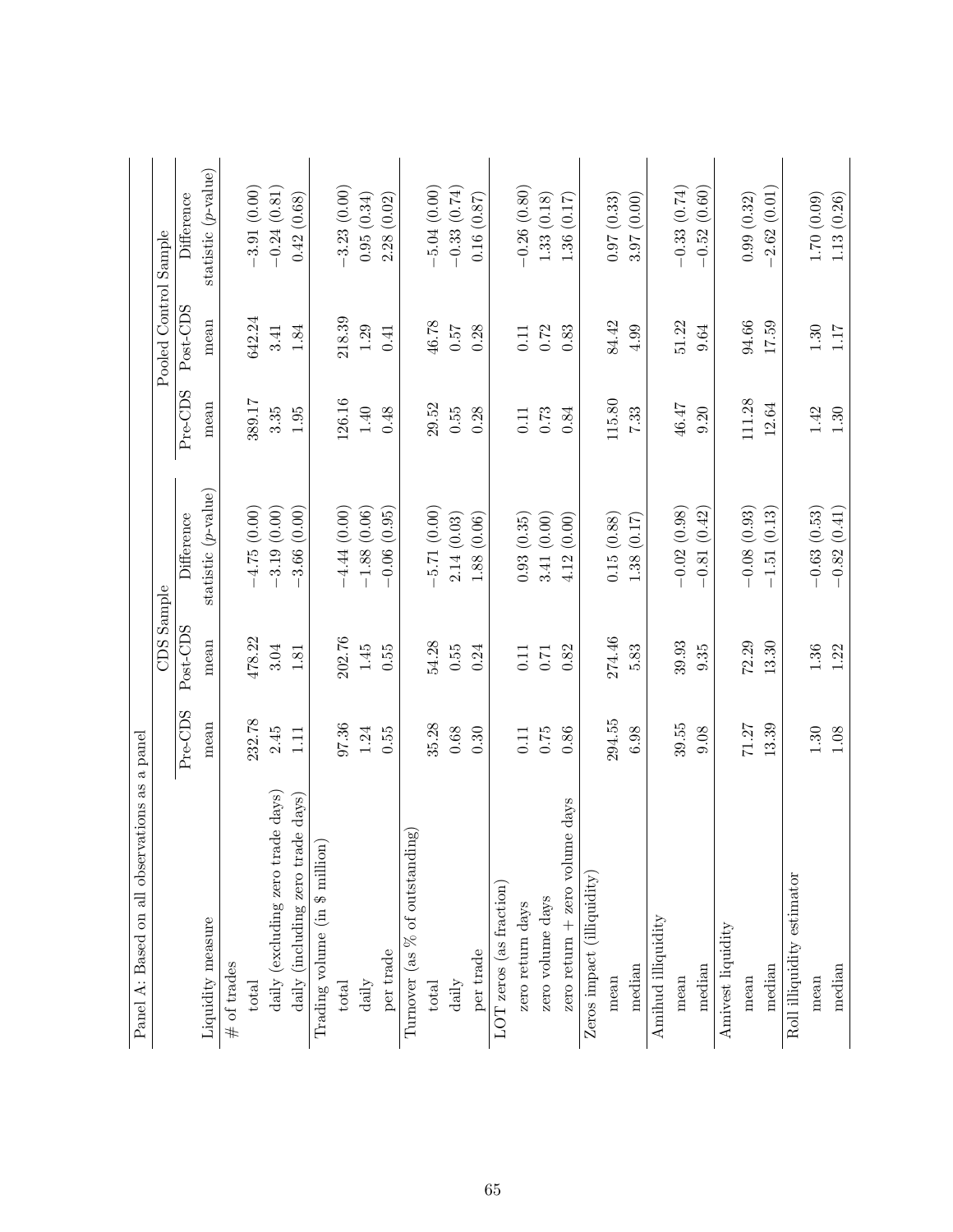|                                                |          | a panel (continued)<br>Panel A: Based on all observations as | CDS Sample |                        |            |                   | Pooled Control Sample  |                        |                        |
|------------------------------------------------|----------|--------------------------------------------------------------|------------|------------------------|------------|-------------------|------------------------|------------------------|------------------------|
|                                                |          | Pre-CDS                                                      | Post-CDS   | Difference             |            | Pre-CDS           | Post-CDS               | Difference             |                        |
| Liquidity measure                              |          | mean                                                         | mean       | statistic $(p$ -value) |            | mean              | mean                   | statistic $(p$ -value) |                        |
| Roll impact (illiquidity)                      |          |                                                              |            |                        |            |                   |                        |                        |                        |
| mean                                           |          | 3.34                                                         | 3.09       | 0.32(0.75)             |            | 3.46              | 3.76                   | $-0.48(0.63)$          |                        |
| median                                         |          | 0.92                                                         | 1.17       | $(57.0)$ 77.0-         |            | 1.72              | $1.66\,$               | $-0.50(0.62)$          |                        |
| Bao-Pan-Wang illiquidity gamma                 |          |                                                              |            |                        |            |                   |                        |                        |                        |
| mean                                           |          | $0.64\,$                                                     | 0.66       | $-0.22(0.83)$          |            | 0.75              | 0.58                   | 2.65(0.01)             |                        |
| median                                         |          | 0.29                                                         | 0.37       | $-0.82(0.41)$          |            | $7\overline{t}$ 0 | 0.34                   | 1.99(0.05)             |                        |
|                                                |          |                                                              |            |                        |            |                   |                        |                        |                        |
| Panel B: Based on 82 pairs of individual bonds |          |                                                              |            |                        |            |                   |                        |                        |                        |
|                                                |          |                                                              | CDS Sample |                        |            |                   | Matched Control Sample |                        | Difference-            |
|                                                | Pre-CDS  | Post-CDS                                                     |            | Difference             | Pre-CDS    | Post-CDS          |                        | Difference             | in-differences         |
| Liquidity measure                              | mean     | mean                                                         |            | statistic $(p$ -value) | mean       | mean              |                        | statistic $(p$ -value) | statistic $(p$ -value) |
| $\#$ of trades                                 |          |                                                              |            |                        |            |                   |                        |                        |                        |
| total                                          | 737.65   | 1113.29                                                      |            | $-2.37(0.02)$          | 1119.00    | 1202.51           |                        | $-0.28(0.78)$          | $-1.62(0.11)$          |
| daily (excluding zero trade days)              | 3.92     | 3.66                                                         |            | 0.54(0.59)             | 6.99       | $4.46$            |                        | 1.33(0.19)             | $-1.57(0.12)$          |
| daily (including zero trade days)              | 2.62     | 2.50                                                         |            | 0.26(0.80)             | 5.68       | 2.83              |                        | 1.51(0.13)             | $-1.84(0.07)$          |
| Trading volume (in \$ million)                 |          |                                                              |            |                        |            |                   |                        |                        |                        |
| total                                          | 228.41   | 320.48                                                       |            | $-1.56(0.12)$          | 376.49     | 318.18            |                        | 0.60(0.55)             | $-1.21(0.23)$          |
| daily                                          | 1.69     | 1.34                                                         |            | 1.55(0.12)             | 2.76       | 7.57              |                        | 2.35(0.02)             | $-2.47(0.01)$          |
| per trade                                      | 77.0     | 0.37                                                         |            | 1.74(0.08)             | 0.44       | 0.43              |                        | 0.09(0.93)             | 1.25(0.21)             |
| Turnover (as % of outstanding) of              |          |                                                              |            |                        |            |                   |                        |                        |                        |
| total                                          | 69.38    | 76.73                                                        |            | 0.13(0.90)             | 49.81      | 67.52             |                        | $-1.79(0.08)$          | 1.72(0.09)             |
| daily                                          | 0.53     | 0.42                                                         |            | 4.11(0.00)             | 0.42       | 0.34              |                        | 1.78(0.08)             | 2.06(0.04)             |
| per trade                                      | 0.13     | 0.10                                                         |            | 1.83(0.07)             | 0.13       | 0.15              |                        | $-0.92(0.36)$          | 1.20(0.23)             |
| LOT zeros (as fraction)*                       |          |                                                              |            |                        |            |                   |                        |                        |                        |
| zero return days                               | 0.11     | 0.11                                                         |            | $-0.19(0.85)$          | 0.11       | 0.11              |                        | $-0.57(0.57)$          | 0.47(0.64)             |
| zero volume days                               | $0.58\,$ | 0.59                                                         |            | $-0.48(0.63)$          | $\rm 0.60$ | $0.62\,$          |                        | $-0.81(0.42)$          | 0.33(0.74)             |
| zero return + zero volume days                 | 0.70     | 0.71                                                         |            | $-0.45(0.65)$          | 0.71       | 0.74              |                        | $-0.86(0.39)$          | 0.48(0.63)             |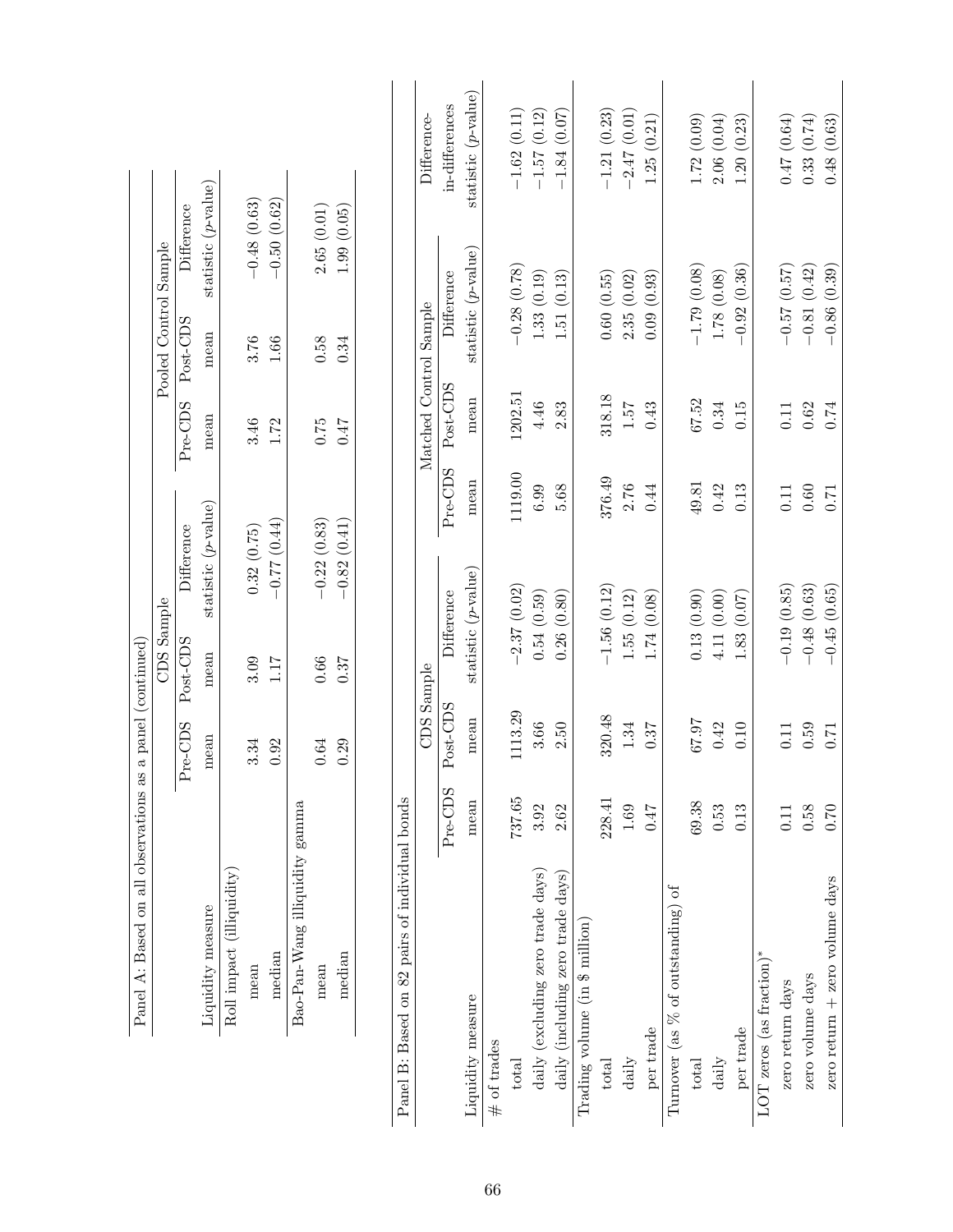| Panel B: Based on 82 pairs of individual bond |             | s (continued) |                        |                |                        |                        |                        |
|-----------------------------------------------|-------------|---------------|------------------------|----------------|------------------------|------------------------|------------------------|
|                                               |             | CDS Sample    |                        |                | Matched Control Sample |                        | Difference-            |
|                                               | Pre-CDS     | Post-CDS      | Difference             |                | Pre-CDS<br>Post-CDS    | Difference             | in-differences         |
| Liquidity measure                             | mean        | mean          | statistic $(p$ -value) | mean           | mean                   | statistic $(p$ -value) | statistic $(p$ -value) |
| $Zeros$ impact (illiquidity)*                 |             |               |                        |                |                        |                        |                        |
| mean                                          | 3.79        | 5.46          | $-1.21(0.23)$          | 5.57           | 28.85                  | $-0.87(0.38)$          | 1.10(0.27)             |
| median                                        | 1.74        | 2.58          | $-1.42(0.16)$          | $7\ddot{c}$ .1 | $1.63\,$               | $-1.33(0.18)$          |                        |
| Amihud illiquidity                            |             |               |                        |                |                        |                        |                        |
| mean                                          | 9.68        | 20.19         | $-2.04(0.04)$          | $7.70\,$       | 38.91                  | $-1.82(0.07)$          | $-0.13(0.89)$          |
| median                                        | 6.01        | 8.32          | 2.28(0.02)             | 3.13           | 7.66                   | $-4.18(0.00)$          |                        |
| Amivest liquidity                             |             |               |                        |                |                        |                        |                        |
| mean                                          | 107.64      | 52.20         | 2.38(0.02)             | 132.79         | 94.84                  | 1.01(0.31)             | 0.18(0.86)             |
| median                                        | 63.38       | 47.42         | 2.31(0.02)             | 43.66          | 25.97                  | 1.45(0.15)             |                        |
| Roll illiquidity estimator                    |             |               |                        |                |                        |                        |                        |
| mean                                          | 1.44        | 1.09          | 2.56(0.01)             | 1.14           | 0.85                   | 2.38(0.02)             | 0.06(0.95)             |
| median                                        | 1.24        | 0.90          | 2.50(0.01)             | $1.01\,$       | 0.75                   | 2.47(0.01)             |                        |
| Roll impact (illiquidity)                     |             |               |                        |                |                        |                        |                        |
| mean                                          | 2.67        | 2.57          | 0.09(0.93)             | $1.80\,$       | 1.39                   | 0.75(0.46)             | $-0.45(0.66)$          |
| median                                        | <b>L6:0</b> | 0.84          | (0.82)<br>0.22         | $0.63\,$       | 0.68                   | 0.33(0.75)             |                        |
| Bao-Pan-Wang illiquidity gamma                |             |               |                        |                |                        |                        |                        |
| mean                                          | 0.76        | 0.42          | 2.39(0.00)             | 0.43           | 0.25                   | 1.89(0.06)             | 0.73(0.47)             |
| median                                        | 0.39        | 0.20          | 2.51(0.01)             | 0.25           | 0.14                   | 2.48(0.01)             |                        |
| * based on 257 pairs of individual bonds      |             |               |                        |                |                        |                        |                        |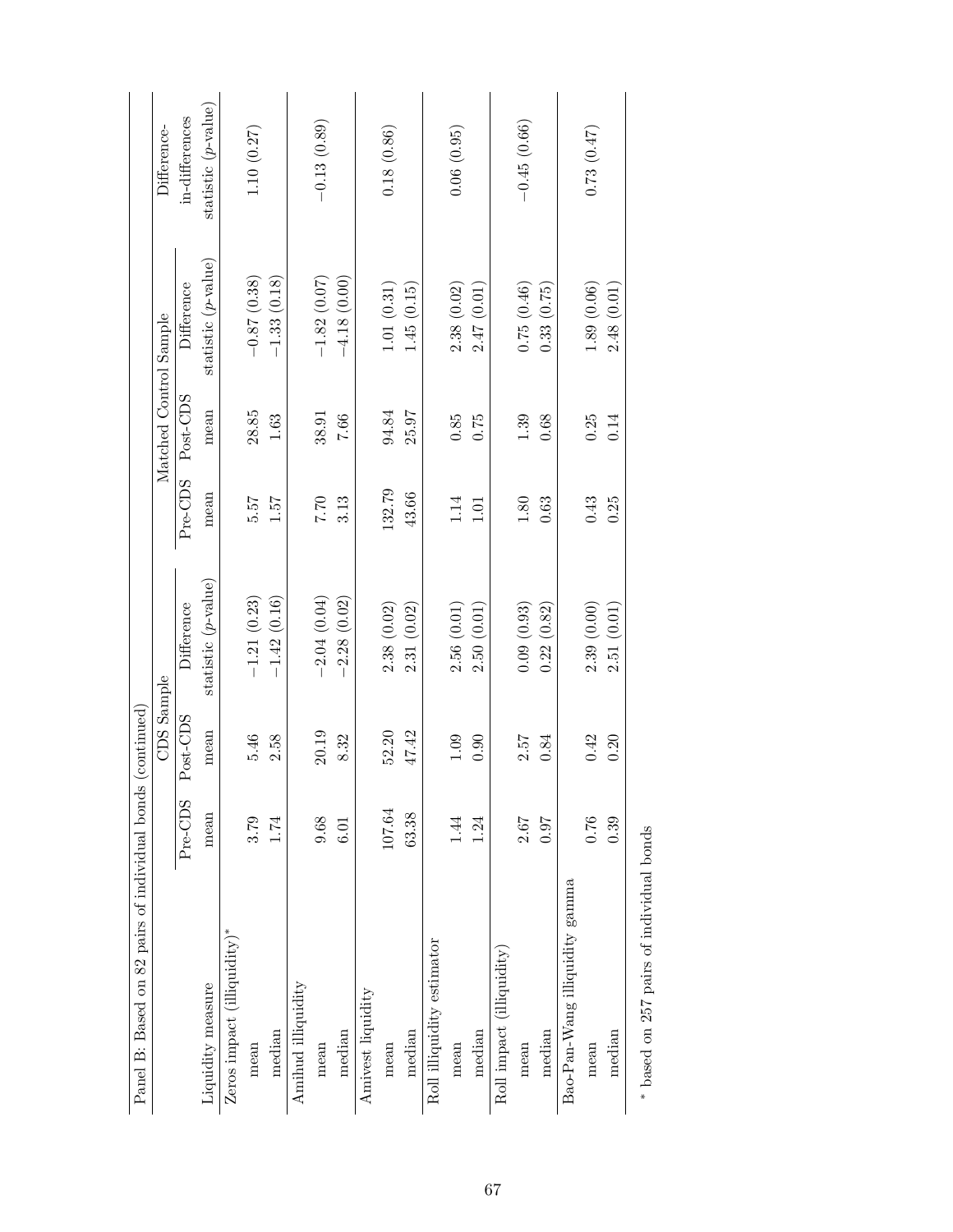### TABLE 10: Institutional Trades Before and After Introduction of CDS TABLE 10: Institutional Trades Before and After Introduction of CDS

The table presents the pre- and post-CDS statistics for trades by institutions and by insurance companies for bonds of CDS issuers as well as control sample Trades by institutions are obtained from TRACE: completed trades with reported par values of \$5 million and above for investment grade (Baa3/BBB- and above) bonds or reported par values of \$1 million and above for below investment grade (Ba1/BB+ and below) or unrated bonds, are classified as institutional trades. The NAIC database lists bond transactions by all insurance companies. LOT measure is based on Das and Hanouna (2010) adaptation of Lesmond, Ogden and Trzcinka (1999) measure and is computed as frequency of zero return and zero volume trading days as a fraction of total number of trading days. Panel A employs the full pooled sample of all observations aggregated as a panel; bonds of the CDS sample are compared to those constituting the pooled Panel B is based on 82 pairs of individual bonds (257 pairs for the relaxed LOT measure) with at least 30 valid observations in both pre- as well as post-CDS The table presents the pre- and post-CDS statistics for trades by institutions and by insurance companies for bonds of CDS issuers as well as control sample of non-issuers. Trades by institutions are obtained from TRACE: completed trades with reported par values of \$5 million and above for investment grade (Baa3/BBB− and above) bonds or reported par values of \$1 million and above for below investment grade (Ba1/BB+ and below) or unrated bonds, are classified as institutional trades. The NAIC database lists bond transactions by all insurance companies. LOT measure is based on Das and Hanouna (2010) adaptation of Lesmond, Ogden and Trzcinka (1999) measure and is computed as frequency of zero return and zero volume trading days as a fraction of total number of trading days. Panel A employs the full pooled sample of all observations aggregated as a panel; bonds of the CDS sample are compared to those constituting the pooled Panel B is based on 82 pairs of individual bonds (257 pairs for the relaxed LOT measure) with at least 30 valid observations in both pre- as well as post-CDS periods; each pair includes a bond of a CDS issuer and the closest matching bond (in terms of bond size, rating, and maturity, and firm size) of a CDS non-issuer. control sample that aggregates all bond issues by firms which meet the selection criteria outlined in Appendix A but did not issue any CDS until the end of 2009. control sample that aggregates all bond issues by firms which meet the selection criteria outlined in Appendix A but did not issue any CDS until the end of 2009. periods; each pair includes a bond of a CDS issuer and the closest matching bond (in terms of bond size, rating, and maturity, and firm size) of a CDS non-issuer. All reported measures are computed over a four-year window using two years each of pre- and post-CDS observations. All reported measures are computed over a four-year window using two years each of pre- and post-CDS observations. of non-issuers.

| as a panel<br>Panel A: Based on all observations |         |            |                        |          |                       |                        |
|--------------------------------------------------|---------|------------|------------------------|----------|-----------------------|------------------------|
|                                                  |         | CDS Sample |                        |          | Pooled Control Sample |                        |
|                                                  | Pre-CDS | Post-CDS   | Difference             | Pre-CDS  | Post-CDS              | Difference             |
| Liquidity measure                                | mean    | mean       | statistic $(p$ -value) | mean     | mean                  | statistic $(p$ -value) |
| Institutional trades as a $\%$ of all trades     |         |            |                        |          |                       |                        |
| $\#$ of trades                                   | 6.14    | 5.13       | 1.29(0.20)             | 6.75     | 7.72                  | 1.34 (0.18)            |
| trading volume                                   | 22.55   | 22.81      | $-0.21(0.84)$          | $20.63$  | 23.92                 | $-2.33(0.02)$          |
| turnover                                         | 22.55   | 22.81      | $-0.21(0.84)$          | 20.63    | 23.92                 | $-2.33(0.02)$          |
| LOT measure of institutional trades              |         |            |                        |          |                       |                        |
| zero return days                                 | 0.007   | 0.010      | $-1.24(0.22)$          | 0.010    | 0.008                 | 1.26(0.21)             |
| zero volume days                                 | 0.960   | 0.971      | $-2.71(0.01)$          | 0.959    | 0.967                 | $-1.93(0.05)$          |
| $zero$ return $+$ zero volume days               | 0.966   | 0.982      | 2.78(0.01)             | 0.969    | 0.975                 | $-1.66(0.10)$          |
| Trades by insurance companies                    |         |            |                        |          |                       |                        |
| total $#$ of trades                              | 28.48   | 26.76      | 1.10(0.27)             | 30.22    | 29.94                 | 0.18(0.80)             |
| $\#$ of trades per month                         | 1.68    | 1.32       | 3.40(0.00)             | $1.63\,$ | $1.37\,$              | 2.88(0.00)             |
| total trading volume (\$ million)                | 56.14   | 45.76      | 2.97(0.00)             | 80.32    | 74.82                 | 1.26(0.21)             |
| trading volume per month (\$ million)            | 3.70    | 2.21       | 4.59(0.00)             | 4.46     | 3.43                  | 4.11(0.00)             |
| total turnover (as $%$ )                         | 20.29   | 15.80      | 4.96(0.00)             | 26.10    | 21.52                 | 5.70(0.00)             |
| turnover per month (as $%$ )                     | 1.32    | 0.82       | 5.35(0.00)             | 147      | 1.06                  | 6.51(0.00)             |